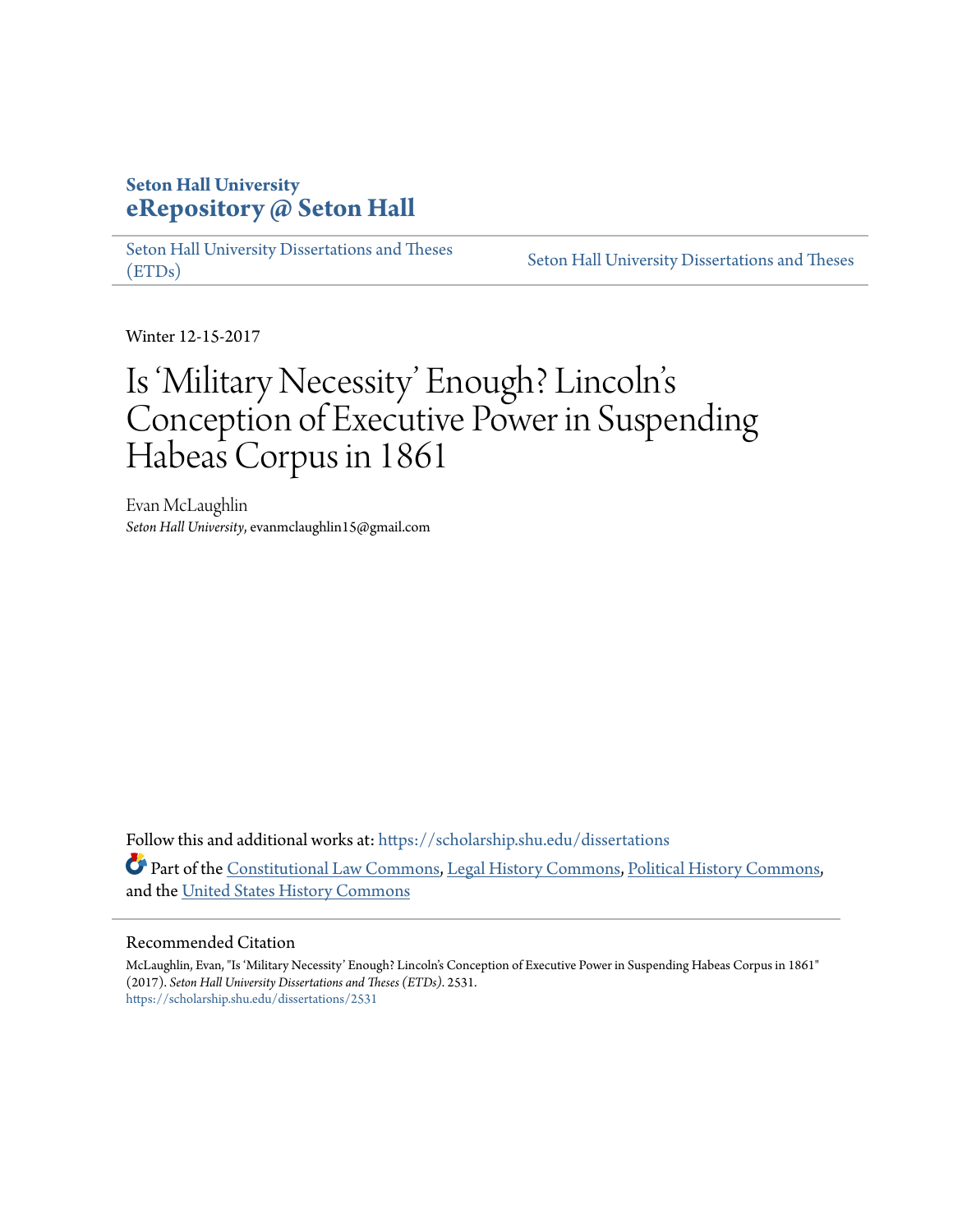## **Is 'Military Necessity' Enough?**

## **Lincoln's Conception of Executive Power in Suspending Habeas Corpus in 1861**

**by Evan McLaughlin** 

Submitted in partial fulfillment of the requirements for the degree

Masters in History Department of History Seton Hall University December 2017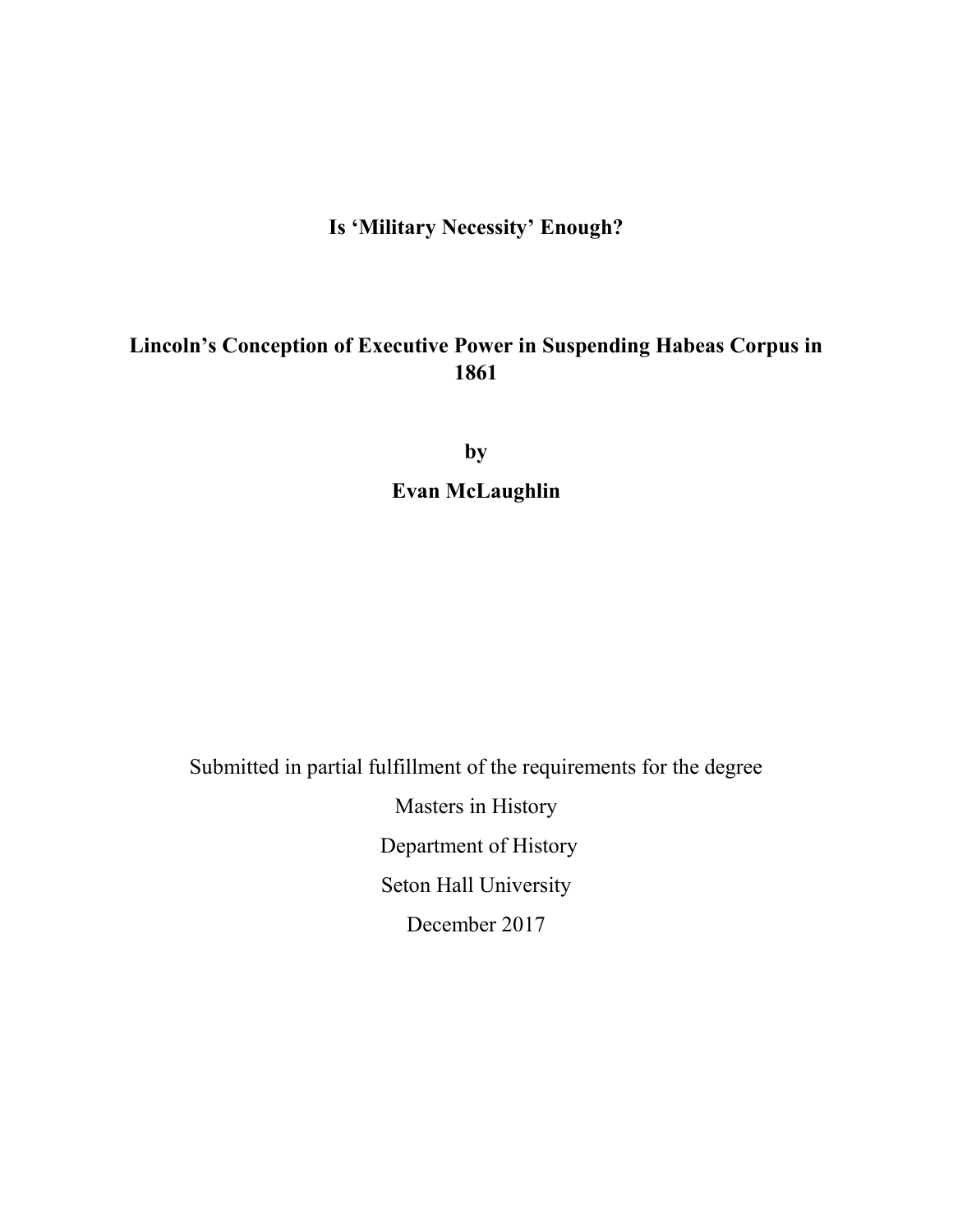**© 2017 Evan McLaughlin**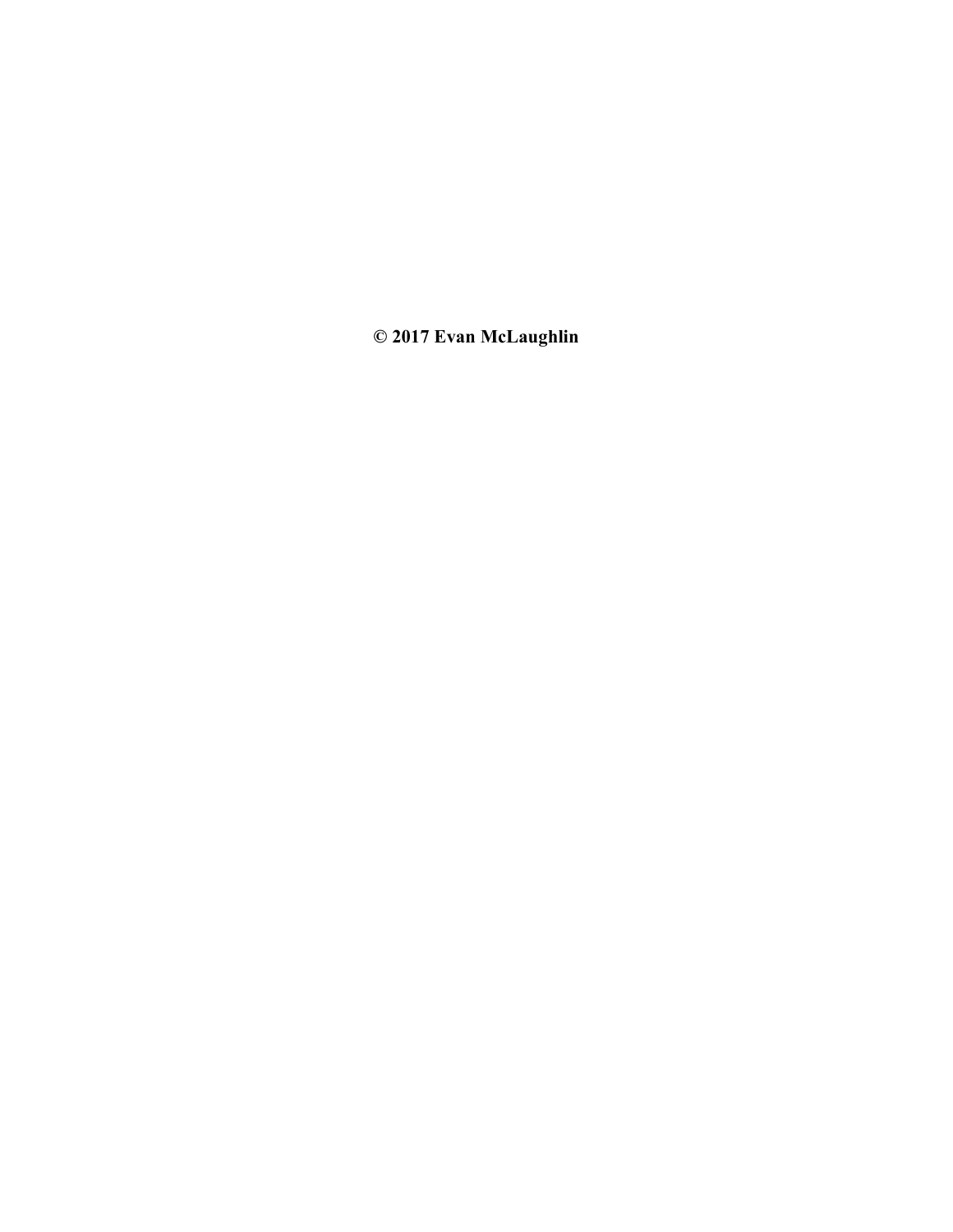# Is 'Military Necessity' Enough?

# Lincoln's Conception of Executive Power in Suspending Habeas Corpus in 1861

by

Evan McLaughlin

Submitted in partial fulfillment of the requirements for the degree

Masters in History Department of History Seton Hall University December 2017

Larry A. Green, Ph.D. Williamjames Hull Hoffer, Ph.D. Dermot Quinn, Ph.D.

Larrya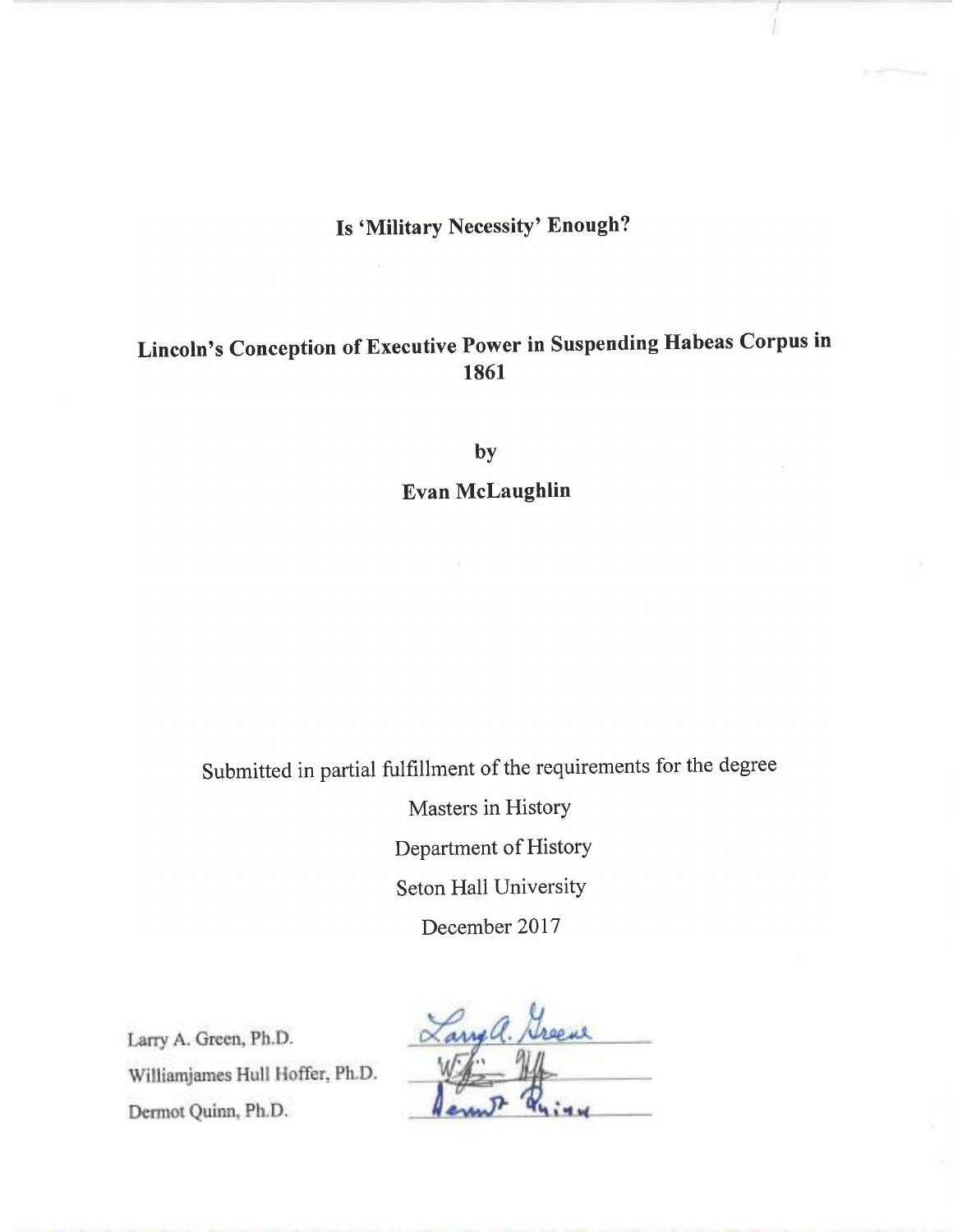#### **Abstract**

In May 1861, President Abraham Lincoln's decision to suspend habeas corpus in Baltimore following an attack on Federal troops as they marched through Baltimore on April 19th to answer Lincoln's call to defend the Capitol. To complicate matters further, Congress was still in recess, so they could not legislate a solution to the growing insurgency. In order to check these actions, Abraham Lincoln authorized General Scott to suspend Habeas Corpus between Baltimore and Philadelphia. When John Merryman was arrested, detained, and denied habeas corpus, Chief Justice Roger B. Taney issued an in-chambers decision, *Ex Parte Merryman*, to voice his belief that Lincoln's actions violated the Constitution. Conversely, Lincoln answered this critique in his *July 4 Address to Congress* as he explained that the dire situation in Baltimore required the suspension in order to restore order and "faithfully execute" the laws of the United States. In other words, "military necessity" empowered Lincoln to authorize the suspension of habeas corpus.

The historiography regarding Lincoln's decision to suspend habeas corpus revealed many interpretations regarding how Lincoln understood executive power and how this understanding influenced his decision to suspend habeas corpus. Currently, both Lincoln biographers including David Donald, Doris Kearns Goodwin, and Phillip Paludan, as well as works of legal historians including Laura Edwards and William Duker reached consensus regarding one significant reason motivating Lincoln's decision: military necessity. The sources may not all use the same terminology; however, they each cited the complex and threatening situation in 1861 Maryland as the key factor that motivated Lincoln's suspension of habeas corpus. Interestingly, many of the works in this segment of the Lincoln canon referenced Lincoln's understanding of the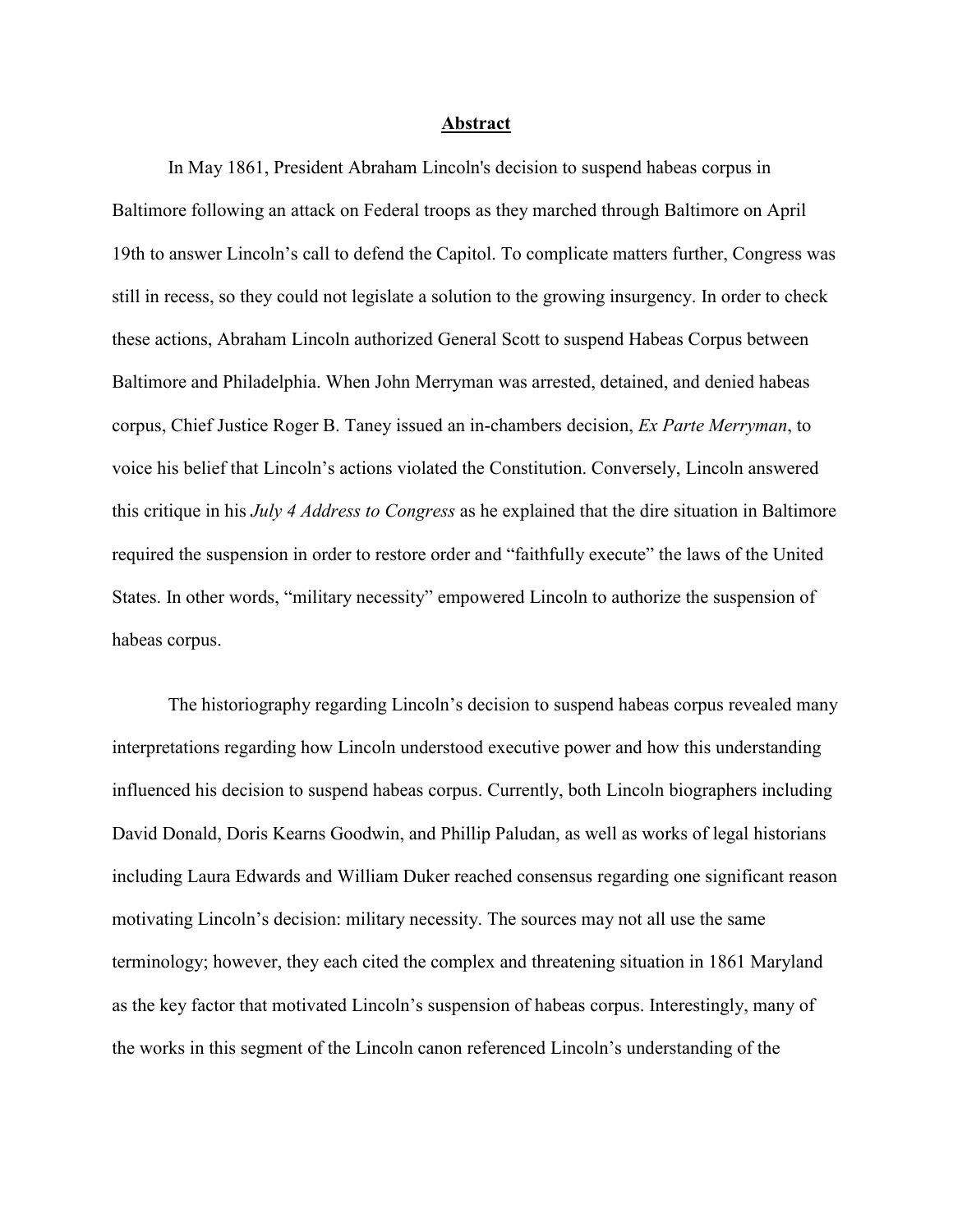Constitution in a general sense. They did not offer a nuanced and balanced legal analysis of Lincoln's Constitutional understanding with regard to the suspension of habeas corpus.

This thesis synthesizes mainstream history's biographical perspective on Lincoln's presidency and legal history's emphasis on habeas corpus jurisprudence to better understand how Lincoln understood his actions in light of the executive powers granted in the Constitution. Additionally, my work utilized 3 key primary sources that hadn't been fully considered and integrated in previous works. These sources include a letter sent from John Hamilton to Lincoln explaining the Framers' intent regarding executive power and the government's Constitutional ability to coerce compliance, Congress's forgiveness of Andrew Jackson's fine following his declaration of martial law in the defense of New Orleans, and a letter from Lincoln to Matthew Birchard in which Lincoln recognizes the executive's ability to suspend habeas corpus: yet his power is checked by the American people.

President Lincoln was indeed Constitutionally empowered to suspend habeas corpus via the doctrine of military necessity. Furthermore, this power stems from the Framers' intent regarding the powers of executive under the Constitution they created.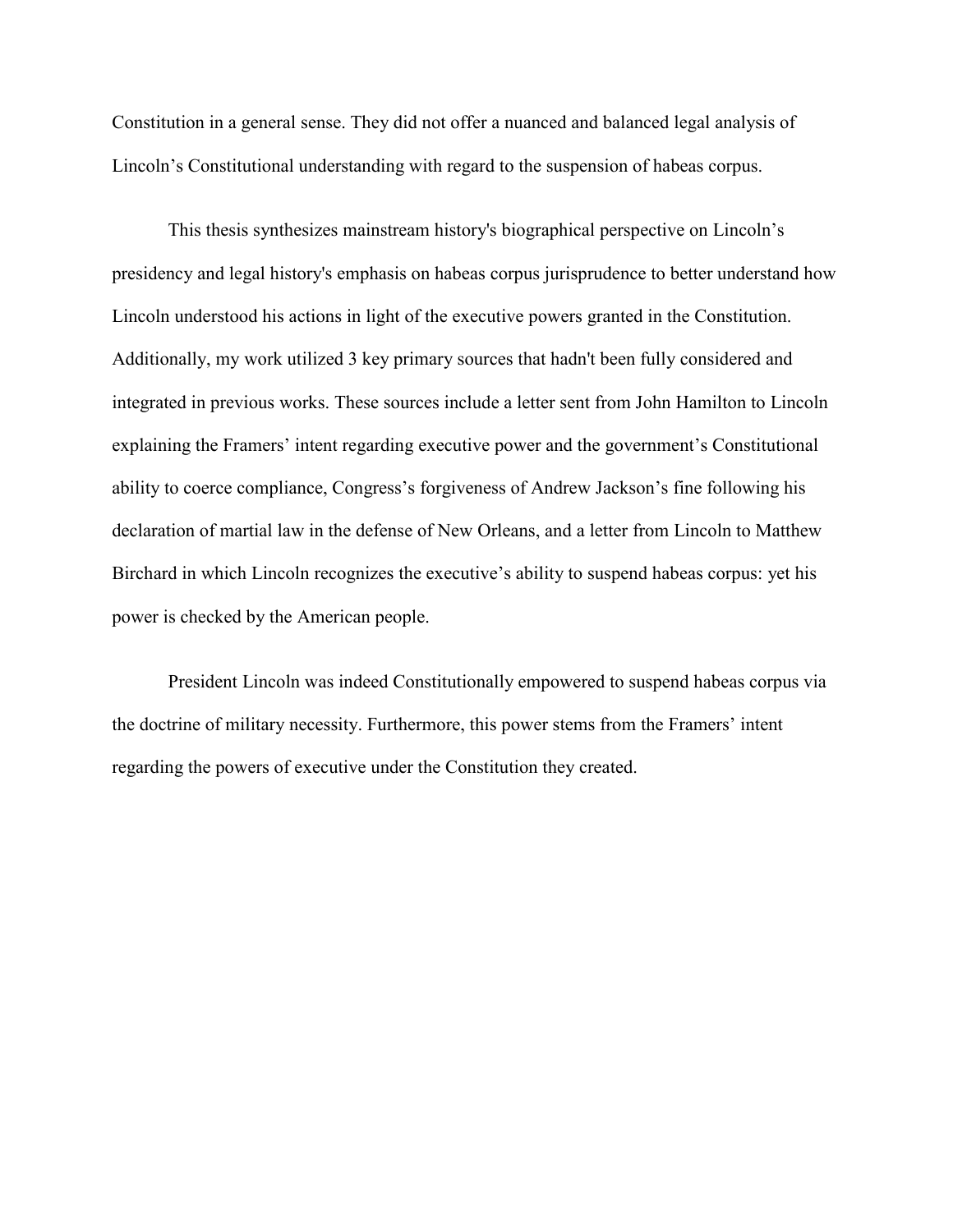### **Table of Contents**

- **Chapter 1: Historiography, Habeas Corpus, and Conditions in Baltimore (1-35)** 
	- o Section 1: Literature Review (1-15)
	- o Section 2: A Short Introduction to Habeas Corpus in British and American Legal History Prior to 1861 (16-19)
	- o Section 3: Conditions in Baltimore (20-35)
- **Chapter 2: Lincoln's Suspension of Habeas Corpus and Justice Taney's Response (36-54)** 
	- o Section 1: Lincoln's Restraint and Suspension of Habeas Corpus (Pages 35-40)
	- o Section 2: Analysis of *Ex Parte Merryman* Justice Roger B. Taney's Perspective (Pages 42-54)
- **Chapter 3: Lincoln Response and Understanding of Executive Power (55-74)** 
	- o Section 1: Analysis of Lincoln's July 4 Address (Pages 55-65)
	- o Section 2: Lincoln's Conceptualization of Executive Power (Pages 66-72)
	- o Section 3: Points of Synthesis: Same Document, Same Section, Different Conclusions (Pages 73-74)
- **Bibliography (Pages 75-79)**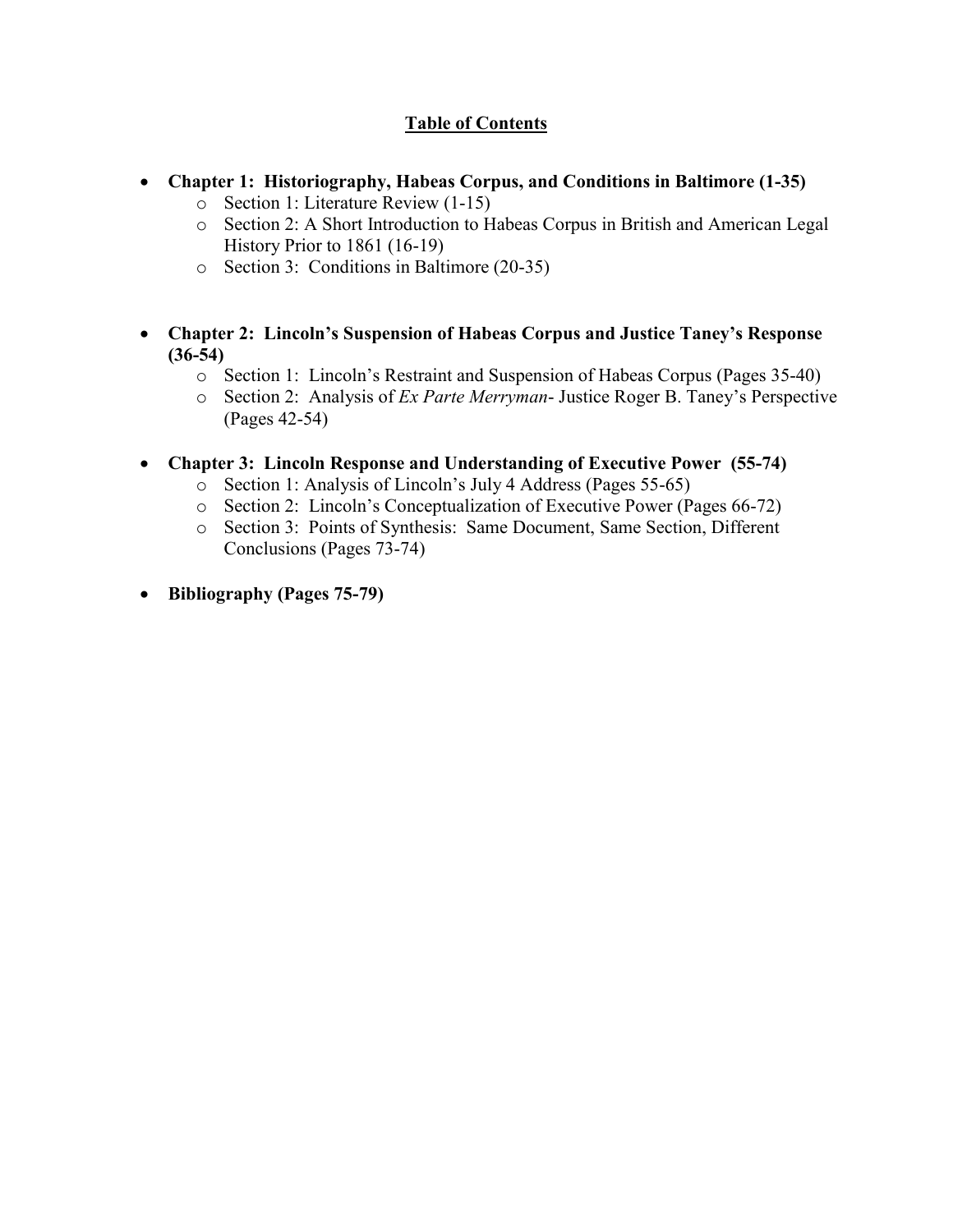### **Chapter 1: Section 1- Historiography**

 In the early months of the Civil War, Abraham Lincoln flexed the executive office's powers while Congress was still on recess. Washington, D.C. was precariously surrounded on three sides by Maryland- a state that whose allegiance to the Federal government was suspect at best. Indeed, in response to Lincoln's call for military protection of Washington, D.C., rowdy mobs assaulted Federal troops as they attempted to cross the city on April 19<sup>th</sup>. Additionally, secessionist minded Marylanders eagerly awaited a meeting of the Maryland legislature in which they hoped to garner enough votes and join the Confederacy. John Merryman and other similarly minded secessionists cut telegraph wires and burned bridges to isolate Baltimore against further Federal intervention. Because Congress was not in session, Lincoln could not turn to Congress for help. In response to these pressures, Abraham Lincoln suspended habeas corpus on April 27, 1861. He empowered General Winfield Scott to make arrests without offering a writ of habeas corpus in Baltimore and along the corridor connecting Annapolis and Washington, D.C. By suspending habeas corpus, the military was enabled to arrest and detain suspects without bringing them before a judge to weigh the evidence against them. When the accused was provided a habeas corpus hearing, if the evidence was deemed insufficient, the accused could be freed. John Merryman was arrested on May  $25<sup>th</sup>$  for his role in destroying key bridges. His petition for habeas corpus was denied and the resulting legal battle was termed *Ex*  parte Merryman.<sup>1</sup> This paper will analyze Lincoln's understanding of the President's executive powers and his ability to suspend habeas corpus in light of the Constitution's stipulations regarding the suspension of this right against unlawful imprisonment.

<sup>1</sup> *Ex Parte Merryman*, 17 Fed. Cas. 144 (May 28, 1861).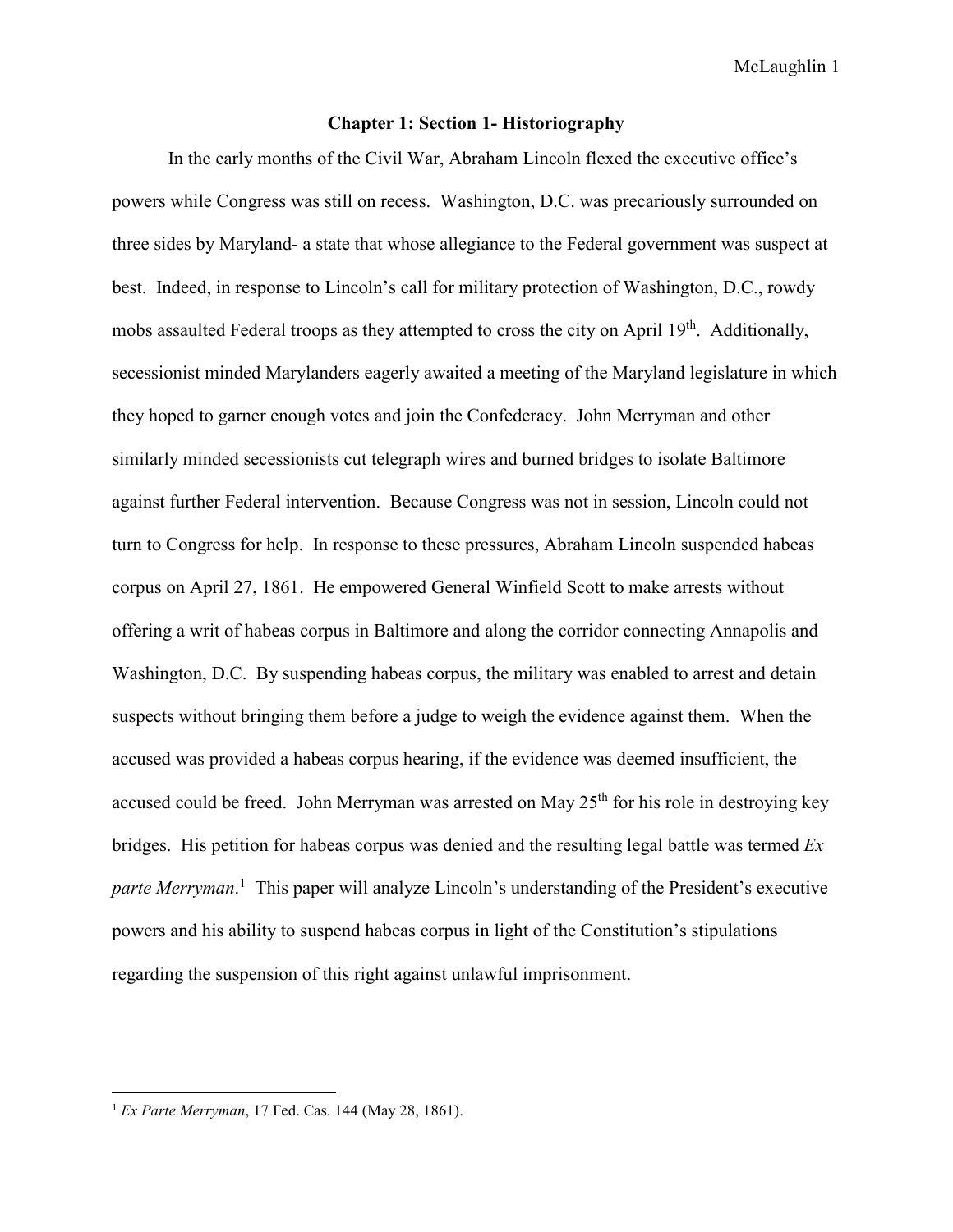Understanding how Lincoln interpreted the Constitution and the Framer's intent regarding the suspension of habeas corpus and executive powers was critically important and demonstrated through primary source analysis of Lincoln's statements to his secretaries and General Winfield Scott. A letter that Lincoln received from John Hamilton was an important source to assess Lincoln's understanding of the Framer's intent regarding the role of the executive when facing dire threats. Moreover, this paper will analyze Chief Justice Roger B. Taney's *Ex Parte Merryman* as well as the conditions that led to Lincoln's suspension of habeas corpus. As demonstrated by *Ex Parte Merrryman*, Taney believed that Lincoln overstepped his Constitutional bounds when he authorized the suspension of habeas corpus between Baltimore and Philadelphia. Instead of Lincoln, Taney believed that only Congress could determine if habeas corpus could be suspended and that both branches needed to respect the sovereignty of the Judicial Branch.

In contrast, Lincoln believed that the Nation was faced with a dangerous threat and that the executive must act decisively by suspending habeas corpus in order to effectively and efficiently stop the insurrection's progress. This paper explains how Lincoln arrived at his decision to suspend habeas corpus gradually in response to insurgency challenging Baltimore and Washington, DC. According to Lincoln, the situation in Baltimore necessitated habeas corpus's suspension. Furthermore, the President was empowered to suspend the Writ. Lincoln's views were best described by his July 4 *Address to Congress*.

The Supreme Court never officially declared a ruling on President Abraham Lincoln's proclamation to suspend the privilege of the writ of habeas corpus in Baltimore in April 1861. Likewise, the Supreme Court did not complement nor condemn Lincoln's decision to detain John Merryman and deny his petition for habeas corpus. Instead, an incensed Chief Justice Roger B.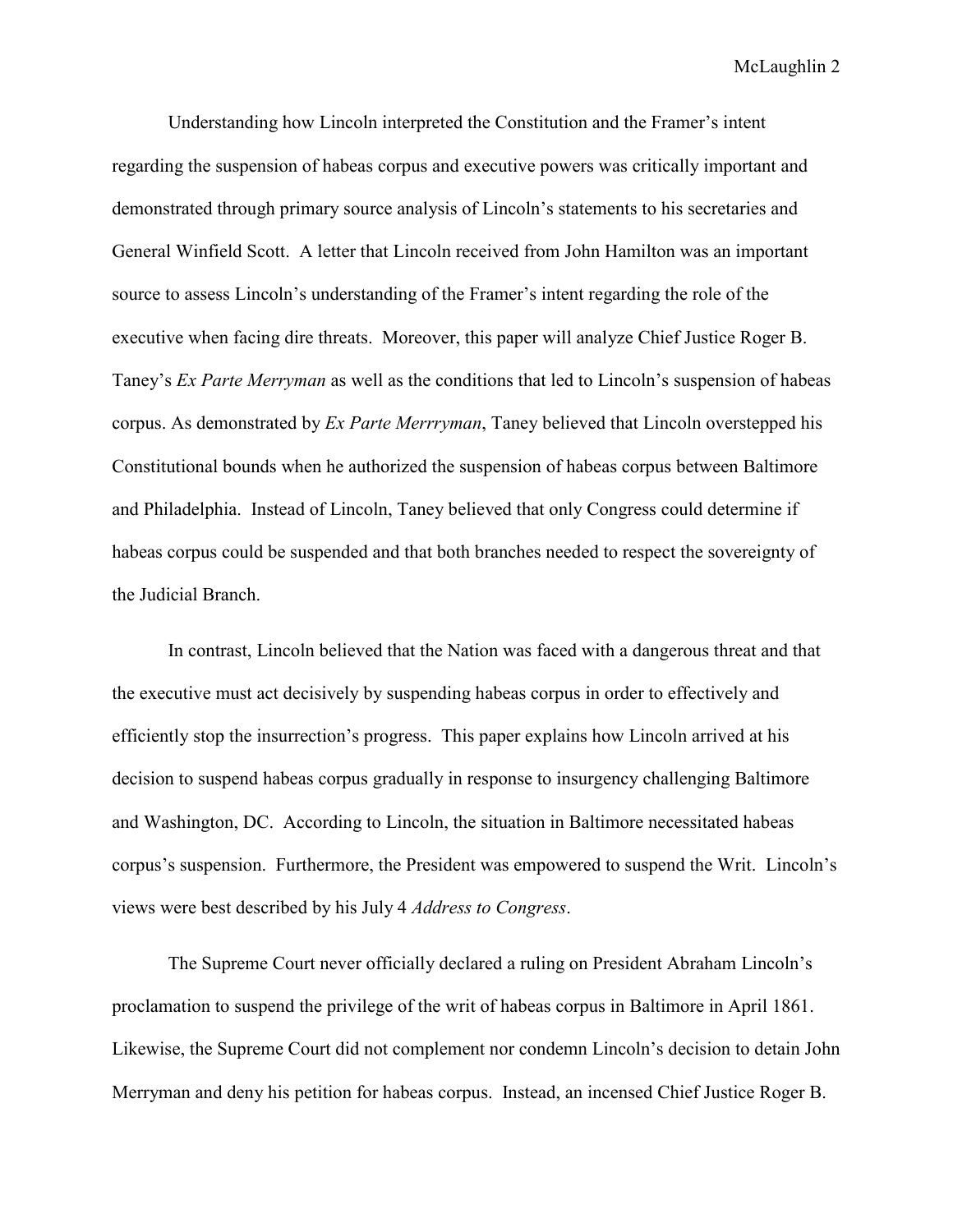Taney pronounced and published his critique of Lincoln's actions on an in-chambers basis. Taney's objected to Lincoln's suspension as the Justice believed Lincoln overstepped his bounds in suspending habeas corpus- a provision the Constitution intended for Congress. Taney's statement touched off a firestorm of public commentary in the newspapers as well as among legal officials. In Lincoln's July 4, 1861, *Message to Congress,* he defended his actions and explained his reasoning. His chief argument was, "'Are all the laws, *but* one [the right to suspend habeas corpus], to go unexecuted and the government itself go to pieces, lest that one be violated?"<sup>2</sup> In this statement, Lincoln problematically establishes his suspension as potentially "violating" a law; yet, this decision was necessary in order to save the government.

 The historiography regarding Lincoln's decision to suspend habeas corpus revealed many interpretations regarding how Lincoln understood executive power and how this understanding influenced his decision to suspend habeas corpus. Currently, both Lincoln biographers including David Donald, Doris Kearns Goodwin, and Phillip Paludan as well as works of legal historians including Laura Edwards and William Duker reached consensus regarding one significant reason motivating Lincoln's decision: military necessity. The sources may not all use the same terminology; however, they each cited the complex and threatening situation in 1861 Maryland as the key factor that motivated Lincoln's suspension of habeas corpus. Interestingly, many of the works in this segment of the Lincoln canon referenced Lincoln's understanding of the Constitution in a general sense. They did not offer a nuanced and balanced legal analysis of Lincoln's Constitutional understanding with regard to the suspension of habeas corpus.

<sup>2</sup> James McPherson, *Battle Cry of Freedom: The Civil War Era*, (New York: Oxford University Press, 1988), 289 quoted in *Lincoln's Collected Works*, vol. IV, 430.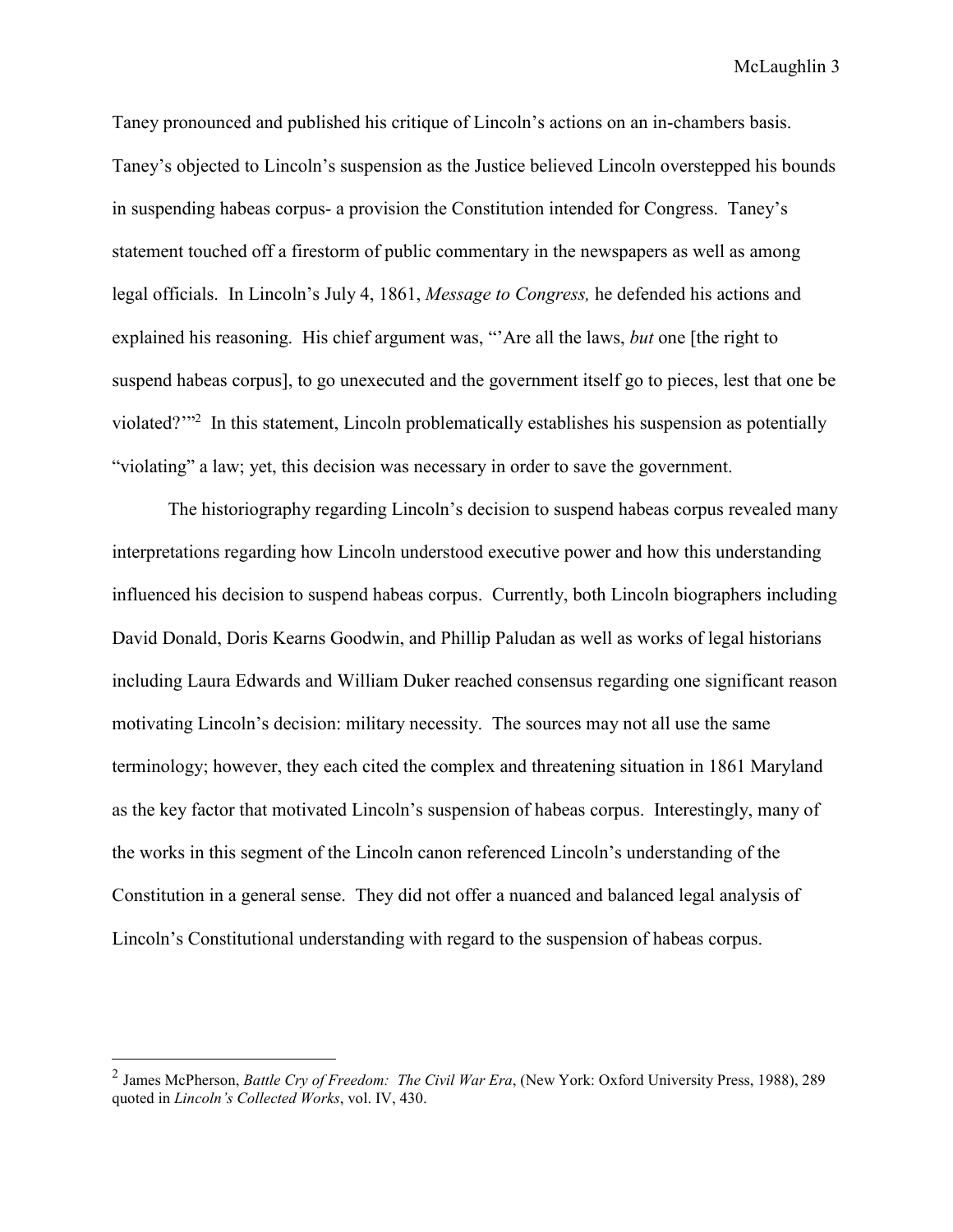James McPherson's *Battle Cry of Freedom* remained one of the most important contributions to Civil War Era studies. He discussed Lincoln's decision to suspend habeas corpus. However, he only briefly discussed the Constitutional issues associated with the suspension and he did not explicitly comment on Lincoln's understanding of the Framer's conceptualization of habeas corpus. According to McPherson, one of the greatest legal challenges to Lincoln's decision was the location of habeas corpus suspension provision in the Constitution. Most of the President's powers were located in Article II; whereas, the provision to suspend habeas corpus is placed in Article I: Section 9- the article that mostly concerned the Legislative Branch's powers. McPherson explained that Lincoln believed the provision's placement was irrelevant when the Country was faced with an emergency. He was especially empowered when he was the only Government official who could adequately address the emergency when Congress was on recess.<sup>3</sup> McPherson's summation referenced the pressures of the situation as the chief motivation for Lincoln's suspension of habeas corpus. Interestingly, McPherson believed that Lincoln did not consider the placement of the habeas corpus provision as the critical challenge to his decision. This analysis will investigate how Lincoln conceptualized his powers in light of Constitution.

McPherson summarized Lincoln's goal behind suspending habeas corpus as a means to stamp out treason and its harmful potential impact on his ability to defend Washington, D.C. McPherson said, "The whole purpose of suspending the writ, said these legal scholars, was to enable army officers to arrest and detail without trial suspected traitors when civil authorities and courts were potentially sympathetic with treason, as in Baltimore."<sup>4</sup> While McPherson

 $\overline{a}$ 

<sup>3</sup> McPherson, *Battle Cry,* 288.

<sup>4</sup> McPherson, *Battle Cry*, 288.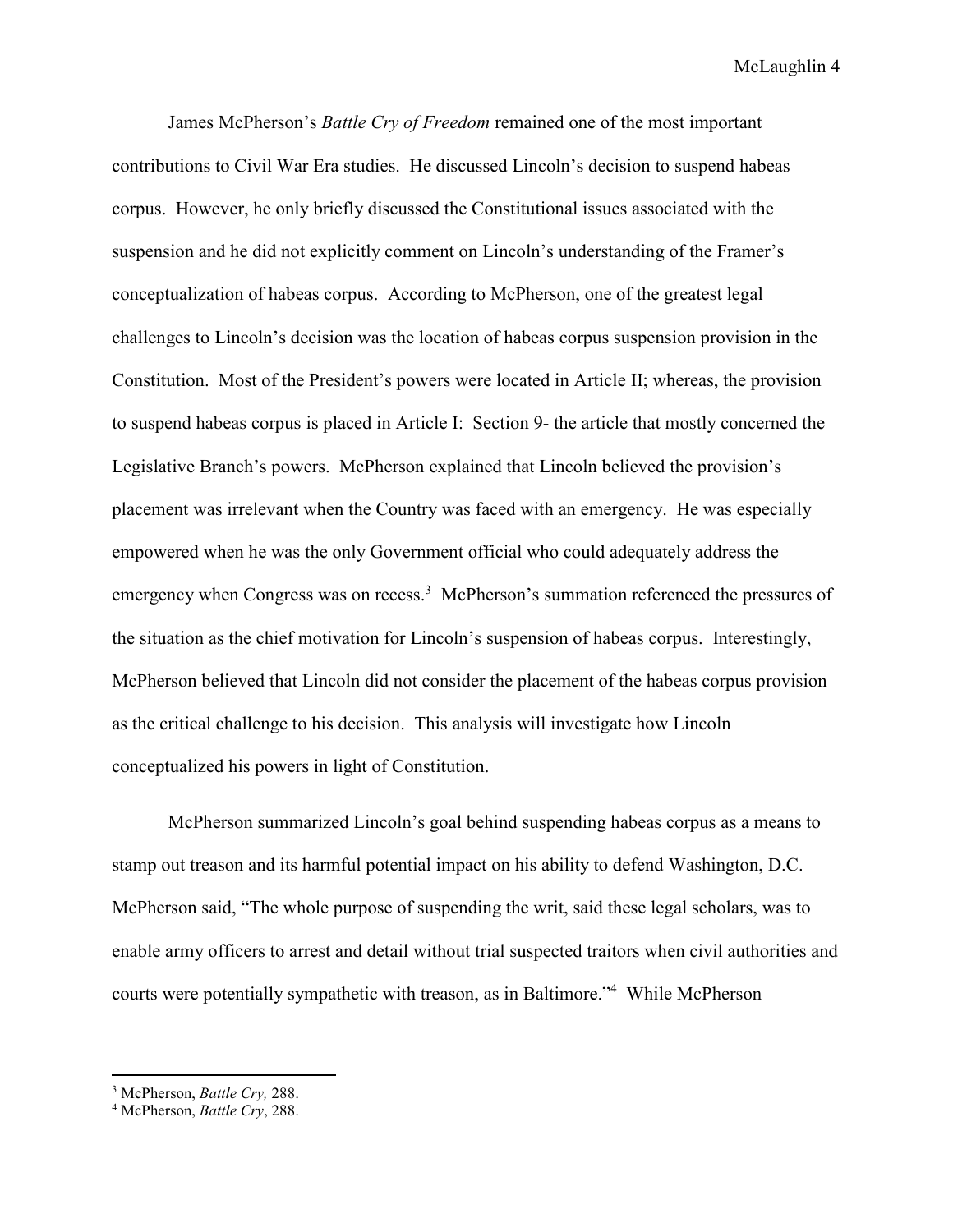references "legal scholars," he did not cite any specific scholar. Additionally, McPherson introduced how Constitutional scholars reinforced Lincoln's decision. McPherson said, "Several prominent constitutional lawyers rushed into print to uphold the legality of Lincoln's position."<sup>5</sup> However, McPherson did not cite or reference any particular legal scholar.

In general, biographic works such as, Doris Kearns Goodwin's *Team of Rivals*, focused on the tensions leading up to Lincoln's decision and Lincoln's ultimate order to suspend habeas corpus. *Team of Rivals* did a commendable job at explaining the debates and conversations Lincoln had with his cabinet and key political figures in Baltimore. However, *Team of Rivals* did not adequately consider Lincoln's cabinet nor his own understanding of the Framer's intent regarding the suspension of habeas corpus. Instead, Goodwin explained how Lincoln met with mayor of Baltimore as well as a delegation from Baltimore regarding the transportation of Federal troops through their city and how to do so with the least amount of public disorder. After initial violence aimed against the troops, Lincoln was amenable to moving troops around Baltimore. However, once the delegation demanded that no troops pass through Maryland, Lincoln halted the discussion and reaffirmed his power to move troops through the country he led. Goodwin included the perspective from some of Lincoln's cabinet and secretaries such as John Hay. Hay noted the crushing stress that haunted Lincoln.<sup>6</sup> After reading the dramatic stress the situation exerted on Lincoln, it was clearly a motivation for the suspension of habeas corpus. While Goodwin did not comment upon Lincoln's Constitutional perspective, she included a remark from Gideon Welles regarding the impact of Lincoln's decision on the expansion of executive (and Federal) power. As a result of Lincoln's suspension of habeas corpus, Welles

 $\overline{a}$ 

<sup>5</sup> McPherson, *Battle Cry*, 288.

<sup>6</sup> Dorris Kearns Goodwin, *Team of Rivals*, (New York: Simon & Schuster, 2005), 354.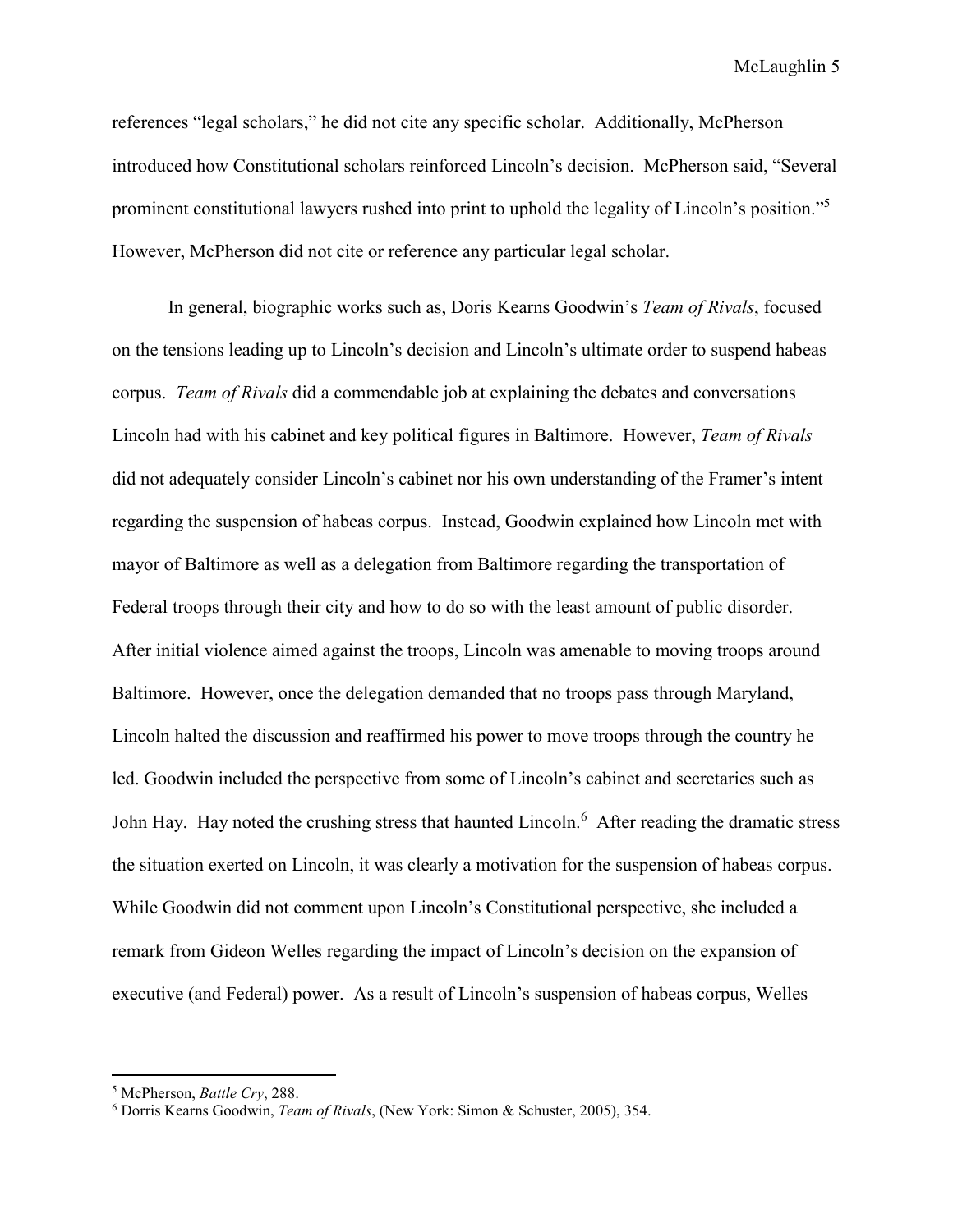predicted, that "'government will, doubtless, be stronger after the conflict is over than it ever has been, and there will be less liberty."<sup>7</sup> This perspective and others were helpful to determine the projected impact of Lincoln's decision. In conclusion, Goodwin's contribution was helpful because it explained the stress exerted by the situation in Maryland as a motivation for Lincoln's decision. However, she did not explicitly delineate Lincoln's perception of his decision in light of the Constitution nor did she indicate if the cabinet discussions leading up to Lincoln's decision included reference to the Framer's intent in the Constitution or the Constitution's role in Lincoln's conceptual framework. This omission constituted the focus of this investigation.

Works of legal history also considered some form of necessity as the chief motivational factor for Lincoln's decision to suspend habeas corpus. Like Goodwin, Brian McGinty noted the considerable stress Lincoln felt leading up to his decision to suspend habeas corpus. Also, Brian McGinty's *Lincoln & the Court* provided interesting details that raise additional questions regarding Lincoln's legal framework justifying his decision. According to McGinty, Lincoln considered bombarding US cities instead of simply suspending habeas corpus to make arrests.<sup>8</sup> If Lincoln considered such a drastic step alongside the suspension of habeas corpus, perhaps Lincoln's legal understanding considered habeas corpus as the ultimate last resort- even behind military action against a US city. This investigation will uncover how Lincoln conceptualized his powers under the Constitution to suspend habeas corpus. McGinty also introduced two key Constitutional scholars, Horace Binney and Justice Benjamin Curtis. However, he did not fully describe their understanding of the President's power to suspend habeas corpus nor their

<sup>7</sup>Goodwin, *Rivals*, 355.

<sup>8</sup> Brian McGinty, *Lincoln & the Court*. (Massachusetts: Harvard University Press, 2008), 66.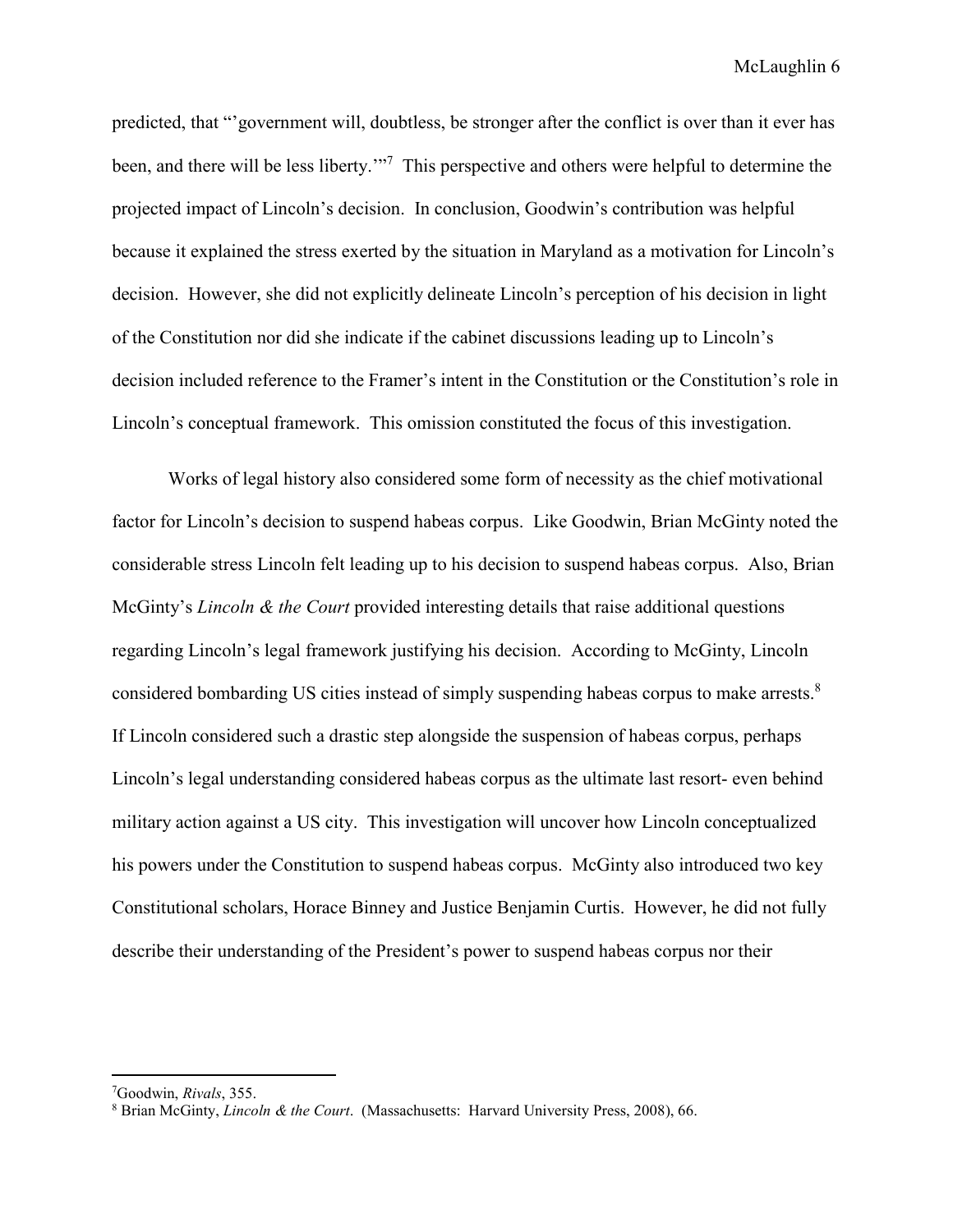conceptualization of the Framer's intent.<sup>9</sup> Similar to the other sources, McGinty cited the "rule" of necessity" as the driving force behind Lincoln's suspension of habeas corpus.<sup>10</sup>

McGinty included a modern legal scholar, Mark E. Steiner's, belief that "…when Lincoln was 'pressed by necessity, he was a sophisticated user of the available sources of legal information."<sup>11</sup> McGinty included an example of a modern scholar explaining that the doctrine of necessity informed Lincoln's legal understanding of the Constitution. However, he did not explain specifically how Lincoln's understanding was informed. Additionally, McGinty included Attorney General Edward Bates' statement supporting Lincoln's decision to suspend habeas corpus. McGinty believed, "His words were serious and his conclusion—that the president had ample constitutional power to suspend the privilege of the writ of habeas corpus was emphatic."<sup>12</sup> However, McGinty did not include the legal understanding that led Bates to his conclusion.

McGinty's work was unique, because he introduces some critiques of the "necessity" motivation. He considered Harold Hyman's critique of the "doctrine of necessity." He said, "Lincoln never believed that the Constitution was unworkable, and so never needed to descend to the argument of necessity."<sup>13</sup> McGinty also included the perspective of David Donald a famous Lincoln biographer. Donald believed that Lincoln, "saw the emergency powers he assumed during the war years as a fulfillment, not an abandonment, of the rule of law."<sup>14</sup> Lincoln considered emergency powers as a fulfillment in accordance with the rule of law, not an

-

<sup>9</sup> McGinty, *Lincoln & the Court*, 68.

<sup>10</sup> McGinty, *Lincoln & the Court*, 81.

<sup>11</sup> McGinty, *Lincoln & the Court*, 82.

<sup>12</sup> McGinty, *Lincoln & the Court*, 83.

<sup>13</sup> McGinty, *Lincoln & the Court*, 81.

<sup>14</sup> McGinty, *Lincoln & the Court*, 81.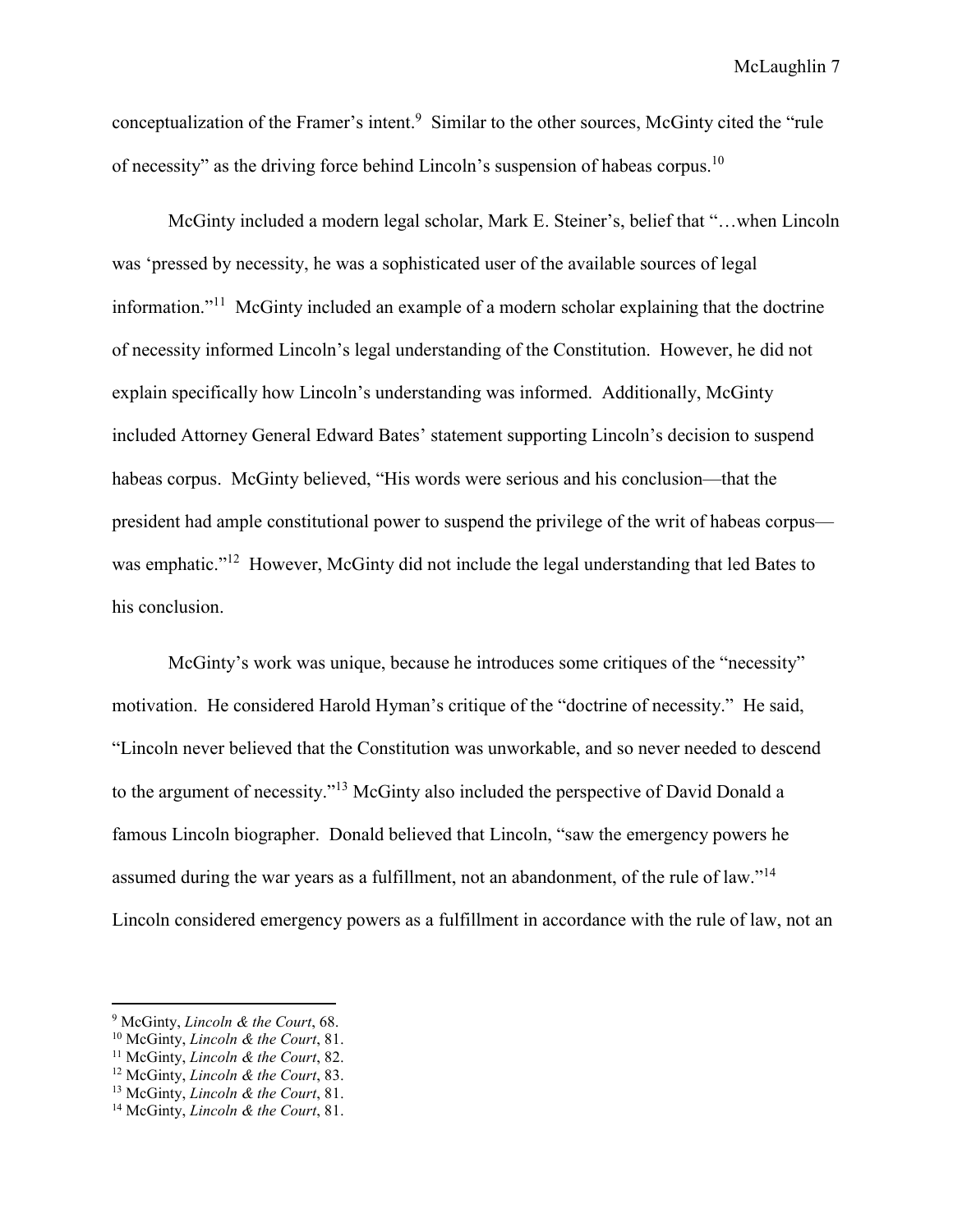action brought forth via necessity. Thus, McGinty included one of Lincoln's contemporaries and a modern perspective that challenged necessity as the chief motivation and understanding of Lincoln's decision to suspend habeas corpus.

McGinty also included Lincoln's defense of his own actions. According to McGinty, Lincoln believed that as commander in chief of the armed forces of the United States, he was the only federal official who charged with a constitutional duty to "preserve, protect, and defend the Constitution," who was available to remedy the situation. Additionally, "he was fully empowered by the Constitution as Congress was, to decide if and when the "public safety" required a suspension of habeas corpus."<sup>15</sup> However, McGinty did not explain how Lincoln arrived at this conceptualization. This investigation uncovered how Lincoln's understanding of the Constitution and the Framer's intent led him to that conclusion.

Jonathan White's *Abraham Lincoln and Treason in the Civil War: The Trials of John* 

*Merryman*, included many key understandings regarding Lincoln's decision to suspend habeas

corpus. In addition to citing the "necessity" argument, White quickly explained Lincoln's

Constitutional understanding regarding the suspension of habeas corpus. White said,

Throughout the Civil War, Lincoln maintained that the Constitution was silent as to who could suspend the writ of habeas corpus. In a time of rebellion—when swift action was needed—Lincoln claimed that that power could be exercised by the president. While the record of the debate at the Constitutional Convention does not settle the question conclusively, it does give some evidence in support of Lincoln's construction of the Constitution.<sup>16</sup>

This type of analysis set the stage for this thesis. This essay analyzes how Lincoln understood

the Framers' intent in light of his decision to suspend habeas corpus. White included a very

helpful footnote on page 23 that briefly explained how the habeas corpus suspension clause's

<sup>15</sup> McGinty, *Lincoln & the Court*, 82.

<sup>16</sup> Jonathan W. White, *Abraham Lincoln and Treason in the Civil War: The Trials of John Merryman*, (Baton Rouge: LSU Press, 2011), 23. [Hereafter: White, *Abraham Lincoln and Treason*].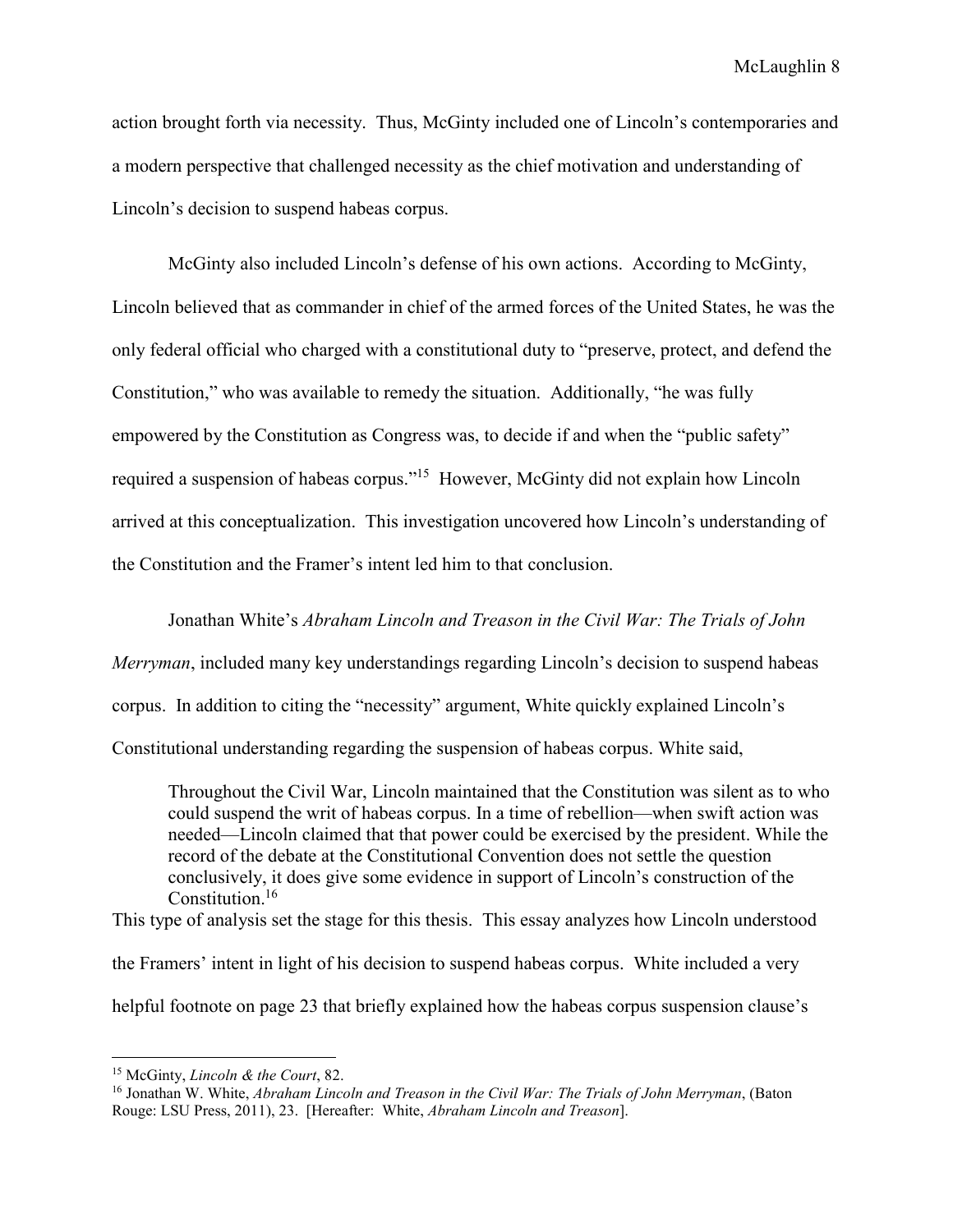location changed during the Constitutional Debates. This research paper considers this debate as well to determine what the Framers' intended regarding the suspension of habeas corpus.

George Fletcher's *Our Secret Constitution*, described Lincoln's attitude toward the Framers in less than glowing terms. Regarding Lincoln's decision to suspend habeas corpus, Fletcher said, "Lincoln's posture toward the 1787 Constitution was less than reverent. He treated the founding charter of the government more as a guideline to action than as a set of absolute restrictions on his actions."<sup>17</sup> He added that this understanding enabled Lincoln to assert "extraconstitutional executive power."<sup>18</sup> This characterization reflected the expansion of executive power manifested through the Jefferson administration including the Louisiana Purchase. Unfortunately, Fletcher did not include any footnotes to reference his characterization. Similar to Fletcher, this thesis characterizes Lincoln's conceptualization of the Framers' and their views on the suspension of habeas corpus.

Certainly, Lincoln would object to Fletcher's assessment. As quoted in the first volume of G. Edward White's *Law in American History*, Lincoln did not believe that he violated the Constitution when he suspended habeas corpus. His July 4th 1861 *Message to Congress* reinforced that characterization. In his statement, Lincoln said, "Of course some consideration was given to the questions of power and propriety before this matter what acted upon."<sup>19</sup> This investigation explains how Lincoln conceptualized his executive powers and how this cognitive framework enabled him to justify his suspension of habeas corpus. For example in his July 4, *Address to Congress*, Lincoln said,

<sup>17</sup> George Fletcher, *Our Secret Constitution*, (New York: Oxford University Press, 2001), 37.

<sup>18</sup> Fletcher, *Secret Constitution*, 37.

<sup>19</sup> Lincoln, *Collected Works*, 4: 421-441.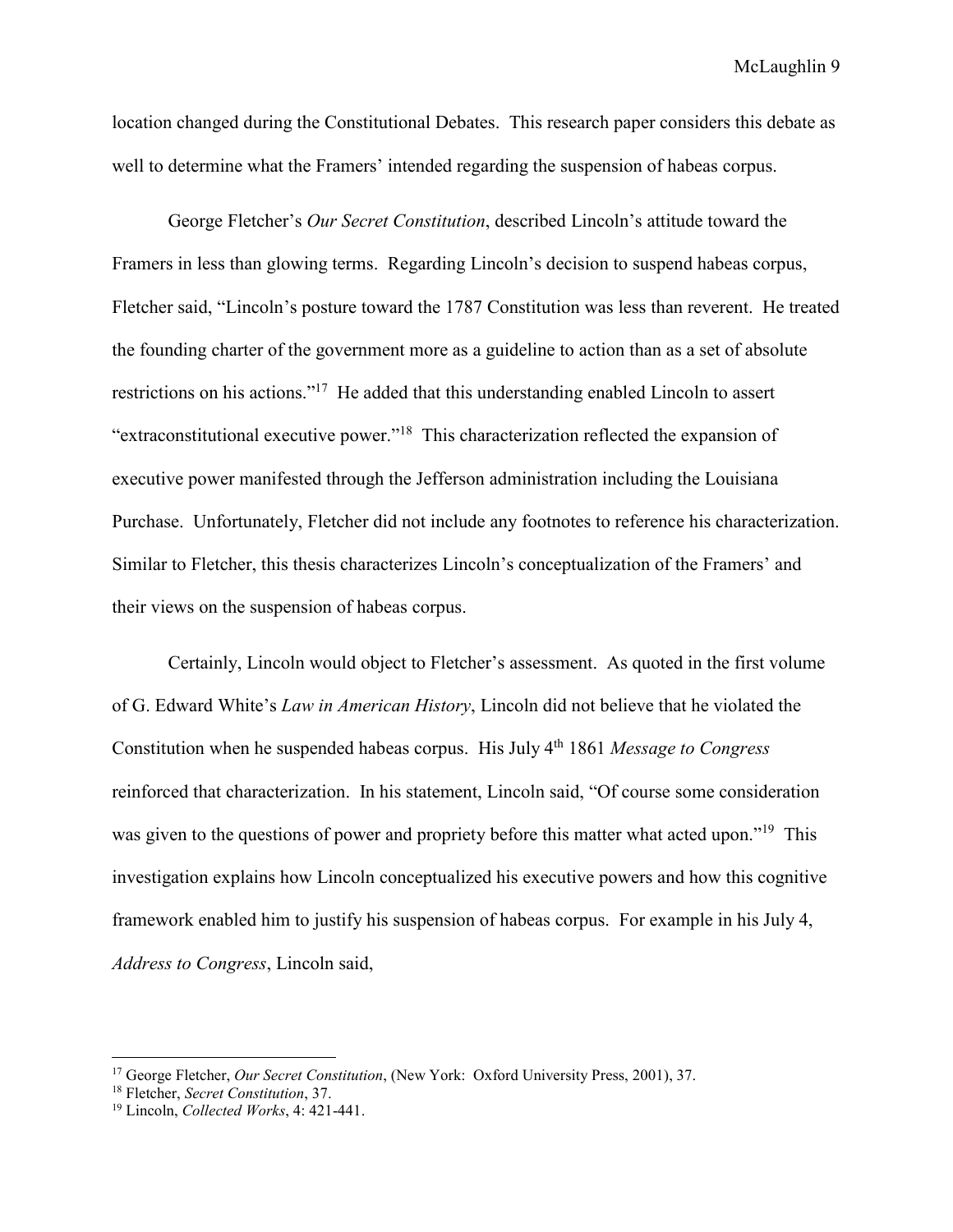…that [the privilege of the writ of habeas corpus] may be suspended when, in cases of rebellion or invasion, the public safety *does* require it. It was decided that we have a case of rebellion, and that the public safety does require the qualified suspension of the privilege of the writ which was authorized to be made…<sup>20</sup>

This statement was a key foundation in the "necessity" argument in favor of Lincoln's suspension of habeas corpus. This thesis investigated how Lincoln squared this doctrine with his understanding of the Framers' intent and a more formal Constitutional rubric. Furthermore, Lincoln considered the Framers in his statement as well. He said, "It cannot be believed the framers [of the Constitution] intended, that in every case, the danger should run its course, until Congress called together."<sup>21</sup> This statement clearly identified that Lincoln had a conceptualization of the Framers and their intent regarding executive power. This investigation uncovered the sources of Lincoln's conceptualization.

White also included a statement from Attorney General Bates. In his effort to support Lincoln, he said, The Constitution, "…did not vest the power to suspend the privilege of the writ of habeas corpus in any one branch of government."<sup>22</sup> In this statement, Bates clearly referenced the Constitution and made an assessment. While White's book was a tremendous resource to find primary source coverage of this topic, he did not offer much in terms of analysis or commenting on the genesis of Lincoln's Constitutional understandings.

Laura Edward's, *A Legal History of the Civil War and Reconstruction*, similarly characterized the "necessity" doctrine as the driving factor behind Lincoln's decision. However, she also included some interesting critique of Lincoln's decision. She qualified Bates' support of Lincoln's decision rather than overstating his support. She said, "Attorney General Bates

<sup>20</sup> G. Edward White, *Law in American History*, vol. 1, (New York: Oxford University Press, 2012), 446.

<sup>21</sup> White, *Law in American History*, 446.

<sup>22</sup> White, *Law in American History*, 447.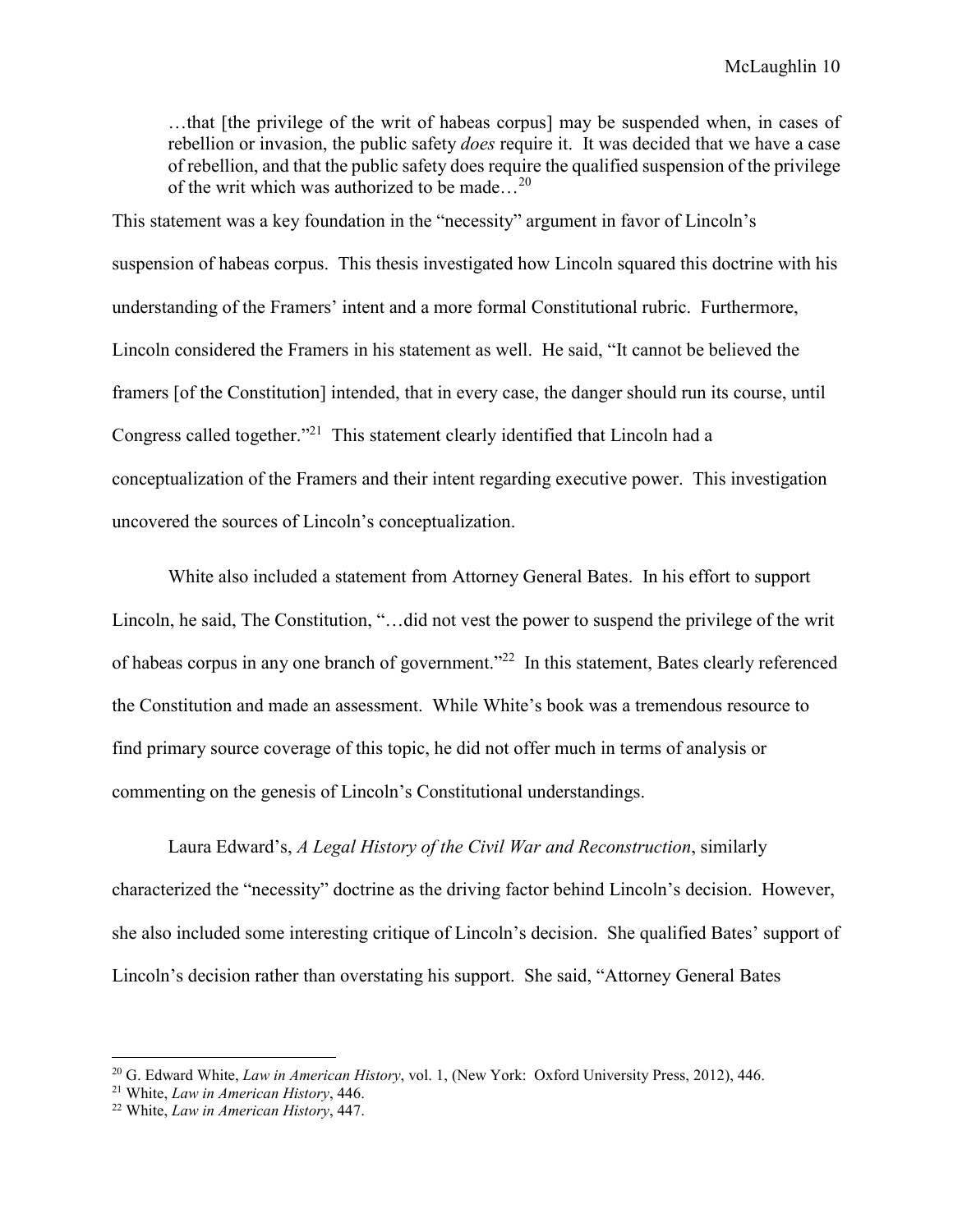affirmed Lincoln's position, although he backed off Lincoln's broad rendering of the issue by casting it in terms of the president's ability to override writs of *habeas corpus* (rather than suspending the writ altogether).<sup>23</sup> Thus, if Bates qualified his support for Lincoln, this thesis investigated how his conceptualization of the Framer's intent behind the suspension of habeas corpus informed his decision. Additionally, Edward's analysis was more concerned with the legal ramifications of Lincoln's decision. She noted, "In theory he [Lincoln] did not alter the nature of federal authority. In practice, however, his reliance on those powers extended the legal authority of the federal government into areas of law that had been controlled by states and localities."<sup>24</sup> Thus, her study focused on the impact of Lincoln's suspension of habeas corpus on the relationship between Federal and State laws and when Lincoln believed the Federal government could assert supremacy. Regarding Federalism, Edwards demonstrated that Lincoln's administration decidedly shifted the balance of power not only toward the Federal government and, more specifically, the executive branch. This insight was useful to determine how Lincoln considered the extent of the Federal government's legal abilities and how this understanding impacted his decision to suspend habeas corpus.

Frank Williams commented on Lincoln's suspension of habeas corpus in an article for the *Organization of American Historians*. In "A Popular Demand, a Public Necessity: Lincoln and Civil Liberties," he described Lincoln's experience with suspending habeas corpus as context for former President George W. Bush's decisions regarding habeas corpus and detaining enemy combatants during the War on Terror. Interestingly, Williams stated that Lincoln used

<sup>23</sup> Laura Edwards, *A Legal History of the Civil War and Reconstruction*, (New York: Cambridge University Press, 2015,) 22.

<sup>24</sup> Edwards, *Legal History*, 22.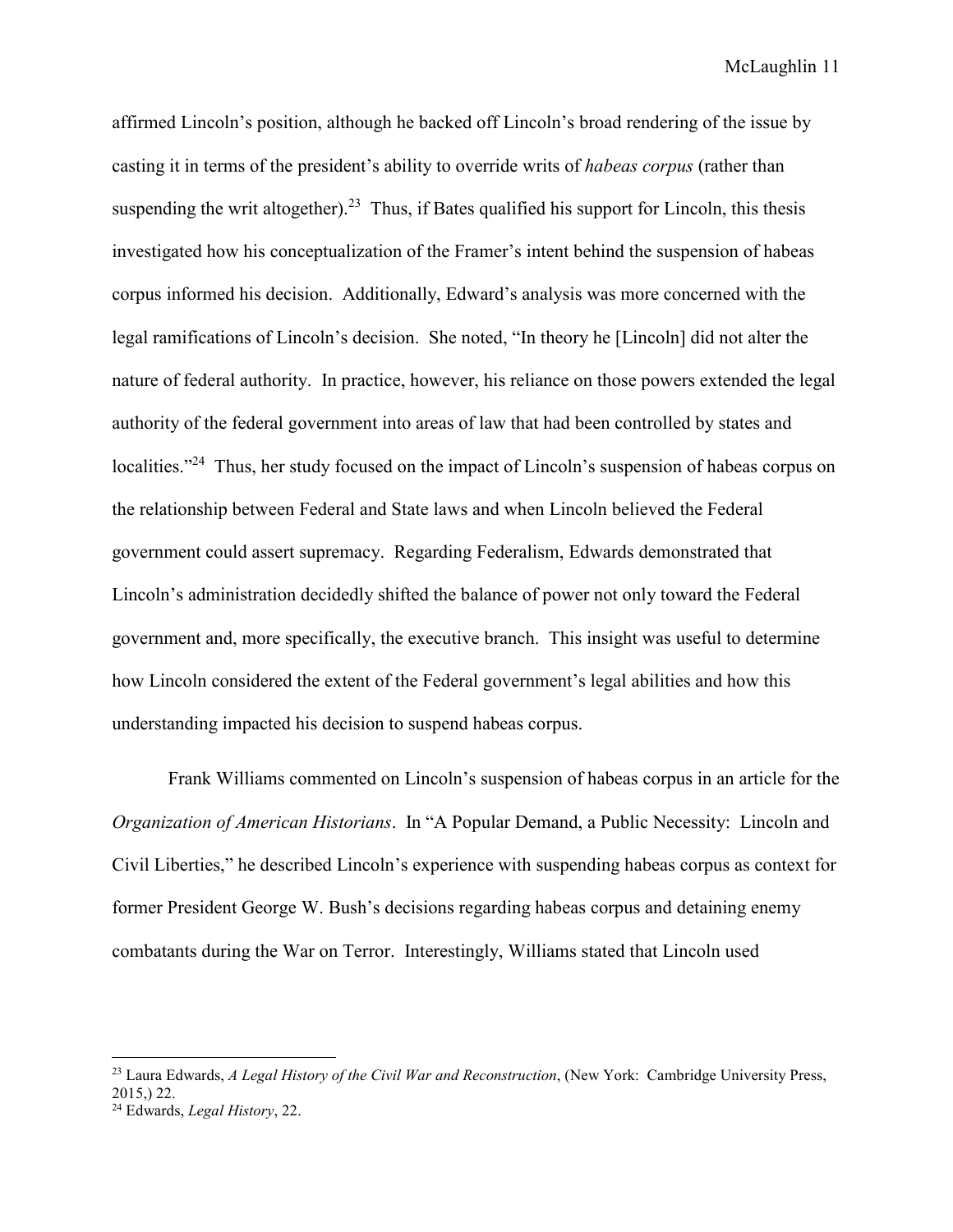"...extraconstitutional measures..."<sup>25</sup> This word choice could be interpreted as an instance that Lincoln went beyond the stated Constitutional provisions in order to wage the Civil War. However, the word "extraconstitutional" was not synonymous with illegal. Indeed, Lincoln assumed powers that were not previously exercised by the President. That fact alone did not condemn Lincoln's suspension as illegal. Until defined by an official Supreme Court ruling, Lincoln's decision to suspend Habeas Corpus could not be characterized as utterly illegal. Yet, Williams also offered an explanation for Lincoln's actions that put them within the purview of Constitutional powers. Williams said, "It is widely known that only Congress is constitutionally empowered to declare war, but suppression of rebellion has been recognized as an executive function, for which the prerogative of setting aside civil procedures has been placed in the President's hands.<sup>26</sup> Lincoln did not publicly consider the actions of those Baltimore citizens as the formal efforts of contracted Confederate soldiers. Instead, these Baltimore rioters were citizens organizing and executing a rebellion that aided the Confederate cause. According to William's assessment, the dominant Constitutional understanding vested the executive [Lincoln] with the power to suppress a rebellion.

In an observation similar to one made by Jon White, Williams noted that Taney's critique of Lincoln is chiefly rooted in the location of habeas corpus's suspension in Article 1 of the Constitution. Yet Williams noted that Taney, "…ignored the fact that it [the power to suspend habeas corpus] was placed there by the Committee on Drafting at the Constitutional Convention in 1787 as a master of form, not substance."<sup>27</sup> Williams' article considered additional events in

-

<sup>&</sup>lt;sup>25</sup> Frank J., Williams. "A Popular Demand, and a Public Necessity": Lincoln and Civil Liberties." OAH Magazine of History no. 1 (2007): 24. JSTOR Journals, EBSCOhost (accessed May 8, 2017), 24. [Hereafter: Williams, *A Popular Demand*]

<sup>26</sup> Williams, *A Popular Demand*, 25.

<sup>27</sup> Williams, *A Popular Demand*, 25.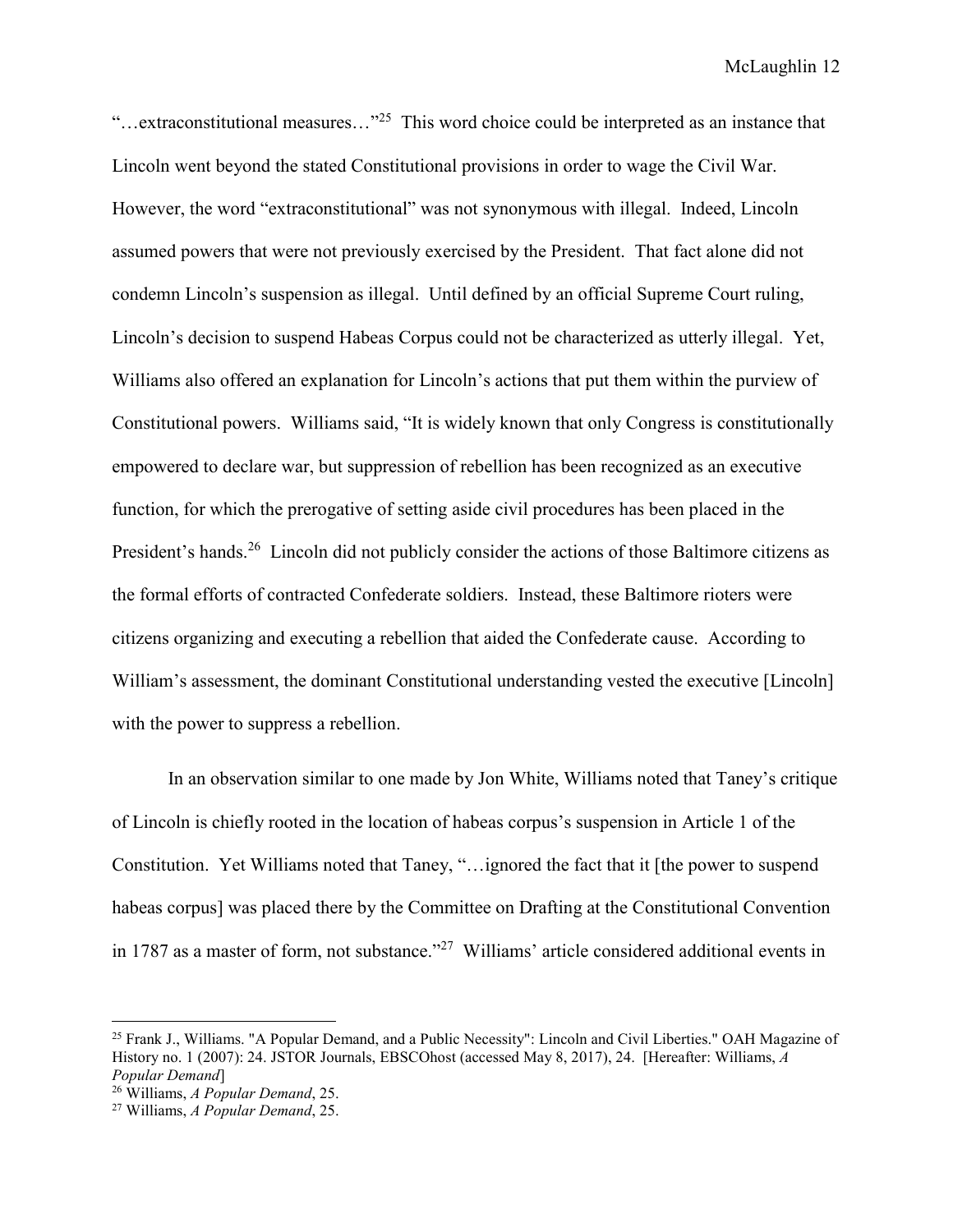the Civil War after Baltimore's riots as well- but its coverage of Lincoln's suspension would benefit from additional consideration of his address to Congress on July 4. This thesis considered this speech in detail.

Robert O. Faith researched many Civil War arrests where a writ of habeas corpus was denied. His article, "Public Necessity or Military Convenience?: Reevaluating Lincoln's Suspensions of the writ of habeas corpus during the Civil War" concluded, "When measured against Lincoln's practical argument for suspension, the circumstances and judicial opinions of these highly visible cases suggest that the Union government often failed the litmus test of meeting "public necessity" in arresting northern citizens far behind the battlefield."<sup>28</sup> Faith demonstrated that after the Merryman decision, the Union government far overreached the threshold of "public necessity" as it arrested northern citizens. Faith's article covered the same ground as many historians regarding the Merryman case, but he expanded his research much further in covering arrests across the northern states. He concluded that instead of addressing "public necessity," "these cases reveal how military arrests under Lincoln's suspension policy occurred as a matter of routine military convenience."<sup>29</sup> However, because Faith focused on many cases throughout the northern states, his coverage of Merryman could be more detailed. Indeed, Faith utilized the Merryman arrest as a gateway to introduce his study of arrests throughout the North. While he mentioned the backroom court preparation, his analysis would benefit from considering Lincoln's conceptualization of executive power in greater detail.

James A. Dueholm's "Lincoln's Suspension of the Writ of habeas corpus: An Historical and Constitutional Analysis," provided a very illustrative study of Lincoln's decision to suspend

<sup>&</sup>lt;sup>28</sup> Robert O. Faith "Public Necessity or Military Convenience?." Civil War History 62, no. 3 (September 2016): 284-320. America: History & Life, EBSCOhost (accessed August 5, 2017), 320. [Hereafter: Faith, *Public Necessity*]. 29Faith, *Public Necessity*, 320.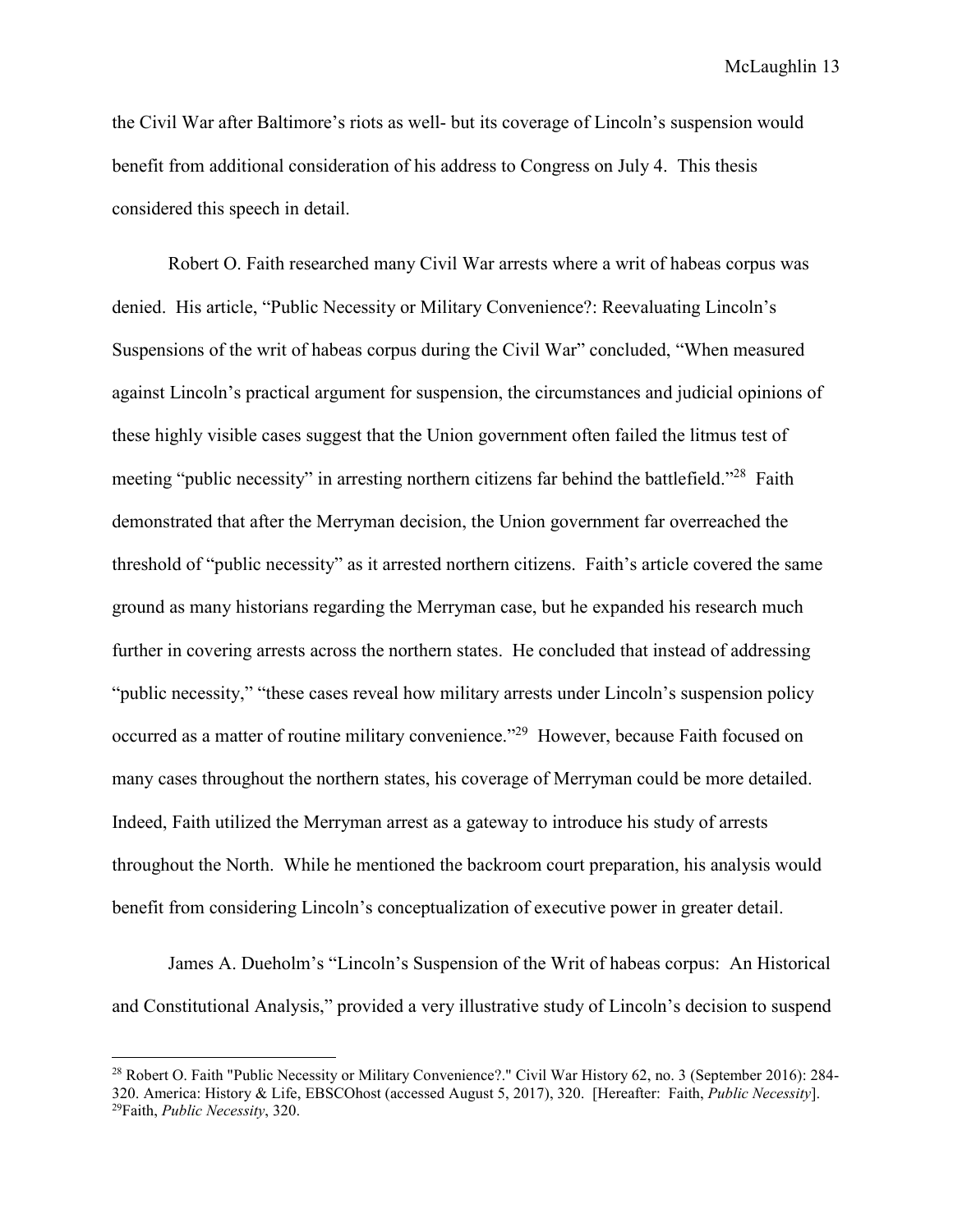habeas corpus. He studied both Taney and Lincoln's arguments for or against the suspension of habeas corpus. Dueholm encapsulated Lincoln's belief that, "... he, and he alone, had the constitutional power to suspend the writ of habeas corpus."<sup>30</sup> Lincoln's strongly believed in his ability to suspend the writ and make arrests. Additionally, Lincoln believed he could ignore Taney's assessment that Article II provided few executive powers; certainly, the right to suspend habeas corpus certainly was not one of them. Dueholm also considered Lincoln's conceptualization of his executive power. He quoted a letter Lincoln wrote to Matthew Birchard in which Lincoln argued, "By necessary implication, when rebellion or invasion comes, the decision is to be made, from time to time; and I think the man whom, for the time, the people have, under the constitution, made the commander-in-chief, of their Army and Navy, is the man who holds the power..."<sup>31</sup> Lincoln did not mention Congress's recent passage of a habeas corpus act; instead, he clearly considered himself the necessary arbiter when suspending habeas corpus. With the passage of such an influential act, one would expect the President to comment upon it and how it impacted his executive action. Lincoln ignoring that context and boldly asserting his ability to suspend habeas corpus was an important statement. Researching this source was very important to determine Lincoln's conception of executive power.

While this article contains strong and detailed Constitutional analysis, it would benefit from additional consideration of the realities on the ground in 1861 Baltimore to better understand how those conditions could have influenced Lincoln's decision. This thesis will

 $\overline{a}$ 

<sup>30</sup> Lincoln to Birchard (*Collected Works*, 6: 260) quoted in James A., Dueholm. "Lincoln's Suspension of the Writ of Habeas corpus: An Historical and Constitutional Analysis." Journal Of The Abraham Lincoln Association no. 2 (2008): 47. JSTOR Journals, EBSCOhost (accessed January 13, 2017), 2. [Hereafter: Dueholm, *Lincoln's Suspension*].

<sup>31</sup> *Collected Works*, 6: 260.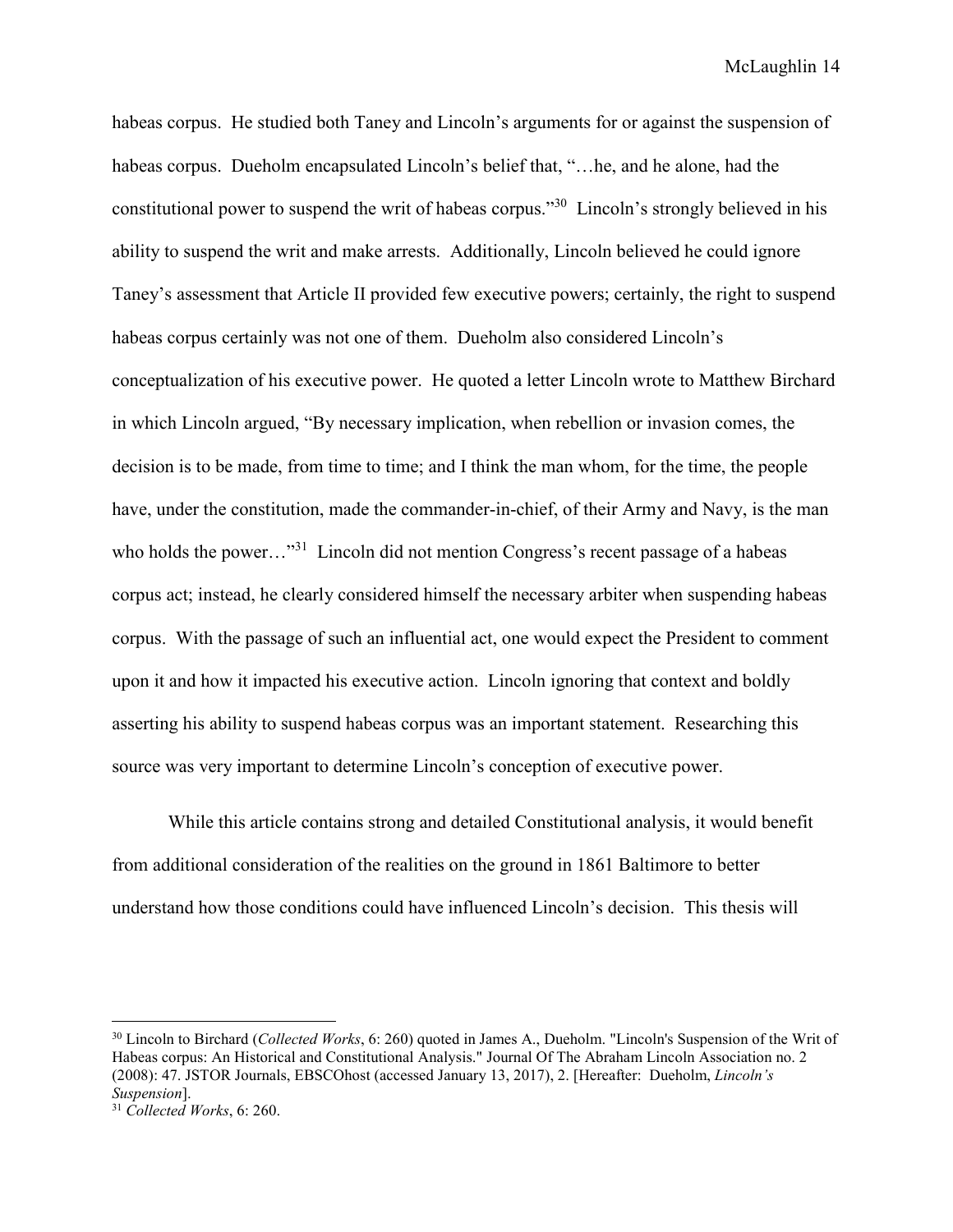build on Dueholm's work and try to find out how Lincoln conceived of his powers as President and how that conceptualization was impacted by the reality in Baltimore.

Mark Neely's *Lincoln and the Triumph of the Nation*, provided the most sustained and detailed analysis of Lincoln's suspension of habeas corpus. While he covered similar ground with regard to the conditions in Baltimore that prompted Lincoln's decision, the *Ex parte Merryman* case, Lincoln's defense of his own actions, his most useful contribution was his discussion of Lincoln's contemporaries. While he did not include the opinions from Lincoln's cabinet, he discussed the perspectives of Lincoln's contemporaries. Neely identified Joel Parker, Horace Binney, and William Whiting as Lincoln's supporters; while Justice Roger Taney, Benjamin Curtis, and Sidney George Fisher offered the harshest critique of Lincoln's decision. This research thesis included the opinions Lincoln's two most trusted secretaries in order to determine how Lincoln was motivated by the conditions of the time period to suspend habeas corpus as well as Lincoln's understanding of his capabilities as the executive. In summary, Neely's book provided a tremendous foundation as it identified the major protagonists in the habeas corpus debates and cited their publications as well.

Both biographies and works of legal history explained the concept of necessity and how it applies to Lincoln's decision to suspend habeas corpus. If the sources considered the Framers' intent behind habeas corpus, they only did so in a footnote or short summary as in White's *Abraham Lincoln and Treason in the Civil War: The Trials of John Merryman*. Indeed, their coverage was light in comparison to the amount of analysis devoted to explaining military necessity as Lincoln's motivation. In its totality, the historiography of Lincoln's suspension of habeas corpus lacked a complete and balanced analysis with regard to Executive power under the Constitution. This discussion was assisted and enlightened by an analysis of how Lincoln's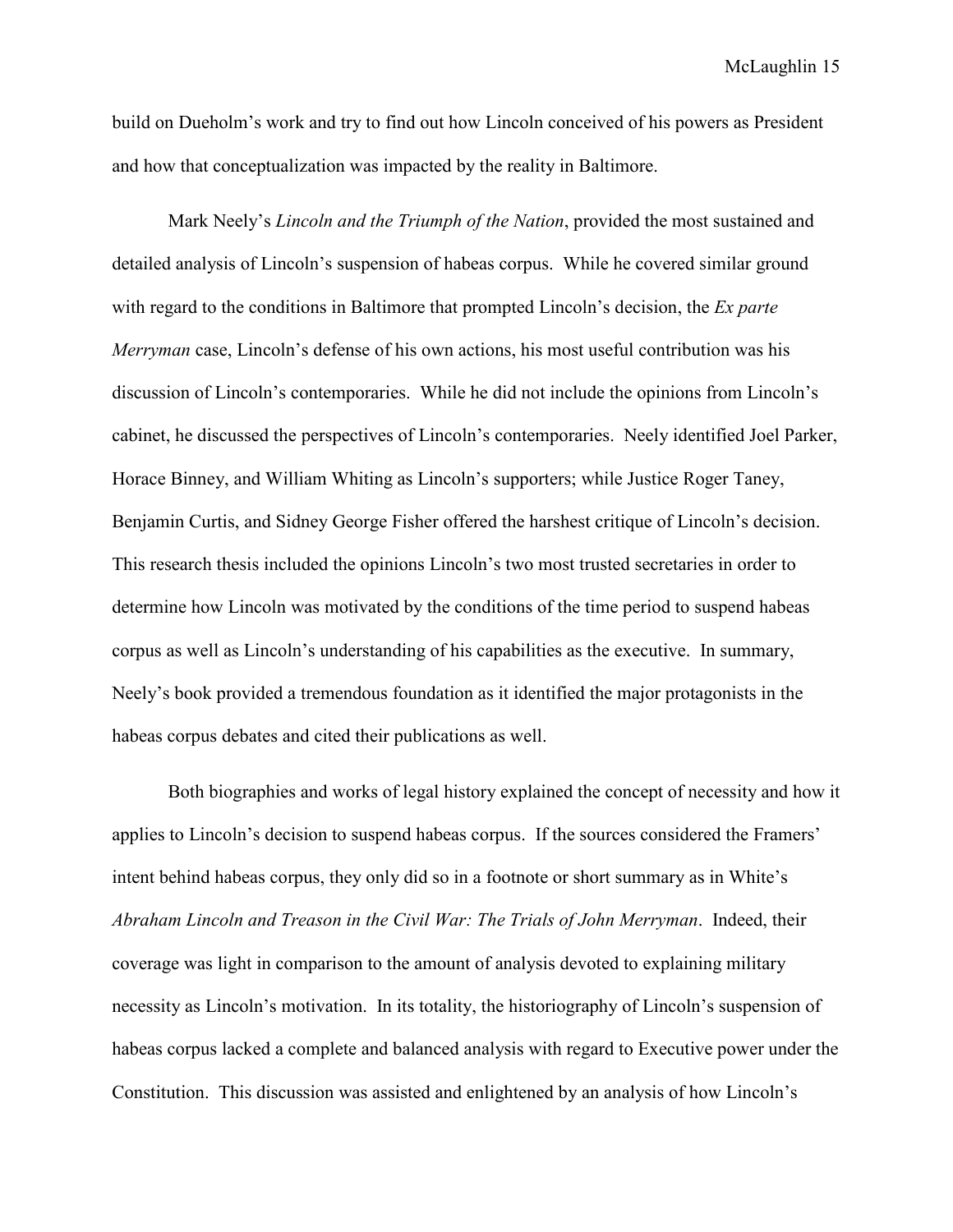cabinet as well as his contemporaries understood his decision in light of their conceptualization of Executive power.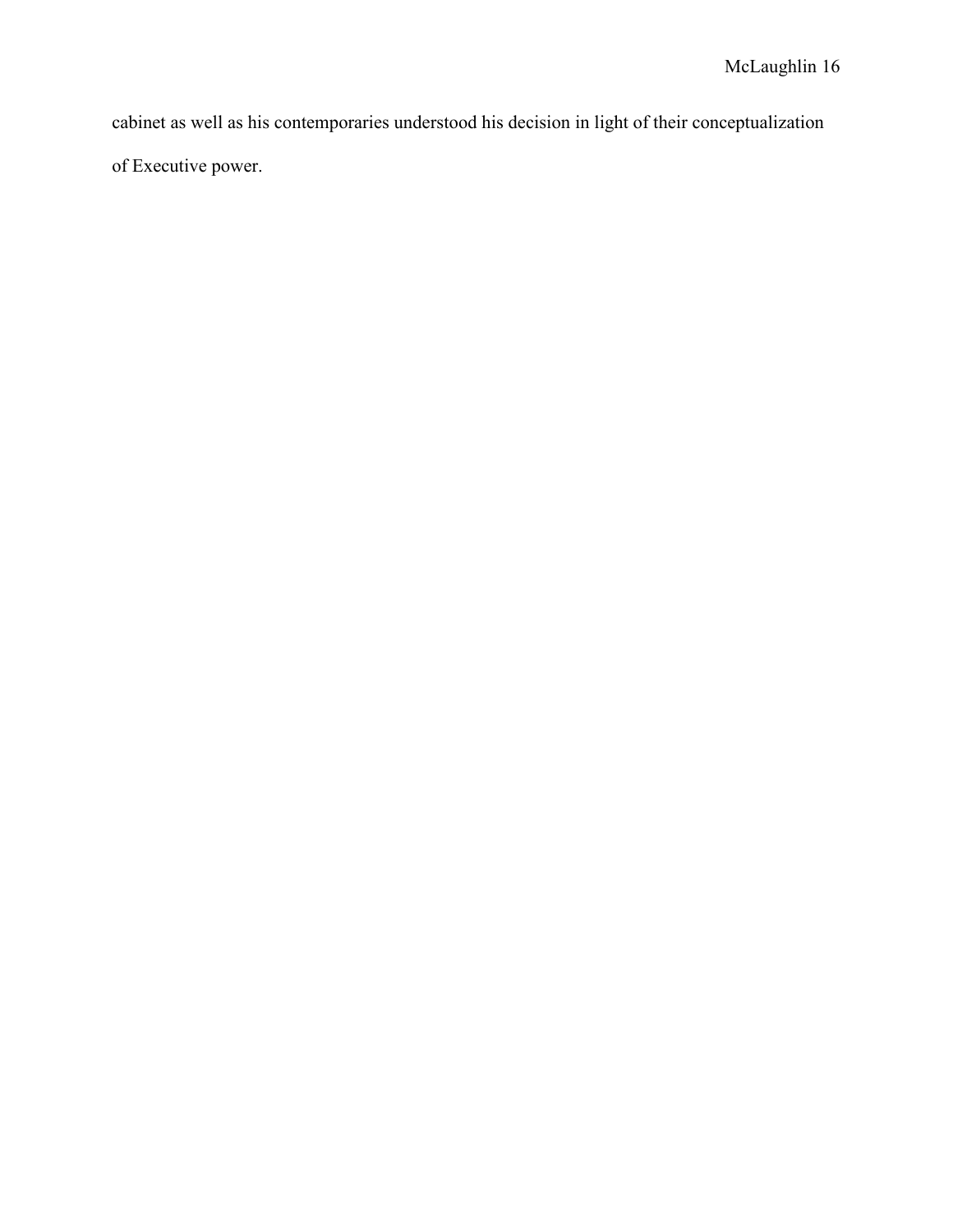# **Chapter 1: Section 2- A Short Introduction to habeas corpus in the British and American Legal Systems Prior to 1861**

Habeas corpus was one of the most sacred rights in both the British and American legal systems. According to *The Oxford Companion to American Law*, habeas corpus was "…a judicial remedy available to litigants challenging the legality of their confinement. It was usually used as a post-conviction remedy by criminal defendants to challenge the sufficiency of the procedures used to convict..."<sup>32</sup> In practice, the accused applied for writs of habeas corpus which prompted the courts to "have/produce the body" before a judge so the accused could hear the evidence against them. If the evidence justifying imprisonment was insufficient, the prisoner will be liberated from confinement. The statue was intended to defend citizens against unjust imprisonment. During America's colonial history and previously in British history, civilians were sometimes imprisoned at the will of a capricious and overzealous ruler. This behavior typified the ancien regime's response to threats as they defined them. As a testament to Americans desire to curtail unjust imprisonment, every State Constitution contained a provision for habeas corpus.

The English legal tradition could trace habeas corpus protections back to Magna Carta where the King was forbidden from suspending habeas corpus unilaterally. The protection against unlawful imprisonment was also included in the Petition of Right. However, during times of war and national emergency, Parliament entrusted the executive with greater latitude to suspend the writ and arrest/detain suspects. In his study of habeas corpus, legal historian R.J. Sharpe noted this trend as well in the late 1600s. In *The Law of habeas Corpus*, Sharpe noted

<sup>32</sup> Daniel R. Krislov, *The Oxford Companion to American Law*, "Habeas corpus." New York: Oxford University Press, 2002.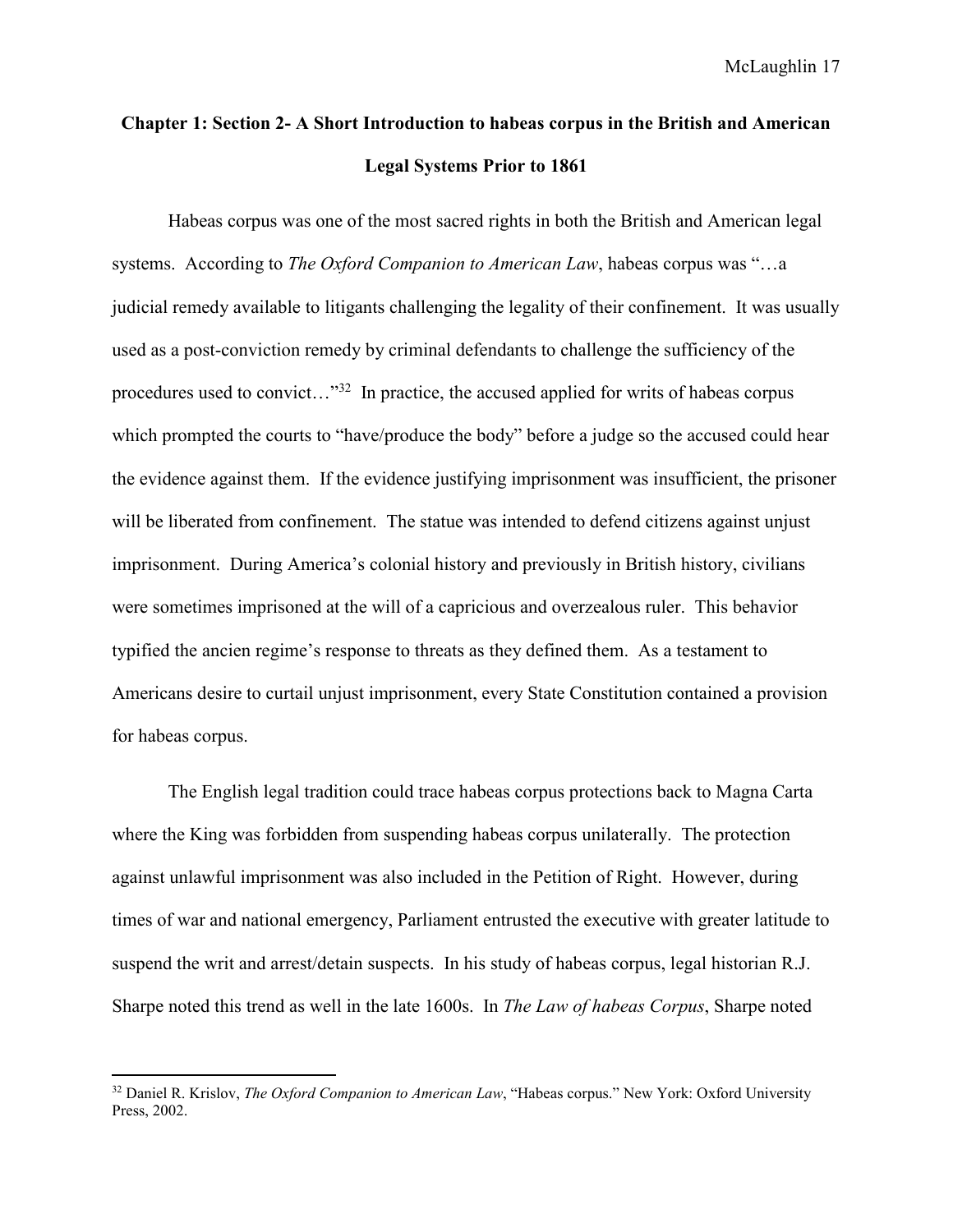that, when conflict in Ireland increased, the Parliament entrusted the King's Privy Council or one of the Secretaries of State to suspend habeas corpus and issue a warrant for someone suspected of treason.<sup>33</sup> While Parliament did not entrust the executive unilaterally, it did entrust the executive's office, the Privy Council, to suspend the Writ. Sharpe added, "Extreme powers were given to the executive, but powers nonetheless distinctly limited by law."<sup>34</sup> Thus, even though this context of English Law was not a perfect analog to the situation in 1861 Baltimore facing President Lincoln, there was some legal precedence supporting Lincoln's suspension of habeas corpus during emergency.

In the American legal context, the Framers were so concerned with protecting citizens against unlawful and unjust imprisonment that they enshrined the writ of habeas corpus in the text of the United States Constitution instead of adding it into the Bill of Rights. The debate regarding habeas corpus and provisions to suspend it did not focus on which branch of government was empowered to suspend the writ during times of emergency. Indeed, in Eric M. Freedman's study of habeas corpus, *habeas corpus: Rethinking the Great Writ of Liberty*, he chronicled the Framer's debates regarding habeas corpus and their universal concern that it should be protected. Freedman explained, "A fair conclusion is that the ratification debates had convinced all parties that the Clause as written would meet the aims they agreed they shared: to safeguard a critical mechanism for protecting the liberties of those who might fall afoul of the organs of power."<sup>35</sup> Agreement amongst the Framers was commendable given the contentious nature of drafting the Constitution as well as its ratification. Certainly, habeas corpus was a

-

<sup>33</sup> Richard J. Sharpe, *The Law of Habeas corpus*, (Oxford: Clarendon Press, 1976), 91-92. [Hereafter: Sharpe, *Law of Habeas corpus*.]

<sup>34</sup> Sharpe, *Law of Habeas corpus*, 92.

<sup>35</sup> Eric M. Freedman, *Habeas corpus: Rethinking the Great Writ of Liberty*, (New York: New York University Press, 2001,) 18. [Hereafter: Freedman, *Rethinking the Great Writ*].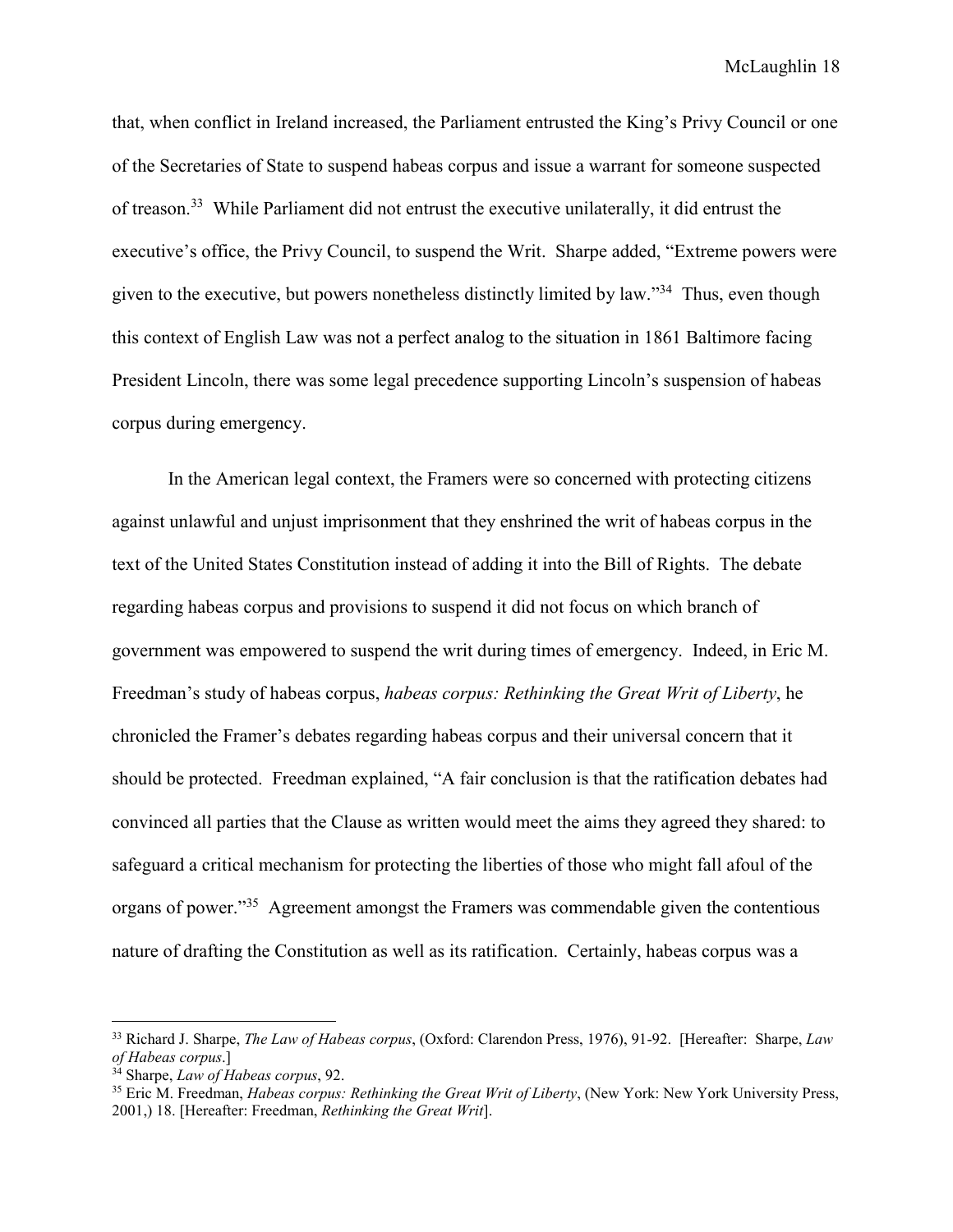central right in American law. However, there was still disagreement over which body of government could suspend the Writ. The conflict between President Lincoln and Chief Justice Taney demonstrated this disagreement.

After the Constitution's ratification, the trials of the Aaron Burr conspirators prompted the first requests to suspend habeas corpus. Specifically, in *Ex Parte Bollman*, Samuel Swartout and Dr. Erick Bollman objected to their arrest and requested writs of habeas corpus. Meanwhile, President Thomas Jefferson requested that Congress suspend the Writ of habeas corpus in order to arrest and prosecute suspected rebels in Burr's conspiracy to politically separate some western territories from the Federal government.<sup>36</sup> While these actions could certainly be construed as treasonous, they were not as widespread and violent as the conditions Lincoln faced in 1861 Baltimore. Congress denied Jefferson's request. In *Ex Parte Merryman*, Taney interpreted the executive's request to Congress as evidence that Congress was entrusted to suspend the Writ.

The second instance of a request to suspend habeas corpus stemmed from General Andrew Jackson's efforts to mount a defense of New Orleans during the War of 1812 against an impending British invasion. Specifically, the Supreme Court of Louisiana heard *Johnson v. Duncan*, in which it ruled Jackson's enactment of martial law and the resulting suspension of habeas corpus unlawful because Congress did not empower Jackson to declare martial law and suspend the Writ. In *A Constitutional History of habeas corpus*, William Duker noted how this case cited *Bollman*. Citing *Bollman*, "…declared that the Constitution had exclusively vested in Congress the right of suspending the privilege of the writ of habeas corpus, and that body was the sole judge of the necessity that called for the suspension."<sup>37</sup> Certainly, the Supreme Court

 $\overline{a}$ 

<sup>36</sup> Freedman, *Rethinking the Great Writ*, 20.

<sup>37</sup> William F. Duker, *A Constitutional History of Habeas corpus*, (Westport, Conn: Greenwood Press, 1980,) 142. [Hereafter: Duker*, Constitutional History of Habeas corpus*].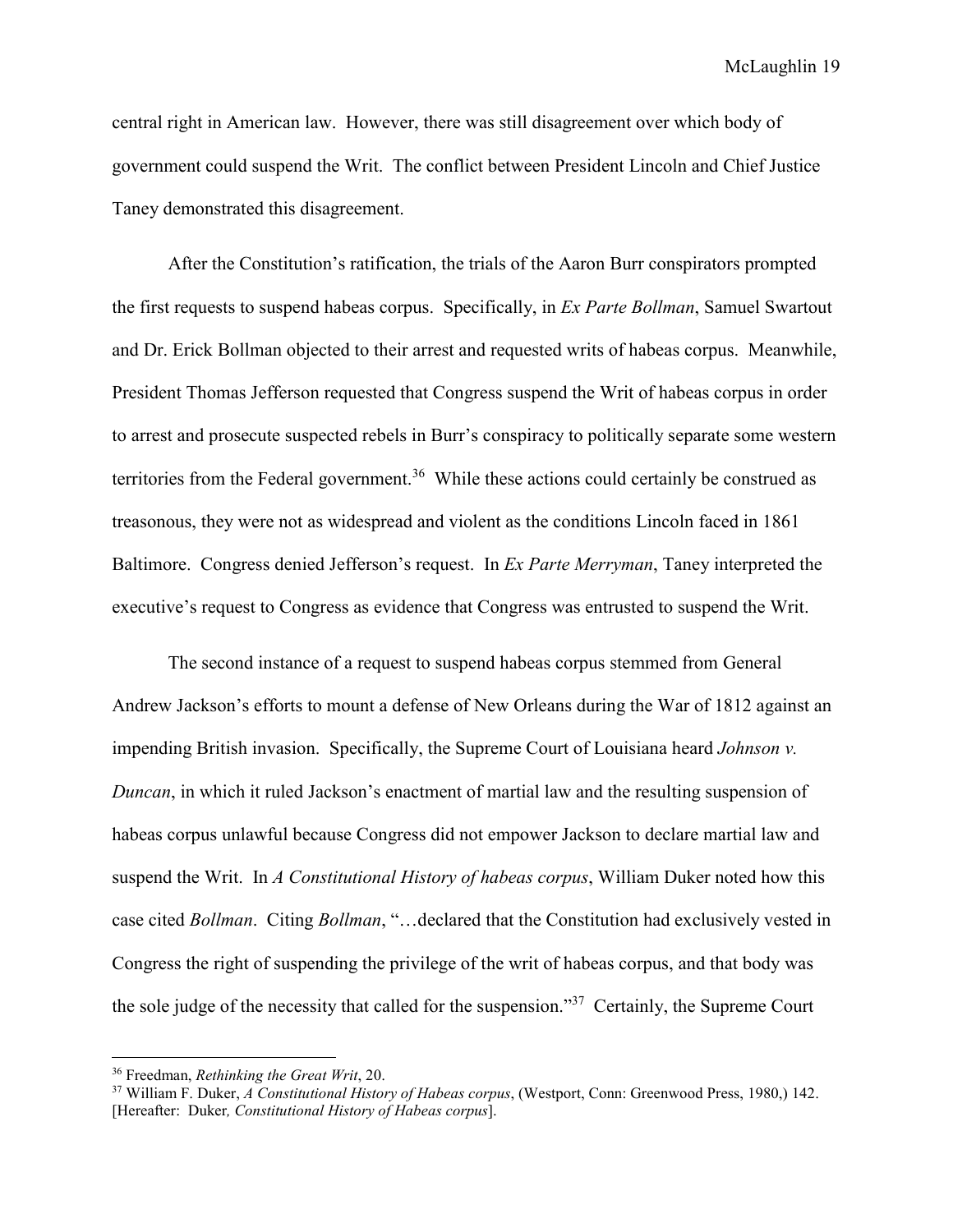was influenced by this state level decision as they cited *Johnson v. Duncan* in *United States vs. Jackson* in which General (and eventual President) Andrew Jackson unlawfully suspended habeas corpus and was fined \$1,000.<sup>38</sup> While this evidence certainly supports the Constitutional interpretation of Congress's sole ability to suspend habeas corpus, in 1844, Congress issued an apology and refunded Jackson's fine. In the apology, they recognized Jackson's duty to defend New Orleans against British invasion. In order to successfully defend the city, Jackson needed to declare martial law. Perhaps Congress's apology demonstrated a willingness for the American Legal system to empower the Executive to suspend habeas corpus during times of emergency.

<sup>38</sup> "Article 4: Section 4," *The Founder's Constitution*, 2000, http://presspubs.uchicago.edu/founders/documents/a4\_4s12.html.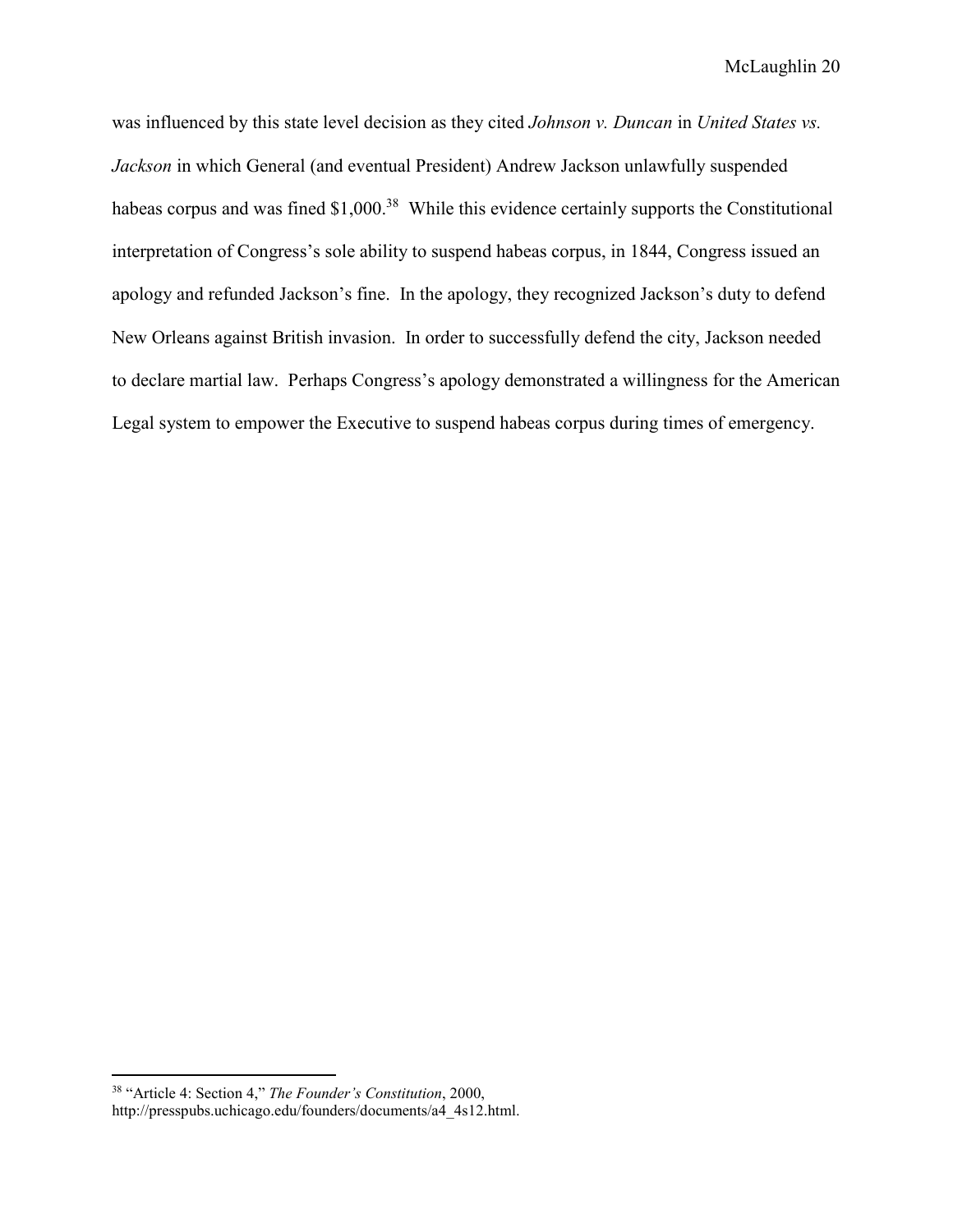#### **Chapter 1: Section 3- Baltimore on Lincoln's Mind**

The conditions in 1861 Baltimore, Maryland were a powerful influence on the habeas corpus drama exemplified by *Ex Parte Merryman*. Indeed, the stakes were high as the insurgency grew into a conflagration with the surrender of Fort Sumter on April 13th and the secession of Virginia on April 17th. Washington, DC is precariously located roughly 45 miles from Baltimore, Maryland- a Border State with dubious Union loyalty and certainly a significant amount of hostility toward the Federal government. At this time, Lincoln's call for troops was important as Washington needed defense against a growing insurgency. Kentucky and Missouri faced growing Confederate insurgencies of their own. Significantly, the railroads that would transport troops to defend the Nation's Capital pass through Baltimore. The stage was set for a showdown.

 The importance of the middle states was obvious to politicians of the day. Barbara Jeanne Fields analyzed Maryland's divided loyalty and complex history of slavery in *Slavery and Freedom on the Middle Ground*.As she analyzed Maryland's divided legacy, she quoted the famous abolitionist and escaped slave, Frederick Douglass. He considered Maryland's geographic position and politics a 'mill-stone about the neck of Government.'<sup>39</sup> Sure enough, violent action manifested Maryland and Baltimore's status as a dire threat to the Federal government in the Civil War. Baltimore's precarious location was even more influential given Maryland's stark division between slave owners who favored the Confederacy and Maryland citizens heavily invested in transportation and finance who generally supported the Federal Government given their ties to Philadelphia and Washington, DC. Fields further explained how

<sup>39</sup> Barbara Jeanne Fields, *Slavery and Freedom on the Middle Ground* (New Haven: Yale University Press, 1985), 90. [Hereafter: Fields, *Slavery and Freedom*].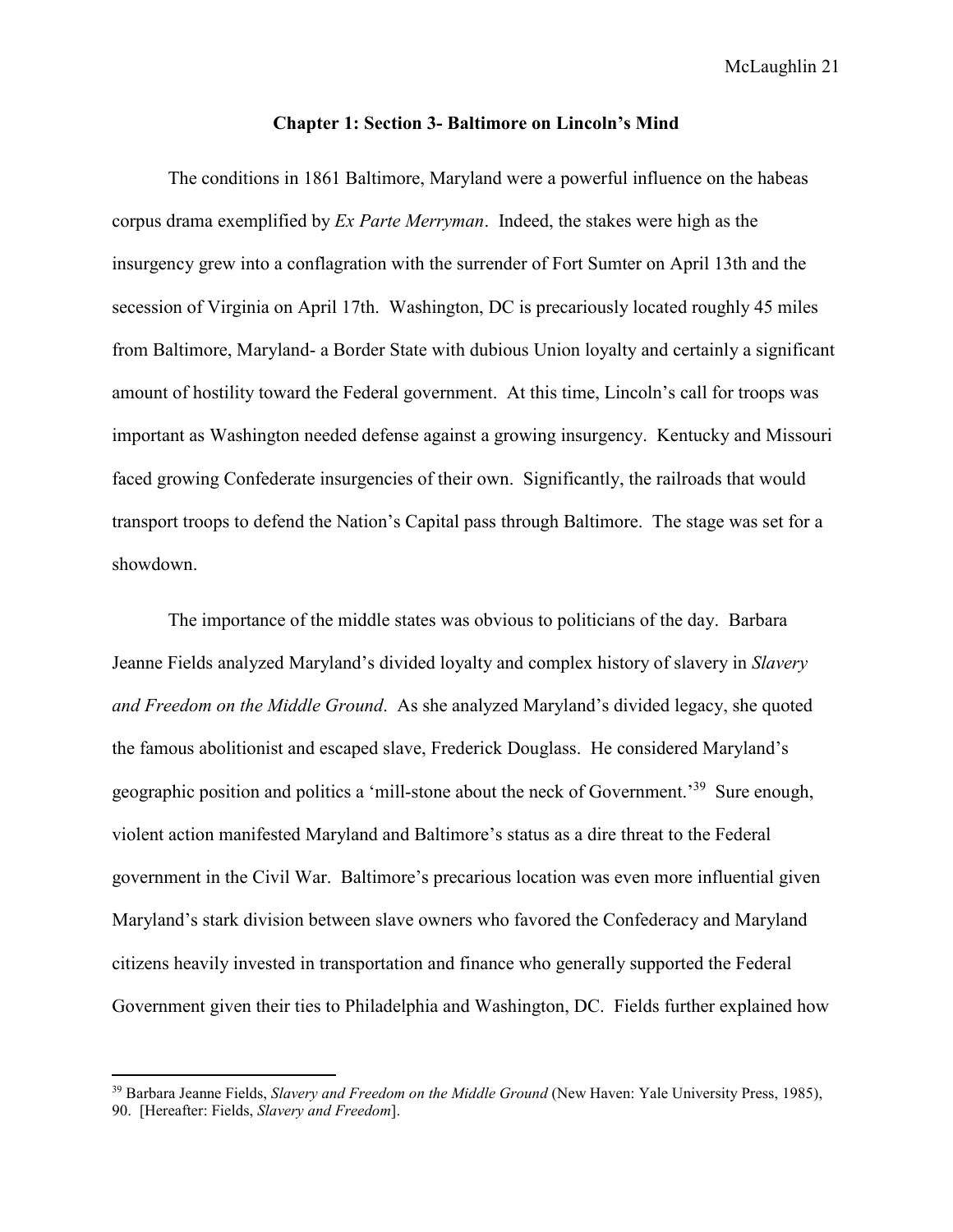this divided loyalty extended beyond socioeconomics. She said, "The bonds that linked Baltimore to the slave economy, for example, were not those of political thralldom alone, but also the complex ones of friendship, family connection, mutual clientship, and joint endeavor."<sup>40</sup> Thus, even though political and economic dependency on slavery influenced Baltimore's affinity toward the South, the nuanced, complex social web that connected these citizens immeasurably strengthened this bond. A threat to the slavery held far more than simply economic consequences- threatening slavery challenged the very social fabric that links Baltimore citizens together. Certainly, these citizens would defend slavery given its central importance to their lives.

Moreover, separation wasn't the simple answer to a threat to slavery. Slave owners depended on access to northern markets, especially those located in Maryland's northern counties. Fields explained, "But the slave portion of Maryland could afford neither separation from the northern counties, where the state's vitality largely resided, nor separate from the slave South, which offered support to the institutional basis of its society."<sup>41</sup> Thus, slavery required both protection as an economic, social, and political entity as well as links to Maryland's northern counties. Slavery in Maryland and Baltimore existed in a complex web of dependency across the state. Maryland's slave owning citizens were truly threatened by John Brown's raid on Harper's Ferry and became even more determined to protect the "peculiar institution."

If there was any hope that perhaps as one travelled north, away from the intensity of proslavery support in Alabama and South Carolina, Maryland's fanatical defense of slavery dashed these hopes. Despite central location between the North and South, when Maryland

<sup>40</sup> Fields, *Slavery and Freedom*, 22.

<sup>41</sup> Ibid.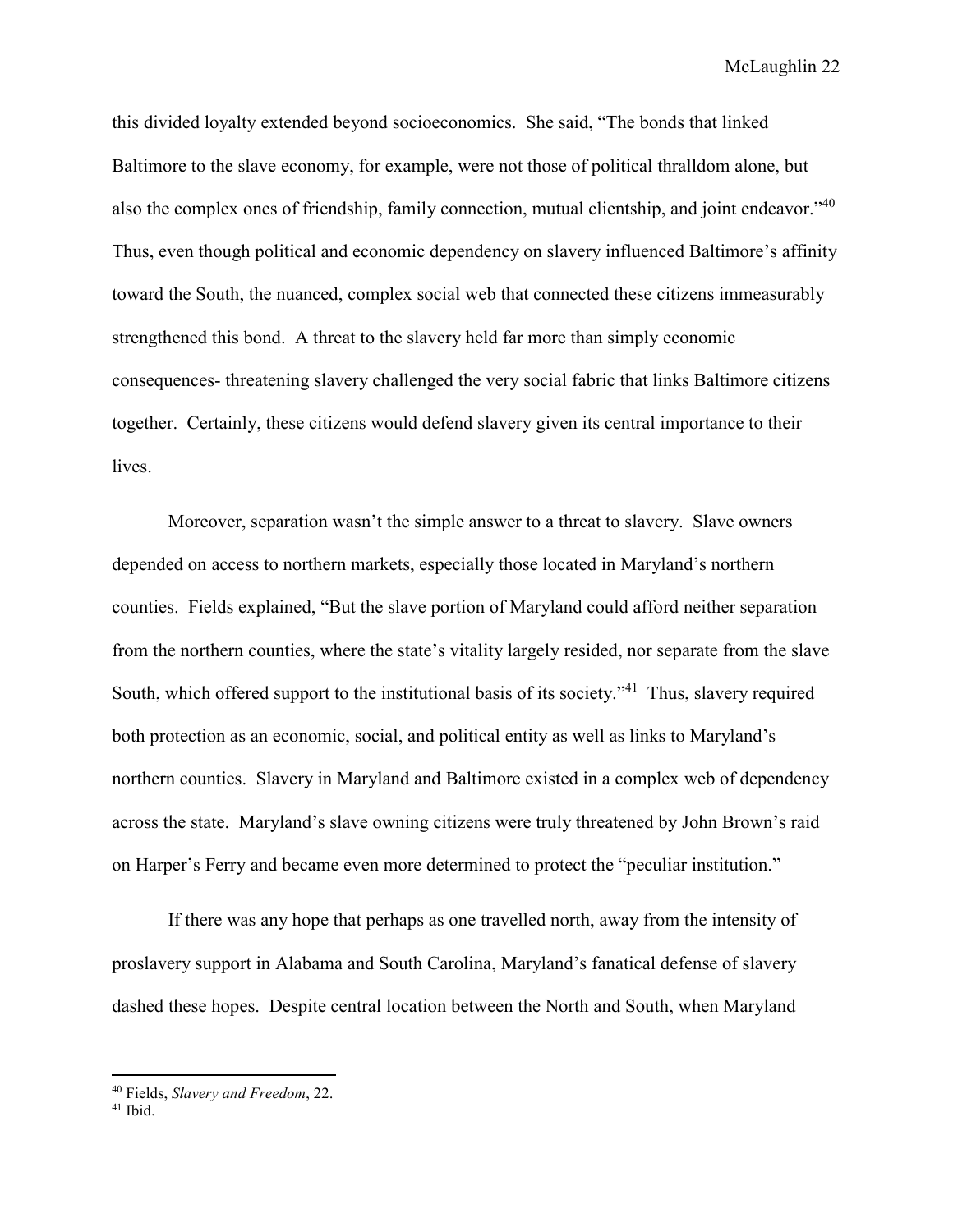confronted the slavery question, it invited a violent reaction. According to Fields, "When they [Maryland citizens] eventually had to confront it face to face, they become as extremist and fireeating as the most impassioned Confederate."<sup>42</sup> Lincoln's election in 1860 guaranteed this confrontation. In spite of Lincoln's promises not to touch slavery where it already existed, many Southerners didn't trust his rhetoric. They also understood that Lincoln's desire to keep slavery out of the territories would sound the death knell for slavery. As additional territories without slavery gained statehood, eventually the Electoral College and balance of power in Congress would swing toward the Free States where they could impose their demands on the slave owning South. Additionally, if slavery was denied expansion into the territories as Lincoln hoped, Southern planters would continue to farm similar crops over generations which would exhaust the soil and economically strangle the Southern way of life. Furthermore, slave owners feared that their discipline over their slaves would breakdown as Federal troops marched nearby their plantations.<sup>43</sup> Given the acute defense of slavery and hatred for Lincoln coupled with a credible assassination plot, Lincoln certainly was right to pass through Baltimore at night in anticipation of his inauguration. In spite of this reasonable response, he drew considerable criticism for this "gutless" transit.

However, Baltimore's resistance to Lincoln and the Federal Government was not limited to support of slavery and the threat of violence. Indeed, Thomas G. Pratt and Enoch L. Lowe, two former Governors of Maryland, both sided with Confederacy. Additionally, Lowe used his son-in-law as a conduit to send militarily relevant information and encouraged Confederate forces to invade Maryland in April 1861. Furthermore, Democrats sympathetic toward the

<sup>42</sup> Fields, *Slavery and Freedom*, 92.

<sup>43</sup> Fields, *Slavery and Freedom*, 94.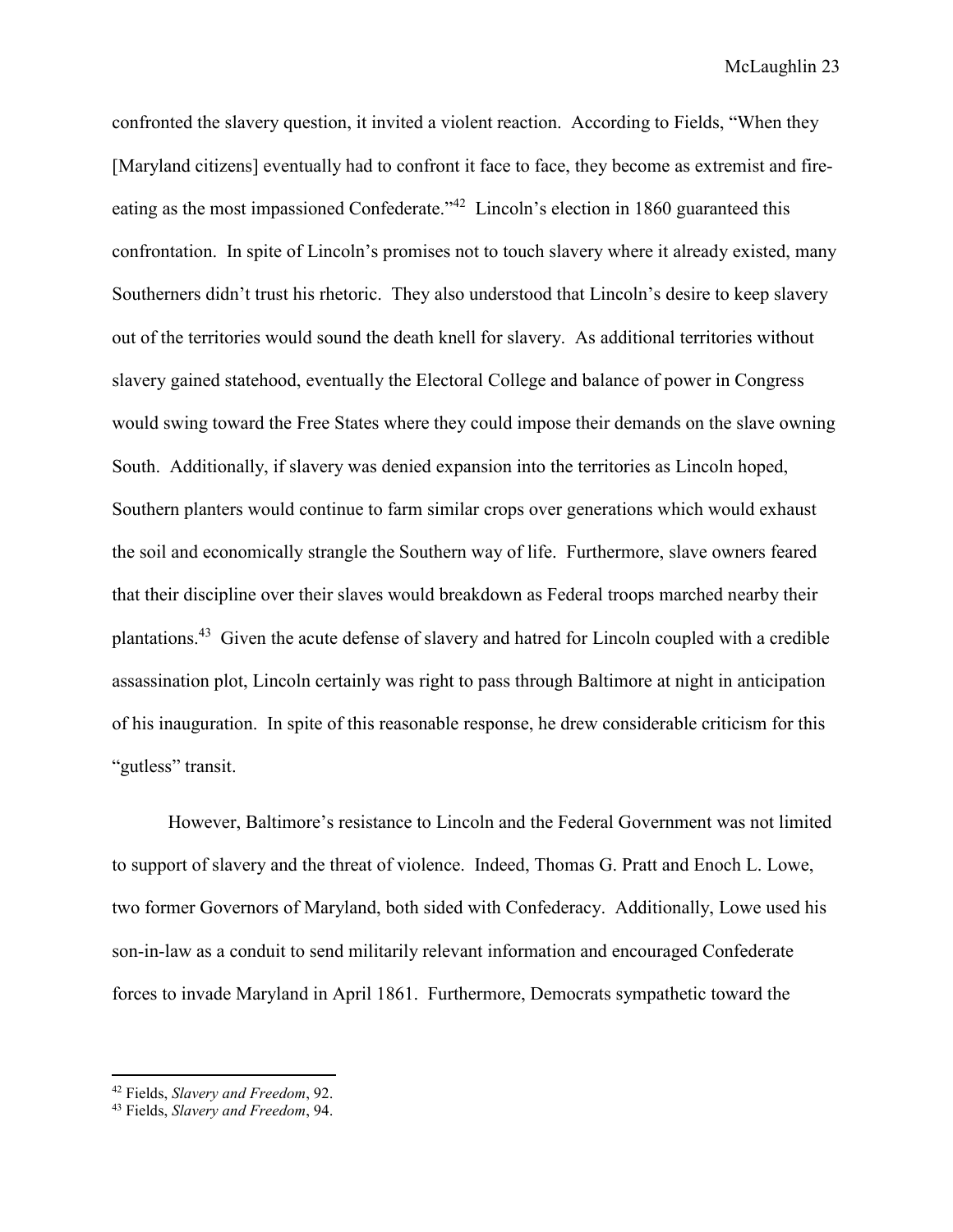Confederacy controlled the state legislature. These politicians controlled the State legislature and selected the police board in Baltimore.<sup>44</sup> Certainly, the Federal government could not depend on Baltimore for support and execution of Federal law in the face of such hostility.

In his study of the violence in Baltimore and the resulting decision in *Ex Parte Merryman*, Brian McGinty's, *The Body of John Merryman: Abraham Lincoln and the Suspension of habeas corpus*, paid careful attention to the conditions in Maryland following Lincoln's accession to the Presidency and in the early months of the Civil War. McGinty commented, "In southern Charles County, the voters in Beantown (all white property owners) passed a resolution requesting anyone who had voted for Lincoln leave the county by January 1.<sup>345</sup> Clearly, there were extremely hostile citizens in both Baltimore and Maryland following Lincoln's election. However, Baltimore was not content with mere threats as seen in Beantown. On April 19<sup>th</sup>, Baltimore committed violent action to rid the city of Federal presence.

On April 19<sup>th</sup>, as troops changed one locomotive for a second in order to travel to the President Street Station on their way to answer Lincoln's call for militia and protect Washington DC, they were forced to travel through a hail of cobblestones, insults, and general disorder. Disloyal elements in Baltimore poured salt on the tracks and even towed an anchor to block the train's passage. Additional citizens in the roughly 10,000 person strong mob even pushed a car off of the tracks. When the train could no longer advance on the track, the troops disembarked and marched the remaining distance under the constant harassment of the crowd. Some in the crowd even fired on the passing Federal troops or rushed them and stole their weapons.<sup>46</sup> Four

 $\overline{a}$ 

<sup>44</sup> Fields, *Slavery and Freedom*, 93.

<sup>45</sup> Brian McGinty, *The Body of John Merryman: Abraham Lincoln and the Suspension of Habeas corpus*,

<sup>(</sup>Cambridge, Massachusetts: Harvard University Press, 2011), 37. [Hereafter: McGinty, *Body of John Merryman*]. 46 McGinty, *Body of John Merryman*, 45.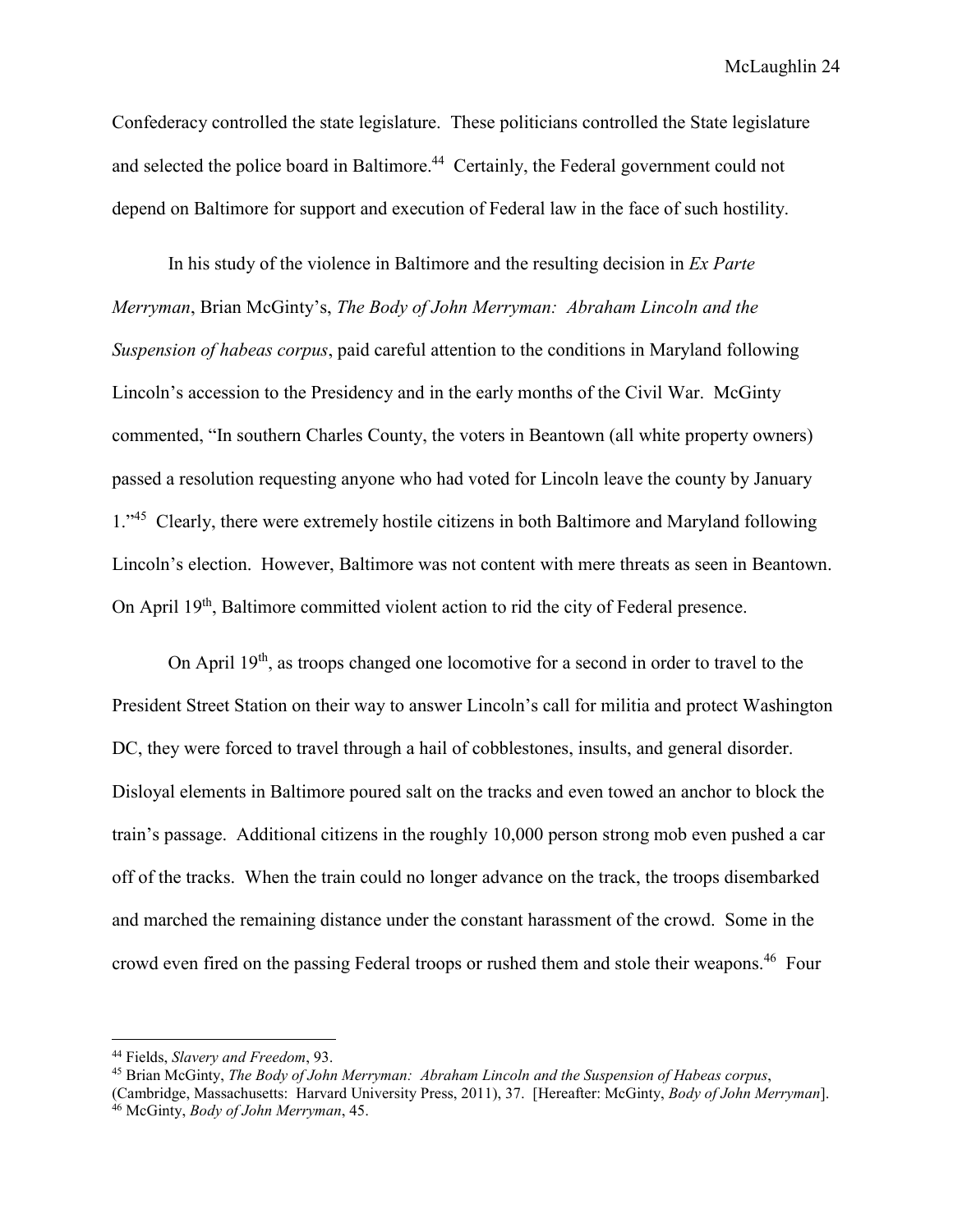Federal soldiers and 12 Baltimore citizens died while an additional 36 soldiers suffered injury. It was unclear how many additional Baltimore citizens were injured.<sup>47</sup>

The role of the Maryland Police and State/Municipal level government in the Baltimore riots was troubling. Mayor George Brown had divided loyalties despite his reputation as an antislavery, pro-Union leader. His proclamation calling for citizens to "'preserve peace and maintain inviolate the honor and integrity of Maryland"<sup>48</sup> was really not as complete as it appears given that he calls for Baltimore residents to "defend their honor." The term "honor" was a 1800s code word that men at the time understood requires bold action- sometimes deadly force- to defend reputation. And defend they did as evidenced by the havoc caused on April 19<sup>th</sup>. For example, elements of the Police force in Baltimore aided the rioters. During John Ehrman's (a Baltimore citizen) testimony to a federal grand jury, "'One [man] asked a policeman why he did not arrest a rioter; he replied I will arrest *you*.'"<sup>49</sup> However, the police's dubious role was not summarized as merely neglecting to intervene. Some on the police force actively participated in the riot. According to Constable John Plummer's testimony, the "'Police rather encouraged the riot.'"<sup>50</sup> Even the elected leaders of Baltimore and Maryland played a significant role in assisting the violence.

 It appeared likely that both Mayor George Brown and Maryland Governor Thomas Hicks authorized the burning of railroad bridges and the severing of telegraph wires leading from Baltimore to Washington, DC. Even harbor buoys were destroyed to frustrate any Federal reinforcement effort by sea. Hicks and Brown intended these actions to dissuade the Federal

<sup>47</sup> McGinty, *Body of John Merryman*, 46.

<sup>48</sup> McGinty, *Body of John Merryman*, 43.

<sup>49</sup> White, *Abraham Lincoln and Treason*, 14.

<sup>50</sup> Ibid.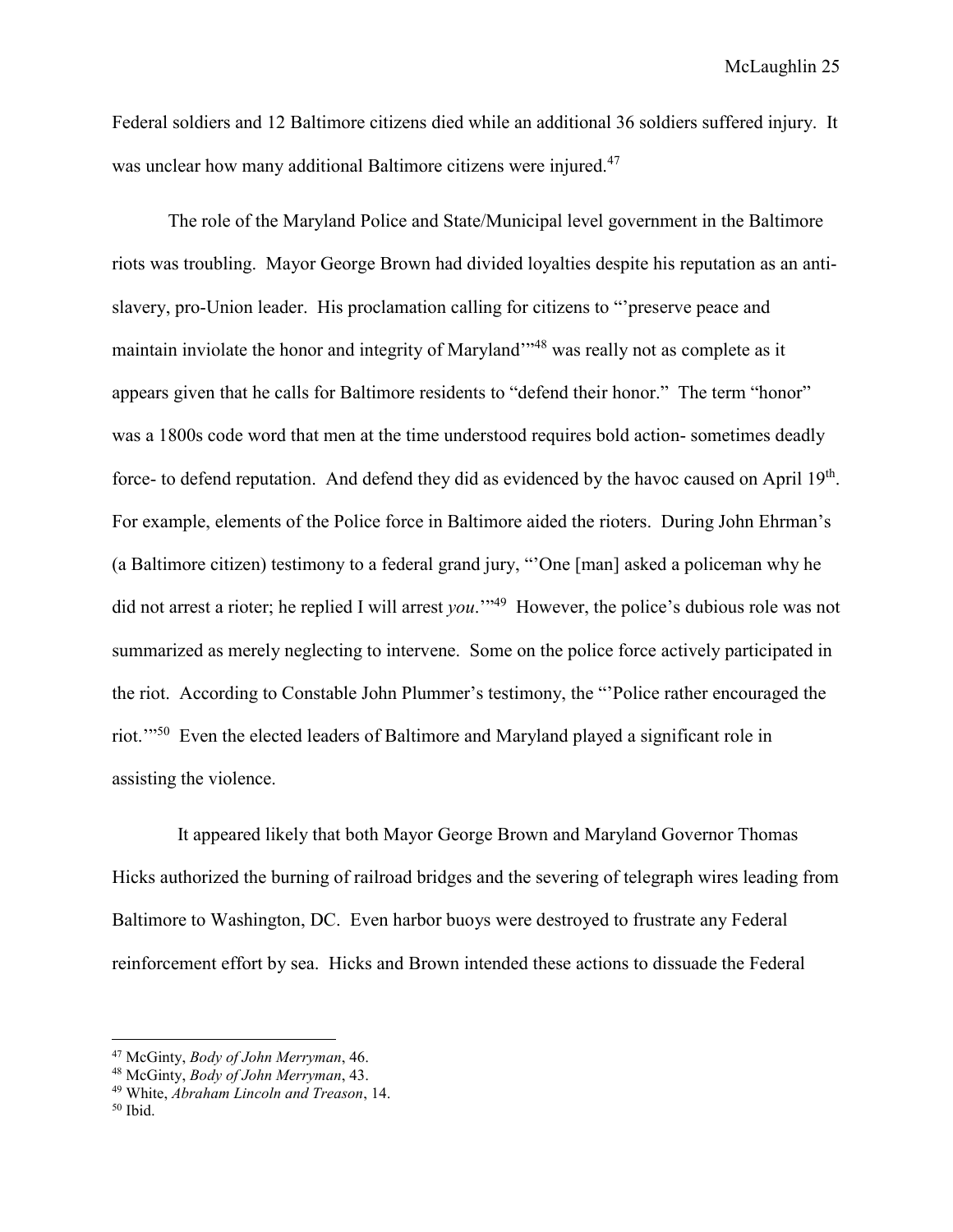Government from sending additional troops through Baltimore and causing additional riots.<sup>51</sup> Even the Police Chief undermined the Federal Government. Fields noted,

Though later denying that he had done so with traitorous intent, the chief of police [George P. Kane] telegraphed the secessionist state's attorney (and later Confederate general) Bradley T. Johnson at Frederick: 'Streets red with Maryland blood. Send expresses over the mountains of Maryland and Virginia for the riflemen to come, without delay. Fresh hordes will be down on us to-morrow. We will fight them and whip them or die.<sup>52</sup>

Thus, this riot constituted far more than a domestic disturbance or purposeless expression of anger. It was important to note that there is some difficulty in completely assigning blame to both Hicks and Brown. The historical record was unclear regarding the degree of affirmation both elected officials gave when "ordering" the destruction of telegraph wires and bridges. Brown recollected that Hicks responded "it seems to be necessary" when presented with the proposal for destruction.<sup>53</sup> Police Chief Kane relayed that when Hicks was approached with the destruction proposal, "He rolled and groaned. Brown insisted and declared he would not act without explicit orders from him. Hicks twisted the sheet over his head rolled over agst. [*sic*abbreviation for 'against'] the wall and moaned rather than exclaimed 'Oh! Yes. Go and do it."<sup>54</sup> Clearly, even if Hicks and Brown showed some hesitation and reluctance toward the proposal to burn bridges and cut telegraph wires, they did not act to stop it. They were complicit in treasonous destruction.

 Additionally, immediately after the riot, Brown's brother issued a call for volunteers to defend Baltimore. 15,000 citizens enrolled into the unit led by Colonel Isaac R. Trimble. While they did not battle Federal forces in Baltimore, many joined the Confederate Army and waged

<sup>51</sup> McGinty, *Body of John Merryman*, 49.

<sup>52</sup> Fields, *Slavery and Freedom*, 93.

<sup>53</sup> White, *Abraham Lincoln and Treason*, 16.

<sup>54</sup> White, *Abraham Lincoln and Treason*, 16.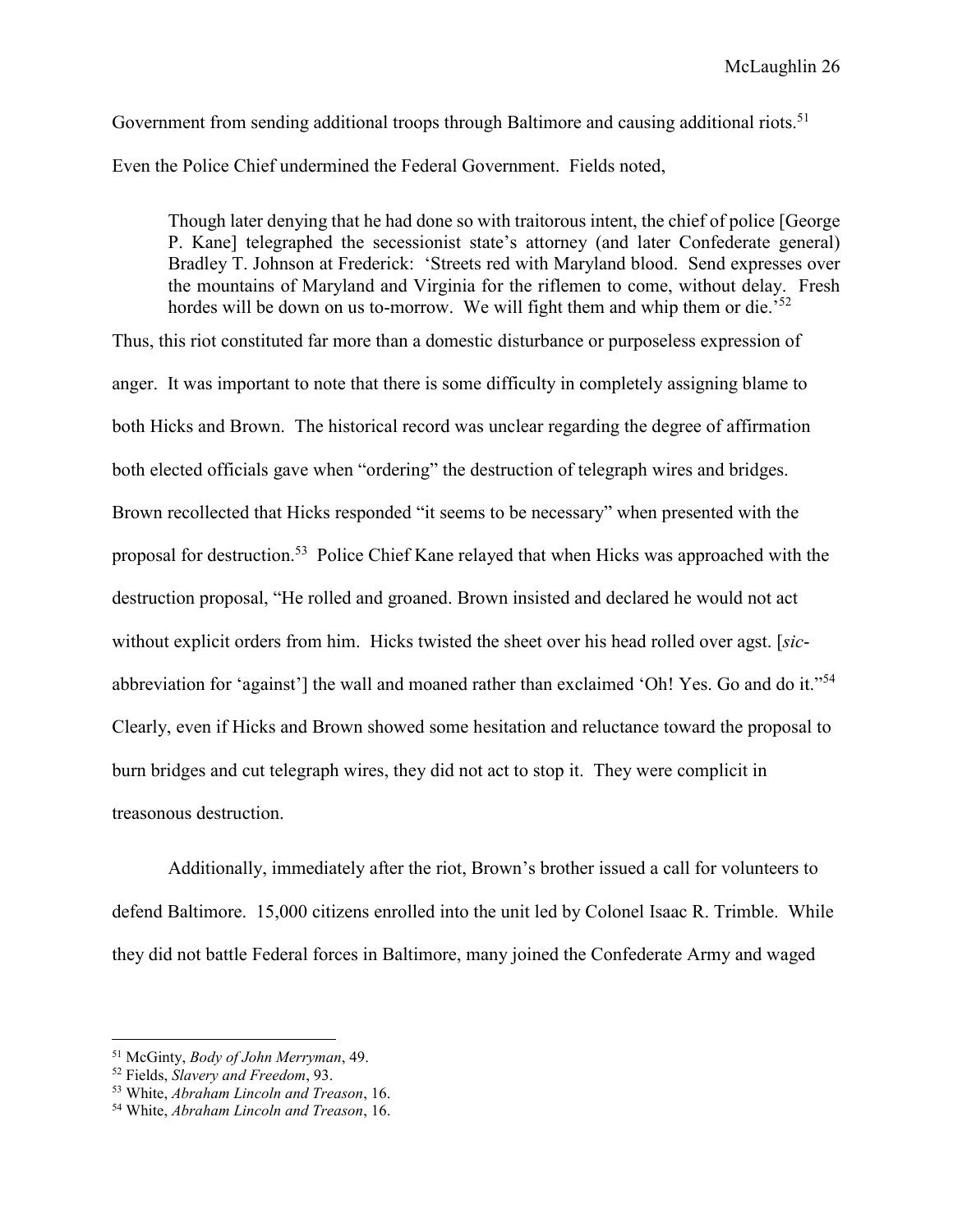war against the Federal Government.<sup>55</sup> Once the riot ended and General Ben Butler arrived in Baltimore, so many citizens streamed southward to join the Confederacy, he requested direction from General Scott wondering if he should move to stop them. Additionally, pro-Confederate elements in Baltimore seized freight cars destined to resupply Federal troops. These supplies were shipped post haste to Confederate forces.<sup>56</sup> The actions of these citizens, police commissioner, and elected officials all coalesced to frustrate Lincoln's effort to reinforce Washington, DC and move against the growing insurgency. Meanwhile, their actions certainly assisted the Confederacy's efforts against the Federal government.

 Instead of emphatically acting to achieve peace and Union loyalty their cause, the Maryland officials instead petitioned Lincoln for compromise. On April 20, Baltimore's Mayor Brown sent Hugh L. Bond, George W. Dobbin, and John C. Brune with a letter to the President "…to explain fully the fearful condition of affairs in this city. The people are exasperated…by the passage of troops, and…are decided in the opinion that no more should be ordered to come."<sup>57</sup> Mayor Brown's request was significant as it is more than simply a favor not to send any more troops. In a more significant legal sense, Mayor Brown asked President Lincoln to subordinate the Federal Government's safety and security to assuage a State's request.

As if that request wasn't bold enough, the Maryland delegation continued, "It is my solemn duty to inform you that it is not possible for more soldiers to pass through Baltimore unless they fight their way at every step..."<sup>58</sup> While this assessment could be praised for its honesty in its recognition of the chaotic atmosphere in Baltimore, it was stunning for a State

<sup>55</sup> Maryland 92-93

<sup>56</sup> Fields, *Slavery and Freedom*, 96-97.

<sup>57</sup> Abraham Lincoln, *Collected Works*, Vol 4:340. [Hereafter: Lincoln, *Collected Works*].

<sup>58</sup> Lincoln, *Collected Works*, 4: 340.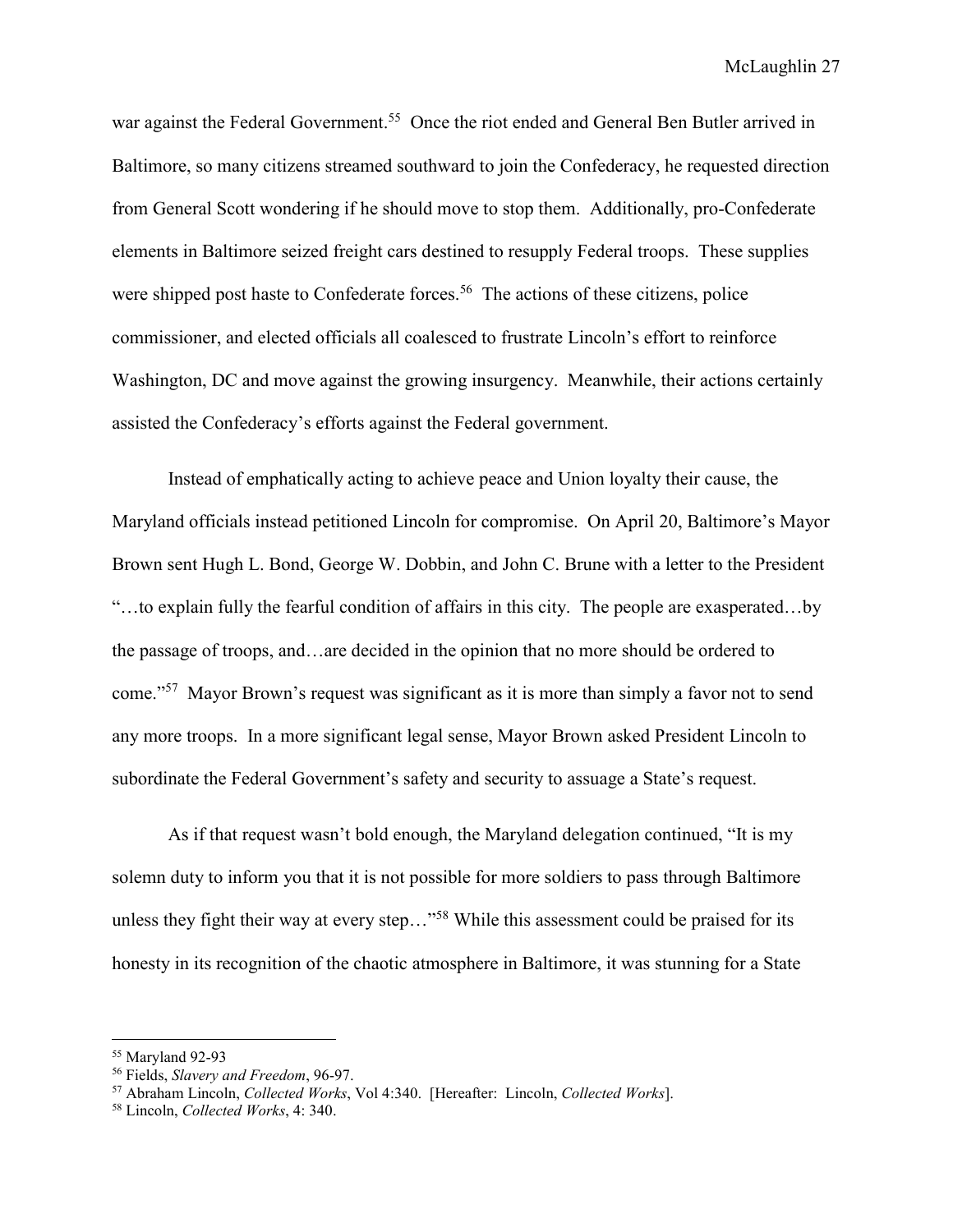Official to admit such a deterioration of conditions without proposing a remedy that improved the security for the Federal Government. The phrase "…unless they [Federal troops] fight their way at every step…" could be interpreted as a threat against Lincoln acting to move more troops into position to defend the Capital. On April 20, the delegation promised to preserve peace if no more troops were moved through Baltimore.<sup>59</sup> Similarly, on April 22, Governor Hicks protested landing Federal troops in Annapolis. He also requested that Lincoln use Lord Lyons, a British minister to mediate the differences between the Federal Government and insurgent states.<sup>60</sup> In reality, these compromises amounted to the Federal Government submitting to the preferences of a State. Hick's request came dangerously close to recognizing the rebelling states as a foreign country by having a mediator broker peace between the warring factions. Thus, the unruly reality on the streets of Baltimore and in the state/municipal government were significant factors attempting to submit Federal rule to State sovereignty.

Lincoln's April 22<sup>nd</sup> response was both measured and practical. Lincoln asserted the right of the Federal Government to defend itself in the face of extreme demands from the Baltimore delegation. In his response, Lincoln attempted to assuage fears of Federal attack. He said, "I have no desire to invade the South; but I must have troops to defend this Capital."<sup>61</sup> Lincoln was trying to explain his motivation as clearly a defensive maneuver. Yet, he also condemned the Maryland delegation for failing to recognize the disloyal elements of Baltimore's citizens. Lincoln observed, "You gentleman, come here to me and ask for peace on any terms, and yet have no word of condemnation for those who are making war on us." $62$  By addressing the reality that the Baltimore delegation did not treat their own disloyal elements with

 $\overline{a}$ 

<sup>59</sup> Lincoln, *Collected Works*, 4: 340-341.

<sup>60</sup> Lincoln, *Collected Works*, 4:341.

<sup>61</sup> Lincoln, *Collected Works,* 4:341.

<sup>62</sup> Lincoln, *Collected Works*, 4:341.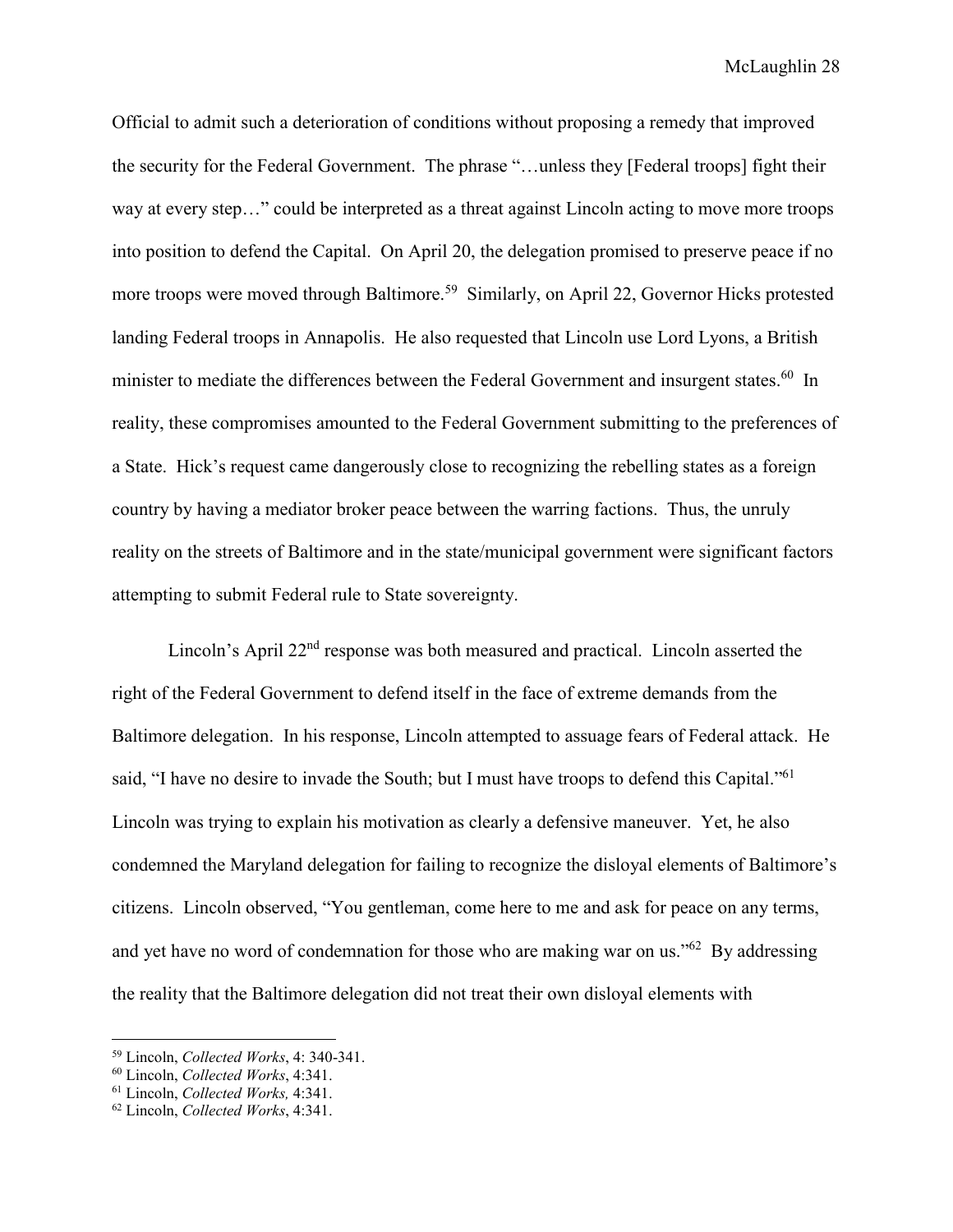objectivity, Lincoln demonstrated a pattern that he will repeat with his July 4, 1861 *Address to Congress*. Indeed, one of Lincoln's greatest rhetorical strengths was contextualizing his actions and his understandings in the reality of situation that demands his attention. To further demonstrate his understanding of the reality regarding troop movements through Baltimore, he said,

Geographically it [Washington, DC] lies surrounded by the soil of Maryland; and the necessity exists that they should come over her territory. Our men are not moles, and can't dig under the earth; they are not birds, and can't fly through the air. There is no way but to march across, and that they must do."<sup>63</sup>

Clearly, Lincoln understood that in order to defend the Capital, he must move the necessary troops. Because Federal troops would be sent from loyal states in the North, they must use the available railroad system that cuts through Baltimore. Rather than admonish the commissioners further, Lincoln stated his case clearly and emphatically.

 This response was also important, because it provided a glimpse of Lincoln's understanding of his executive power under the Constitution. In this letter, Lincoln reflected, "The rebels attack Fort Sumter, and your citizens attack troops sent to the defense of the Government, and the lives and property in Washington, and yet you would have me break my oath and surrender the Government without a blow."<sup>64</sup> While he did not directly quote the Constitution, Lincoln's phrasing reflects his Oath of Office, "…that I will faithfully execute the office of President of the United States, and will to the best of my ability, preserve, protect and defend the Constitution of the United States."<sup>65</sup> In addition, in Article II: Section 3, the President must "…take care that the laws be faithfully executed."<sup>66</sup> Thus, these two Constitutional

 $\overline{a}$ 

<sup>63</sup> Lincoln, *Collected Works*, 4: 341-342.

<sup>64</sup> Lincoln, *Collected Works*, 4: 341-342.

<sup>65</sup> United States Constitution: Article II: Section 1.

<sup>66</sup> United States Constitution: Article II: Section 3.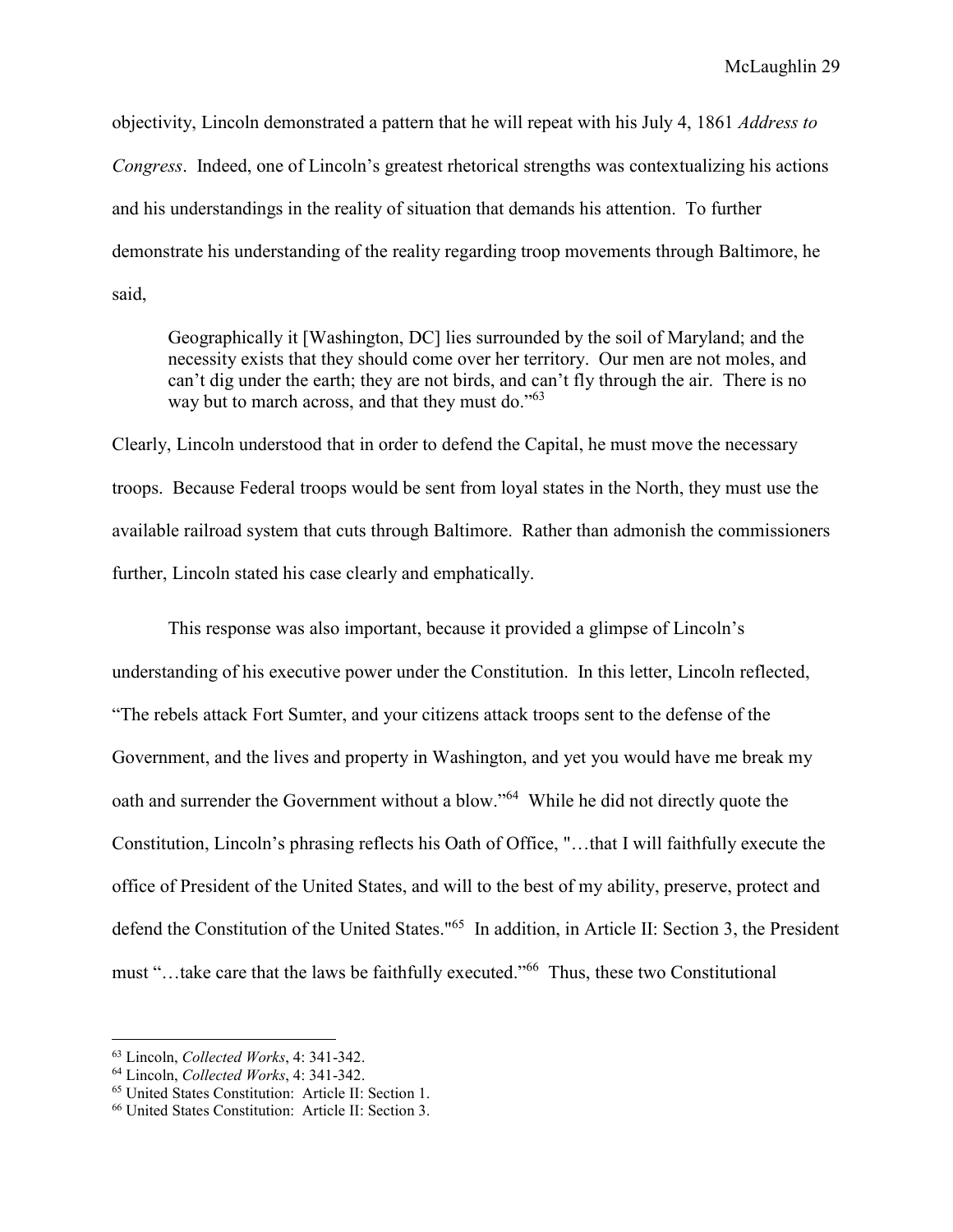components required that the Executive take care that the laws of the country are faithfully executed. Certainly, defending the Capital against Rebel advanced to maintain the proper functioning of the Government qualified as Constitutionally justified rationale for Lincoln moving troops through Baltimore and later his suspension of habeas corpus in Baltimore on April 27.

 This letter was also significant, because Lincoln reflected on the power of the executive branch in light of former President Andrew Jackson. After considering how the Baltimore delegation expected him to refrain from defending the Nation in spite of the attack at Fort Sumter and the Baltimore Riots, Lincoln stated "There is no Washington in that- no Jackson in that- no manhood nor honor in that."<sup>67</sup> In order to state his case that he must defend the Capital and halt the insurrection, Lincoln turned to two of America's most famous Presidents- Washington and Jackson. Both of those Presidents were remembered for vigorous action in taking care that the laws of the Country were "faithfully executed." For example, Washington personally led a military excursion to Western Pennsylvania to put down the Whiskey Rebellion. Additionally, Andrew Jackson greatly expanded the role of the Executive through actions including Native American removal and shuttering the National Bank. Interestingly, Andrew Jackson also suspended habeas corpus during the battle of New Orleans during the War of 1812. Granted, he was a military commander and not a sitting President at the time. However, Congress ultimately vindicated his suspension of habeas corpus in 1844 when they refunded the fine levied upon him for unilaterally suspending habeas corpus.<sup>68</sup> On April  $27<sup>th</sup>$ , Lincoln demonstrated strong

 $\overline{a}$ 

<sup>67</sup> Lincoln, *Collected Works*, 4: 341.

<sup>68</sup> McGinty, *Body of John Merryman*, 115.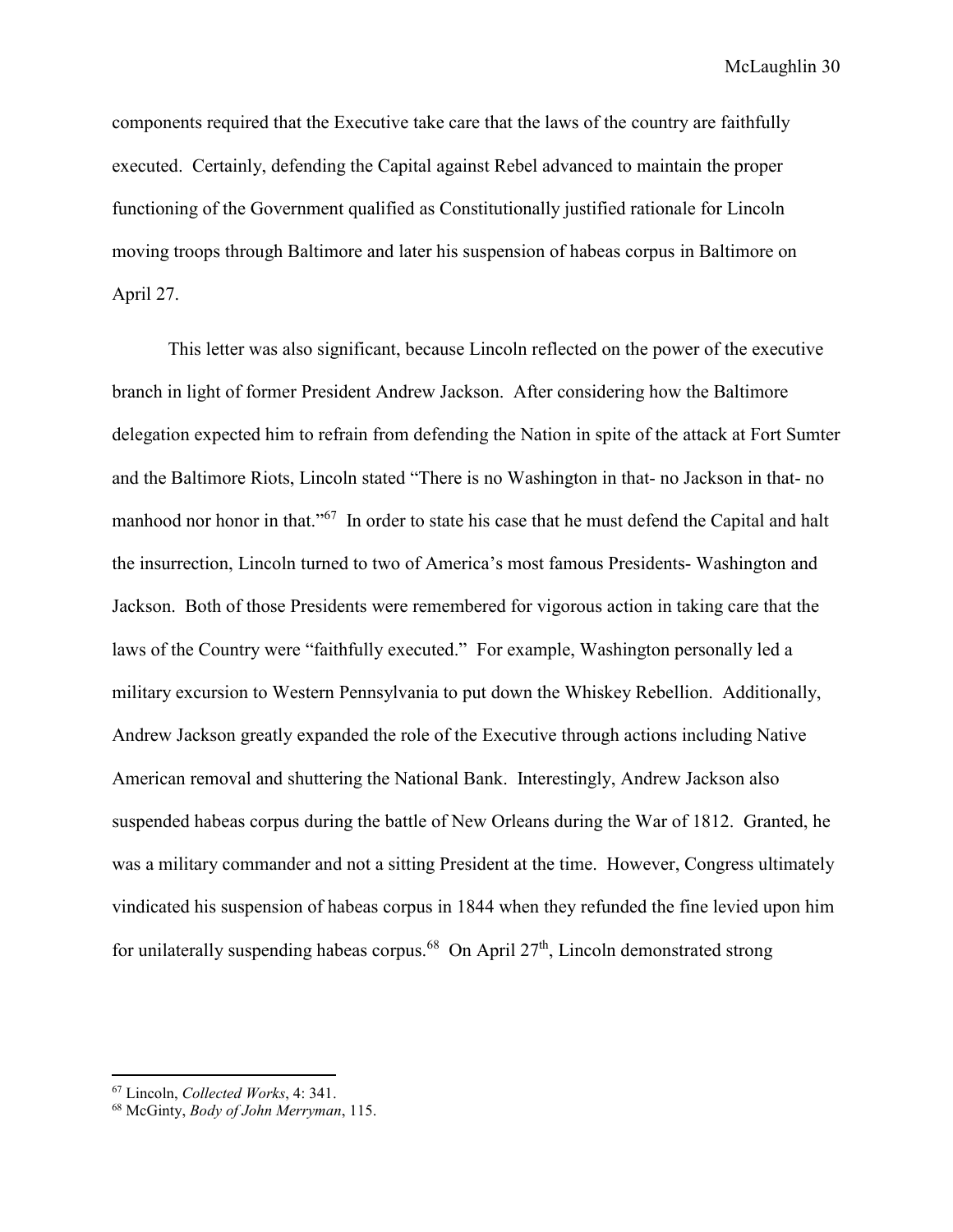executive action and emulated Jackson's example by enabling General Winfield Scott to suspend the Writ of habeas corpus.

The Congressional Record regarding the forgiveness of Andrew Jackson's fine was notable given its recognition of Jackson's motivation. After the war, Congress originally cited and fined Andrew Jackson for unilaterally suspending habeas corpus before the battle of New Orleans. With British invasion immanent, Jackson suspended habeas corpus in order to reduce the risk of British sympathizers sabotaging his efforts to defend the embattled city. Even so, Jackson gladly paid the fine. At this time, Congress operated under the assumption that only the legislative branch could suspend the Writ of habeas corpus.

 In the *Congressional Globe* for February 13, 1844, Congress voted not only to reimburse Andrew Jackson, their rhetoric suggested that they considered the decision to fine Jackson had been a mistake. The *Congressional Globe* stated,

The bill in question proposes to restore to General Jackson a certain sum of money, with interest, which was a fine imposed on him by a judge of the district court of Louisiana many years since. The bill does not propose to give this money to General Jackson, but proposes to return the money, with interest; that is to say, for wrongs done him by the United States, in the detention of money which belonged to him.<sup>69</sup>

The fact that Congress reimbursed Jackson may not seem groundbreaking given the volume and diversity of financial transactions that Congress oversaw. However, their diction corrected any misconception the reader may have regarding this transaction. For example, Congress did not want the public to believe that this money is "given" to Andrew Jackson. Instead, they included additional clarification to explain that his money is being "returned with interest."<sup>70</sup> This word choice suggested that Congress was not merely returning money in a purely financial transaction.

<sup>&</sup>lt;sup>69</sup> *Congressional Globe*, 28<sup>th</sup> Congress, 1<sup>st</sup> Session. 273-274. (1844-0213) https://congressional-proquestcom.ezproxy.shu.edu/congressional/docview/t19.d20.cg-1844-0213?accountid=13793.  $70$  Ibid.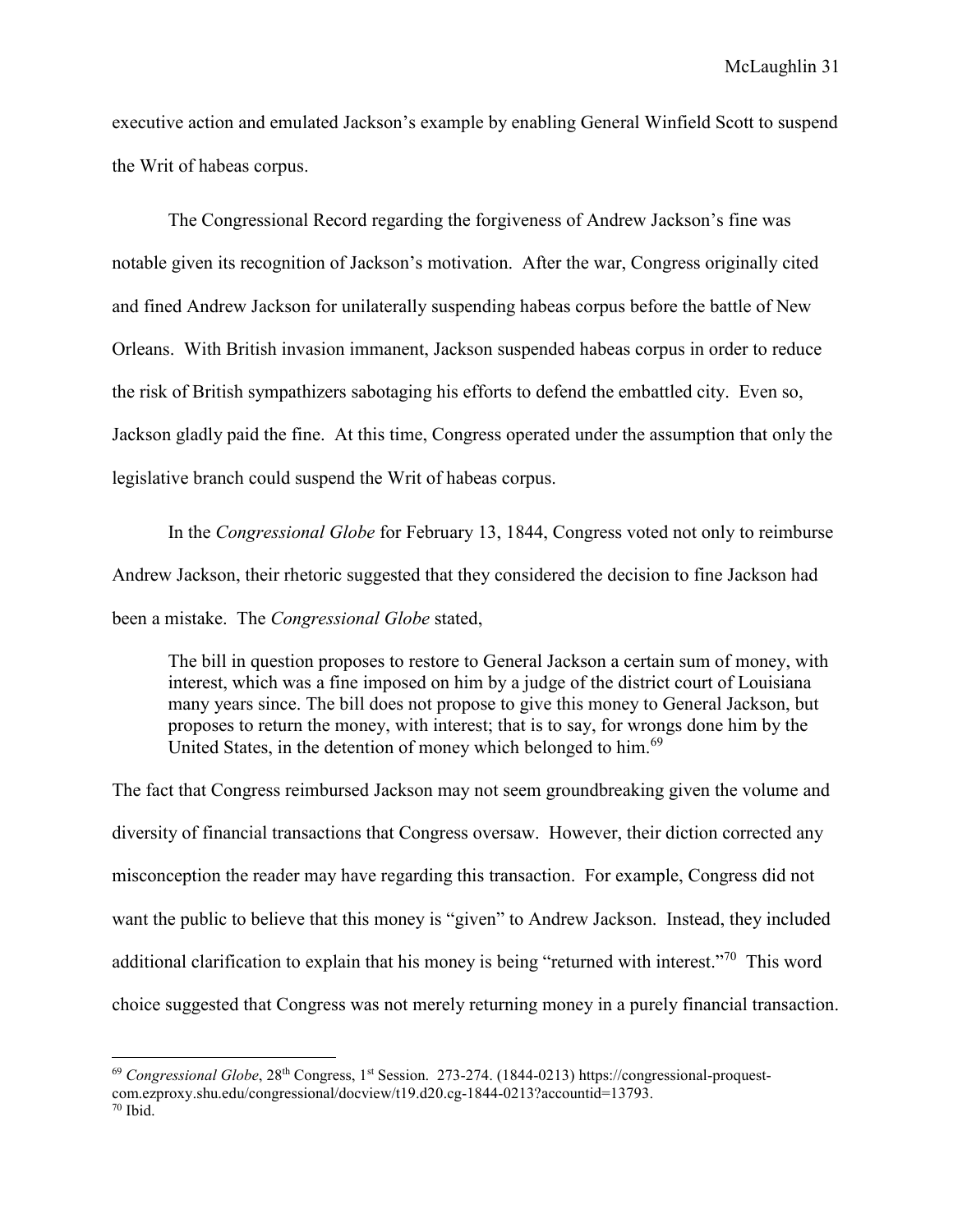Instead, they wanted to make it known that they were *returning* Andrew Jackson's money *with interest*, which underscored the belief that the fine was unjustly imposed and collected. The *Globe* explains, "The bill, on its face, by its necessary import, ex vi lermini, implies that this fine was wrongfully imposed; that it was wrongfully taken from him; and that it has been wrongfully withheld from him by the United States."<sup>71</sup> Thus, Congress believed the fine was incorrectly imposed, collected, and held. Moreover, Congress's reimbursement and proclamation potentially provided credibility to the belief that a leader can be empowered to unilaterally suspend habeas corpus.

Later in the report, Congressed expressed a desire to absolve Jackson of any blame or censure implied through the levying of the fine. This desire was important because Jackson did not harbor any ill will toward Congress for the fine. In fact, according to Congressman Foster, Jackson replied that he would happily pay the fine if the \$1,000 was all the money he owned. Even when the grateful citizens of New Orleans raised the money to pay Jackson's fine, Jackson donated the money to charitable causes and paid the fine out of his own pocket.<sup>72</sup> The report stipulated, "They [Congress] wished to place it to the ground which, whilst it would not, in the slightest degree, arraign, or in any manner imply, a censure on General Jackson, for the course which, from his high sense of duty, he deemed it necessary to take to preserve New Orleans..."<sup>73</sup> With this statement, Congress demonstrated forgiveness for Jackson's unilateral suspension of habeas corpus. Again, their word choice held important implications for understanding Lincoln's suspension of habeas corpus. Congress recognized that General Jackson needed to suspend habeas corpus, because "he deemed it necessary…to preserve New Orleans…" out a

 $73$  Ibid.

<sup>&</sup>lt;u>.</u>  $71$  Ibid.

 $72$  Ibid.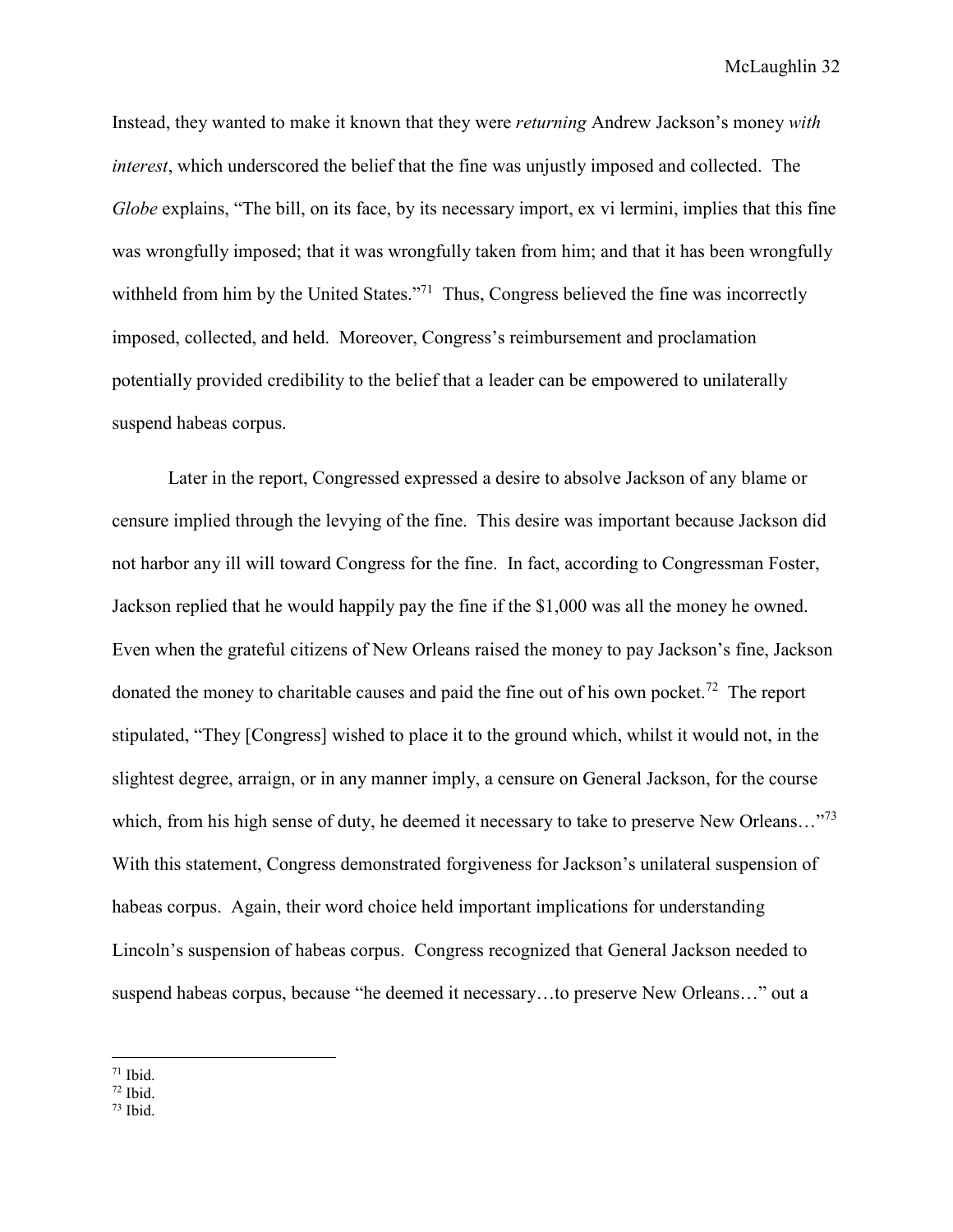"his sense of high duty." Such word choice reflected Congress's recognition that conditions in New Orleans necessitated Jackson's unilateral suspension of habeas corpus. Lincoln's suspension of habeas corpus could be interpreted in a similar framework. Later in the document, Congress even stated that they hoped this action would *not* "…imply impropriety of the conduct on General Jackson…"<sup>74</sup> If Congress could forgive a debt and action so completely, perhaps Lincoln believed that he could suspend habeas corpus out of "sense of duty" impelled by stark "necessity." However, Lincoln was not prepared to suspend habeas corpus. Instead, he continued to dialogue with the Baltimore delegate- yet he would not yield to attacks on Federal troops.

Lincoln's response to the Baltimore delegation was also important, because it demonstrated the potential for escalation. Lincoln requested that the delegation, "Go home and tell your people that if they will not attack us, we will not attack them; but if they do attack us, we will return it, and that severely.<sup>75</sup> Lincoln slowly progressed toward the suspension of habeas corpus. Suspension was not his initial response to the situation in Baltimore. As evidenced by his communication with the Baltimore delegation, Lincoln first attempted to broker a diplomatic solution. Perhaps the Baltimore delegation would have been more conciliatory if they knew the types of drastic action Lincoln was willing to take in order to ensure the Government's safety and vigorously put down the insurrection.

The April 22 recollections of Lincoln's personal secretaries were enlightening as they expressed the dramatic decisions Lincoln was prepared to make regarding a forceful military response in Baltimore. Moreover, as his personal secretaries, John Nicolay and John Hay were

<sup>74</sup> Ibid.

<sup>75</sup> Lincoln, *Collected Works*, 4: 342.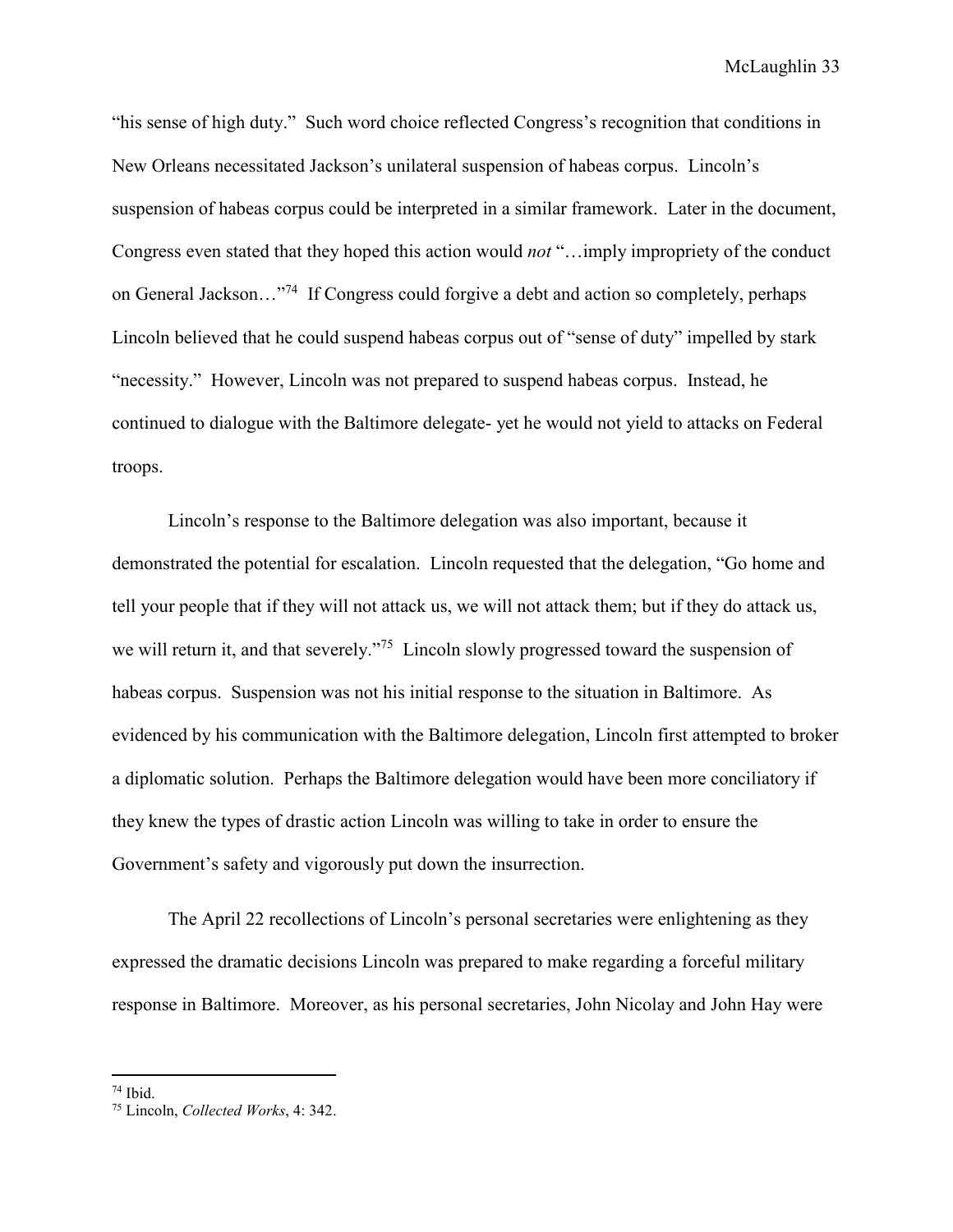well primed to record his most personal remarks and thoughts as they spent the greatest amount of time with him. Considering the degree of restraint that Lincoln showed in the April 22 letter sent to the Baltimore delegation, the passion and force of April 22<sup>nd</sup>'s statements was striking. According to Hay and Nicolay, while considering the April 22 demands of the Baltimore delegation, Lincoln mused that "he must run the machine as he found it."<sup>76</sup> In a reference to government function, Lincoln's statement demonstrated his desire to run the government with the existing structures in place. At this time, he did not consider his actions as extra-legal or outside the norms of the American government. He also stated, "Now, sir, if you won't hit me, I won't hit you!"<sup>77</sup> In this short statement, Lincoln summarized his executive procedure. The actions he took were in response to the insurrectionists. At this point, he was not striking preemptively.

However, Lincoln's anger did boil over in this conversation when considering his response if additional troops were sent through Baltimore and they were attacked. He stated, "But if those troops were forcibly resisted, '*I will lay Baltimore in* ashes!'"<sup>78</sup> According to Hay and Nicolay, "When told that 75,000 Marylanders would resist the passage of Union troops, he [Lincoln] promptly and decidedly "'replied that he presumed that there was room enough on her soil to bury 75,000 men."<sup>79</sup> In this statement, Lincoln demonstrated that he would consider shelling an American city prior to suspending habeas corpus. It was possible that Lincoln mentioned suspending habeas corpus earlier in April; however the historical record doesn't indicate that this type of action was considered prior to this April 22nd conversation. Lincoln

-

<sup>76</sup> Michael Burlingame, John Hay, and John G. Nicolay. *Abraham Lincoln: the Observations of John G. Nicolay and John Hay*. (Carbondale: Southern Illinois University Press, 2007), 55. [Hereafter: Burlingame, *Observations of Nicolay and Hay*].

<sup>77</sup> Burlingame, *Observations of Nicolay and Hay*, 55.

<sup>78</sup> Burlingame, *Observations of Nicolay and Hay*, 55.

<sup>79</sup> Burlingame, *Observations of Nicolay and Hay*, 55.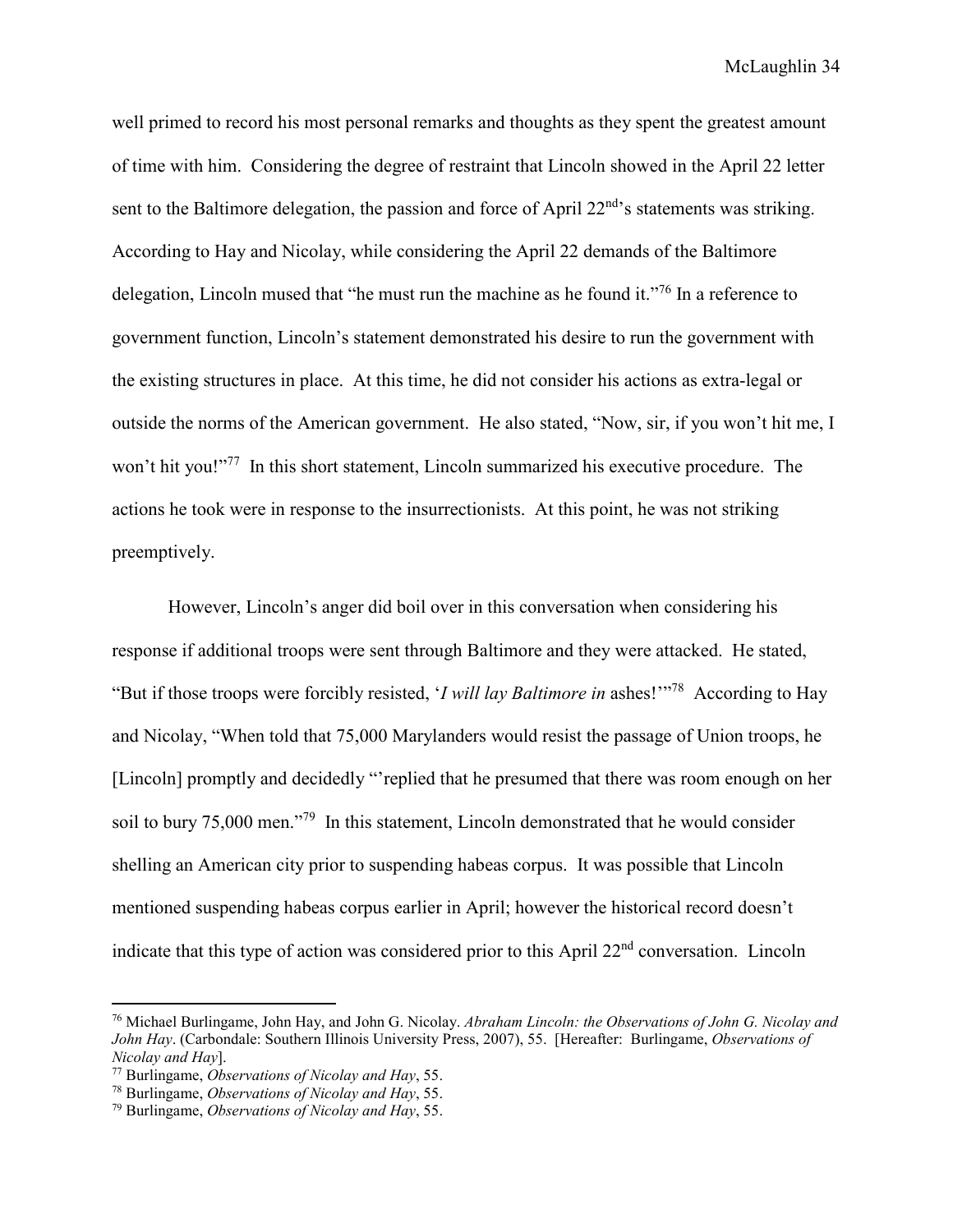also commented upon how he understood the pressures facing his Office. He expressed his thoughts in a story. He told Nicolay and Hay,

You have heard of the Irishman who, when a fellow was cutting his throat with a blunt razor, complained that he haggled it. Now, if I can't have troops directly through Maryland, and must have them all the way round by water, or marched across out-of-theway territory, I shall be haggled. $80$ 

In this statement, "haggled" most nearly meant to clumsily cut with a dull blade. Lincoln equated the pressures building against the Government to the increasing pain and ultimate demise resulting from being hacked with a dull blade. In order to rectify the situation, he believed that he must assert control over Baltimore and move troops into the Capital. The fact that Lincoln sent the ragged troops who survived the Baltimore Riots back to Pennsylvania was a testament to his restraint against using force that would ignite an already volatile and combustible situation further. Indeed, Lincoln was keenly aware of his actions could assuage or exacerbate the tenuous peace in Baltimore.

<sup>80</sup> Burlingame, *Observations of Nicolay and Hay*, 55.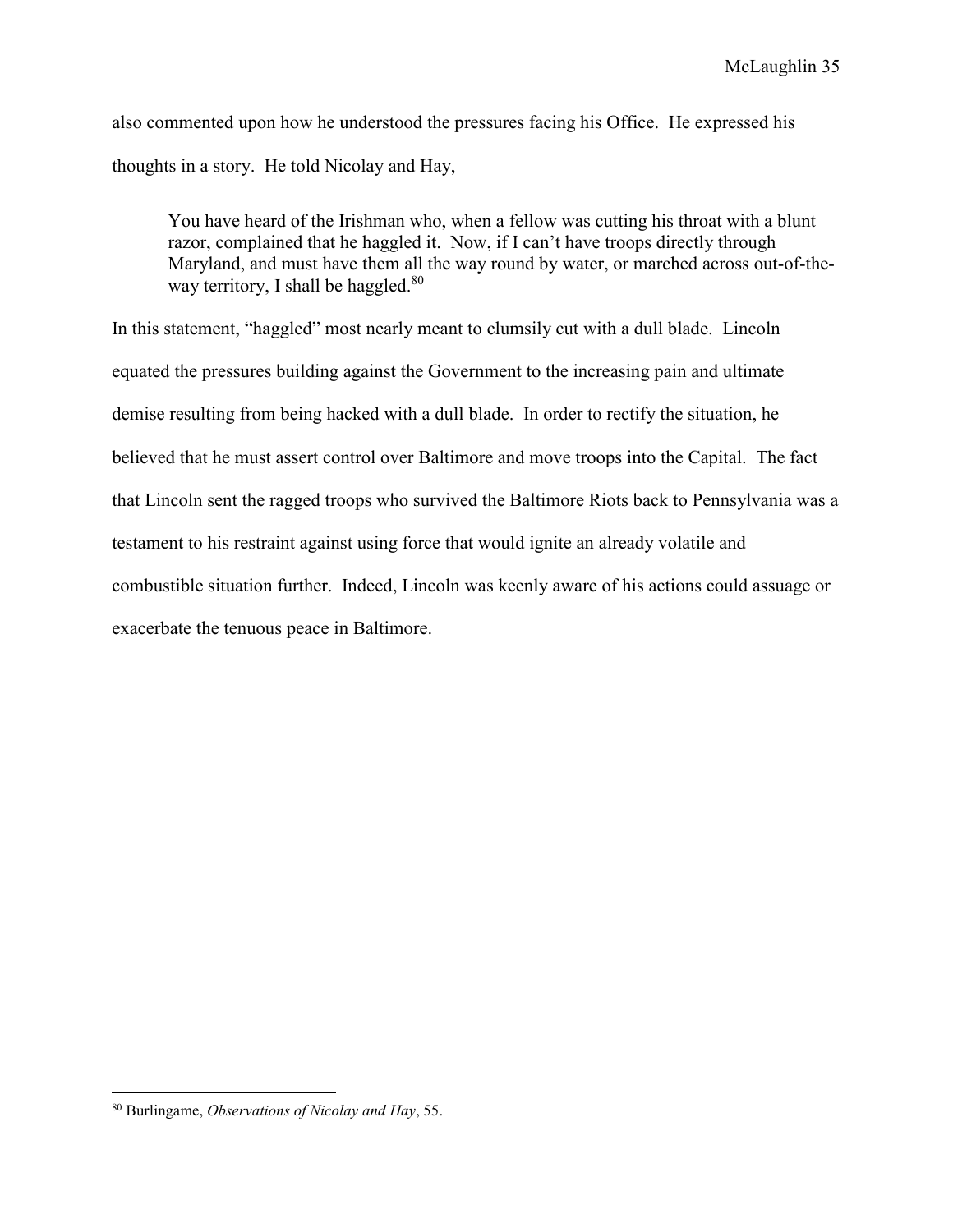## **Chapter 2: Section 1- Lincoln's Restraint and Suspension of habeas corpus**

 It appeared that the earliest date President Lincoln considered suspending habeas corpus is April 25<sup>th</sup>. After all of the violence in Baltimore, Lincoln acted with reservation as he did not order General Winfield Scott to break up a meeting of the Maryland legislature. It was widely known that the legislature was considering secession and could decide to arm its citizens against the Federal Government. Lincoln requested restraint for two reasons. First, "they clearly have the right to assemble…if we wait until they shall *have* acted, their arrest, or dispersion will not lesson the effect of their action."<sup>81</sup> Secondly, "we *can* not [*sic*] permanently prevent their action. If we arrest them, we can not long hold them prisoner; and when liberated, they will immediately re-assemble, and take action."<sup>82</sup> Thus, Lincoln showed his preference for a policy that awaits the actions of Baltimore citizens. He did not want to preemptively intervene. As evidenced by his two arguments, Lincoln did not want to arrest the delegates to the meeting before their illegal acts (if one occurs) are officially executed. He knew that if he acts too quickly, he would drive Baltimore into the secessionist camp and increase the insurgency.

However, Lincoln was acutely aware of his ability to coerce disloyal elements into compliance with the Federal Government. While the historical record was silent as to whether (or not) Lincoln read the Federalist Papers or the Debates on the US Constitution during this specific time period. However, on June 6, 1861, he received a letter from Alexander Hamilton's grandson John C. Hamilton. Hamilton and his Grandson championed a loose construction of the Constitution and Lincoln matched this interpretation as well. Lincoln received this letter as he was revising his July 4 *Address to Congress*. The very address he would use to justify his

<sup>81</sup> Lincoln, *Collected Works*, 4: 344.

<sup>82</sup> Lincoln, *Collected Works*, 4: 344.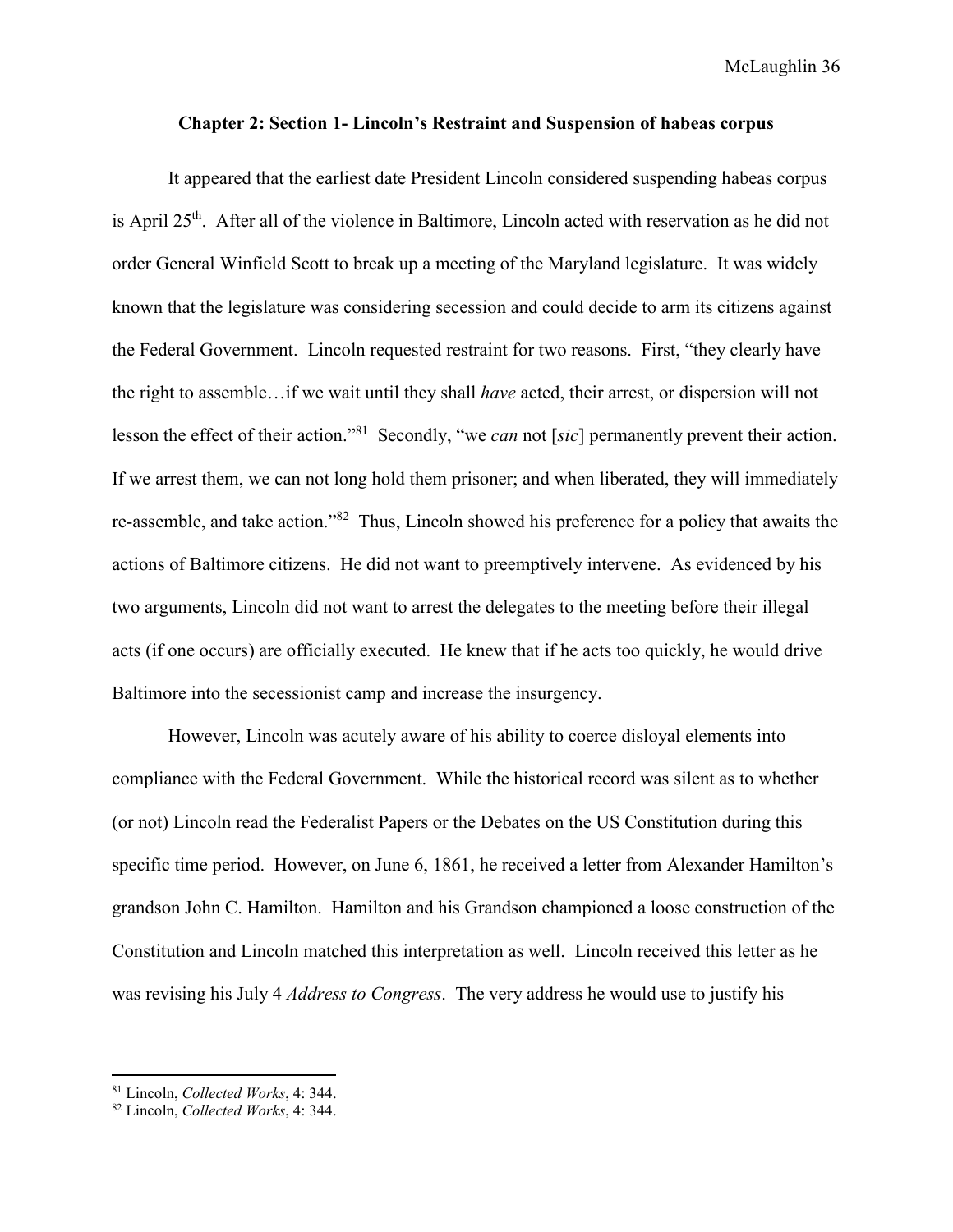actions- including the suspension of habeas corpus. In this letter, Hamilton explained to Lincoln how the Executive is indeed vested with tremendous power to coerce offending parties into compliance with Federal law. Hamilton cited political examples from both the Federalist and Anti-Federalist camps including James Madison, Alexander Hamilton, Thomas Jefferson, and George Washington.

Hamilton mused that the offending seceded states wrongly quoted Alexander Hamilton that the Federal Government is unable to coerce action from States. John Hamilton countered this assertion by arguing that a correct reading of Alexander Hamilton's ideals demonstrates, "Under such a polity, which is that whereof you are the head, it can be shown that he entertained no doubt of the right and duty of coercion, but actually proposed it."<sup>83</sup> Hamilton continued his argument by explaining how this coercive power existed in both the Confederation and the Constitution, which demonstrated coercive power's legal tradition stems far beyond the current crisis.<sup>84</sup> Next, John Hamilton quoted Madison's communication to Thomas Jefferson. Specifically, Hamilton illustrated how Madison impressed the importance of vesting Congress with coercive power. For example, Hamilton cited Madison's letter to Jefferson written on April 16<sup>th</sup>, 1781. Madison urged, "the necessity of arming Congress with coercive powers," and this merely to enforce requisitions of money, adds, "according to the nature even of alliances much less intimate, there is an implied right of coercion against the delinquent party. [James Hamilton's emphasis]<sup>"85</sup> Thus, while a cursory reading suggested that Madison was referring merely to financial concerns, the final clause (with Hamilton's emphasis) demonstrated that

 $\overline{a}$ 

<sup>83</sup>John C. Hamilton to Abraham Lincoln, Thursday, June 06, 1861 (Right of coercion), Abraham Lincoln Papers at the Library of Congress. Transcribed and Annotated by the Lincoln Studies Center, Knox College, Galesburg, Illinois, https://memory.loc.gov/cgi-bin/query/P?mal:1:./temp/~ammem\_qa2X:: [Hereafter: Hamilton to Lincoln, 6 June 1861].

<sup>&</sup>lt;sup>84</sup> Hamilton to Lincoln, 6 June 1861.

<sup>&</sup>lt;sup>85</sup> Hamilton to Lincoln, 6 June 1861.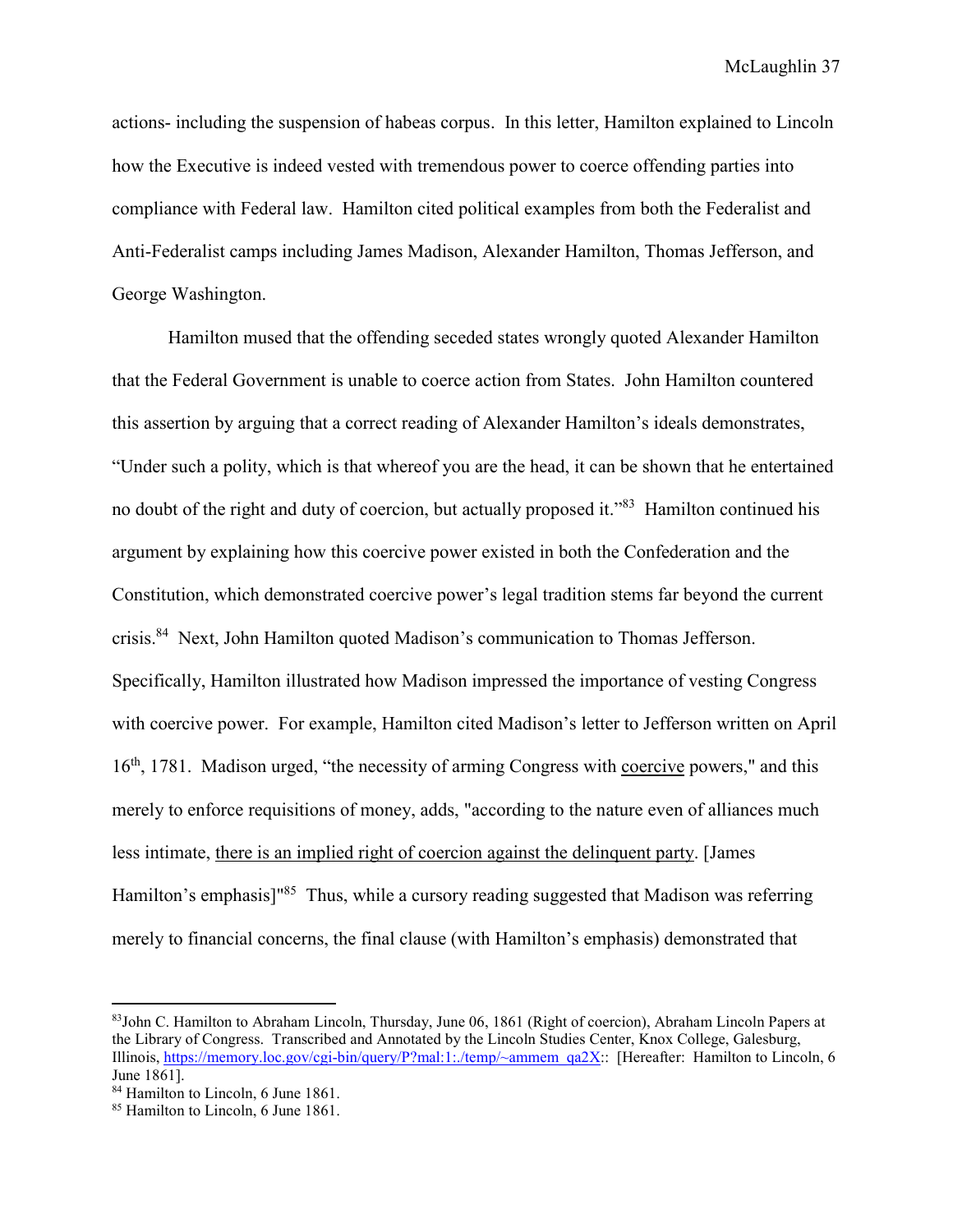Madison believed that Congress should draw an implied right of coercion that applies to issues beyond finances. In one of the final paragraphs of this letter Hamilton described that "Mr. Madison went further than the opinion quoted would indicate, he actually proposed under the Confederation to coerce individuals."<sup>86</sup> Even though he was an avowed Anti-Federalist and his support for the Bill of Rights demonstrated some amelioration of these views, Madison believed that Congress should be vested with coercive power. Hamilton also considered Jefferson and Washington's commentary on coercive power as well.

According to Hamilton, Jefferson's remarks on coercive power were more forceful and illustrative. Even though Jefferson's remark concerned the powers of the government under the Articles of Confederation, his perspective certainly applied to the Congress under the Constitution as well. Specifically, Jefferson believed, "It was not necessary to give them power expressly, they have it by the law of nature [James Hamilton's emphasis]."<sup>87</sup> Perhaps Hamilton applied Jefferson's argument beyond the immediate context of this statement as Jefferson was referring to the ability to levy taxes in the wake of an ineffective government under the Articles of Confederation. However, it was interesting to note that at one time, Jefferson argued in favor of vigorous coercive powers stemming not from a charter- but from natural law. As an additional point of caution for Jefferson ascribing coercive power to the executive, it appeared that Jefferson was referring to the legislative branch. Furthermore, exactly which government rights were included in the "law of nature" was debatable and not immediately obvious. Constitutions list powers given to the government. When the Constitution was silent regarding certain powers and their expression, this silence presented an opportunity for adjudication and litigation. However, Jefferson's track record as President demonstrated that he believed in a

<sup>86</sup> Hamilton to Lincoln, 6 June 1861.

<sup>87</sup> Ibid.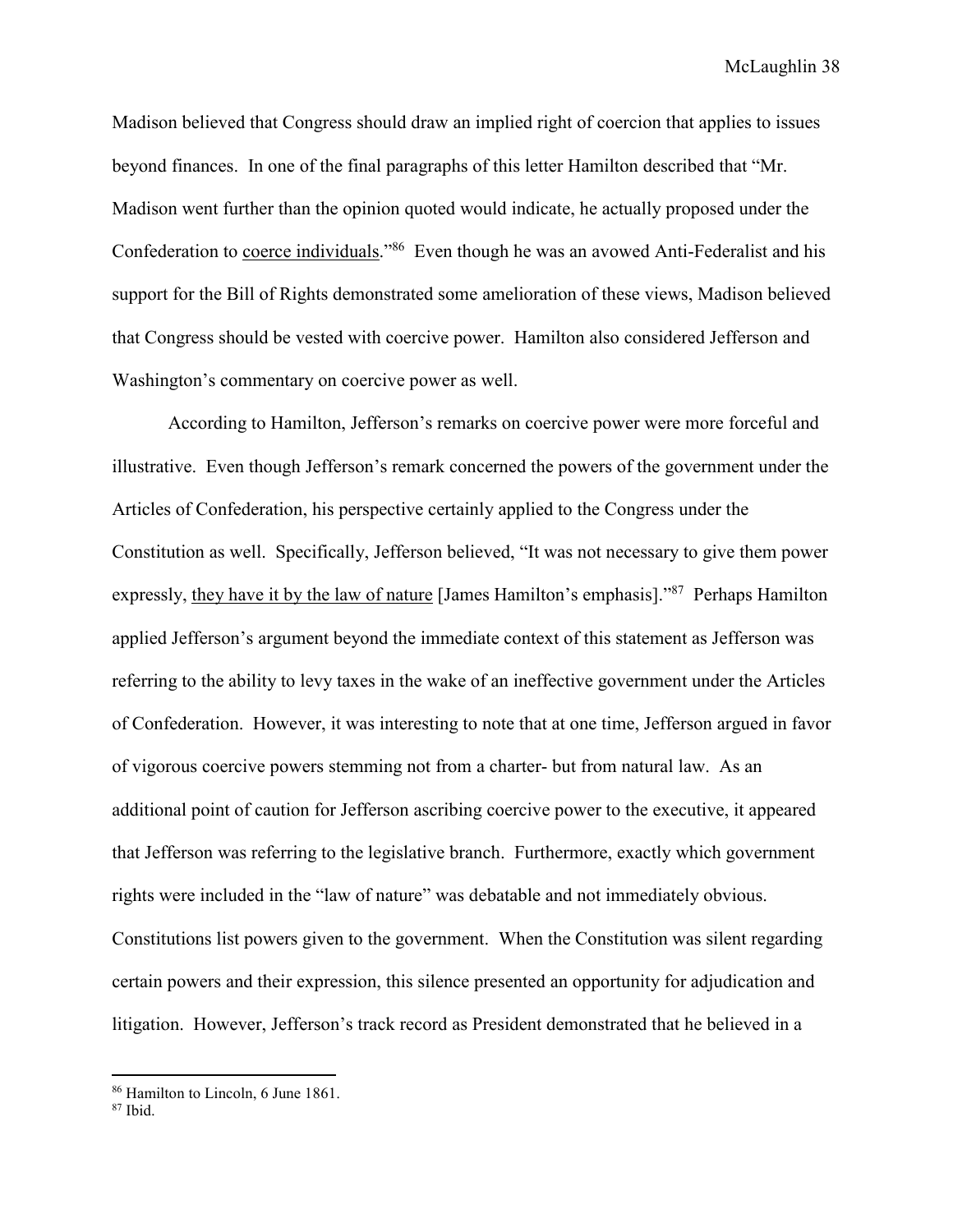vigorous and powerful executive. Lastly, Hamilton considered the views of General George Washington.

George Washington was certainly familiar of the shortcomings and failures of the government formed under the Articles of Confederation. He believed that the government needed greater coercive powers. John Hamilton included George Washington's perspective on coercive power from a letter to James Madison. On May 31, 1787, Washington wrote,

I confess, however, that my opinion of public virtue is so far changed, that I have my doubts whether any system, without the means of coercion, in the Sovereign, will enforce, due obedience to the ordinances of a General government, without which every thing [*sic*] else fails [James Hamilton's emphasis].<sup>88</sup>

In this statement, Washington clearly advocated for the government's leader to be armed with the power to enforce "obedience to the ordinances" of the government given that any effort to govern effectively will fail without the ability to coerce compliance. Washington's most emphatic belief in arming the government with greater coercive power was expressed through a rhetorical question. According to Hamilton, Washington believed,

When measures are systematically & pertinaciously pursued, which must eventually dissolve the Union or produce coercion, I say, when these things have become so obvious, ought characters who are best able to rescue their country from the pending evil to remain at home? [James Hamilton's emphasis]<sup>89</sup>

Thus, when States blatantly disobeying Federal sovereignty and dissolving the Union,

Washington believed that the government was charged with the "obvious" ability to coerce the

States. Additionally, Washington characterized efforts to undermine the government as "evil."

Furthermore, Lincoln's implemented a loose construction of the Constitution as he considered

and implemented vigorous executive action to thwart the Secessionist threat in the Civil War.

<sup>88</sup> Hamilton to Lincoln, 6 June 1861.

<sup>89</sup> Hamilton to Lincoln, 6 June 1861.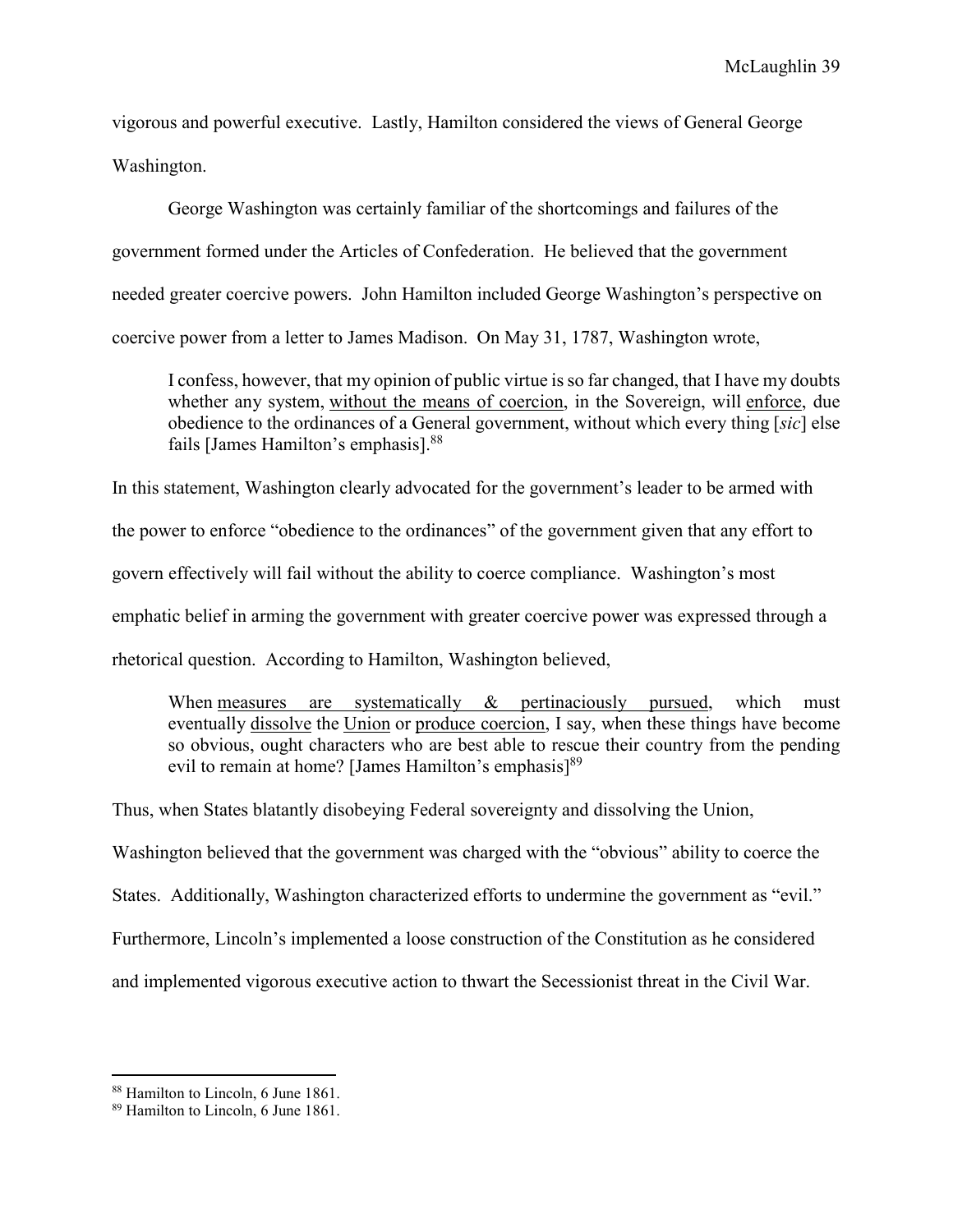Certainly, Lincoln drew on this belief as well as the influence of Madison, Jefferson, and Hamilton in his July 4 Address to Congress.

To conclude this message to Scott, Lincoln did authorize military action if it can be proven that the convention intends to arm its citizens against the Government. Significantly, Lincoln recommended this policy before he recommends suspending habeas corpus, saying that Scott should, "…adopt the most prompt, and efficient means to counteract, even, if necessary, to the bombardment of their cities—and in extremist necessity, the suspension of the writ of habeas corpus."<sup>90</sup> Given the pressure on Lincoln to put down the rebellion and the vicious actions in Baltimore, it was remarkable that he helds the suspension of the writ of habeas corpus in reserve *after* the potential of bombarding Baltimore. His unilateral action was even more significant when considering that Congress was on recess and was unable to assess the situation in Baltimore and authorize a habeas corpus suspension.

 As further evidence of Lincoln's restraint, even when he ordered Scott to suspend habeas corpus on April 27th, Lincoln specified that it can only be suspended along the "military line" between Philadelphia and Annapolis Junction.<sup>91</sup> Furthermore, Scott was only authorized to suspend the writ of habeas corpus if he "…find[s] resistance which renders it necessary…for the public safety..."<sup>92</sup> By contextualizing this act within terms of "public safety" and "military line" Lincoln used Constitutional arguments to support his decision. The "public safety" reference alluded to the phrasing found in Article 1: Section 9: "The Privilege of the Writ of habeas corpus shall not be suspended, unless when in Cases of Rebellion or Invasion the public Safety may require it."<sup>93</sup> Additionally, Lincoln's usage of the phrase "military line" reflected his

 $\overline{a}$ 

<sup>90</sup> Lincoln, *Collected Works*, 4: 344.

<sup>91</sup> Lincoln, *Collected Works*, 4: 346.

<sup>92</sup> Lincoln, *Collected Works*, 4: 346.

<sup>93</sup> United States Constitution, Article I: Section 9.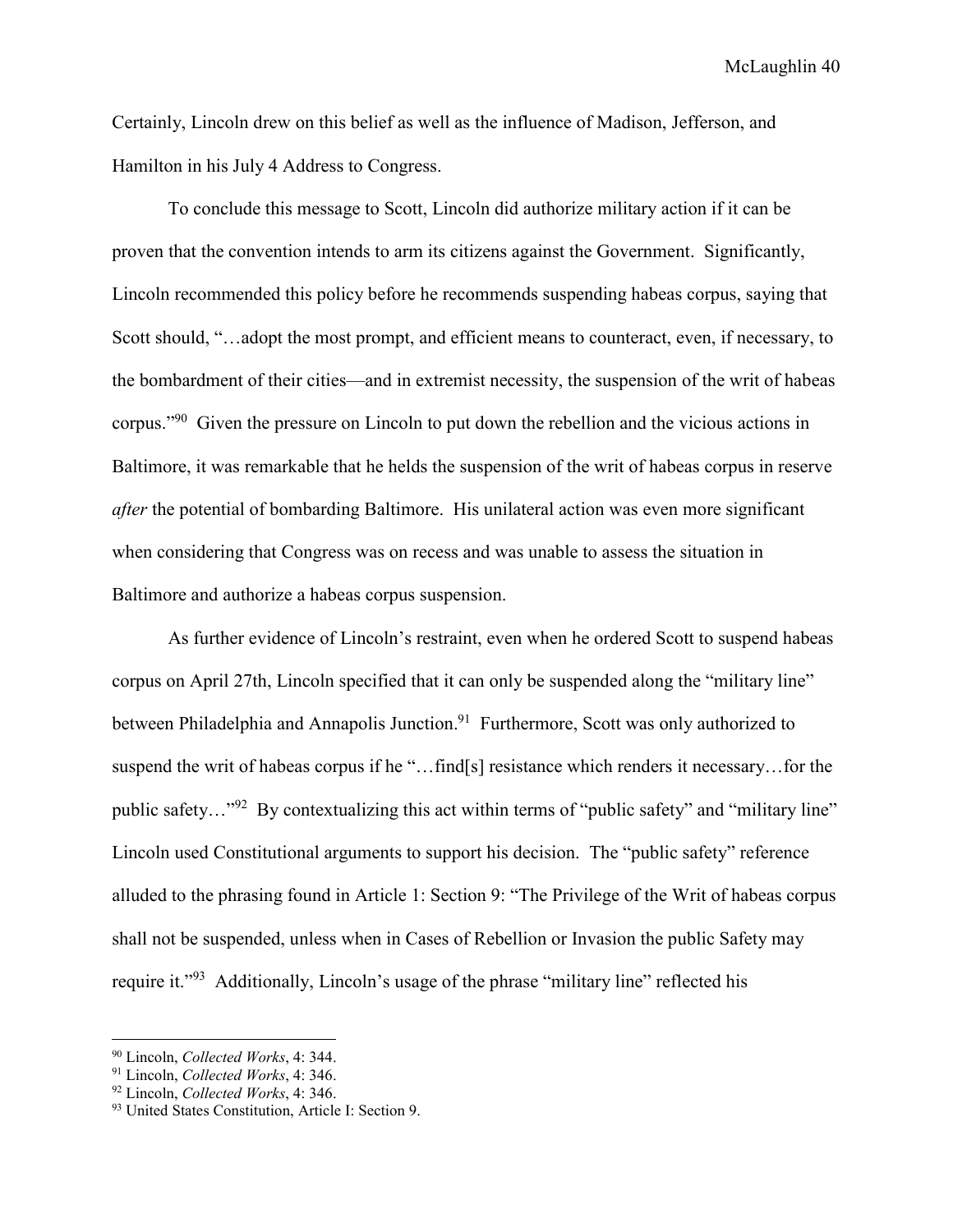Constitutional charge as the Commander in Chief of military forces.<sup>94</sup> Thus, Lincoln rested his decision on the Constitutional need to maintain public safety and he drew additional legal agency from his status as the Commander in Chief. Furthermore, his decision to authorize (he didn't actually suspend the writ itself) the suspension of the writ along the military line shows additional restraint. Similar to his Emancipation Proclamation that exempted areas that were already controlled by Union forces, Lincoln exempted the majority of the country except for the line between Philadelphia and Annapolis as that was the location of severe resistance to Federal action.<sup>95</sup> Thus, Lincoln conceived of his decision to authorize the suspension of the writ of habeas corpus as a legal action empowered by the Constitution and by his understanding of executive power.

 John Merryman became the test case in this Constitutional controversy for his actions as a member of the Home Guards- a Maryland based militia. Specifically, Merryman was arrested for assisting in the effort to cut telegraph wires and burn bridges connecting Baltimore and Washington, DC. His request for a petition of habeas corpus was denied in accordance with Lincoln's authorization sent to General Scott. The Baltimore-based Supreme Court Justice Roger B. Taney was incensed by this action and wrote a scathing critique of Lincoln's action.

 $\overline{a}$ 

<sup>&</sup>lt;sup>94</sup> United States Constitution, Article II: Section 2.

<sup>&</sup>lt;sup>95</sup> Eventually, Lincoln felt empowered to suspend Habeas corpus across the United States.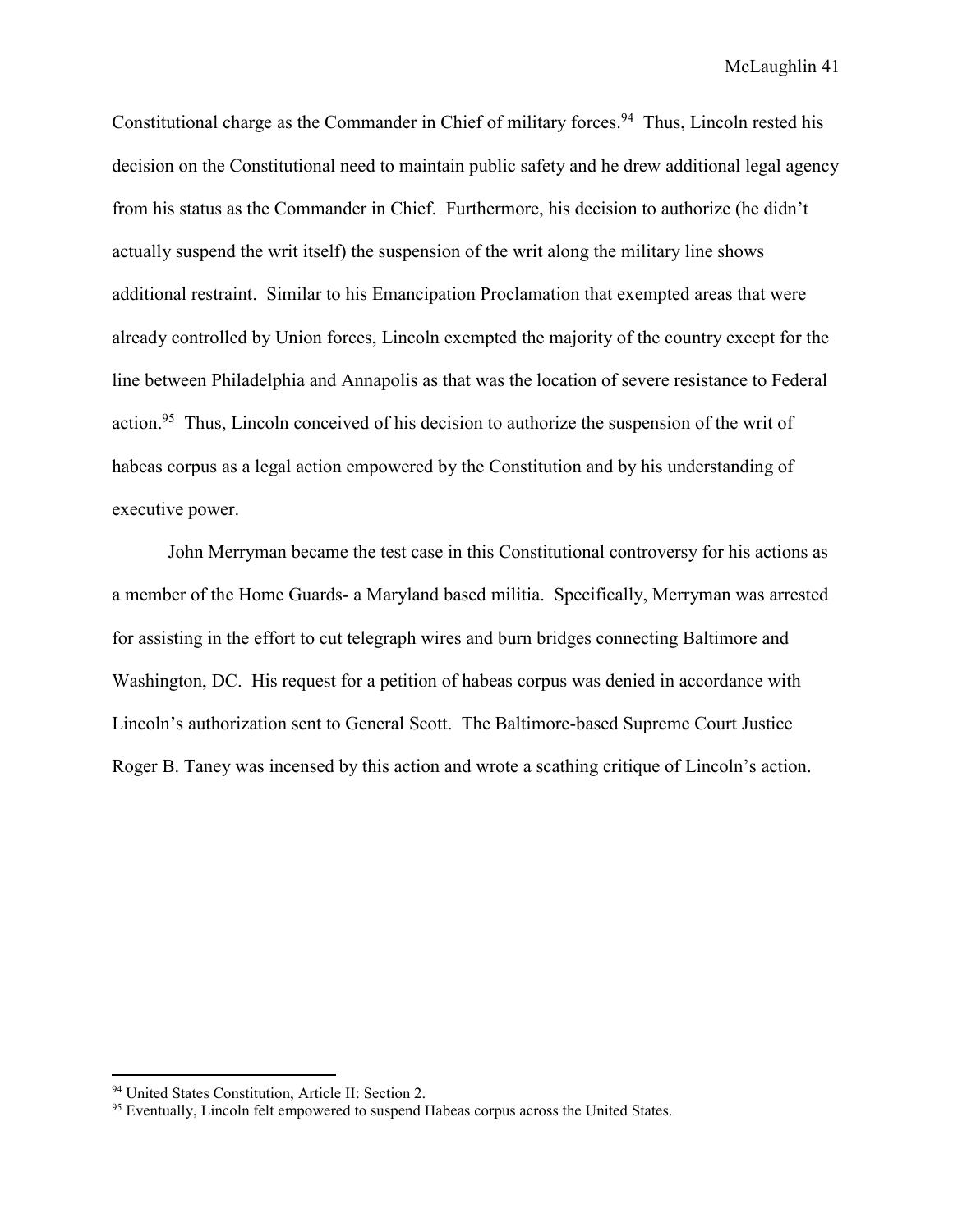## **Chapter 2: Section 2- Analysis of Ex Parte Merryman- Justice Roger B. Taney's Perspective**

Supreme Court Justice Roger B. Taney was a vocal proponent of States Rights and an avowed enemy of President Abraham Lincoln. Taney owned slaves and he possessed a sympathy toward the seceding states. Walker Lewis's biography of Taney analyzed some of the biases he likely held as a result of his personal context- a former slave owner living in Maryland, a state with strong ties to the Confederacy. In *Without Fear or Favor*, Lewis said, "His greatest congeniality was with those who, like himself, were products of the landed aristocracy. It was their traditions that he treasured, their qualities he most admired—their emphasis on courtesy, their regard for the dignity of the individual, and their tolerance."<sup>96</sup> These rights were being squeezed out in both the North and Deep South. Lewis also noticed that Taney and others living in the Border States, "What they wanted to preserve was their accustomed way of life and the right to control their own affairs."<sup>97</sup> Perhaps this desire to defend individual rights influenced Taney's jurisprudence to follow suit as he staunchly defended the rights of John Merryman.

Taney was also famous for his ruling in *Dred Scott v. Sanford*. Declaring for the majority that slaves were to be considered property- not humans. Thus, slaves could be transported wherever slave owners wished. This decision upended the Missouri Compromise which established a geographic division between slave states and free states centralized at the 36 degree 30 minute line of latitude. As evidenced by his statements in the Lincoln-Douglas debates,

<sup>96</sup> Walker Lewis, *Without Fear or Favor*, (Boston: Houghton Mifflin Company, 1965), 441 [Hereafter: Lewis, *Without Fear or Favor*].

<sup>97</sup> Lewis, *Without Fear or Favor*, 441.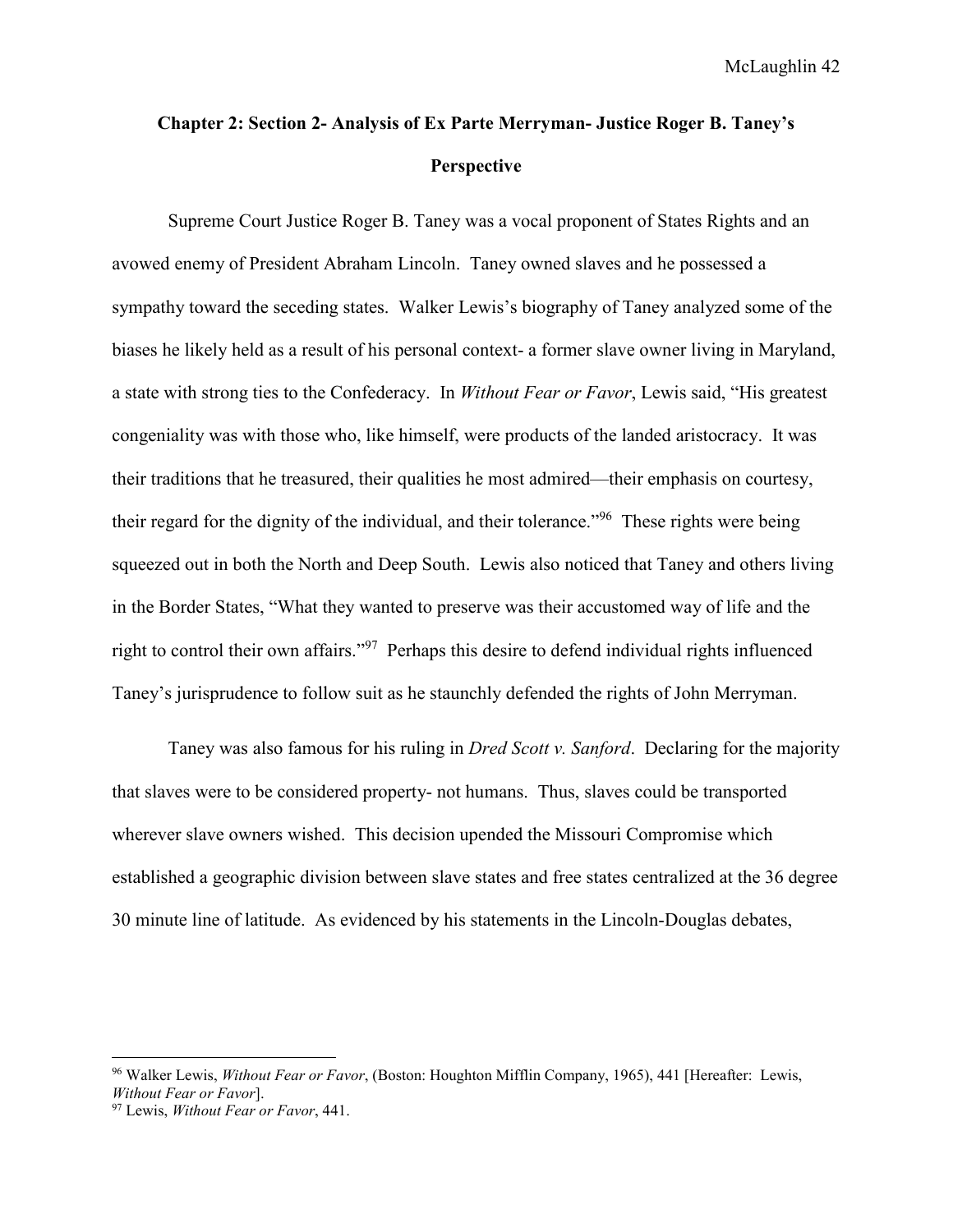Lincoln was influenced by this decision to rejoin the Nation's political scene to halt slavery's expansion.

With regard to Taney's opinion in *Ex Parte Merryman*, supporters praised Taney's strict adherence to applying the rule of law. Lewis included the assessment of William L. Marbury, a keynote speaker celebrating the 100<sup>th</sup> anniversary of the case. Marbury noted that Taney's decision "'symbolizes the deepest aspirations of our times. All of us must surely entertain the hope that rule of law will ultimately replace the use of naked power.<sup>198</sup> Thus, in spite of the media firestorm sparked by *Ex Parte Merryman*, the concurring opinions still complimented Taney's support for the rule of law protecting individual liberty.

Justice Roger B. Taney certainly let his feelings be known regarding Lincoln's suspension of habeas corpus. His decision, *Ex Parte Merryman*, was issued as a sole Justice- not a ruling of the Supreme Court. On May 25, John Merryman, a Confederate sympathizer, was arrested for destroying railroad bridges and cutting telegraph wires. On May 26<sup>th</sup>, Merryman's lawyers sought a writ of habeas corpus from Justice Roger B. Taney in his capacity as a circuit court judge. In this time period, Supreme Court Justices also served as circuit court judges. He quickly issued the writ and ordered General George Cadwalader to release Merryman. The General cited Scott's suspension after Lincoln approved the measure. At Fort McHenry (where Merryman was held), the writ was denied and Merryman remained incarcerated. Realizing that Merryman would not be released, Taney issued an opinion in chambers as a single Justice of the Supreme Court. His critique of Lincoln's decision became the focus of *Ex Parte Merryman*.

<sup>98</sup> Lewis, *Without Fear or Favor*, 453.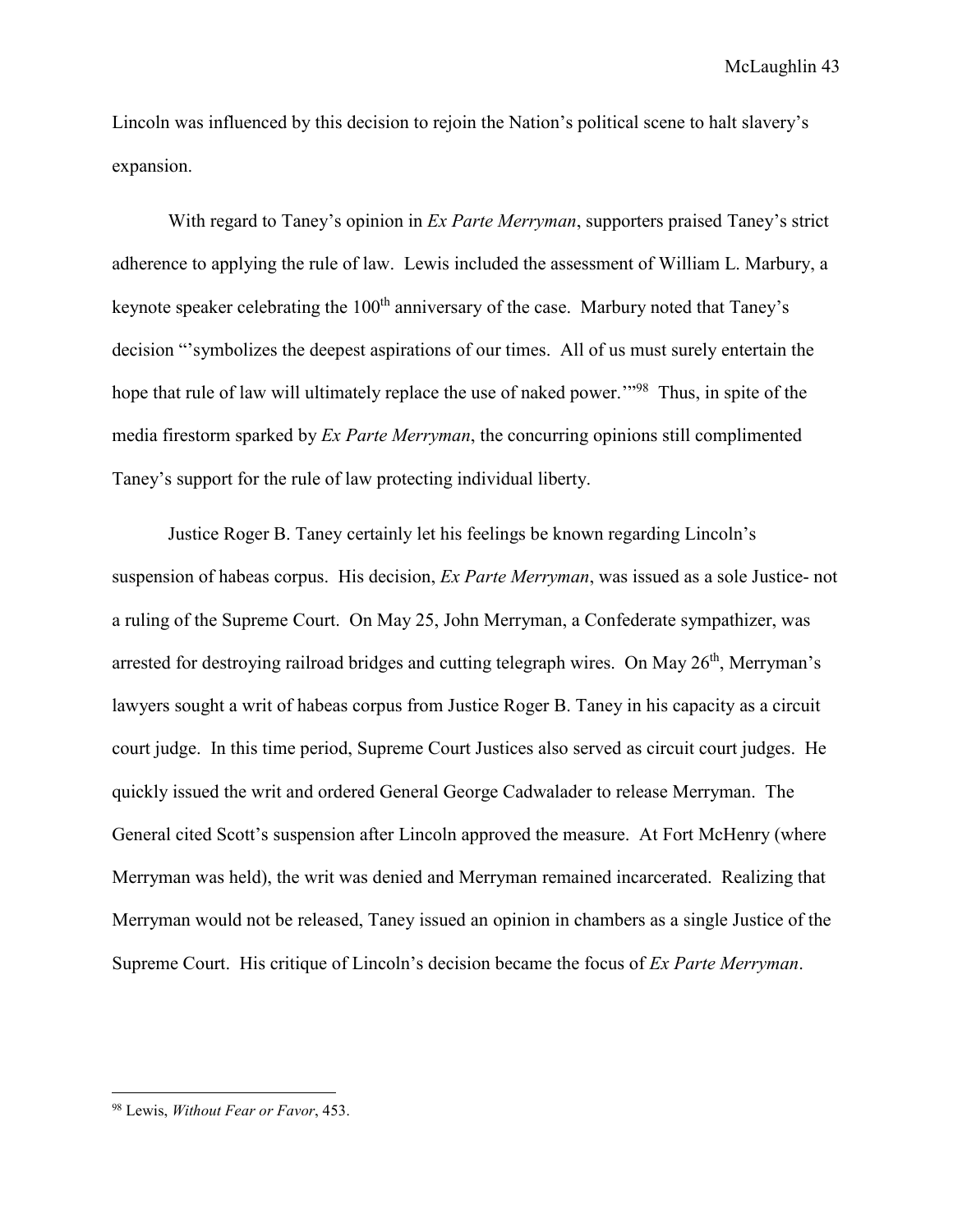At times, his tone lost strict, legal objectivity as he admonished Lincoln's actions. For example, when describing how the case came to his attention, Taney remarked that he, "certainly listened to it with some surprise, for I had supposed it to be one of those points of constitutional law upon which there was no difference of opinion, and that it was admitted on all hands, that the privilege of the writ could not be suspended, except by act of congress."<sup>99</sup> Certainly, as a Supreme Court Justice, Taney knew that there were many interpretations of the Constitution- yet he exaggerated when he stated that *everyone* agreed on the issue of suspending habeas corpus.

Taney's decision could be distilled to two major objections to Lincoln's suspension. First, by virtue of placing the suspension of habeas corpus in Article I: Section 9, the Framers intended the President would derive his power from Article II and be precluded from suspending the Writ. Second, the Judiciary branch retained supremacy to determine whether (or not) the Writ must be suspended- even if the Legislature assessed the conditions that prompt a suspension. For example, Taney argued, "The clause of the constitution, which authorizes the suspension of the privilege of the writ of habeas corpus, is in the 9th section of the first article. This article is devoted to the legislative department of the United States, and has not the slightest reference to the executive department."<sup>100</sup> According to Taney, the location of the clause in the Constitution held particular influence. Yet habeas corpus's suspension was moved there by the committee on Argument and Style. If Taney hoped to tap into the Framer's intent via the placement of the clause in the Constitution- his decision did not reflect the committee on detail's decision. Originally, Article IX, which pertained to the Judiciary, contained the suspension clause. On August 28th, the Constitutional Convention voted to include the suspension clause.

 $\overline{a}$ 

<sup>99</sup> *Ex Parte Merryman*, 17 Fed. Cas. 144, 147 (May 28, 1861).

<sup>100</sup> *Ex Parte Merryman*, 17 Fed. Cas. 144, 147 (May 28, 1861).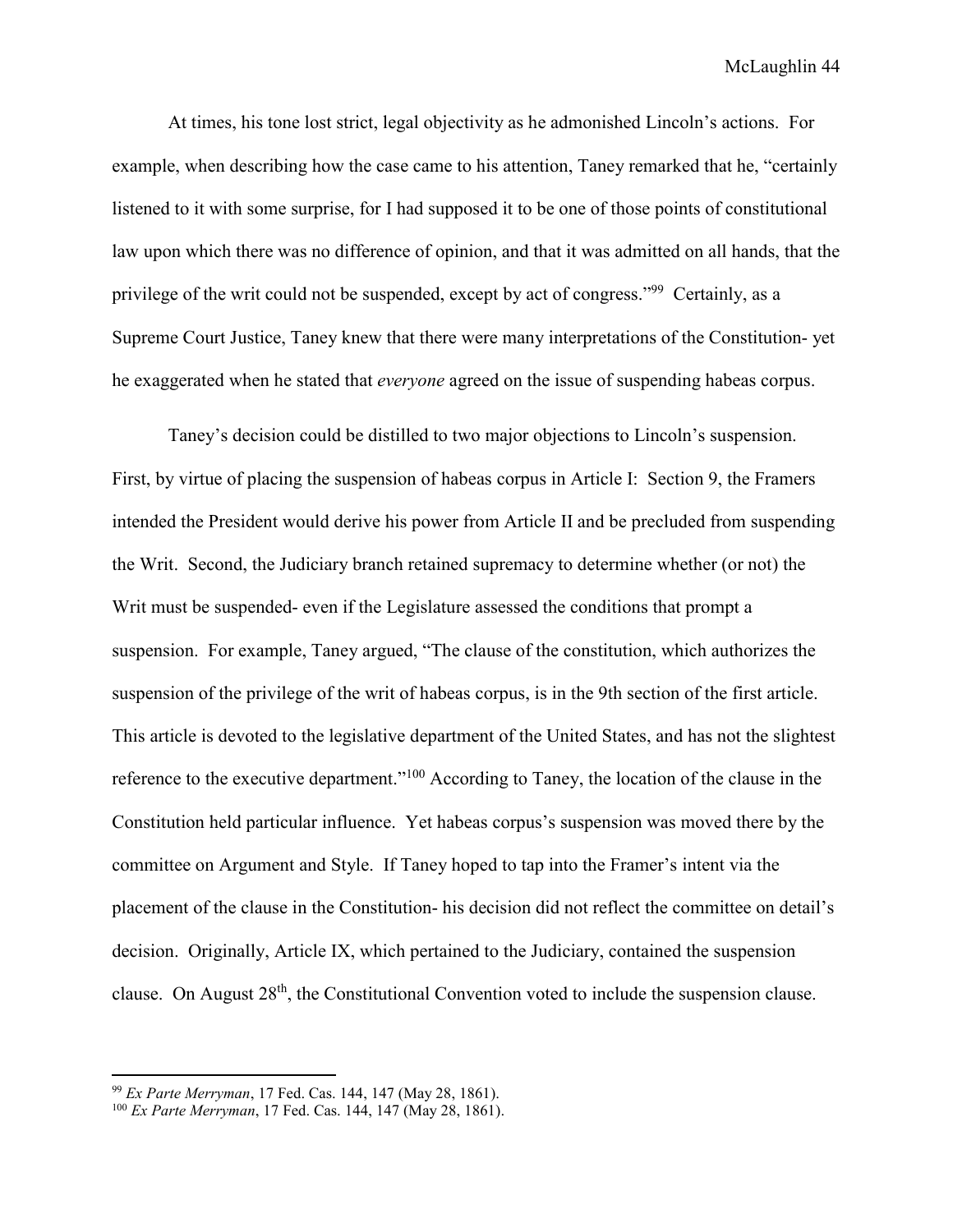Pinckney's original proposal entrusted the legislature to suspend the writ. The historical record was silent as to the motivation for moving the clause into Article I and changing Pinckney's proposal by eliminating a specific charge to the legislature to suspend the Writ.<sup>101</sup> Lincoln utilized the lack of a specific reference to address the riot in Baltimore as the Executive.

While Taney recognized the ability for Congress to suspend the Writ of habeas corpus due to a threat to public safety, he doesn't entirely trust that branch. While he considered Congress's judgement "conclusive,"<sup>102</sup> he believed in judicial supremacy to determine whether (or not) conditions exist to suspend the Writ. Additionally, Taney certainly did not entrust the President to suspend the Writ as the President only draws his powers from Article II. After reminding Lincoln of his responsibilities under Article II, Taney stated, "The only power, therefore, which the president possesses, where the "life, liberty or property" of a private citizen is concerned, is the power and duty prescribed in the third section of the second article, which requires "that he shall take care that the laws shall be faithfully executed."<sup>103</sup> However, Taney's argument advocated an even more narrow reading of the Constitution with regard to executive power.

Taney argued in favor of judicial supremacy over the executive. According to Taney, the executive is bound by the Constitution "…to take care that they be faithfully carried into execution, as they are expounded and adjudged by the co-ordinate branch of the government."<sup>104</sup> Thus, the President only had the ability to act insofar as the judiciary allows. Taney said, "…he [the president] acts in subordination to judicial authority, assisting it to execute its process and

-

<sup>101</sup> White, *Abraham Lincoln and Treason*, 129. Also found in *Notes of the Debates in the Federal Convention of 1787 Reported by James Madison*, (Ohio: Ohio State University Press, 1985,) 540-541.

<sup>102</sup> *Ex Parte Merryman*, 17 Fed. Cas. 144, 147 (May 28, 1861).

<sup>103</sup> *Ex Parte Merryman*, 17 Fed. Cas. 144, 147 (May 28, 1861).

<sup>104</sup> Ibid.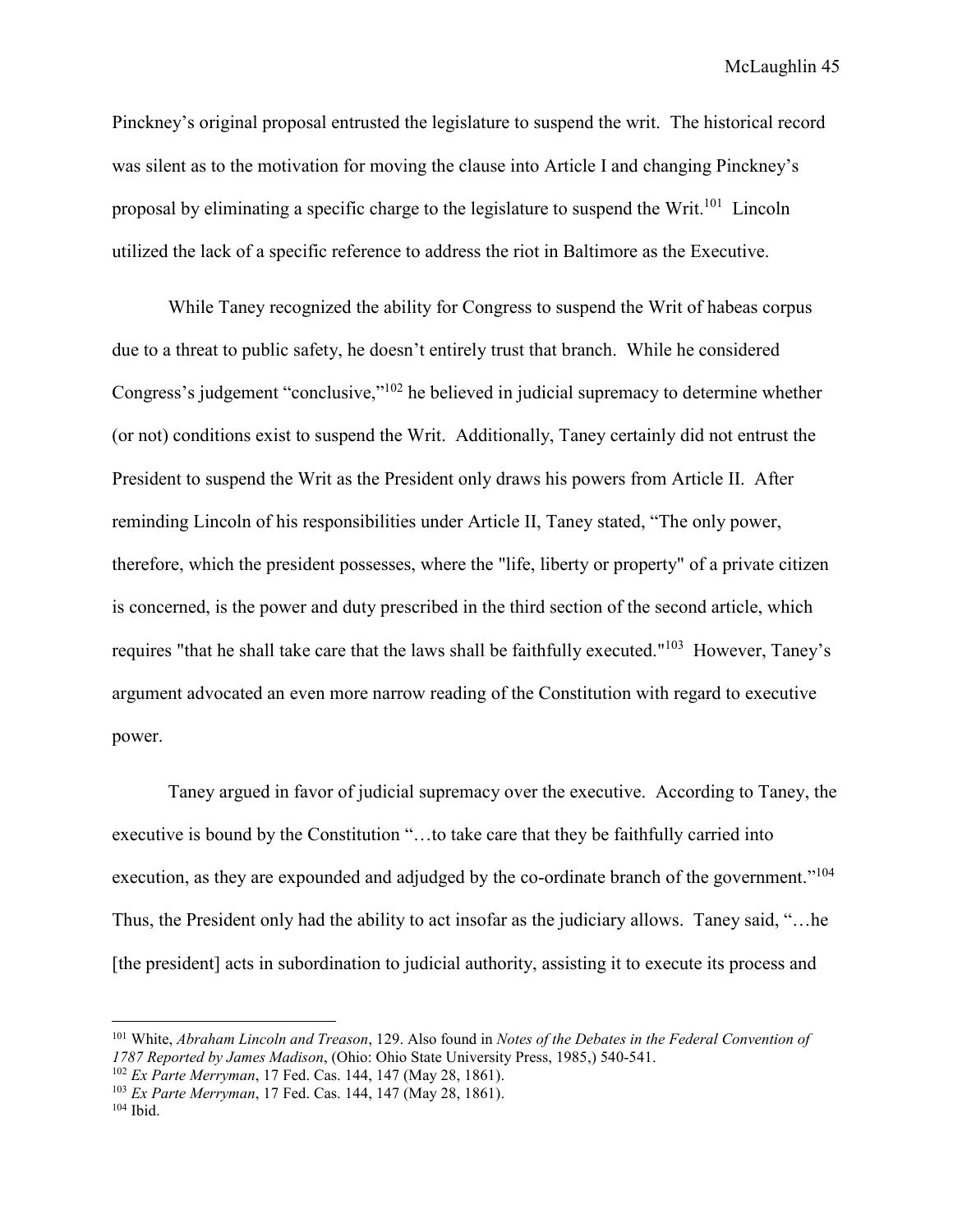enforce its judgments."<sup>105</sup> Taney believed that Lincoln usurped the judicial and legislative roles of government by suspending habeas corpus, arguing that "He [Lincoln] certainly does not faithfully execute the laws, if he takes upon himself legislative power, by suspending the writ of habeas corpus, and the judicial power also, by arresting and imprisoning a person without due process of law."<sup>106</sup> In addition to firmly asserting judicial supremacy over executive action, he eviscerated the doctrine of necessity as a defense for suspending habeas corpus.

 Taney asserted that the executive could not suspend habeas corpus without direction from the other branches of government. Taney said,

With such provisions in the constitution, expressed in language too clear to be misunderstood by any one, I can see no ground whatever for supposing that the president, in any emergency, or in any state of things, can authorize the suspension of the privileges of the writ of habeas corpus, or the arrest of a citizen, except in aid of the judicial power.<sup>107</sup>

Again, Taney asserted judicial supremacy and a firm belief that the President could not suspend habeas corpus in the event of national emergency. Taney's bold proclamation critiqued Lincoln's belief that conditions in Baltimore as the motivation to suspend habeas corpus. However, Taney's argument further asserted that even if the Nation were threatened, the President cannot suspend habeas corpus. Taney said, "Nor can any argument be drawn from the nature of sovereignty, or the necessity of government, for self-defense in times of tumult and danger."<sup>108</sup> Taney so ardently believed in limited powers that even when the Nation was threatened, the President could not suspend habeas corpus. Also in that statement, Taney condemned "…the nature of sovereignty…" as a potential argument explaining Lincoln's action. After this statement, Taney reiterated that, "The government of the United States is one of

<sup>&</sup>lt;u>.</u> <sup>105</sup> Ibid.

<sup>106</sup> Ibid.

<sup>107</sup> *Ex Parte Merryman*, 17 Fed. Cas. 144, 147 (May 28, 1861).

<sup>108</sup> *Ex Parte Merryman*, 17 Fed. Cas. 144, 147 (May 28, 1861).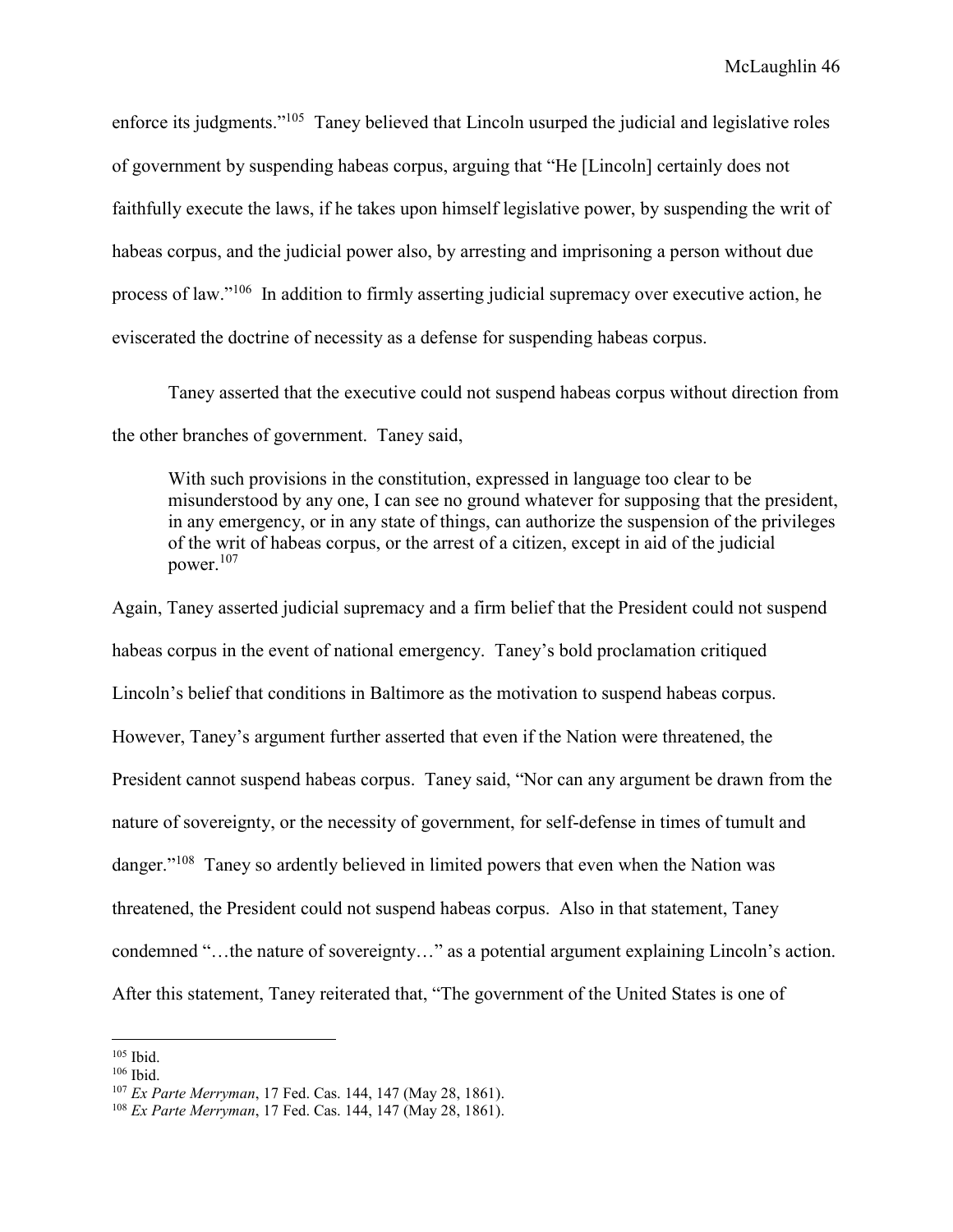delegated and limited powers; it derives its existence and authority altogether from the constitution, and neither of its branches, executive, legislative or judicial, can exercise any of the powers of government beyond those specified and granted."<sup>109</sup> Even in cases of emergency, Taney believed that the Government must act in strict adherence to the enumerated powers that are "specified and granted" by the Constitution.

 In addition to the Constitution, Taney cited Chief Justice John Marshall's decision in *Ex Parte Bollman* and *Ex Parte Swartwout*, Justice Joseph Story's *Commentaries on the Constitution of the United States*, Sir William Blackstone's *Commentaries on the laws of England*, Henry Hallam's *Constitutional History*. Taney selected Marshall's decisions as he believed they had they set the strongest precedence in terms of case law for *Ex Parte Merryman*. *Ex Parte Bollman* and *Swartwout* both concern the treason trial of the Aaron Burr conspiracy. President Thomas Jefferson requested that Congress suspend the writ of habeas corpus. Congress denied the request. However, in the resulting legal fallout, Marshall ruled, "If at any time, the public safety should require the suspension of the powers vested by this act in the courts of the United States, it is for the legislature to say so."<sup>110</sup> Clearly, Taney included Marshall's position because it reinforced his opinion that the President may not suspend habeas corpus unilaterally. Instead, Congress must suspend the writ in accordance with the stipulations of Article I: Section 9.

 Additionally, with regard to the treason trial for Aaron Burr, Taney cited Jefferson's behavior as evidence that President could not suspend habeas corpus. Because Jefferson requested Congress to suspend habeas corpus, this action demonstrated an assumption that

<sup>109</sup> *Ex Parte Merryman*, 17 Fed. Cas. 144, 147 (May 28, 1861).

<sup>110</sup> *Ex Parte Merryman*, 17 Fed. Cas. 144, 147 (May 28, 1861).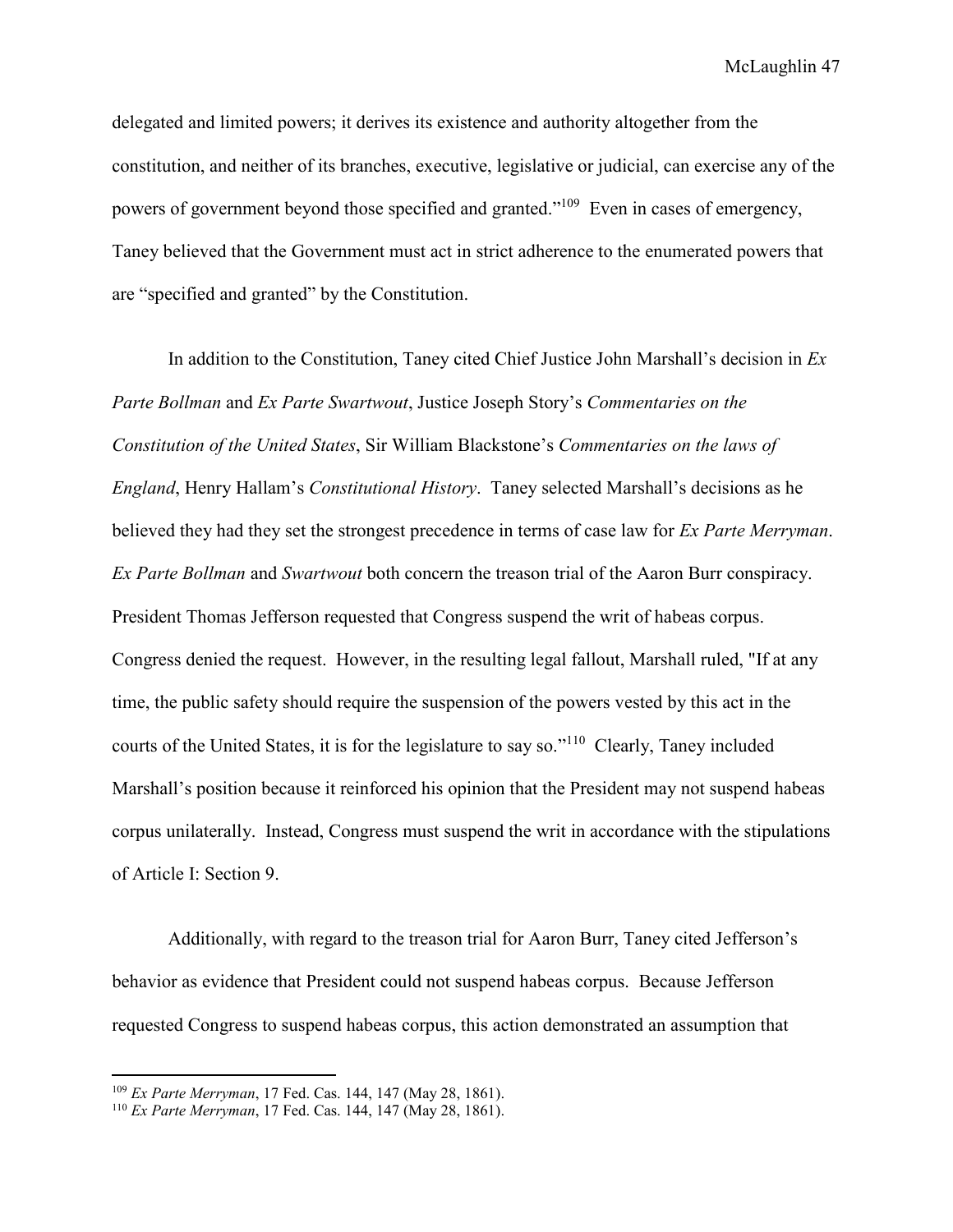Executive could not suspend habeas corpus and the legislature was the branch empowered for such decisions.<sup>111</sup> Taney remarked, "And in the debate which took place upon the subject, no one suggested that Mr. Jefferson might exercise the power himself, if, in his opinion, the public safety demanded it."<sup>112</sup> Thus, Taney cited Jefferson's actions as evidence in favor of Taney's critique of Lincoln actions. However, the Aaron Burr conspiracy was not a perfect analog for the situation facing President Lincoln. The level of destruction and threat to national security did not achieve even a remote sense of parity, leading legal historian James Dueholm to conclude,

Jefferson sought congressional authority to suspend the writ in order to detain the Burr conspirators, whose conduct was neither the rebellion nor the invasion required by the suspension clause. Under those circumstances, Jefferson's request for congressional authority was an attempt to round up a gang for an assault on the Constitution, not a blow to superior constitutional authority.<sup>113</sup>

As illustrated by Dueholm, the situation facing Jefferson was far different from the conditions in Baltimore facing Lincoln. Taney's application and interpretation of Jefferson's actions did not recognize the reality Lincoln faced in 1861.

 Taney included legal commentary from Blackstone, Story, and Hallam even though their statements were not expressed in case law. Thus, these statements contained less jurisprudential weight when compared to the precedence established by a case. Specifically, Blackstone's commentary was useful as it shows interpretations of British Common Law, yet because America's legal system was not the British system its application is suggestive rather than dispositive. Taney included Blackstone's statement,

But the happiness of our Constitution is, that it is not left to the executive power to determine when the danger of the State is so great as to render this measure expedient. It is the Parliament only or legislative power that, whenever it sees proper, can authorize the

<sup>111</sup> *Ex Parte Merryman*, 17 Fed. Cas. 144, 147 (May 28, 1861).

<sup>112</sup> *Ex Parte Merryman*, 17 Fed. Cas. 144, 147 (May 28, 1861).

<sup>113</sup> Dueholm, *Lincoln's Suspension*, 9.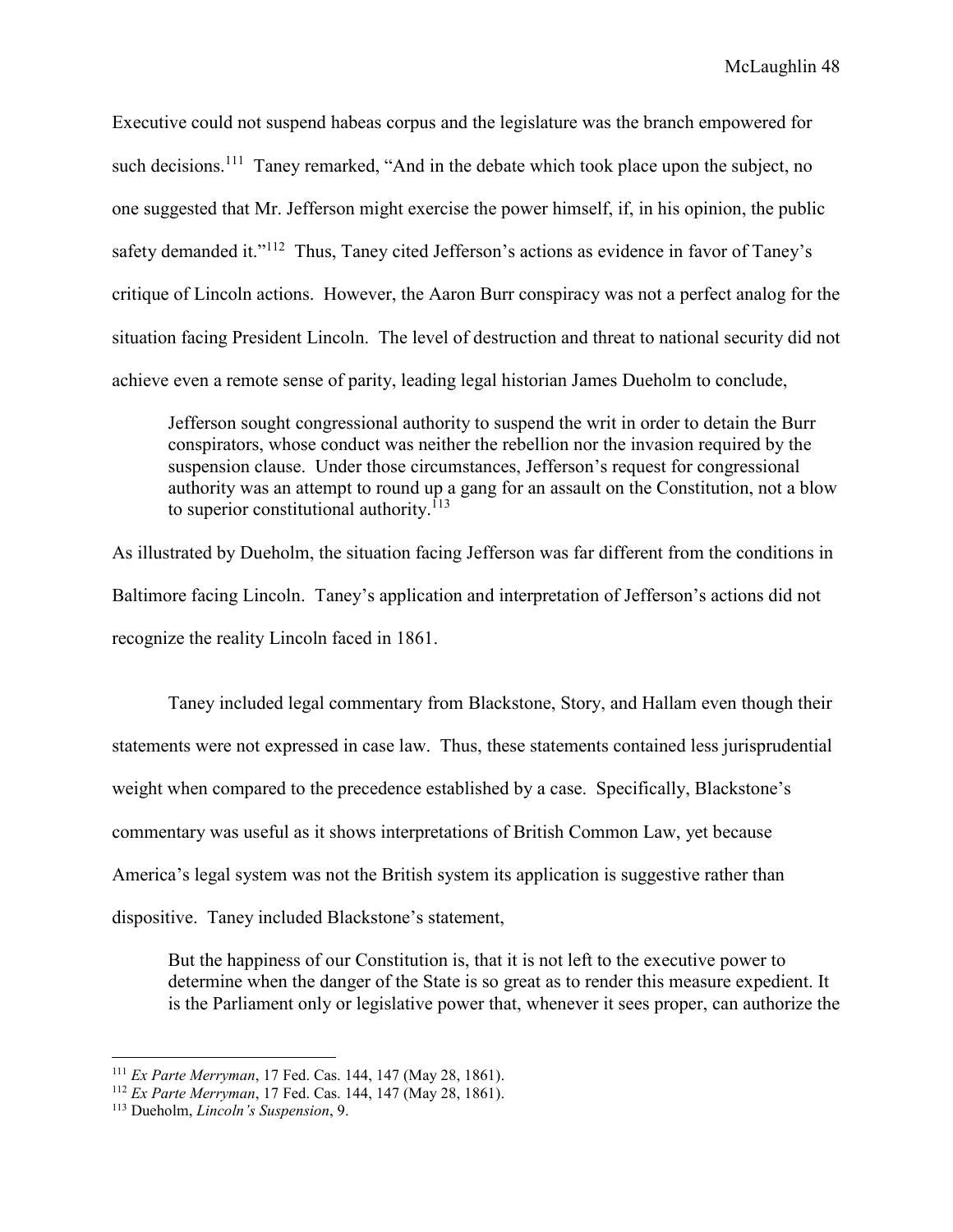Crown, by suspending the *habeas corpus* for a short and limited time, to imprison suspected persons without giving any reason for so doing."<sup>114</sup>

Clearly, Taney cited this passage because it denied the executive's ability to suspend habeas corpus and empowered the legislature. Likewise, Taney cited Hallam's *Commentaries* because they describe the circumstances in Britain that led to the signing of the *Magna Charta*. Specifically, one of the principle concerns of that document was limiting the King's ability to arbitrarily imprison his subjects.<sup>115</sup> Hallam observed the King's power was restrained, "but to cut off the abuses by which the Government's lust of power and servile subtlety of Crown lawyers had impaired so fundamental a privilege."<sup>116</sup> Hallam and Taney both believed that the American legal tradition drew on this experience and must limit the executive's authority in a similar fashion. Furthermore, Taney included Justice Story's *Commentaries* to reinforce his position against Lincoln's suspension of habeas corpus.

 Story's *Commentaries* follow a similar trajectory to Hallam and Blackstone with regard to checking executive power when suspending habeas corpus due to fear of oppression at the hands of an overzealous executive. Moreover, Story added, "It would seem, as the power is given to Congress to suspend the writ of *habeas corpus* in cases of rebellion or invasion, that the right to judge whether the exigency had arisen must exclusively belong to that body."<sup>117</sup> Story entrusted the power to suspend habeas corpus to the legislature along with the power to assess a situation to determine if a suspension was necessary. However, Story also remarked that habeas corpus had not been formally suspended in America's Constitutional history and his conclusion slightly hedged. Instead of completely entrusting Congress, Story said, "it would seem" that

<sup>114</sup> *Ex Parte Merryman*, 17 Fed. Cas. 144, 147 (May 28, 1861).

<sup>115</sup> *Ex Parte Merryman*, 17 Fed. Cas. 144, 147 (May 28, 1861).

<sup>116</sup> *Ex Parte Merryman*, 17 Fed. Cas. 144, 147 (May 28, 1861).

<sup>117</sup> *Ex Parte Merryman*, 17 Fed. Cas. 144, 147 (May 28, 1861).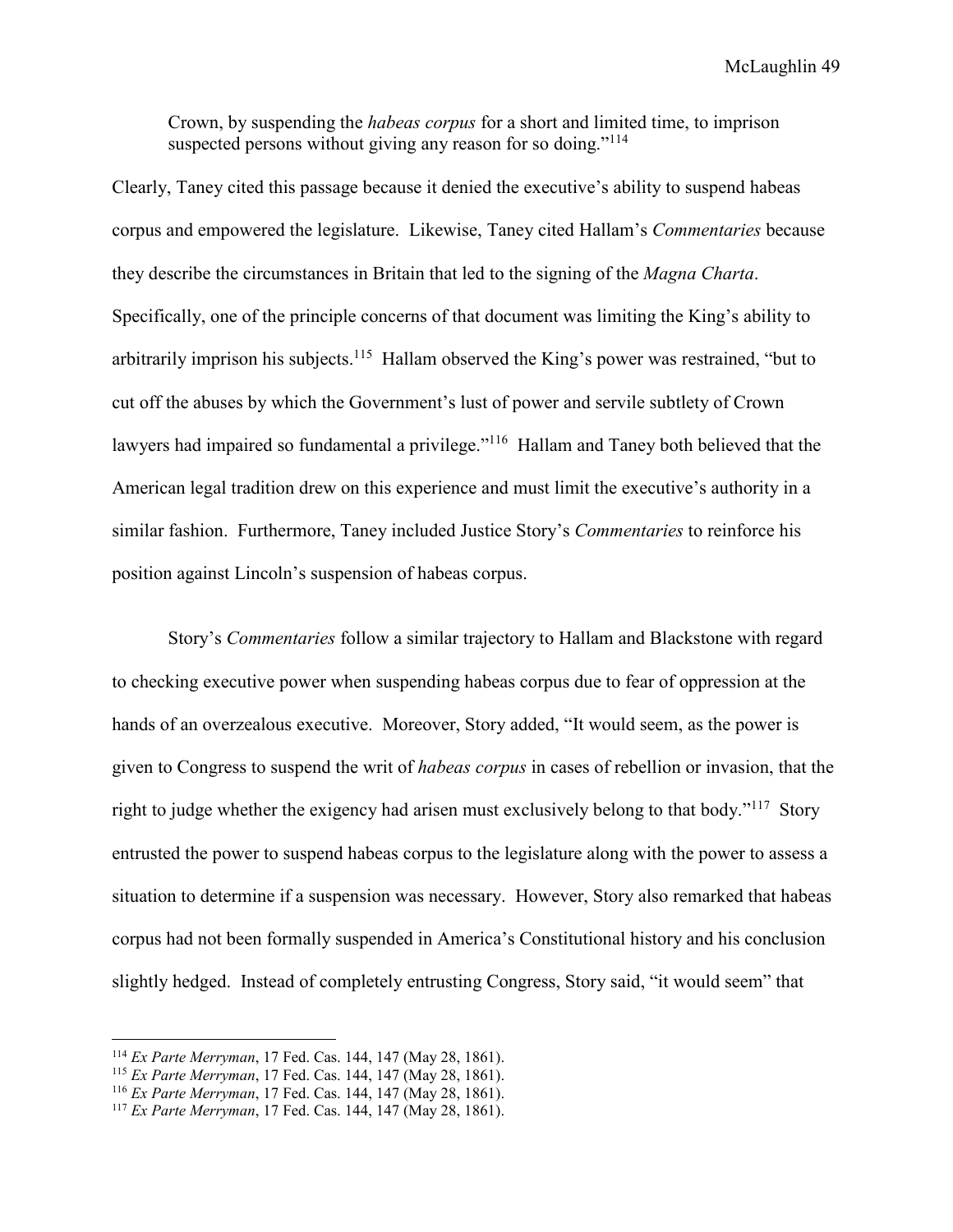Congress was so empowered. Perhaps his world choice demonstrated some hesitation to give Congress the absolute ability to judge the conditions necessary to suspend habeas corpus. Nonetheless, Taney cited this passage because Lincoln unilaterally suspended habeas corpus in a manner contrary to Story's position.

Taney would have preferred that the police and military in Baltimore arrested Merryman by following proper procedure. According to Taney, the district judge of Maryland, the congressionally appointed commissioner, district attorney, and marshal all lived within a miles of Merryman's home. Certainly, they should have combined efforts to issue a warrant and assess Merryman's alleged deeds by using evidence to file a motion that would travel up the chain of command and determine whether a warrant should be granted. Taney argued that in Baltimore, "Up to that time [of Merryman's arrest], there had never been the slightest resistance or obstruction to the process of any court or judicial officer of the United States, in Maryland, except by the military authority."<sup>118</sup> Perhaps Taney was unaware of the statements of Hicks, Brown, and Police Marshal Kane as they were certainly not the most trustworthy conduits for an investigation of a conspirator who shared their objection of the movement of Federal Troops through Baltimore. However, Taney's statement was significant, because it displayed his belief in following the chain of command and respecting the stipulations in the letter of the law as he understood them. There was plausible legal ambiguity that Lincoln utilized to justify his suspension; while Taney condemned him for it.

 Taney's concluding remarks also stated the important implications for Lincoln's suspension of habeas corpus and the resulting arrest of John Merryman. Taney believed that

<sup>118</sup> *Ex Parte Merryman*, 17 Fed. Cas. 144, 147 (May 28, 1861).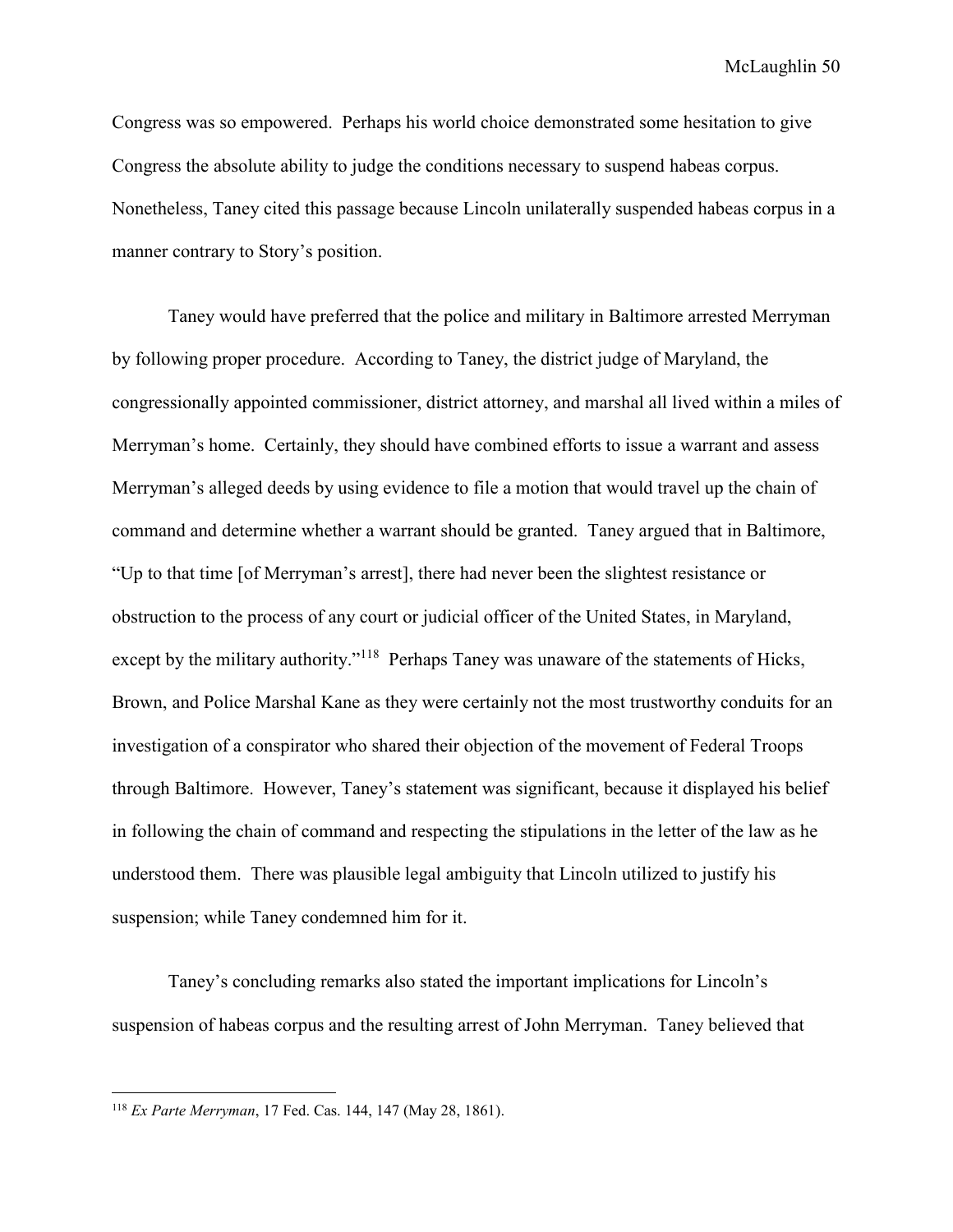Lincoln usurped the Judiciary's power via military force. Thus, "…the people of the United States are no longer living under a government of laws, but every citizen holds life, liberty and property at the will and pleasure of the army officer in whose military district he may happen to be found."<sup>119</sup> Specifically, Taney believed that Lincoln "by force of arms, thrust aside the judicial authorities and officers to whom the constitution has confided the power and duty of interpreting and administering the laws, and substituted a military government in its place, to be administered and executed by military officers."<sup>120</sup> Thus, Lincoln's action signified far more than merely suspending the Writ of habeas corpus- Lincoln's order characterized the President as a tyrannical dictator. Even though Lincoln's suspension was measured and limited, Taney believed that once the Writ was unilaterally suspended, every citizen's life, liberty, and property is held at the whim of military power. Ironically, as the insurgency mounted, these efforts threatened citizens' life, liberty, and property as well.

In spite of his passionate feelings as well as his assertion of judicial supremacy, Justice Taney did not order Merryman's release. *Ex Parte Merryman* was the opinion of one Supreme Court Justice so it did not carry the same weight of a Supreme Court case in which all members weigh in and assess an action or legislation's constitutionality. Instead, he ordered, "…all the proceedings in this case, with my opinion, to be filed and recorded in the circuit court of the United States for the district of Maryland, and direct the clerk to transmit a copy, under seal, to the president of the United States."<sup>121</sup> For such a labored statement that require hours of research, the ending was anticlimactic. Taney's final sentence passive aggressively took Lincoln to task by "observing" that in order for the President to fulfil his Constitution obligation to "take

<sup>119</sup> *Ex Parte Merryman*, 17 Fed. Cas. 144, 147 (May 28, 1861).

<sup>120</sup> *Ex Parte Merryman*, 17 Fed. Cas. 144, 147 (May 28, 1861).

<sup>121</sup> *Ex Parte Merryman*, 17 Fed. Cas. 144, 147 (May 28, 1861).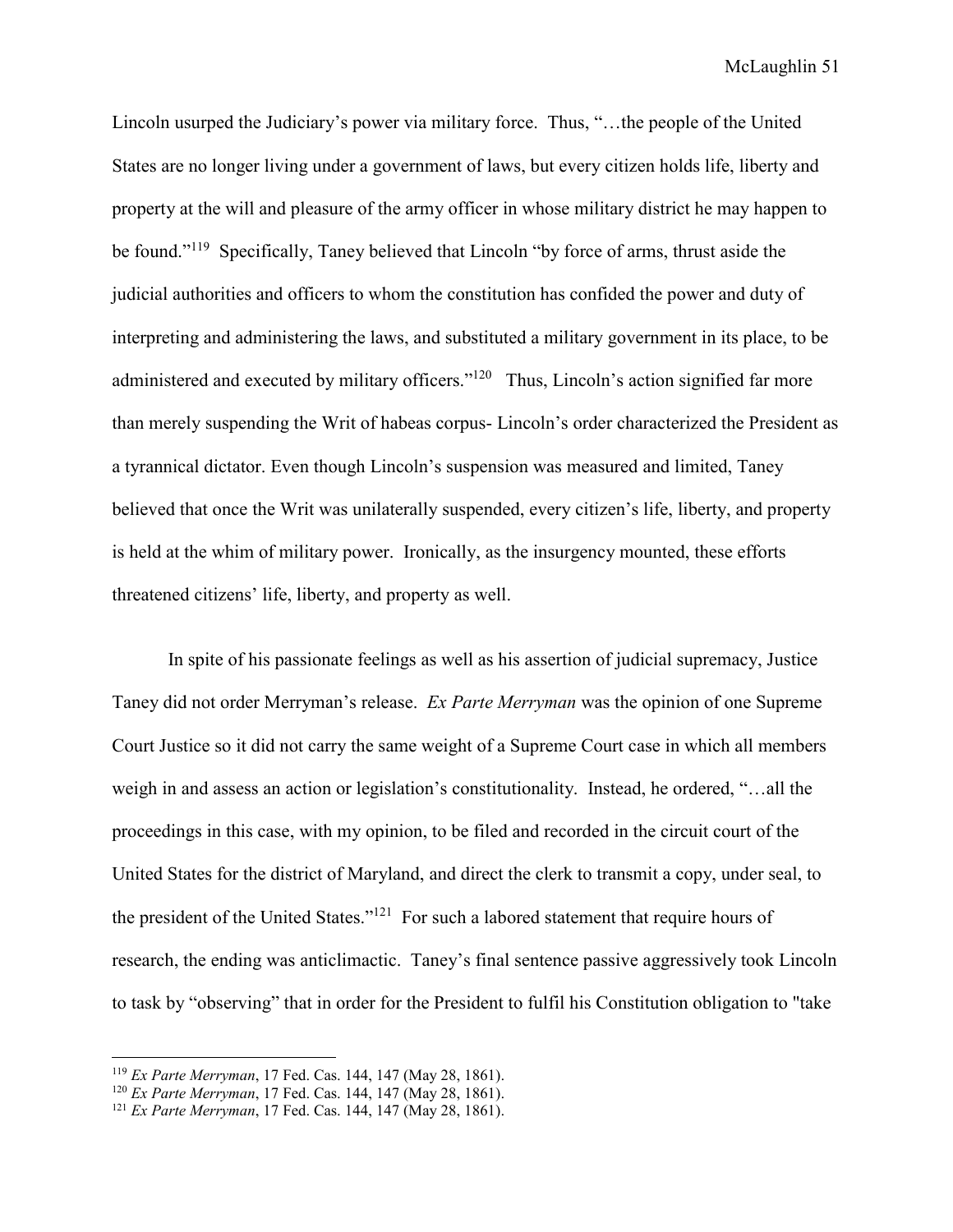care that the laws be faithfully executed,"<sup>122</sup> Lincoln must "…determine what measures he will take to cause the civil process of the United States to be respected and enforced."<sup>123</sup> Taney's statement assumed that Lincoln was not faithfully executing and protecting the civil laws/processes. Instead, he must alter his actions in order to concord with Taney's decision. As lengthy and verbose as *Ex Parte Merryman* was, this statement did not once refer to the reality of the situation in Baltimore. Perhaps Taney desired that his decision would be interpreted outside of the influences of politics and considered with respect to the objective stipulations of laws and the Constitution. If Taney included reference to the troubled situation in Baltimore, perhaps he could be critiqued for allowing circumstances rather than the law to motivate his ruling.

Taney was well aware of the impact his ruling could have regarding the National ability to fight off the insurrection and survive whole and intact. In response to a letter written by former President Franlkin Pierce, Taney explained that the country had descended into a,

"…paroxysm of passion into which the country that suddenly been thrown appears to me to amount to almost delirium. I hope that it is too violent to last long, and that calmer and more sober thoughts will soon take its place: and that the North as well as the South , will see that a peaceful separation, with free institutions in each section, is far better than the union of all the present states under a military government, and a reign of terror preceded too by a civil war with all its horrors, and which end as it may will prove ruinous to the victors as well as the vanquished" $124$ 

Taney noticed how the Country was being torn apart; yet, he hoped for a peaceful separation of North and South. In this sense, he made *Ex Parte Merryman* a Constitutional case to end the Constitutional union. Certainly, his diction of "free institutions" was a veiled reference to saving slavery. As a testament to his ironclad belief in states' rights and individual rights, he would

<sup>122</sup> *Ex Parte Merryman*, 17 Fed. Cas. 144, 147 (May 28, 1861).

<sup>123</sup> *Ex Parte Merryman*, 17 Fed. Cas. 144, 147 (May 28, 1861).

<sup>124</sup> Carol Brent Swisher, *Roger B. Taney*, (Connecticut: Archon Books, 1961), 554. [Hereafter: Swisher, *Taney*]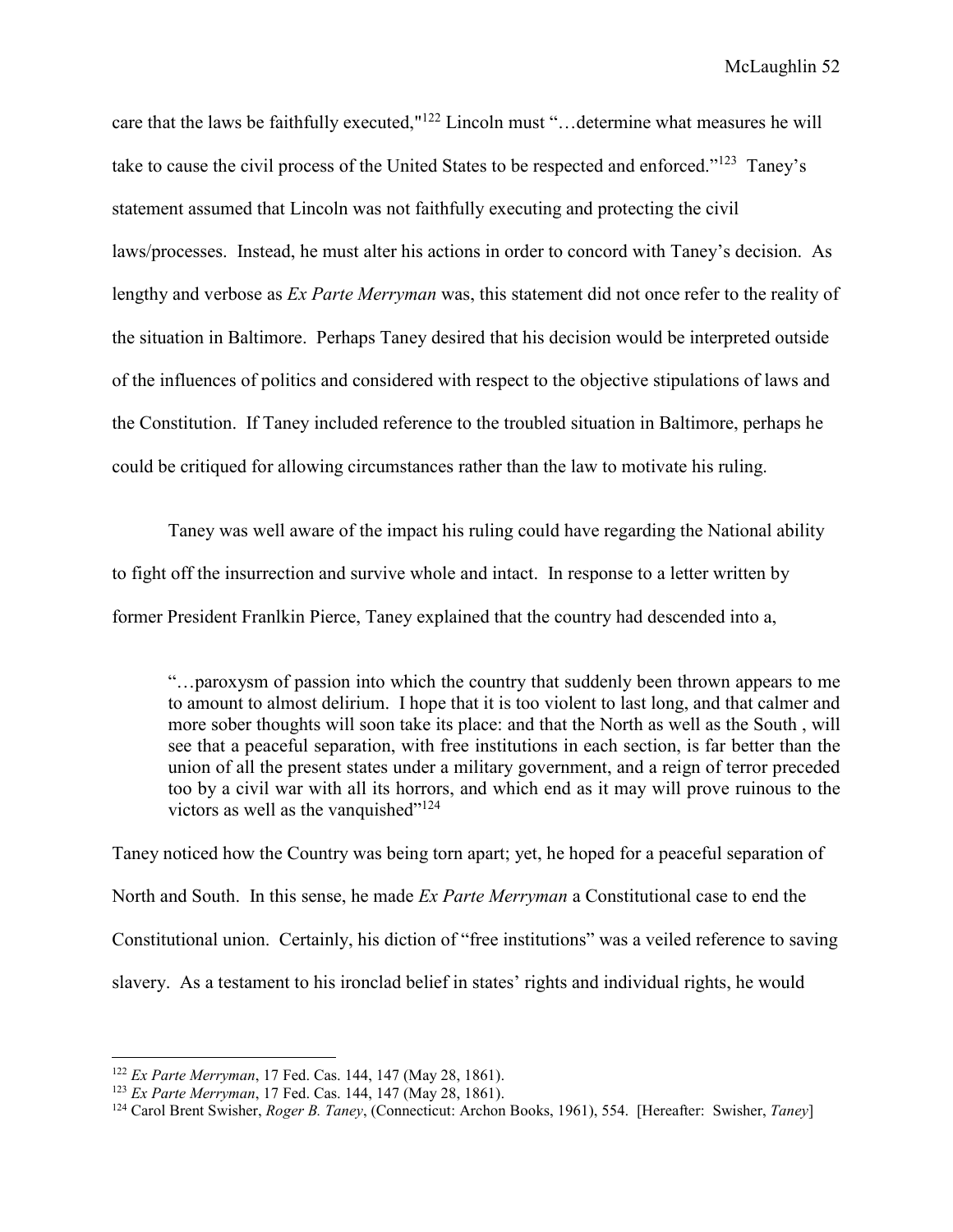rather see the Nation destroyed than infringe on individual liberty. He compared Lincoln's executive actions to establishing a military government similar to France's during the French Revolution's Reign of Terror. Taney lamented the destructive impact on both the North and the South. Taney's highly partisan opinion appeared to prefer disunity and the end of the nation to Lincoln's attempt to stamp out the insurrection and reunify the country.

Taney biographer, Carol Brent Swisher believed that Taney "…felt so differently, however, as to prefer the death of the union to the medicine which the President prescribed necessary to save it."<sup>125</sup> Perhaps Taney was too appalled by the cost of war to stomach the cost of keeping Nation together. Swisher estimated that Taney could not face the possibility of the South's destruction. She said, "Yet no one familiar with the destructiveness of the war and with the subsequent decay of the finer aspects of the culture of the old South will deny the greatness of the cost, or wonder that Taney, farseeing as he was appalled by it."<sup>126</sup> Perhaps Taney was indeed impacted by his context and his ruling in *Ex Parte Merryman* was his attempt to save his way of life. Certainly, Taney disdained the eroding status of the Supreme Court as a result of Lincoln's policies. In 1862, Taney noted, "'...that the court will now be [very different] from the court as I have heretofore known it. Nor do I see any ground for the hope that it will ever against be restored to the authority and rank which the Constitution intended to confer upon it."<sup>127</sup> Indeed, Taney attempted to salvage the Court's authority in his *Ex Parte Merryman* decision; however, Lincoln's exercise of the President's expanded powers was no match for Taney's intentions. Perhaps Taney got the "last laugh" as even once the government organized

<sup>125</sup> Swisher, *Taney*, 556.

<sup>126</sup> Swisher, *Taney*, 555.

<sup>127</sup> Swisher, *Taney*, 572-573.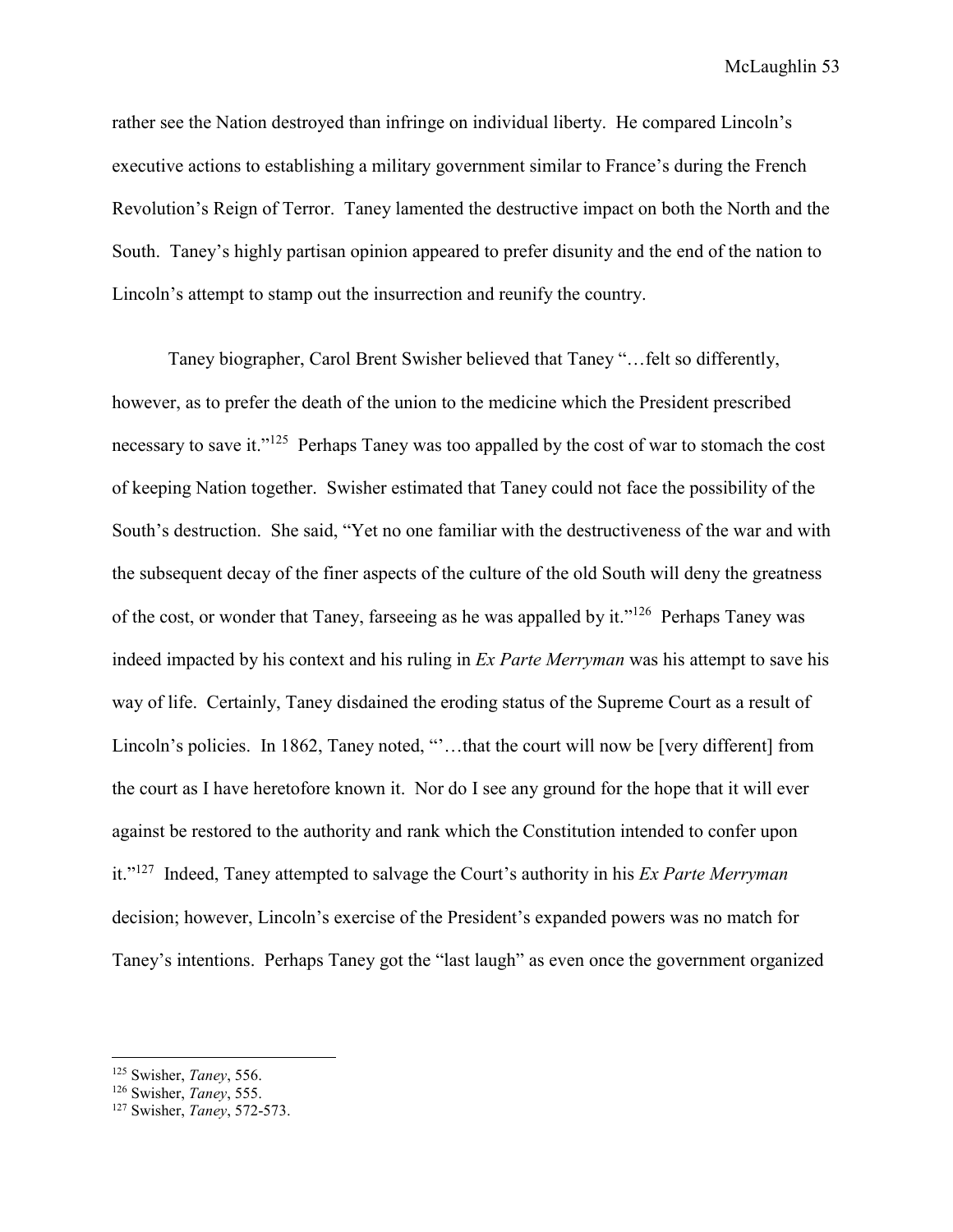the evidence necessary to prosecute offenders like Merryman, Taney used stall tactics to ensure that they were never tried.<sup>128</sup>

 Certainly, the stakes were high as rebels accused in a fashion similar to Merryman considered Taney's opinion in their defense against Federal prosecution. Additionally, Nicholas Kemp, a draft resister in Wisconsin cited *Ex Parte Merryman* in his defense as well.<sup>129</sup> Lincoln needed a forceful response to answer Taney's charges in order to prosecute the war efficiently against a growing insurrection. Lincoln did not directly respond to Taney. However, Lincoln vociferously defended his actions in his July 4, 1861, *Address to Congress*.

<sup>128</sup> James F. Simon, *Lincoln and Chief Justice Taney: Slavery, Secession, and the President's War Powers*. (New York: Simon & Schuster, 2006,) 198.

<sup>129</sup> Lewis, *Without Fear or Favor*, 454.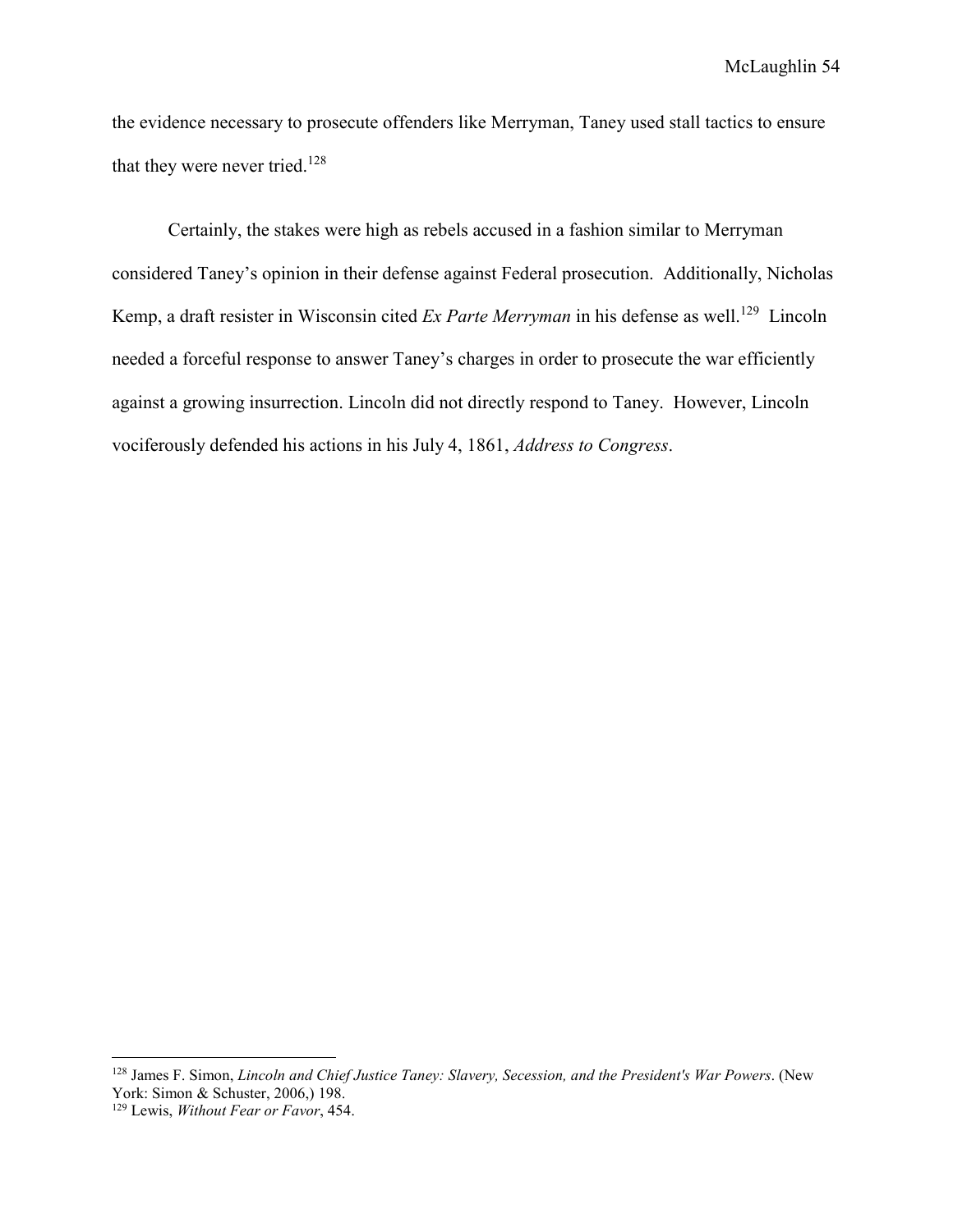## **Chapter 3: Section 1- Analysis of President Lincoln's July 4, 1861 Address**

Lincoln's July 4, 1861, *Message to Congress* summarized the dangers facing the Government as well as his rationale for the executive actions he took to counteract the Confederate insurgency. These actions included calling for militia to defend the capitol, enacting a blockade of Southern ports, and suspending habeas corpus. Lincoln's address was significant because he cited the challenges facing the Federal Government as the prerequisite conditions that prompted his execution of war powers. While the final revisions to his address appear to be made as late as July 3rd, Lincoln's understanding of executive power and the nature of the conflict facing his administration began much earlier.

 Stemming from his career as a lawyer and a frontier politician, Lincoln was a talented public speaker who knew how to craft statements to garner the greatest support. Lincoln relied heavily upon this strength as he faced the crisis in Baltimore and drafted his statement to Congress. In June and July 1861, the Nation's very existence was threatened and he need to galvanize as much support as possible while refraining from further offending or alienating Washington's delicate political balance. Lincoln needed to execute bold, decisive action to keep the capital from falling. If the Nation's capital fell, Peace Democrats resistance to Lincoln would increase. Peace Democrats believed that the South should be allowed to secede rather than risk bloody, costly civil war. On the opposing side, staunch Unionists believed that the President must take strong, decisive action to end the rebellion and reverse the secession movement. This type of action would inspire unionists in the South to apply political pressure and rejoin the Union.

Moreover, Radical Abolitionists believed that it would be better to let the South secede. Allowing the South to leave the United States ameliorated the moral stain of slavery and avoided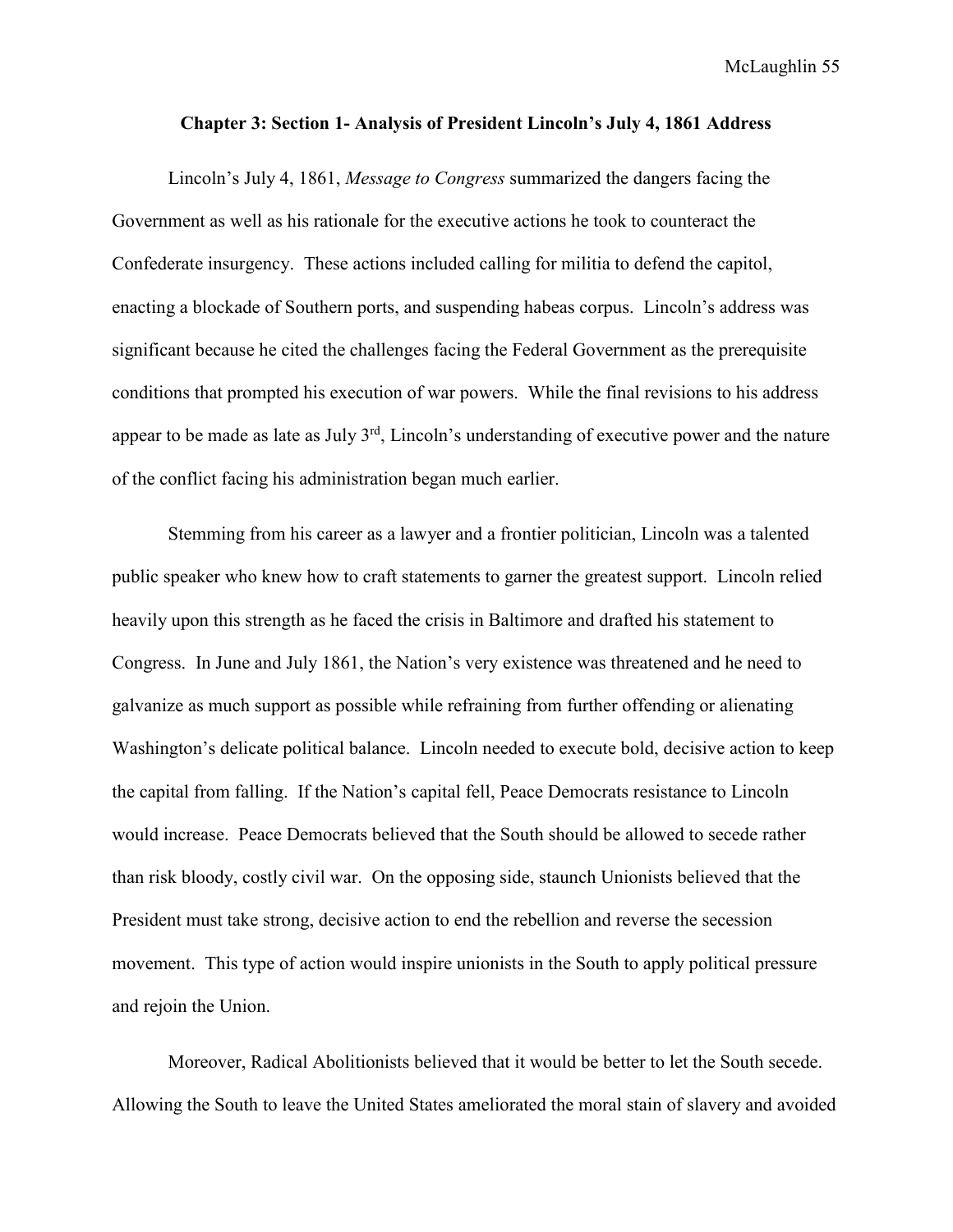the bloodshed of war. Finally, common citizens in the North looked to Lincoln to save the capital- such a loss could irrevocably damage their morale while strengthening the secessionist's resolve. Lincoln's statement to Congress needed to transcend this volatile situation and buoy Union support for his efforts to save Washington, DC.

As early as May 1861, Lincoln clearly expressed his understanding of executive power and his role as the leader of Union forced against the growing insurgency. In a fragment "Random 6" which he eventually included in his famous July 4, 1861, *Address to Congress*, Lincoln mused,

A right result will be worth more to the world than ten times the men, and ten times the money-- The evidence reaching us from the people leaves no doubt that the material for the work is abundant; and that it needs only the hand of legislation to give it legal sanction, and the hand of the Executive to give it practical shape and efficiency...<sup>130</sup>

Lincoln stated his belief in the importance of ending the insurgency, worth more than ten times the War Department's 1861 expenditures. Even in this early fragment to his July Address, he expressed his understanding of the Executive's role in the conflict. Specifically, the executive gave the legislature's policy "shape and efficiency." Importantly, Lincoln recognized the role of the legislative branch in providing "legal sanction" for his actions. Thus, Lincoln recognized the important role played by the legislature and the executive- but he tasked the executive branch with the vital duty to hone legislative initiatives and implement them. In the final draft of this Address, Lincoln kept this phrase intact, in his view, both branches act cooperatively. However, the executive was vested with the responsibility to enact efficient policies to achieve success- in

-

<sup>&</sup>lt;sup>130</sup> Abraham Lincoln Papers at the Library of Congress. Transcribed and Annotated by the Lincoln Studies Center, Knox College. Galesburg, Illinois. Abraham Lincoln, [May? 1861] (Draft Fragment, Message to Congress, July 4, 1861).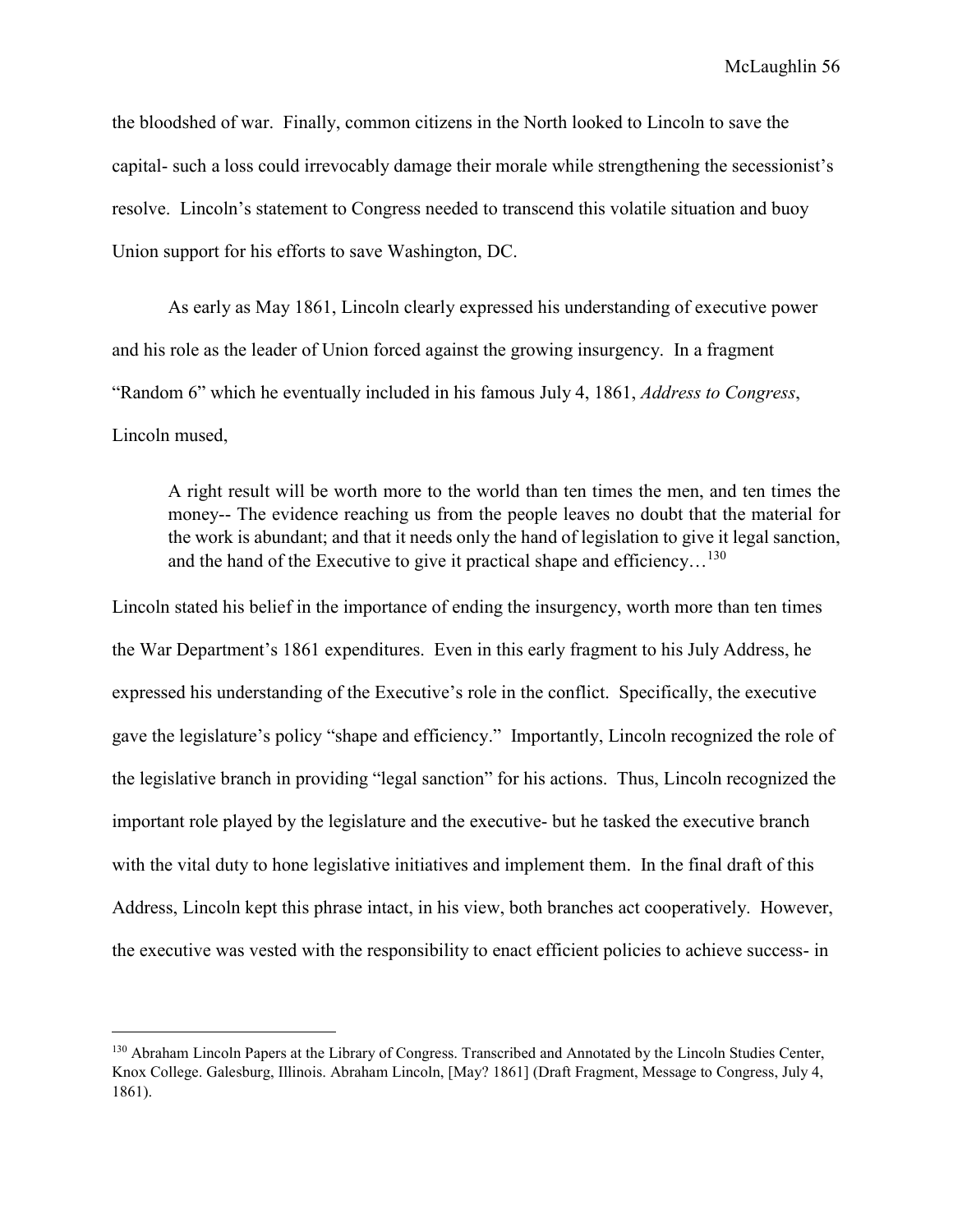this case checking the growing insurgency. Importantly, Lincoln did not claim to act outside of Congress's purview. This belief was featured in the final version of his *Address* as well.

 In the final version, Lincoln devoted considerable energy to explain his disagreement with the Confederate belief in constitutionally protected secession. The section pertaining to suspending habeas corpus was very short- only two paragraphs long. The relatively brief commentary on habeas corpus did not reflect Lincoln's ambivalence toward his suspension of habeas corpus. Instead, Lincoln's remarks reflected a consistency regarding his great restraint in the suspension as well as his belief that his actions were indeed legal and reinforced by the Constitution.

 Lincoln began his *Address to Congress* by explaining the "extraordinary" circumstances facing the Federal Government. Lincoln explained to Congress that he called their attention, "…to any ordinary subject of legislation."<sup>131</sup> Thus, even as early as the second sentence of his *Address*, he primed Congress to be aware that extraordinary circumstances challenged the Government and this statement implied that vigorous action would be necessary. From a sovereignty perspective, Lincoln recognized that the Federal Government could not function in the South and many segments throughout the Country. The act of secession effectively blunted the Federal Government's ability to rule in those areas.

 Lincoln considered his duty to keep the Union from destruction. He stated, "…a choice of means to that end became indispensable. This choice was made; and was declared in the Inaugural address. The policy chosen looked to the exhaustion of all peaceful measures, before a resort to any stronger ones."<sup>132</sup> With this statement, Lincoln demonstrated his consistency from the beginning of his term as President as well as his belief that he applied only necessary actions

<sup>131</sup> Lincoln, *Collected Works*, 4: 421-441.

<sup>132</sup> Lincoln, *Collected Works*, 4: 421-441.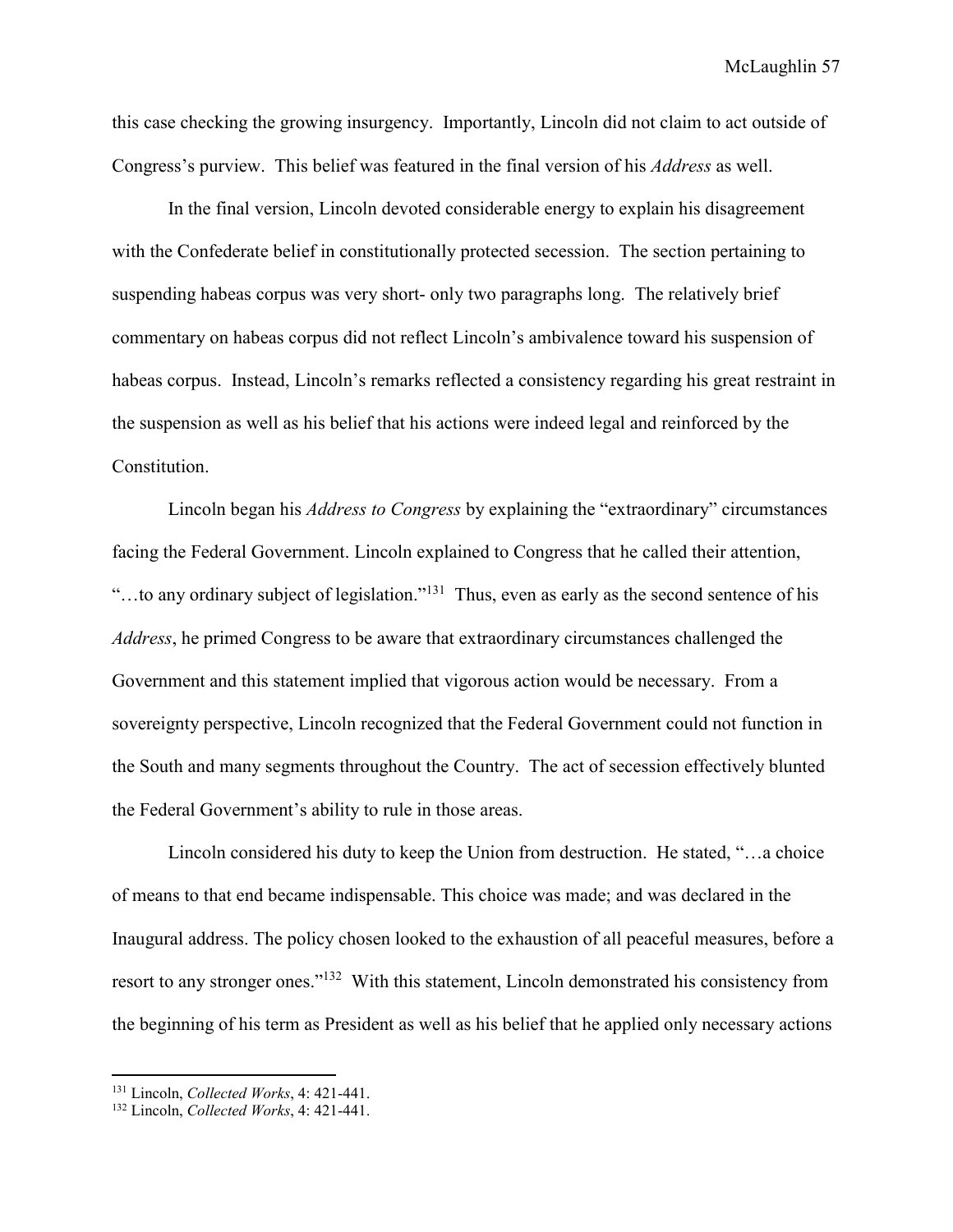to achieve the government's goals. His policy toward the secessionists began with diplomatic, peaceful efforts before he resorted to strong, military intervention. Lincoln included, "No compromise, by public servants, could, in this case, be a cure…"<sup>133</sup> Compromise and diplomatic solutions could not stem the tide of the insurrection. The situation required stronger action. He additionally believed that the Constitution protected his actions. Regarding his actions, Lincoln said, "Of all that which a president might constitutionally, and justifiably, do in such a case, everything was foreborne, without which, it was believed possible to keep the government on foot."<sup>134</sup> Thus, Lincoln considered his actions necessary components to keep the government as functional as possible.

 It appeared that Lincoln may have expressed some hesitation regarding his actions as *wholly* legal. When considering his actions he mused, "These measures, whether strictly legal or not, were ventured upon, under what appeared to be a popular demand, and a public necessity; trusting, then as now, that Congress would readily ratify them. It is believed that nothing has been done beyond the constitutional competency of Congress."<sup>135</sup> Clearly, Lincoln recognized that his actions may have stretched the legal bounds of the President's powers as they were presently understood. However, given the unprecedented challenge facing his Government, Lincoln knew vigorous action was required.

Moreover, in spite of this apparent hesitation, Lincoln entrusted Congress to ratify his actions that were brought on by necessity leveraged against his charge to execute government policy. He did not believe that his actions violated the Constitution. Certainly, Taney found fault with this assessment; but Lincoln strongly believed that his executive actions were

<sup>133</sup> Lincoln, *Collected Works*, 4: 421-441.

<sup>134</sup> Lincoln, *Collected Works*, 4: 421-441.

<sup>135</sup> Lincoln, *Collected Works*, 4: 421-441.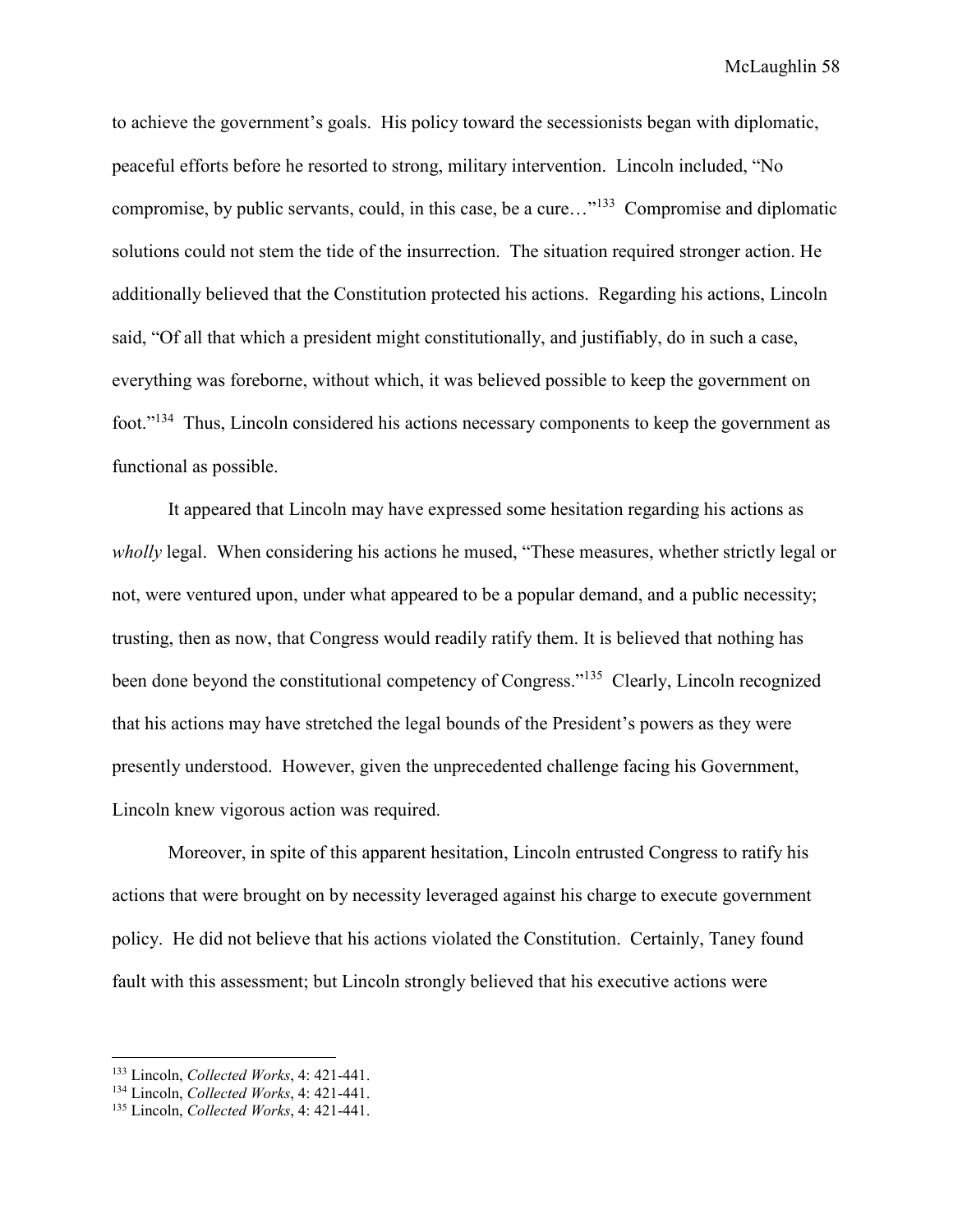necessary to counteract the counter insurgency's threat to the Federal Government. Specifically, the Final Draft said,

Soon after the first call for militia, it was considered a duty to authorize the Commanding General, in proper cases, according to his discretion, to suspend the privilege of the writ of habeas corpus; or, in other words, to arrest, and detain, without resort to the ordinary processes and forms of law, such individuals as he might deem dangerous to the public safety. This authority has purposely been exercised but very sparingly.<sup>136</sup>

In this statement, Lincoln explained how it was "considered a duty" to empowered his Commanding General to suspend habeas corpus "according to his discretion." By removing the subject from the sentence, Lincoln distanced himself from suspending habeas corpus. He also implicated the Commanding General by stating his role outright. Perhaps this phrasing reflected hesitation or even doubt regarding the degree to which Lincoln perceived the law's ability to support his action. Lincoln appeared to minimize his role further by explaining how the authority had been exercised "very sparingly." However, the next paragraph demonstrated a more emphatic statement of Lincoln's belief that his actions were legally protected and concurred with his powers under the Constitution.

While never mentioning Taney explicitly, Lincoln acknowledged, "Nevertheless, the legality and propriety of what has been done [executive actions like suspending habeas corpus] under it [claiming public necessity], are questioned; and the attention of the country has been called to the proposition that one who is sworn to "take care that the laws be faithfully executed," should not himself violate them."<sup>137</sup> Lincoln found fault with this assertion, because he interpreted the "take care" clause to empower his ability to enforce and effect Federal

<sup>136</sup> Lincoln, *Collected Works*, 4: 421-441.

<sup>137</sup> Lincoln, *Collected Works*, 4: 421-441.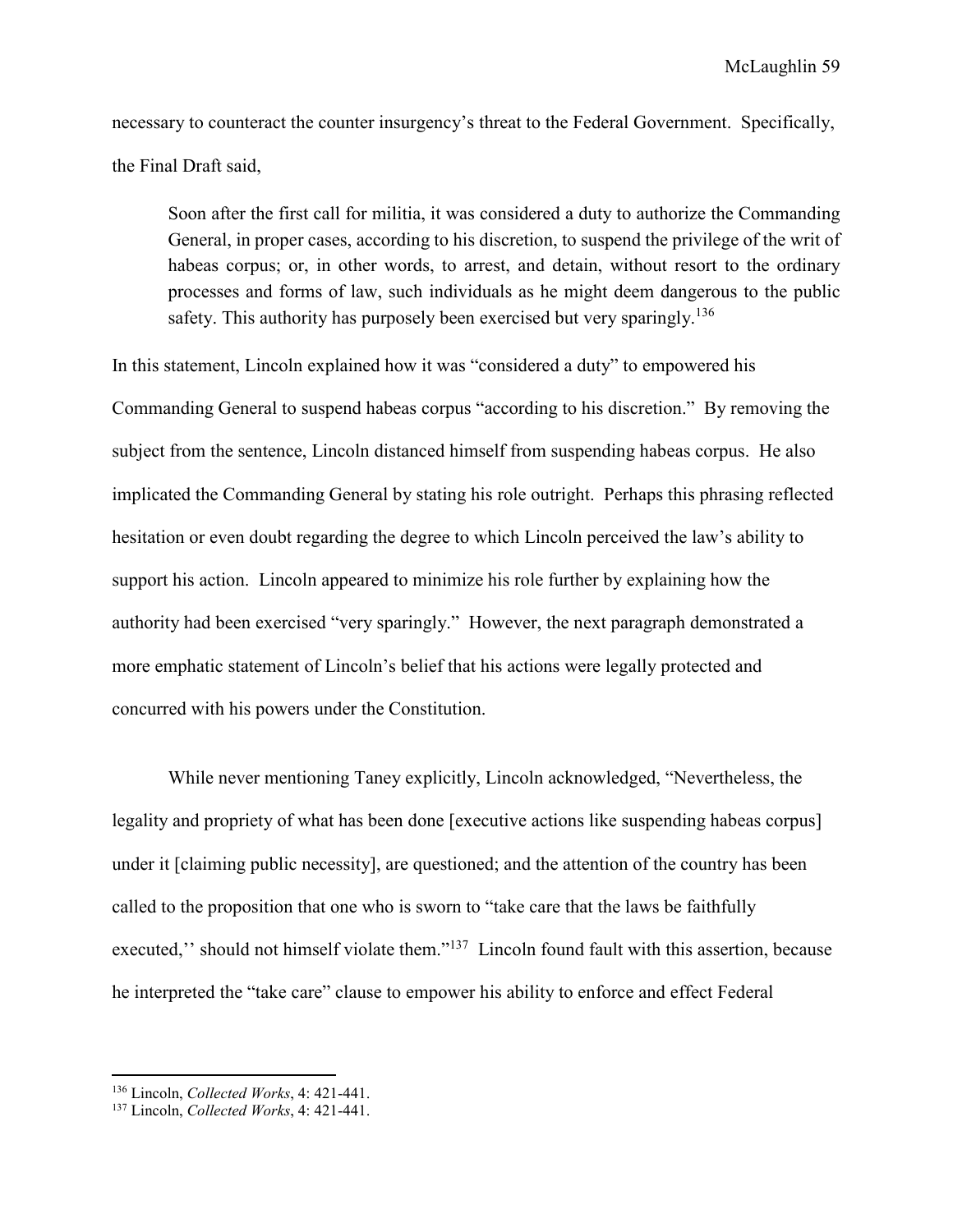sovereignty throughout the Nation. Lincoln continued to explain how he carefully considered the issues before acting. Lincoln called Congress to recognize, "The whole of the laws which were required to be faithfully executed, were being resisted, and failing of execution, in nearly one-third of the States."<sup>138</sup> Importantly, Lincoln included the words "execute" and "execution" as subtle reference to his duty as President.

However, Lincoln included rhetorical questions to demonstrate his thinking regarding suspending habeas corpus and they appeared to exemplify Lincoln's belief that perhaps his actions were extralegal. Lincoln's actions represented an unprecedented expansion of Executive power beyond previous Presidential action; yet, his actions were located in an ambiguous legal setting. The Constitution said that habeas corpus could be suspended, it did not specify by whom. With regard to his suspension of habeas corpus, Lincoln recognized that his actions could be considered illegal. However, to counter that assertion, he asked, "To state the question more directly, are all the laws, but one, to go unexecuted, and the government itself go to pieces, lest that one be violated?"<sup>139</sup> This question was subjunctive mood- not indicative. Lincoln did not concede that any laws had been violated. Moreover, this rhetorical question was undoubtedly a clear and ringing endorsement of the doctrine of necessity. Lincoln believed that suspending habeas corpus was necessary to keep the government from falling into "pieces." However, the characterization of following all the rules "but one" was certainly troubling when considering the legality of Lincoln's actions. Lincoln's next statement attempted to reduce such doubt.

<sup>138</sup> Lincoln, *Collected Works*, 4: 421-441.

<sup>139</sup> Lincoln, *Collected Works*, 4: 421-441.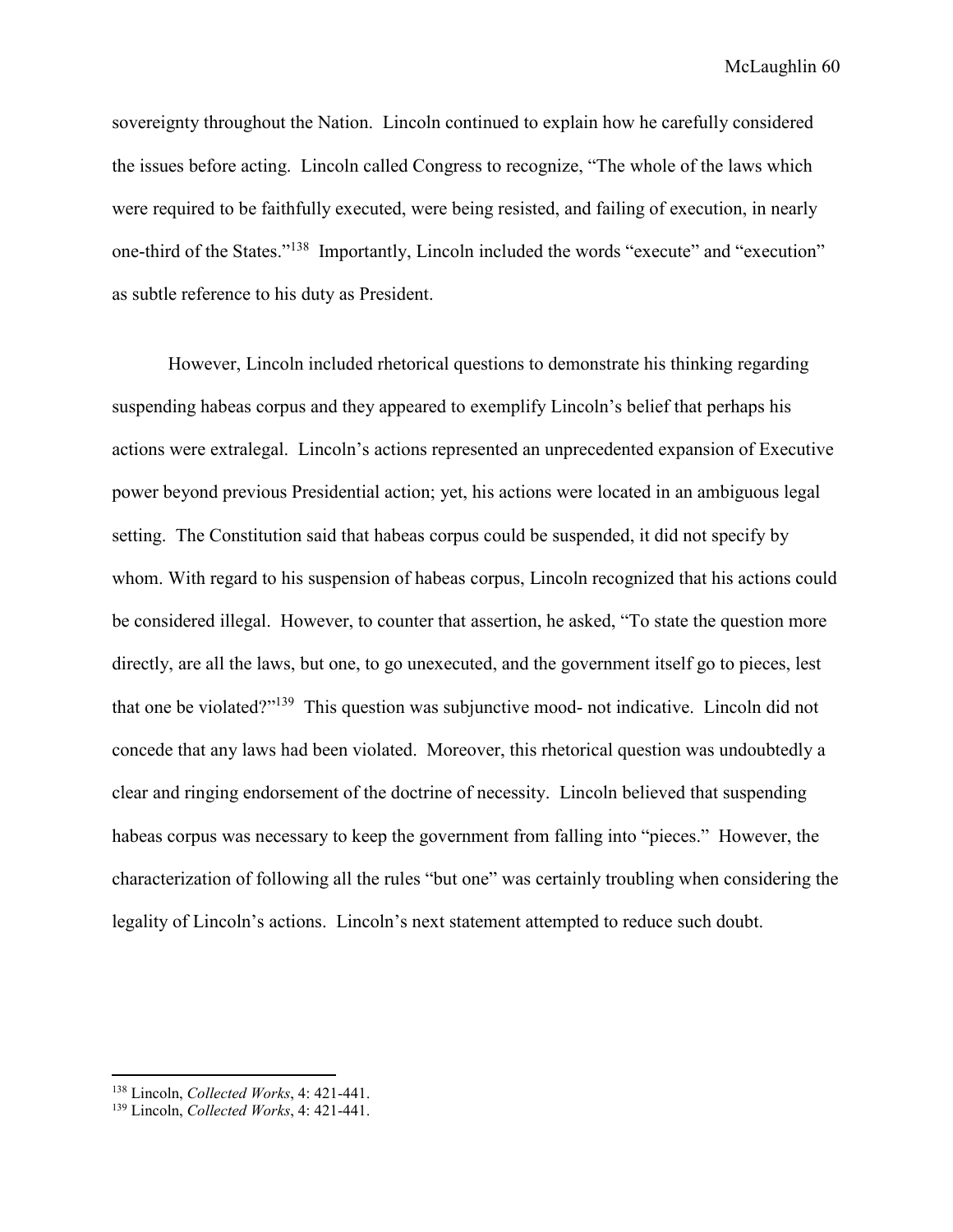Lincoln's next statement referenced his official oath as President as well as his belief that the law was not violated. Lincoln believed that if he allowed the Government to fall without acting, "…would not the official oath be broken, if the government should be overthrown, when it was believed that disregarding the single law, would tend to preserve it? But it was not believed that this question was presented. It was not believed that any law was violated."<sup>140</sup> Clearly, Lincoln believed that his actions and his suspension of habeas corpus were necessary to answer the charges in his Presidential Oath and his responsibility to "take care" that the laws are faithfully executed. While perhaps there was hesitation and an effort against characterizing his actions as unilateral, Lincoln believed that "no laws were violated."

 When considering the Constitution's commentary on habeas corpus' suspension, Lincoln remarked that the document did not explicitly vest one branch with the power for suspension to counter Taney's claim that the Congress was vested with this power given the suspension's placement in Article I. Lincoln said, "But the Constitution itself, is silent as to which, or who, is to exercise the power; and as the provision was plainly made for a dangerous emergency..."<sup>141</sup> Thus, Lincoln's statement provided a context with which his actions concord with the Constitution. Since the document did not state which branch was charged with suspension, perhaps the executive could. The Constitution clearly stated that there were preconditions that must be met in order for the writ to be suspended- a "dangerous emergency." Lincoln explained,

The provision of the Constitution that "The privilege of the writ of habeas corpus, shall not be suspended unless when, in cases of rebellion or invasion, the public safety may require it,'' is equivalent to a provision—is a provision—that such privilege may be suspended when, in cases of rebellion, or invasion, the public safety does require it.<sup>142</sup>

<sup>140</sup> Lincoln, *Collected Works*, 4: 421-441.

<sup>141</sup> Lincoln, *Collected Works*, 4: 421-441.

<sup>142</sup> Lincoln, *Collected Works*, 4: 421-441.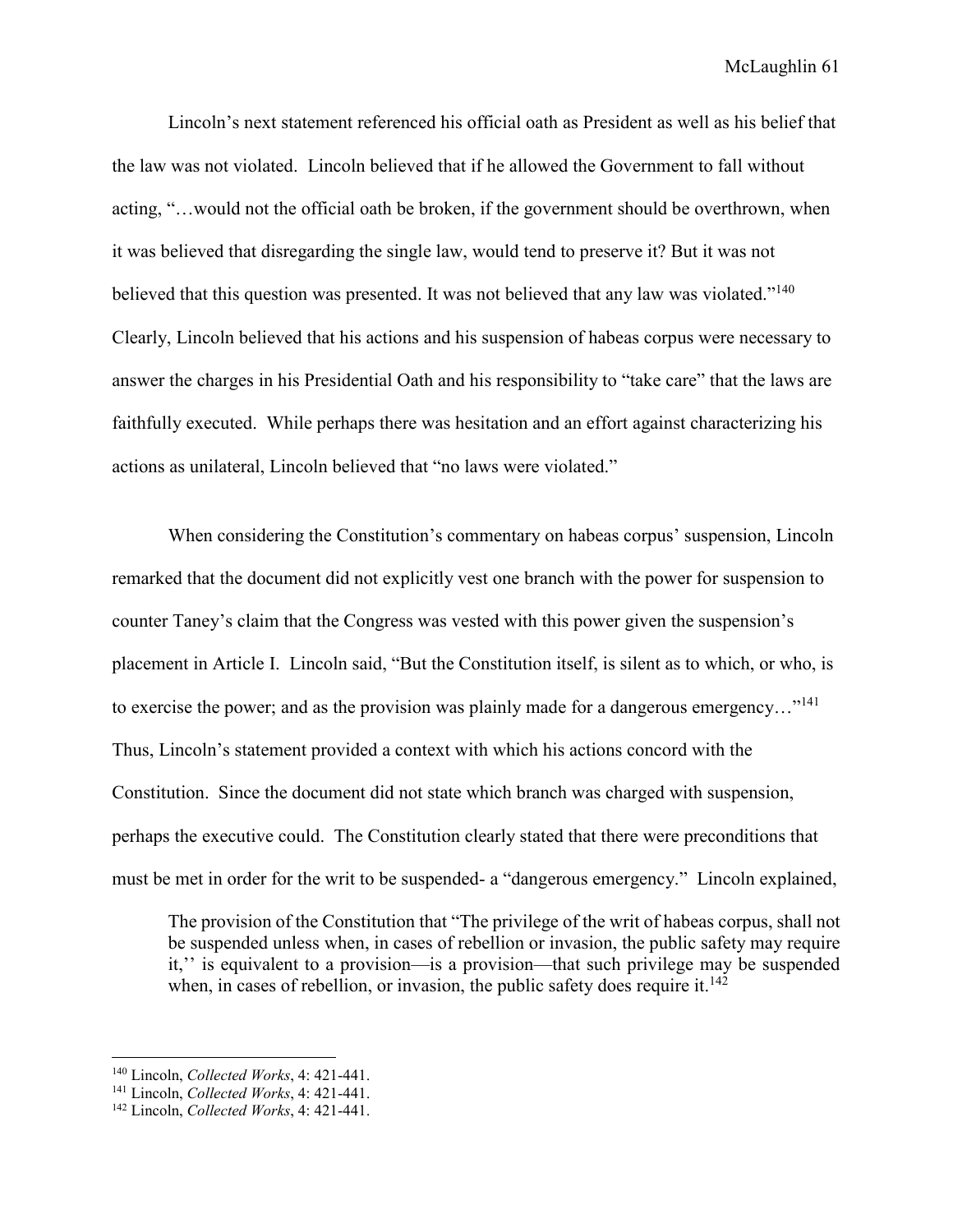Lincoln cloaked his action in the Constitution. He further explained, "It was decided that we have a case of rebellion, and that the public safety does require the qualified suspension of the privilege of the writ which was authorized to be made."<sup>143</sup> While he did not name who specifically defined the situation facing the government as a "rebellion," Lincoln's point was clear. A rebellion existed, public safety was in peril, and Lincoln acted to rectify the situation stemming from a violent and growing insurgency in accordance with his duty as the Executive.

 Furthermore, Lincoln contextualized his actions with regard to the views of the Framers. Specifically, Lincoln said, "…it cannot be believed the framers of the instrument intended, that in every case, the danger should run its course, until Congress could be called together; the very assembling of which might be prevented, as was intended in this case, by the rebellion."<sup>144</sup> Lincoln explained how his understanding of executive power must be in concord with the Framers' intent. Surely, the government's constitutional architects would empower the executive to rectify a perilous situation instead of "waiting for the danger to run its course." Lincoln could not consider Congress because they were still at recess and even if he called them back to the capitol, there ability to meet could have been hampered by the destruction to the rails and bridges surrounding Baltimore. In this very practical statement, Lincoln assumed the Framers' vested the Executive with the ability to protect the Federal Government's sovereignty and answer any threat to the Government's ability to effectively function.

 As clear as Lincoln's statements were, he still recognized a role for the Legislature. Lincoln concluded, "No more extended argument is now offered; as an opinion, at some length,

<sup>143</sup> Lincoln, *Collected Works*, 4: 421-441.

<sup>144</sup> Lincoln, *Collected Works*, 4: 421-441.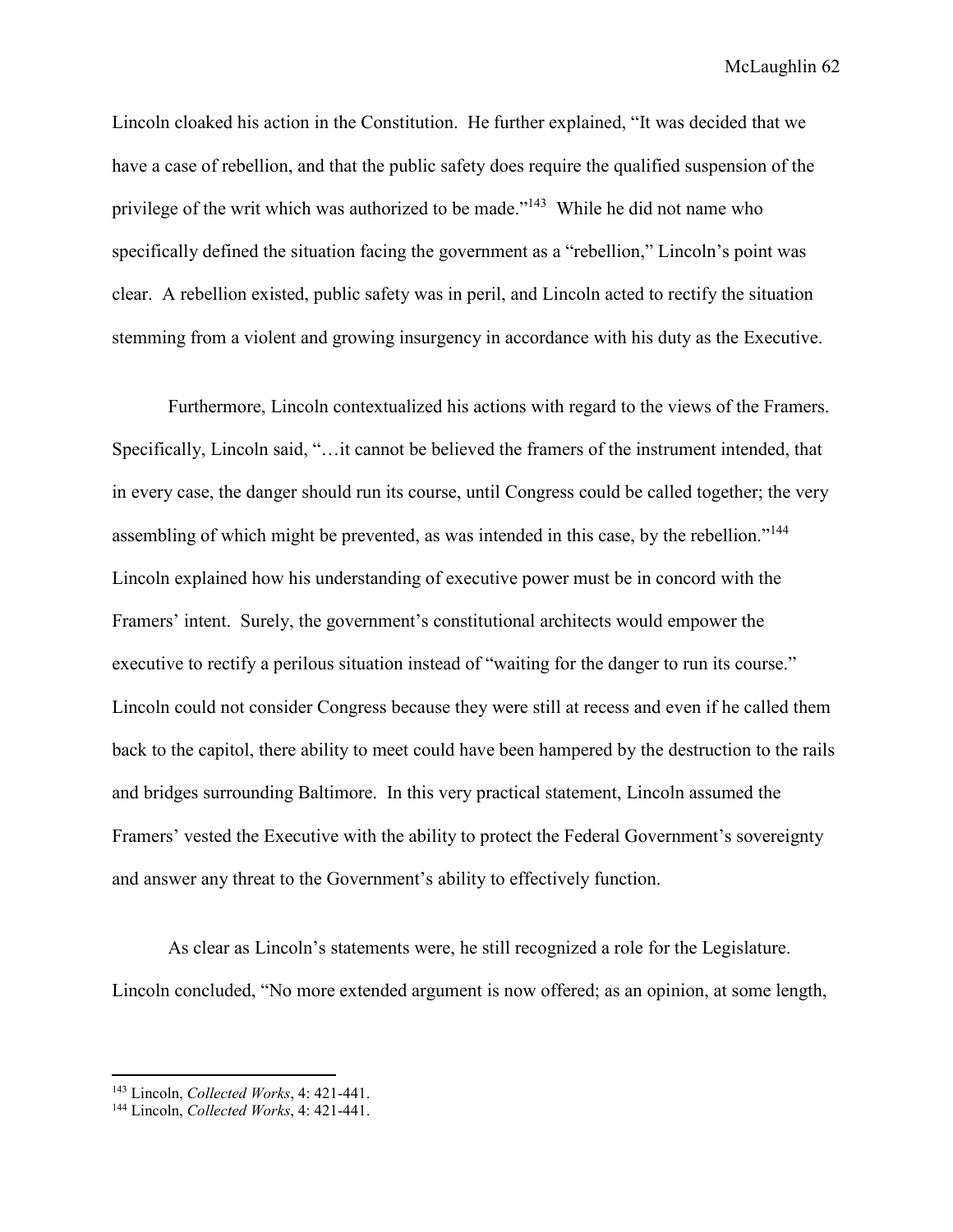will probably be presented by the Attorney General. Whether there shall be any legislation upon the subject, and if any, what, is submitted entirely to the better judgment of Congress."<sup>145</sup> Lincoln explained that the Attorney General would explain how the President's actions concurred with the Constitution. Additionally, instead of claiming and reinforcing any understanding of a supremely powerful executive, Lincoln recognized and encouraged Congress's "better judgement" to determine if legislation was needed regarding the suspension of habeas corpus. Ultimately, Congress did pass a law regarding suspending habeas corpus in 1863.

To conclude this address, Lincoln referred Congress to consider the Government's purpose in a larger sense. Lincoln recognized that the insurgency's effort really amounted to a direct challenge to representative government in America. If Lincoln allowed the Confederacy to thrive, they were effectively subverting the results of the Election of 1860. Elections were the hallmark of representative government. Failure to defend the National government gives, "...up the main point, upon which the people gave the election."<sup>146</sup> Thus, the insurrection struck at the "main point" of representative government- responding to the will of the electorate as expressed through the ballot.

Moreover, Lincoln believed that the conflict, "…presents to the whole family of man, the question, whether a constitutional republic, or a democracy—a government of the people, by the same people—can, or cannot, maintain its territorial integrity, against its own domestic foes."<sup>147</sup> In Lincoln's view, Government had an implied right to existence and perpetuity. He believed

<sup>145</sup> Lincoln, *Collected Works*, 4: 421-441.

<sup>146</sup> Lincoln, *Collected Works*, 4: 421-441.

<sup>147</sup> Lincoln, *Collected Works*, 4: 421-441.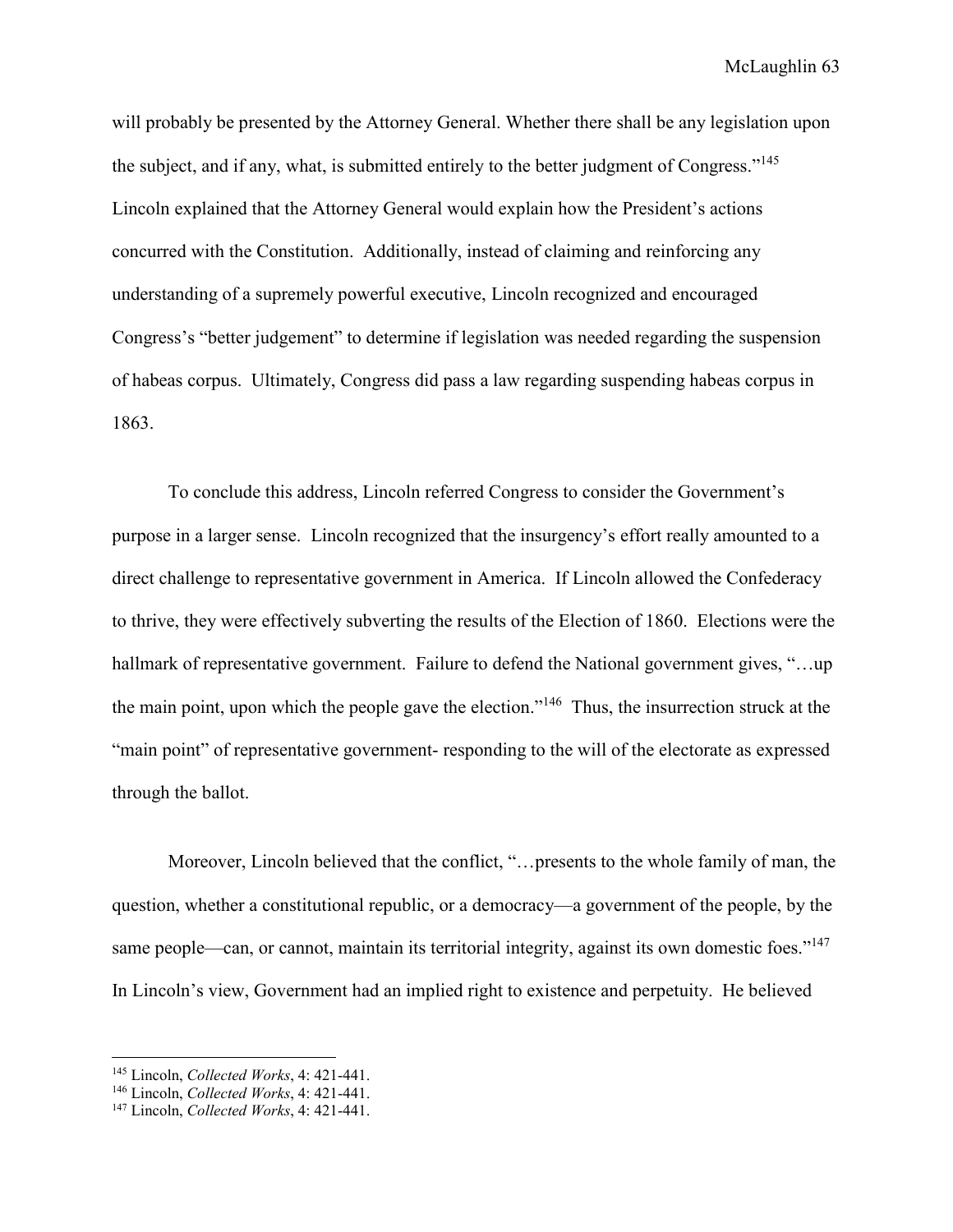that in order to guarantee its existence, Lincoln needed act vigorously to halt in the insurrection. Given the challenges in Baltimore and throughout the South, Lincoln explained, "So viewing the issue, no choice was left but to call out the war power of the Government; and so to resist force, employed for its destruction, by force, for its preservation."<sup>148</sup> Failure to act would have doomed the Government; thus, Lincoln utilized the war powers and resist the forces conspiring to destroy the Nation.

Lincoln also considered the balance of the citizen's rights against the Government's actions. The President recognized that the government's role in stopping the rebellion encroaches on the liberties of its people. The nature of the Civil War, "… forces us to ask: 'Is there, in all republics, this inherent, and fatal weakness?' 'Must a government, of necessity, be too strong for the liberties of its own people, or too weak to maintain its own existence?'"<sup>149</sup> Lincoln's actions clearly demonstrated that the Government was empowered to act in order to save its existence. In addition to a failure to act constituting a "betrayal of so vast, and so sacred a trust,"<sup>150</sup> Lincoln remarked that he would personally consider a failure to act as "shrinking" from moral responsibility.<sup>151</sup> Thus, Lincoln concluded the *Address*, "It was with the deepest regret that the Executive found the duty of employing the war-power, in defence [*sic*] of the government, forced upon him. He could but perform this duty, or surrender the existence of the government."<sup>152</sup> Lincoln believed that he was forced to either act or surrender the government and he chose vigorous action. In spite of hesitation or doubt historians read into Lincoln's

-

<sup>148</sup> Lincoln, *Collected Works*, 4: 426.

<sup>149</sup> Lincoln, *Collected Works*, 4: 426.

<sup>150</sup> Lincoln, *Collected Works*, 4: 421-441.

<sup>151</sup> Lincoln, *Collected Works*, 4: 421-441.

<sup>152</sup> Lincoln, *Collected Works*, 4: 421-441.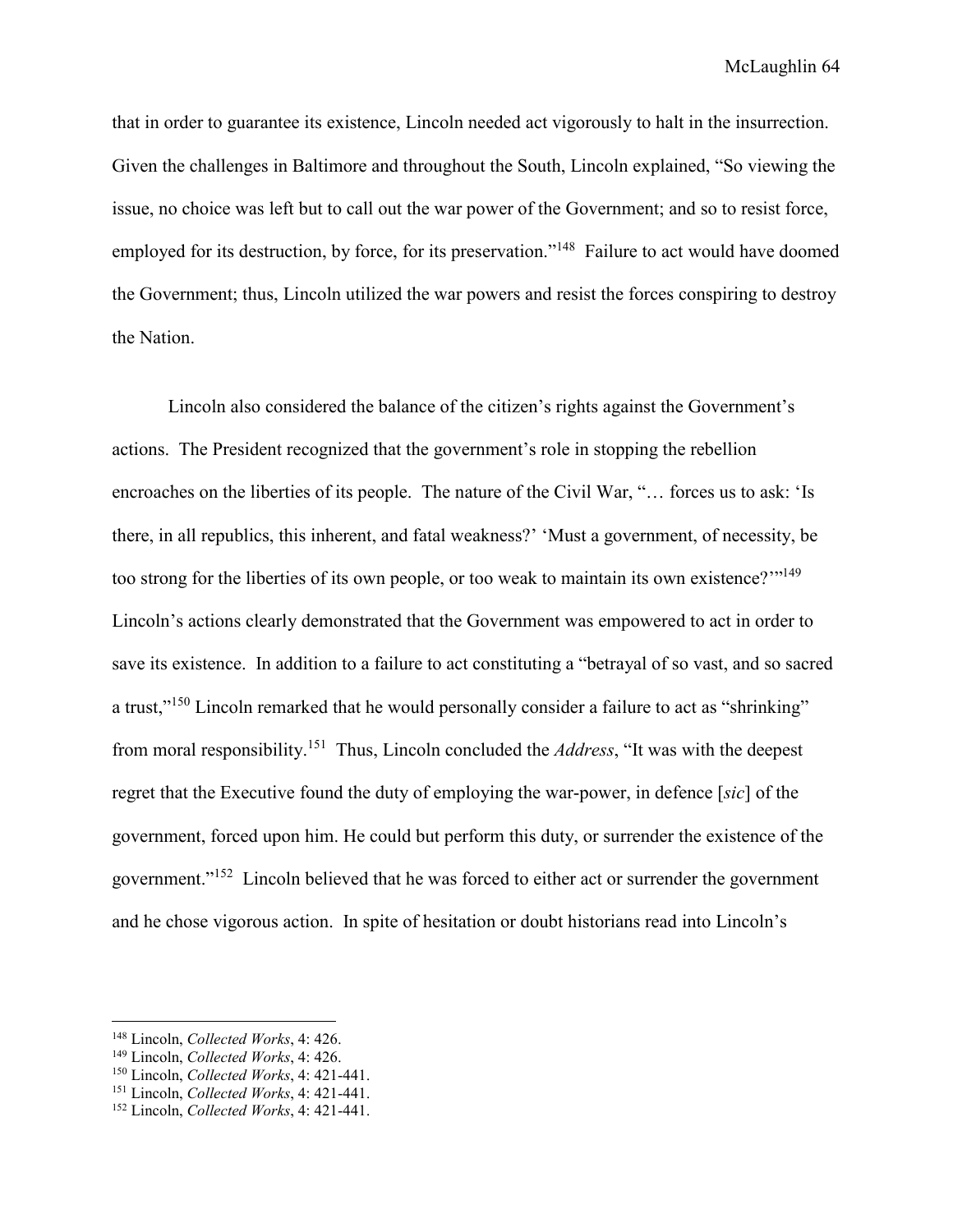*Address*, Lincoln held onto a strong conviction in the legality of his actions- even beyond the scope of the conflict. Indeed, Lincoln believed that once the war was over,

it will be his purpose then, as ever, to be guided by the Constitution, and the laws; and that he probably will have no different understanding of the powers, and duties of the Federal government, relatively to the rights of the States, and the people, under the Constitution, than that expressed in the inaugural address.<sup>153</sup>

With this statement, Lincoln clearly believed in the consistency of his views from his inauguration through the struggles in Baltimore. Lincoln imagined that even once the insurrection was defeated, his actions would still be considered constitutional.

<sup>153</sup> Lincoln, *Collected Works*, 4: 439.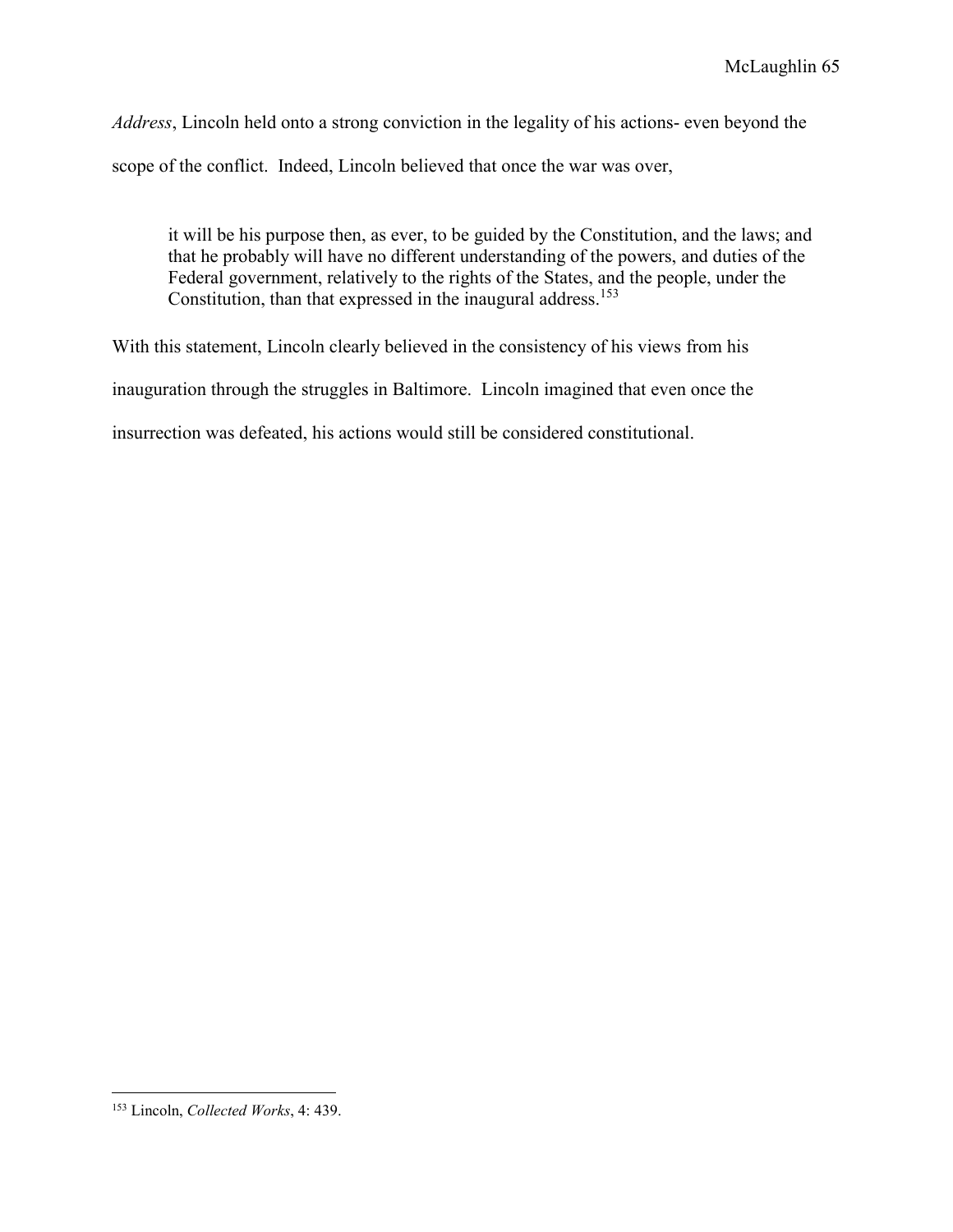# **Chapter 3: Section 2- Lincoln's Conception of Executive Power**

It was important to note that while Lincoln dramatically expanded the powers of the Executive, he did not always believe in this sweeping power. Specifically, in an 1844 letter to his associate and law partner, William Herndon, Lincoln argued *against* broad executive power to commit troops to defend against invasion. Herndon believed that the President alone could determine whether emergency necessitated a unilateral response to respond to invasion. Lincoln responded that giving the executive the ability to set the terms and conditions that necessitated invasion resulted in unlimited power. Lincoln explained,

Allow the President to invade a neighboring nation, whenever *he* shall deem it necessary to repel an invasion, and you allow him to do so, *whenever he may choose to say* he deems it necessary for such purpose---and you allow him to make war at pleasure. Study to see if you can fix *any limit* to his power in this respect, after you have given him so much as you propose.<sup>154</sup>

Clearly, Lincoln admonished the view that the President was the sole entity that can determine

the conditions that necessitate war. Lincoln went on to explain how he believed that only

Congress had the ability to declare war. He said,

-

The provision of the Constitution giving the war-making power to Congress, was dictated, as I understand it, by the following reasons. Kings had always been involving and impoverishing their people in wars, pretending generally, if not always, that the good of the people was the object. This, our Convention understood to be the most oppressive of all Kingly oppressions; and they resolved to so frame the Constitution that *no one man* should hold the power of bringing this oppression upon us. But your view destroys the whole matter, and places our President where kings have always stood.<sup>155</sup>

Lincoln explained how allowing the executive to determine the conditions that necessitate war

parallels the unjust power of British monarchs to wage war under the guise of defending the

public interest. In fact the Framers intended to vest Congress with this power to keep it away

<sup>154</sup> Lincoln to Herndon, 15 February 1848, *Collected Works of Abraham Lincoln*, 1: 452.

<sup>155</sup> Lincoln to Herndon, 15 February 1848, *Collected Works of Abraham Lincoln*, 1: 452.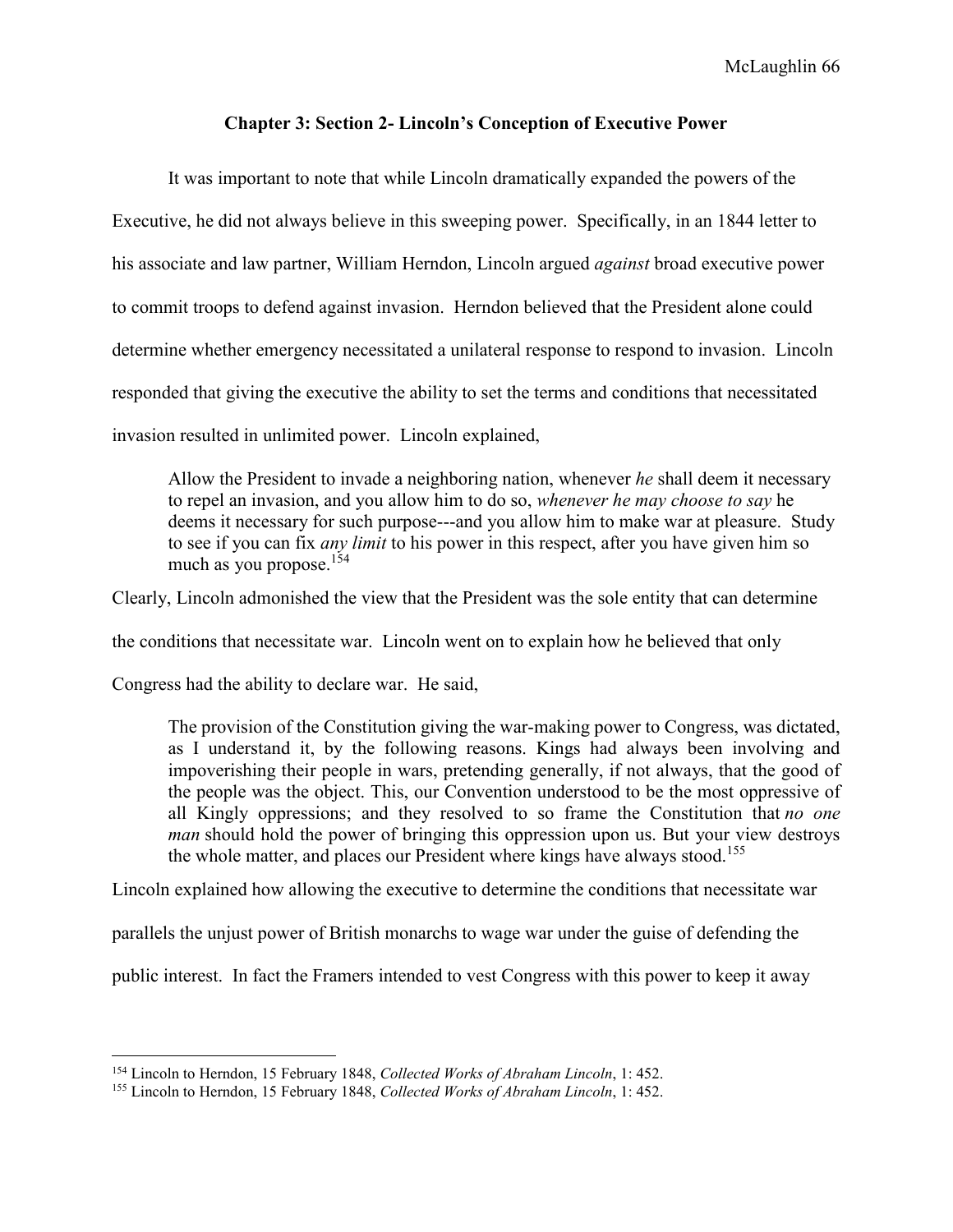from the Executive. Ironically, Lincoln criticized Herndon with points that were later aimed at Lincoln's suspension of habeas corpus. However, by placing this letter in context, Lincoln affirmed his belief in the doctrine of necessity well before his decision to suspend habeas corpus.

 The critical component to Lincoln's disagreement with the executive's ability to declare the necessity that brings on war to repel invasion was his stance on the Mexican American War. Lincoln was famous for his disagreement with President James Polk's decision to invade Mexico. Lincoln knew that the Mexicans did not invade the United States' territory. Instead, Polk *said* this invasion occurred when in reality, Americans agitated and goaded the Mexicans into a response. In this letter to Herndon, Lincoln explained that, "That soil was not ours; and Congress did not annex or attempt to annex it."<sup>156</sup> Thus, because the invasion did not occur on US soil, the President should not be empowered to unilaterally declare necessity and declare war. However, Lincoln's critique of Polk demonstrated that there is indeed room for the law of necessity. If the invasion had occurred on US soil, Lincoln most likely would have reacted affirmatively given the President's duty to repel invasion and defend the Country against foreign and domestic enemies. In the following example, the President would not be making war "at his pleasure." Instead, the President would be invoking necessity in the face of a real threat as the territorial boundaries of the nation were violated. Thus, this letter illustrating Lincoln's views in 1858 cannot be grafted onto Lincoln in 1861.

 In 1861, Lincoln was indeed the President charged with the Executive duties including National defense and enforcing Federal law throughout the Country where nearly 1/3 of it was in open rebellion and sympathetic elements to the Confederacy spread throughout the existing

<sup>156</sup> Lincoln to Herndon, 15 February 1848, *Collected Works of Abraham Lincoln*, 1: 452.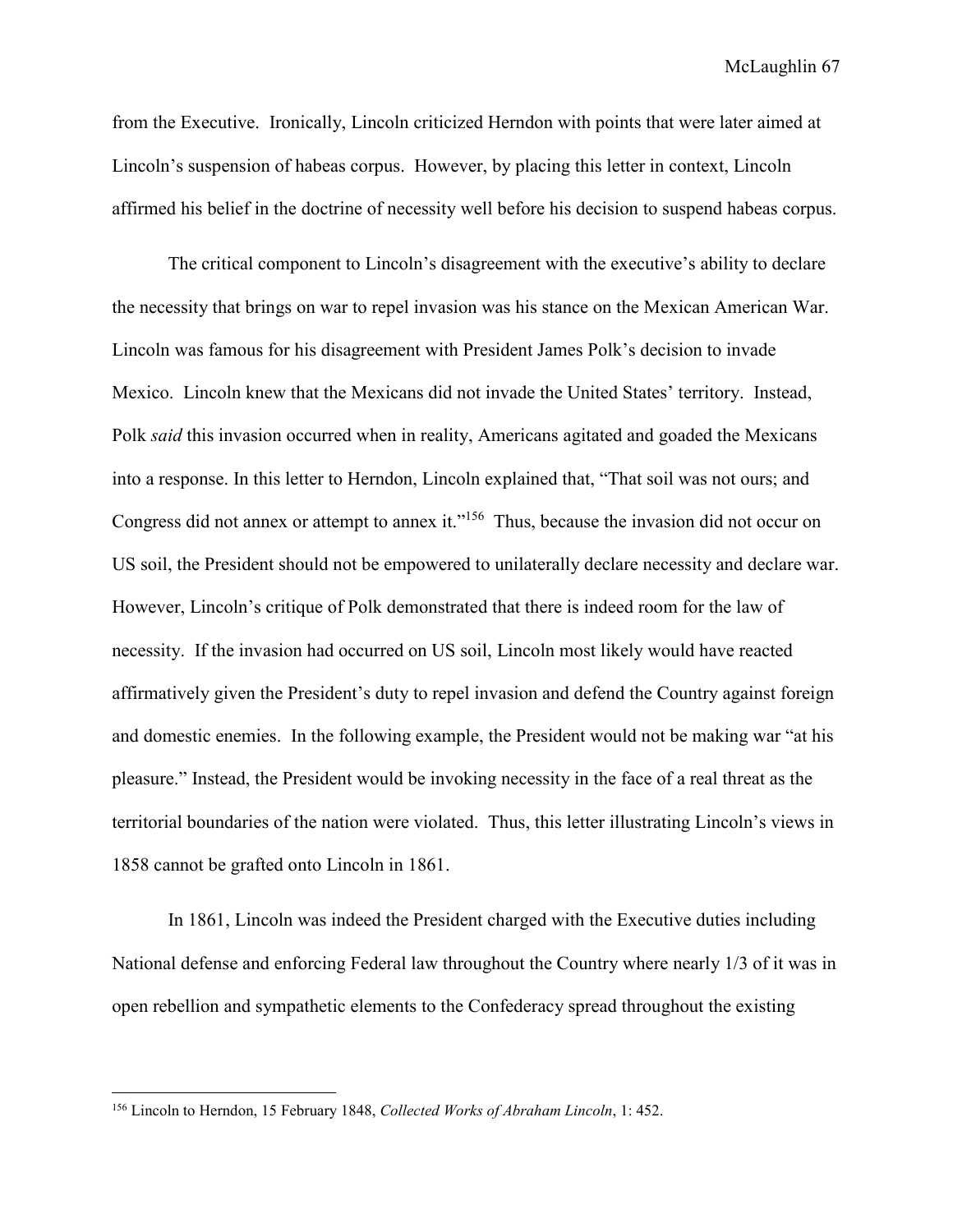Union. During the time of the riots in Baltimore, Congress was not in session and Washington, DC was threatened. Polk did not face a crisis nearly as remote as Lincoln in April 1861. Thus, Lincoln's views on Executive power needed to respect and adjust to the reality his office faced.

There was no doubt that Lincoln dramatically expanded Executive power not only with regard to the suspension of habeas corpus; but in other areas as well including conscription and emancipation. In his study of *Ex Parte Merryman*, Johnathan White concluded that Lincoln's expansion of executive power included interpreting the Constitution as well. White argued, "In short, Lincoln believed the president was a final arbiter on the meaning of the Constitution; as commander-in-chief, he would interpret that document as he best understood it and best saw fit."<sup>157</sup> Importantly, the President's actions reflected his belief that he could arbitrate the Constitution's meaning in light of his own understanding; but also in response to the real challenges he addressed.

While some historians including White, McGinty, and Duker turned to Lincoln's letter to Roscoe Conking as a reference for his conception of executive power justifying suspending habeas corpus, James Dueholm referenced a less well-known source. Lincoln's June 29, 1863, letter to Matthew Birchard was a very influential and helpful document to better understand the degree to which Lincoln believed his actions were empowered by the Constitution. In Lincoln's letter to Birchard, he stated, "By necessary implication, when rebellion or invasion comes, the decision is to be made, from time to time; and I think the man whom, for the time, the people have, under the constitution, made the commander-in-chief, of their Army and Navy, is the man who holds the power..."<sup>158</sup> Lincoln clearly believed that the executive's ability to assess the

 $\overline{a}$ 

<sup>157</sup> White, *Treason and the Civil War*, 88-89.

<sup>158</sup> Lincoln, *Collected Works*, 6: 260.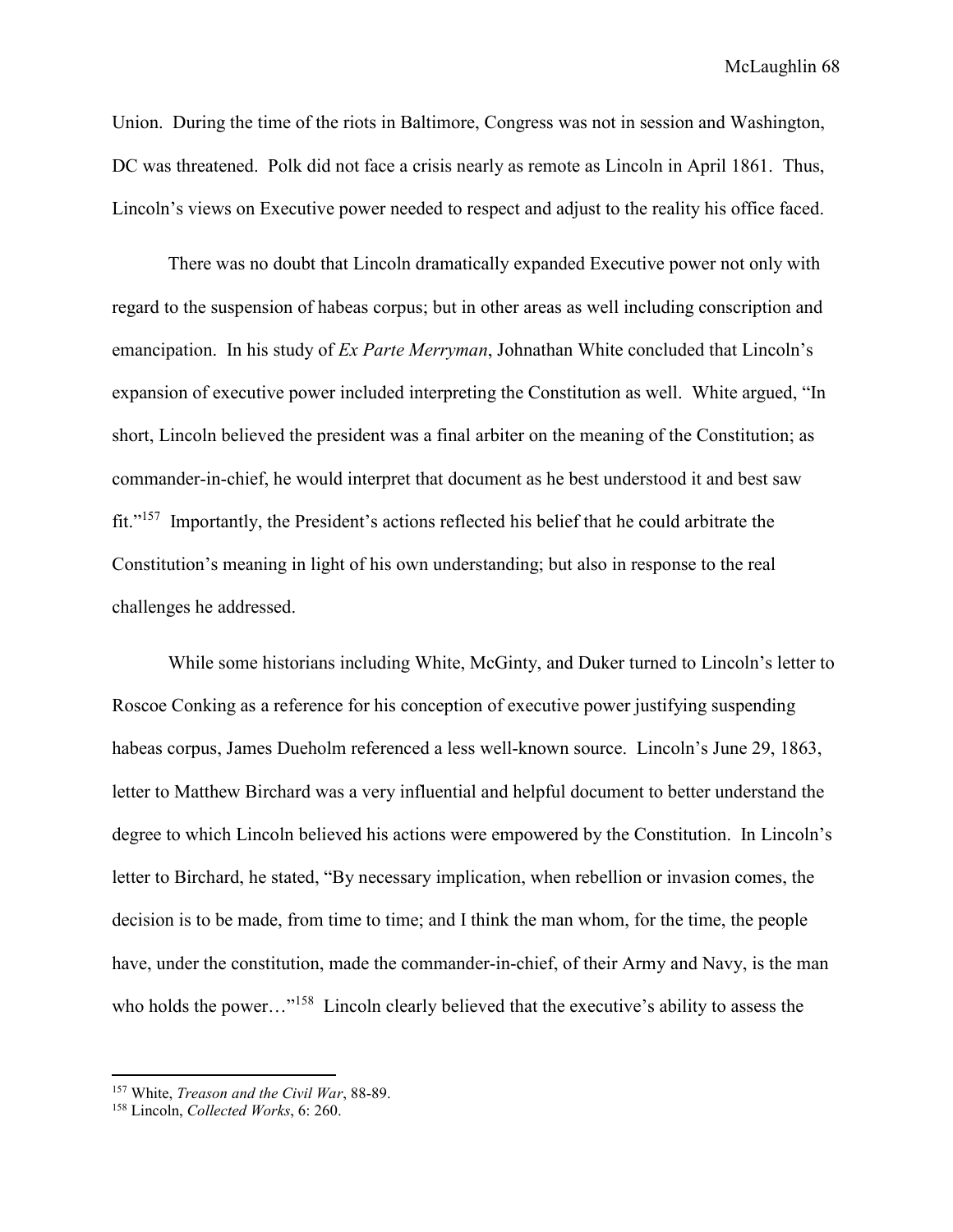challenge facing the Nation and then decide whether or not to suspend habeas corpus was indeed constitutional. While Dueholm cut his recording of the quotation at "power," the next sentence was important as well.

Lincoln believed that the President is empowered to suspend habeas corpus, the President "…bears the responsibility of making it--. If he uses the power justly, the same people will probably justify him; if he abuses it, he is in their hands, to be dealt with by all the modes they have reserved to themselves in the Constitution."<sup>159</sup> Thus, stopping the transcription at Dueholm's mark could leave the interpretation that Lincoln's understanding of Executive power had no boundary. However, by reading the next sentence, it was clear that Lincoln was bound by the Constitution and the Democratic process. If the executive abused his power, the people were empowered to act and stop the President through constitutionally appropriate means.

Lincoln's ability to interpret the Constitution in light of his understanding and the real obstacles he faces constituted the "departmental" theory of executive power. In their book *The Unitary Executive*, Steven G. Calabresi and Christopher S. Yoo devoted a chapter to chronicled Lincoln's conception and execution of Presidential power*.* According to Calabresi and Yoo, Lincoln ascribed to a theory of departmentalism in which the President and Congress have "…coequal power with the courts to engage in Constitutional review."<sup>160</sup> This view was particularly helpful to understand why Lincoln spoke to Congress in his famous July 4 *Address to Congress*. Yoo and Calabresi argue that Lincoln ignored Taney's decision and, "…appealed directly to the American people and to Congress..."<sup>161</sup> These two authors quote Paludan's

 $\overline{a}$ 

<sup>159</sup> Lincoln, *Collected Works*, 6: 260.

<sup>160</sup> Steven G. Calabresi and Christopher S. Yoo. "Abraham Lincoln." In *The Unitary Executive: Presidential Power from Washington to Bush*, 165-73. (Yale University Press, 2008. http://www.jstor.org.ezproxy.shu.edu/stable/j.ctt1nq9nc.26.) 168. [Hereafter: Calabresi, *The Unitary Executive*].

<sup>161</sup> Calabresi, *The Unitary Exectuive*, 168.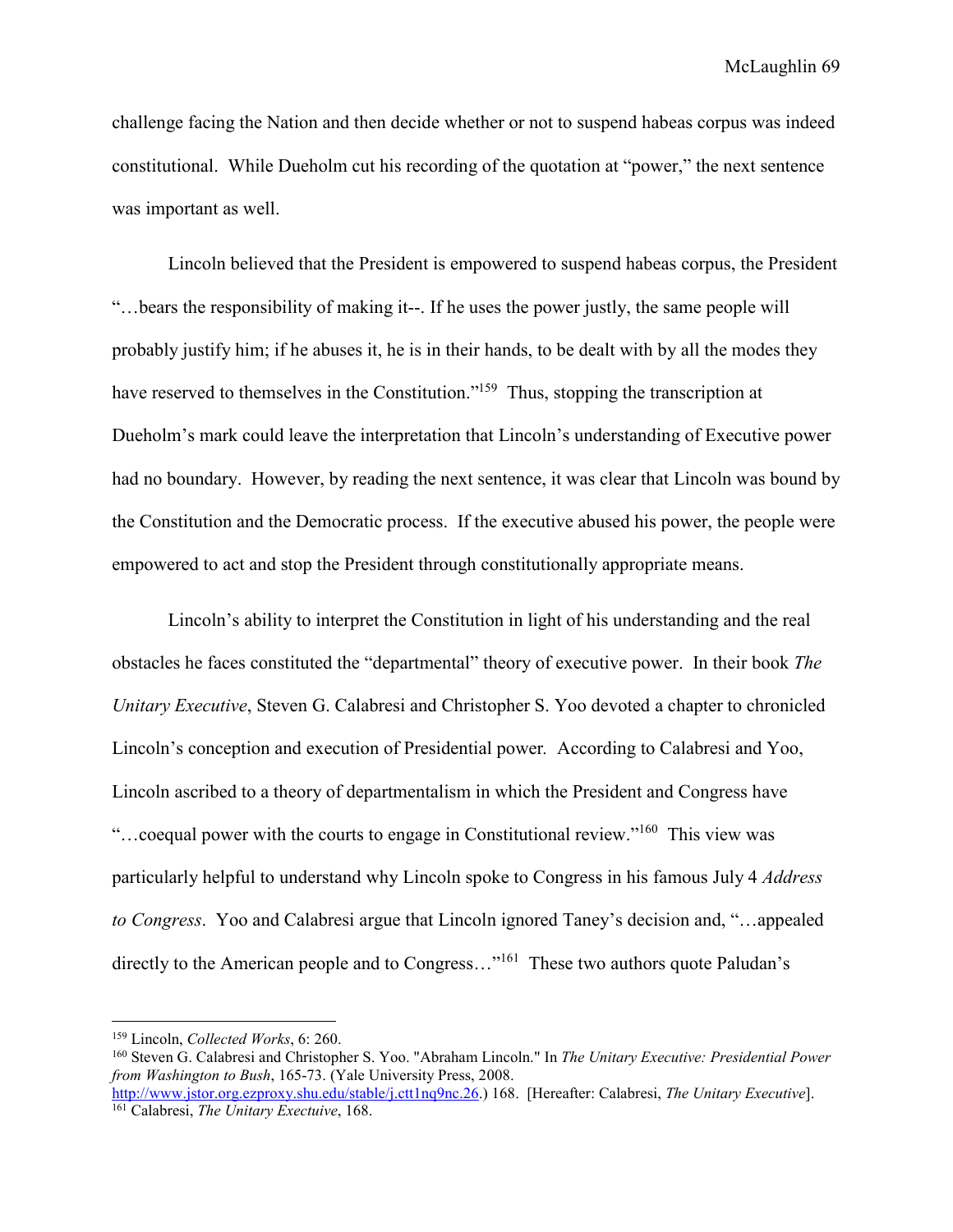McLaughlin 70

assertion that, "…the president could define the meaning of the Constitution and that the people themselves in electing the president, also made constitutional law. There was too much at stake to leave the meaning of the constitution and the policy it helped develop to nine justices." $162$ Certainly, this view would distress John Marshall and Roger Taney as this view asserted that the President and Congress shared the ability to interpret the Constitution- a duty traditionally left to the judicial branch.

Indeed, Lincoln derived his ability to issue such unilateral actions by combining two components of the Constitution. Calabresi and Yoo asserted, "Lincoln defended his unilateral actions to repel the Southern attack and execute federal law in the South by arguing that the Commander in Chief Clause, when read in conjunction with Article II's "Take Care Clause," conveyed upon him the "war power," which enabled him to take the sweeping actions that he did."<sup>163</sup> Thus, Lincoln's ability to authorize the suspension of habeas corpus, issue a military draft, emancipate slaves, etc. was not overtly stated in the Constitution. Instead, Lincoln's actions were derived from a combination of two clauses. Because it was unclear exactly which powers resulted from combining these two clauses, Lincoln could leverage this undefined legal arena and legally execute policy to meet the dynamic challenges of a serious insurgency. However, Lincoln's combination of two clauses reflected an even broader interpretation of executive power under the Constitution.

Lincoln believed that his status as the Executive charged him with the ability to employ any means necessary to defend the Constitution and dutifully enforce Federal law. Calabresi and Yoo explained that "Lincoln took it for granted that his duty to defend the Constitution and

<sup>162</sup> Paludan, *supra* note I, at 77 in Calabresi, *The Unitary Executive, 168.* 

<sup>163</sup> Calabresi, *The Unitary Executive*, 167.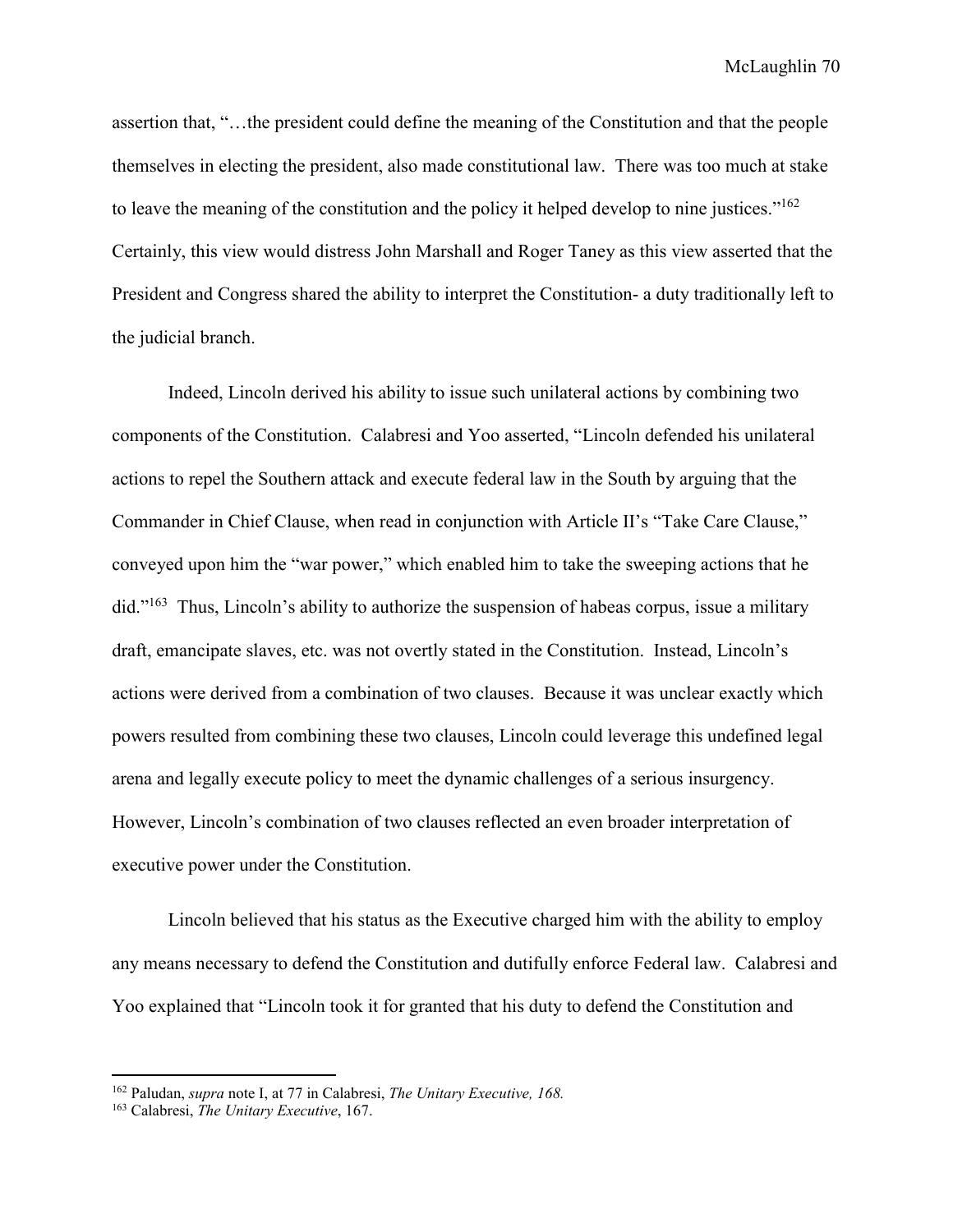McLaughlin 71

faithfully execute the laws implicitly authorized him to take whatever steps were necessary to preserve the Republic, even if those steps were not specifically authorized by any particular constitutional provision."<sup>164</sup> In this somewhat contradictory statement, Lincoln believed that the realities of fighting a growing insurgency could challenge him to take actions that were not specifically authorized by the Constitution. However, Lincoln believed that his charge to preserve the Republic could authorize his wartime measures to salvage the Government.

Calabresi and Yoo quote Phillip Paludan's research into the Lincoln Presidency and Lincoln's expansive interpretation of executive power as well. Even though the context of this quotation refered to Lincoln's government recognizing West Virginia's statehood, the line of reasoning holds true for the suspension of habeas corpus as well. Lincoln's unilateral decisions early in 1861 including suspending habeas corpus, calling for volunteers, ordering a blockade, etc. demonstrated that, "An increasingly independent presidency was emerging, however, and the circumstances of war were validating it…There could be no such thing as a 'plural executive."<sup>165</sup> Thus, Lincoln's combination of the "take care" clause within the purview of the responsibilities of the "Commander in Chief" clause resulted not only in unilateral action; but with a recalibration of a much more empowered Executive.

However, perhaps Calabresi and Yoo argued beyond the scope of evidence to characterize Lincoln as this particularly aggressive unitary executive. Certainly, Lincoln expanded the powers of the Presidency and acted vigorously to defend the Capitol against invasion as well as counteract the growing Confederate insurgency. Importantly, Lincoln was bound by the conditions of the country- especially those in Baltimore. His statement to General

<sup>164</sup> Calabresi, *The Unitary Executive*, 167.

<sup>165</sup> Paludan, supra note I, at 203 in Calabresi, *The Unitary Executive,* 170.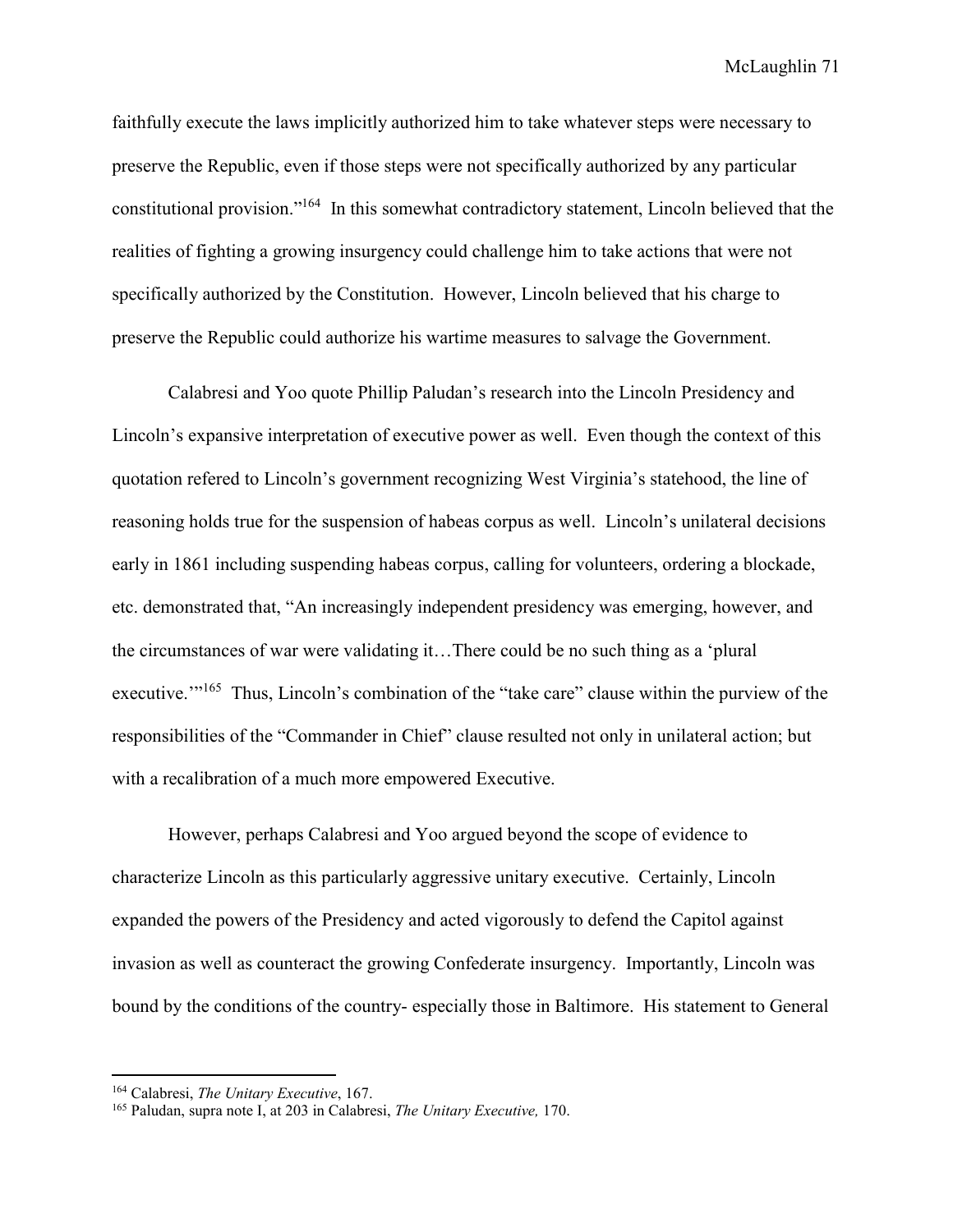Scott regarding the possibility of breaking up meeting of the Baltimore Legislature and arresting those present as they considered the possibility of secession demonstrated his restraint and careful consideration. Additionally, the fact that he considered bombarding Baltimore prior to suspending habeas corpus illustrates the great respect he had for the Great Writ. Lincoln was faced with a tremendous list of challenges including the destruction of railroad bridges and telegraph wires, Federal troops assaulted and murdered while in transit to defend the capitol. Yet, he was also charged with enforcing Federal Laws and maintaining the existence of the Union. He could not consult with Congress as the threat on the ground was imminent and Congress could not be assembled, create an effective response, and place that plan into motion with enough time to adequately respond to these threats. Thus, the emergent conditions in Baltimore and Maryland certainly enabled Lincoln to invoke the doctrine of necessity and suspend habeas corpus.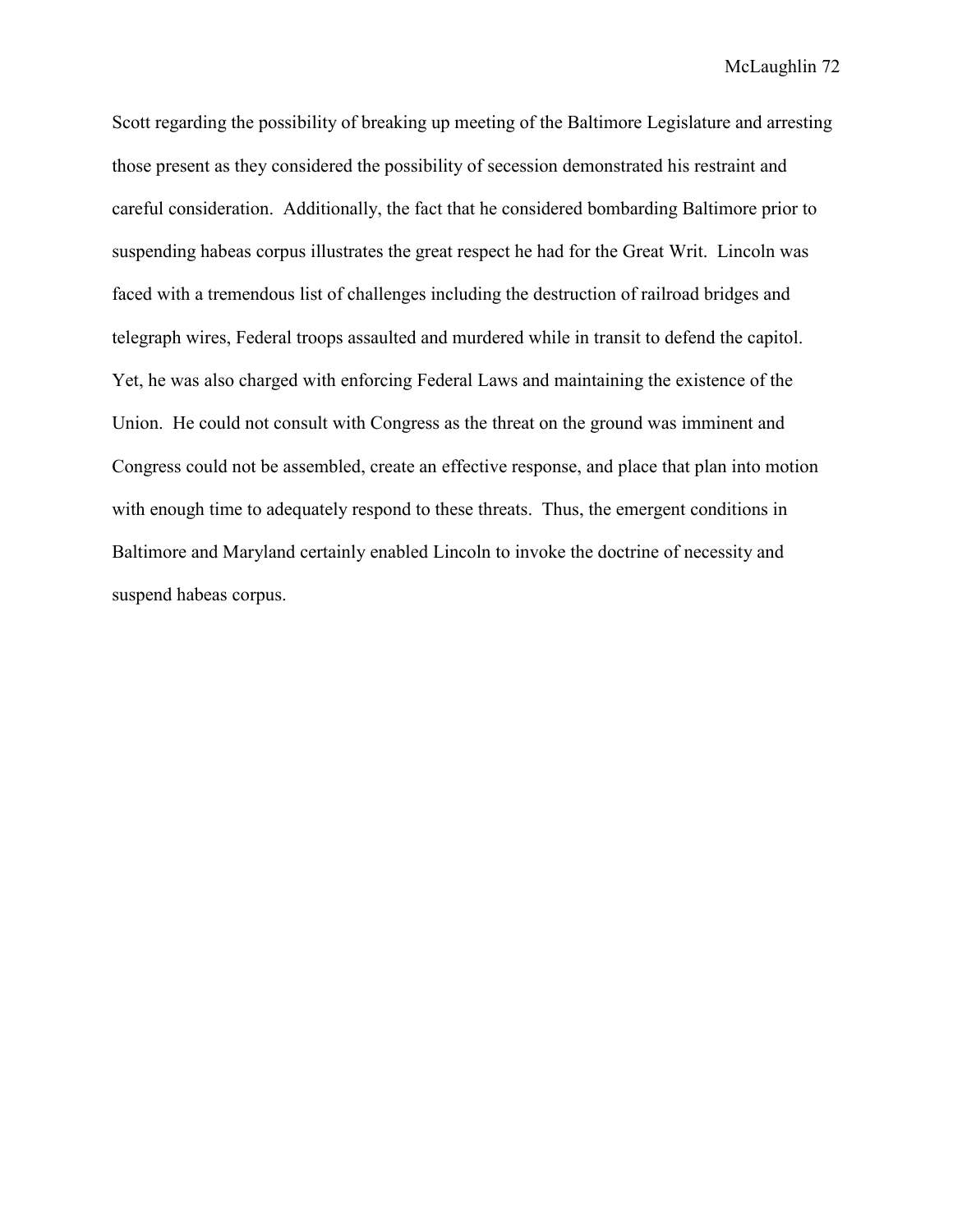# **Chapter 3: Section 3- Points of Synthesis: Same Document, Same Section, Different Conclusion**

It was not particularly surprising to learn that both Lincoln and Taney referenced the Constitution in defense of their perspectives. However, it is particularly striking how President Abraham Lincoln's suspension of habeas corpus and Justice Roger B. Taney's scathing critique actually reference similar Constitutional principles.

Both Lincoln and Taney cite the "take care clause" from the US Constitution. Taney believed that Lincoln overstepped his bounds by unilaterally suspending habeas corpus. He needed to enact Congress's legislation- not enact his own organic policy. However, Lincoln used the same section of the Constitution to argue that since his Constitutional duty was to "take care" that the laws were faithfully executed, he needed to bring the disloyal elements into the fold in order to ensure that the Federal government could exist *and* enforce policy.

William Duker explained the context necessary to understand Lincoln's suspension of habeas corpus as constitutional. According to his analysis, the Framers may have foreseen that a sudden attack may compel the President to suspend the writ in order to effectively defend the nation. "Since the word 'attack' is broad enough to cover both cases of insurrection and invasion, the president would have power identical to that of Congress when faced with a sudden attack."<sup>166</sup> Thus, with Congress at recess, was empowered to assess the situation in Baltimore and acting as the Commander in Chief, to suspend habeas corpus and move decisively against the rebellion. Duker also referenced two of Hamilton's contributions to the *Federalist Papers* (Federalist 69 and 70) to reinforce the interpretation that Lincoln could suspend habeas corpus

<sup>166</sup> Duker, *Constitutional History of Habeas corpus*, 144-145.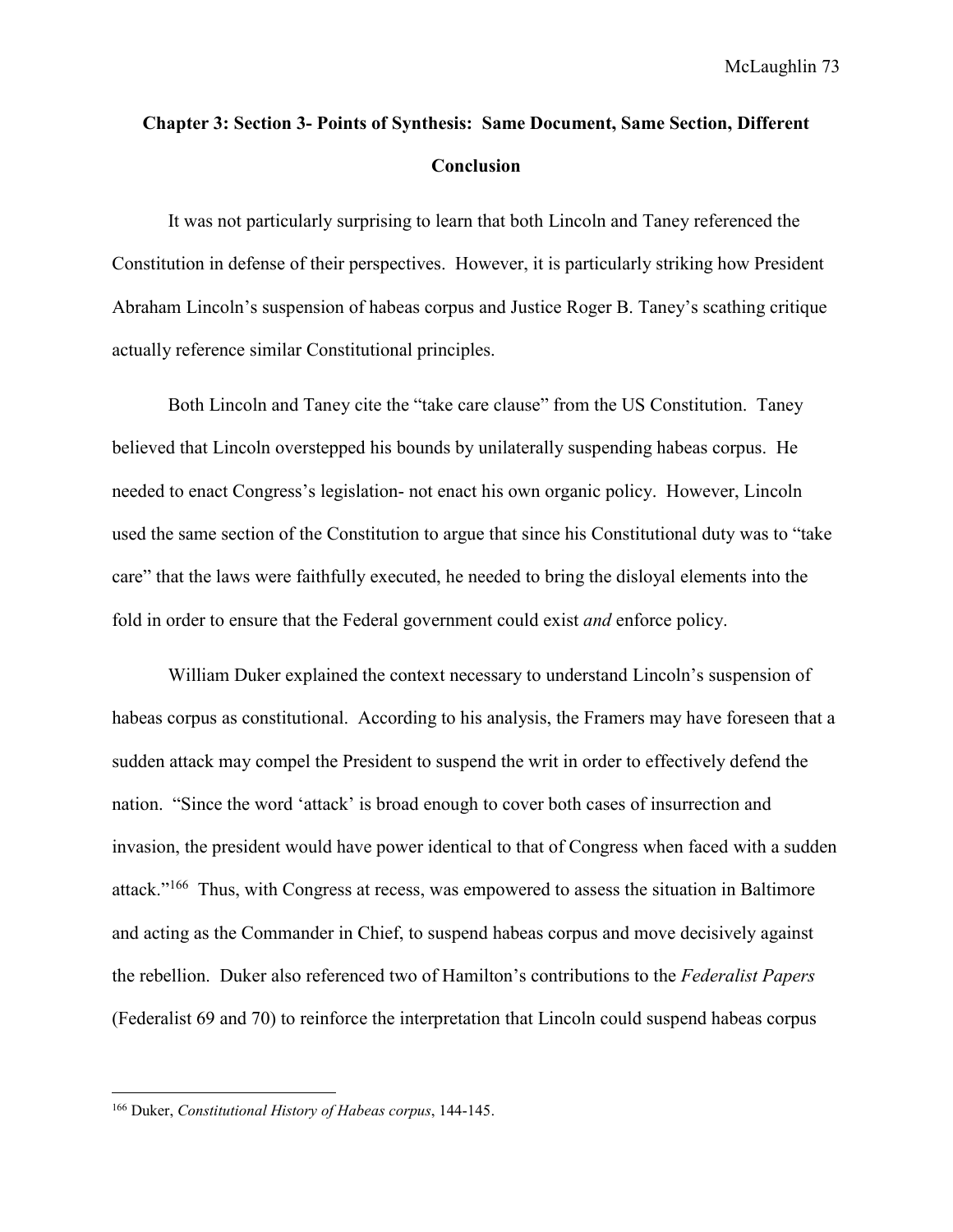McLaughlin 74

given the dire conditions in Baltimore. Specifically, he explained, "…the President as 'First General<sup> $167$ </sup> had the duty to repel such attack and if in the exercise of that authority it was 'absolutely and indispensably necessary' to exercise the power of suspension, there was authority for such a claim."<sup>168</sup> Additionally in Federalist 70, Hamilton plainly expressed his view that an energetic and strong executive was, "…essential to protect the community against foreign attacks."<sup>169</sup> Even though the rioters in Baltimore were not from another country, their support for the Confederate cause could be interpreted as aiding, abetting, and even fighting for a power hostile to the Federal Government.

Perhaps the most fitting remark to understand Lincoln's suspension belongs to Mark Neely. In *The Fate of Liberty: Abraham Lincoln and Civil Liberties*, he said, "The clearest lesson is that there is no clear lesson in the Civil War—no neat precedents, no ground rules, no map. War and its effects on civil liberties remain a frightening unknown."<sup>170</sup> Thus, Lincoln and the Nation stood on untested ground as the Civil War commenced. The previous cases in *Ex Parte Bollman* and in Jackson's defense of New Orleans regarding habeas corpus did not translate to the reality in 1861 Baltimore. When Lincoln suspended habeas corpus, he arrived at that conclusion gradually. The charge to "faithfully execute" the laws of the land and defend the Nation's sovereignty as the Commander in Chief empowered Lincoln to suspend habeas corpus.

 $\overline{a}$ 

<sup>167</sup> Federalist 69.

<sup>168</sup> Duker, *Constitutional History of Habeas corpus*, 144.

<sup>169</sup> Federalist 70.

<sup>&</sup>lt;sup>170</sup> Mark E. Neely, *The Fate of Liberty: Abraham Lincoln and Civil Liberties.* (Oxford: Oxford University Press, 1991), 235*.*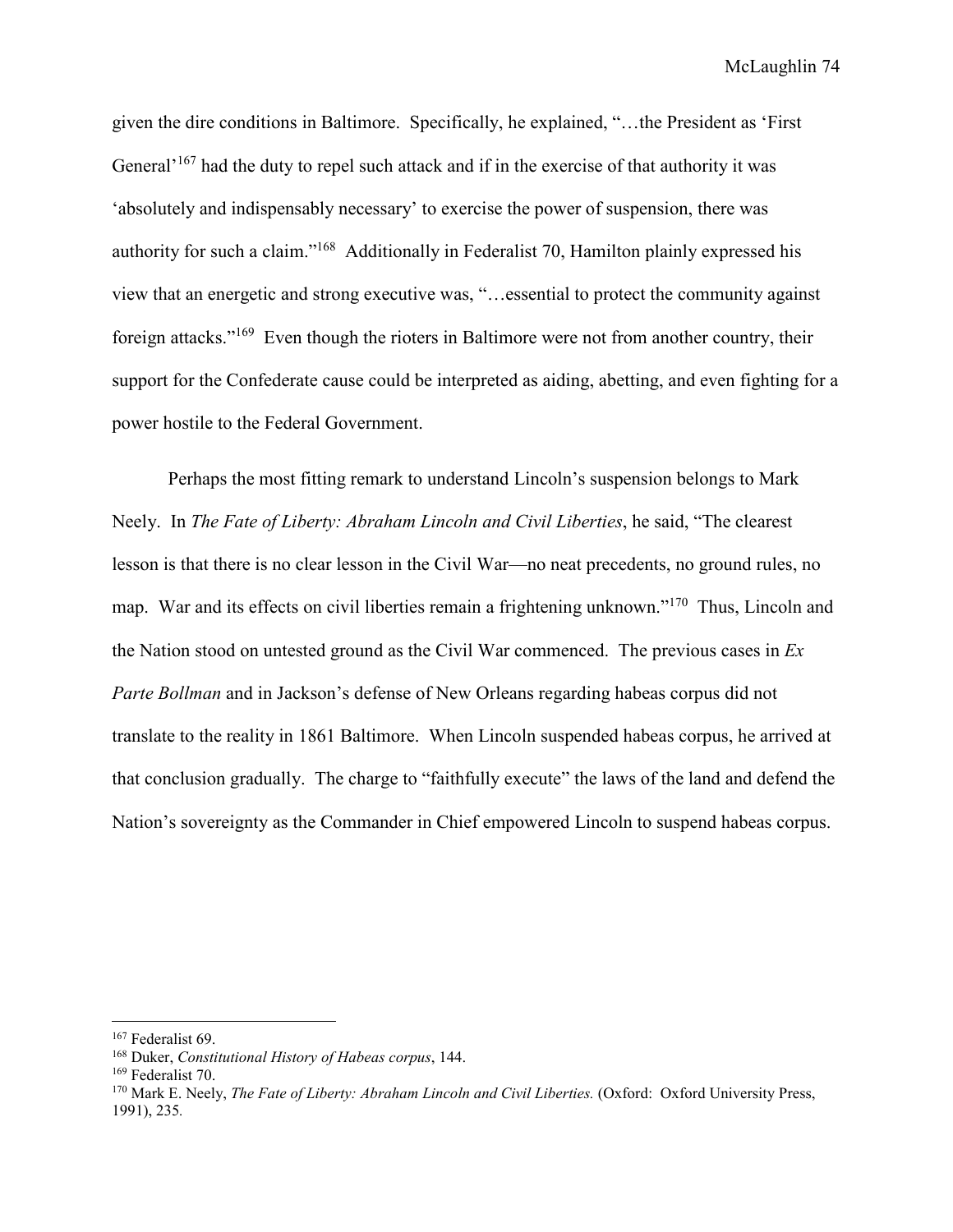## **Bibliography**

### **Primary Sources**

Agnew, Daniel. *Our National Constitution: Its Adaptation to a State of War or Insurrection.*  Philadelphia: C. Sherman and Son, 1863.

"Article 4: Section 4," *The Founder's Constitution*, 2000,

http://presspubs.uchicago.edu/founders/documents/a4\_4s12.html

- Binney, Horace. *The Privilege of the Writ of habeas corpus under the Constitution: Second Part.* Philadelphia: C. Sherman and Son, 1862.
- Binney, Horace. *The Privilege of the Writ of habeas corpus under the Constitution: Third Part.* Philadelphia: C. Sherman and Son, 1865.

Breck, Robert L. *The habeas corpus, and Martial Law*. Cincinnati: Richard H. Collins, 1862.

Burlingame, Michael, John Hay, and John G. Nicolay. *Abraham Lincoln: the Observations of John G. Nicolay and John Hay*. Carbondale: Southern Illinois University Press, 2007.

*Congressional Globe*, 28<sup>th</sup> Congress, 1<sup>st</sup> Session. 273-274. (1844-0213)

https://congressional-proquest-com.ezproxy.shu.edu/congressional/docview/t19.d20.cg-1844-0213?accountid=13793.

Curtis, Benjamin R. *Executive Power*. Reprinted in *Union Pamphlets of the Civil War, 1861- 1865,* by Frank Freidel. 2 vols. Cambridge: Harvard University Press, 1967. *Ex parte Merryman*, 17 F. Cas. 144 (C.C.D. Md. 1861) (No. 9487)

Fisher, Sidney George. *The Trial of the Constitution*. Philadelphia: J.B. Lippincott, 1862.

Jackson, Tatlow. *Authorities Cited Antagonistic to Horace Binney's Conclusions on the Writ of* 

*habeas corpus*. Philadelphia: John Campbell, 1862. Johnson, Reverdy. Power of the President to Suspend habeas corpus Writ (New York, 1861). Hamilton, Alexander, et al. *The Federalist*. Indianapolis: Liberty Fund, 2001. Hay, John. *Inside Lincoln's White House*. Illinois: Southern Illinois University Press, 1999.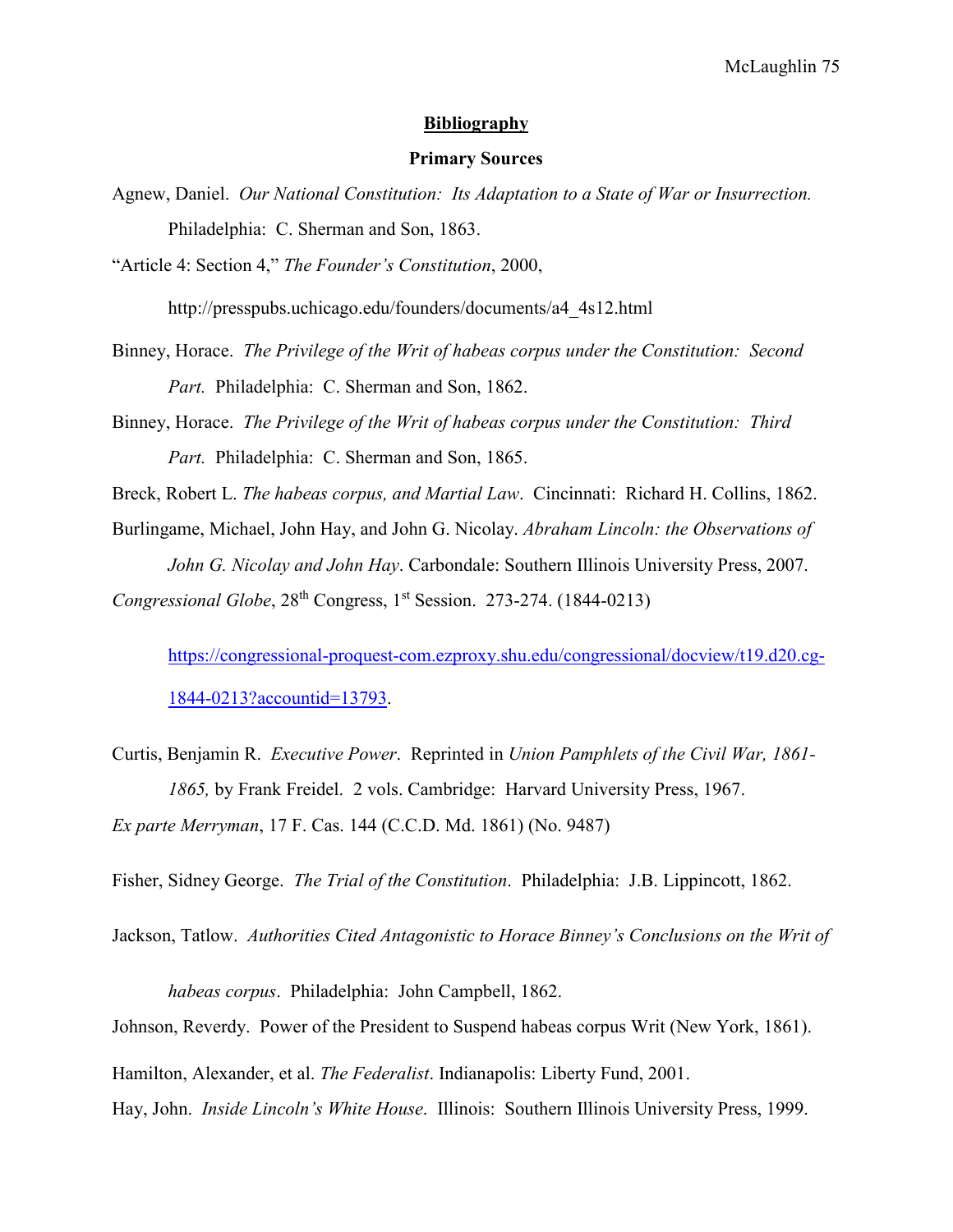John C. Hamilton to Abraham Lincoln, Thursday, June 06, 1861 (Right of coercion), Abraham

- Lincoln Papers at the Library of Congress. Transcribed and Annotated by the Lincoln Studies Center, Knox College, Galesburg, Illinois, https://memory.loc.gov/cgibin/query/P?mal:1:./temp/~ammem\_qa2X::
- Herndon, William H., Douglas L. Wilson, and Rodney O. Davis. *Herndon on Lincoln*. Urbana: University of Illinois Press, 2016.
- Madison, James. *Notes of debates in the Federal Convention of 1787*. Athens, Ohio: Ohio University Press, 1984.
- "Opinion of Attorney General Bates, July 5, 1861, O.R., Ser. II, Vol. 2, pp. 20-30.
- Papers of Abraham Lincoln, Manuscript Division, Library of Congress. Available at *Abraham Lincoln Papers at the Library of Congress,* Manuscript Division (Washington, D.C.: American Memory Project, http://memory.loc.gov/ammem/alhtml/alhome.html
- The Records of the Federal Convention of 1787, 3 vols. (New Haven: Yale University Press, 1911), 2:341–42, 438, 565, 576, 596; 3:213, 290.
- Papers of John G. Nicolay, Manuscript Division, Library of Congress
- *The Papers of William H. Seward* (Woodbridge, Conn.: Research Publications, 1983)
- Papers of Gideon Wells, Manuscript Division, Library of Congress
- *The Salmon P. Chase Papers: Microfilm Edition*, ed. John Niven (Frederick Md.: University Publications of America, 1987)
- Parker, Joel. "Constitutional Law." *North American Review*. 92 (April 1862): 435-463.
- Parker, Joel. *habeas corpus and Martial Law: A Review the Opinion of Chief Justice Taney, in the Case of Merryman*. 2nd ed. Philadelphia: J. Campbell, 1862.
- Whiting, William. *The War Powers of the President and the Legislative Powers of Congress in Relation to Rebellion, Treason and Slavery*. 2nd ed. Boston: John L. Shorey, 1862.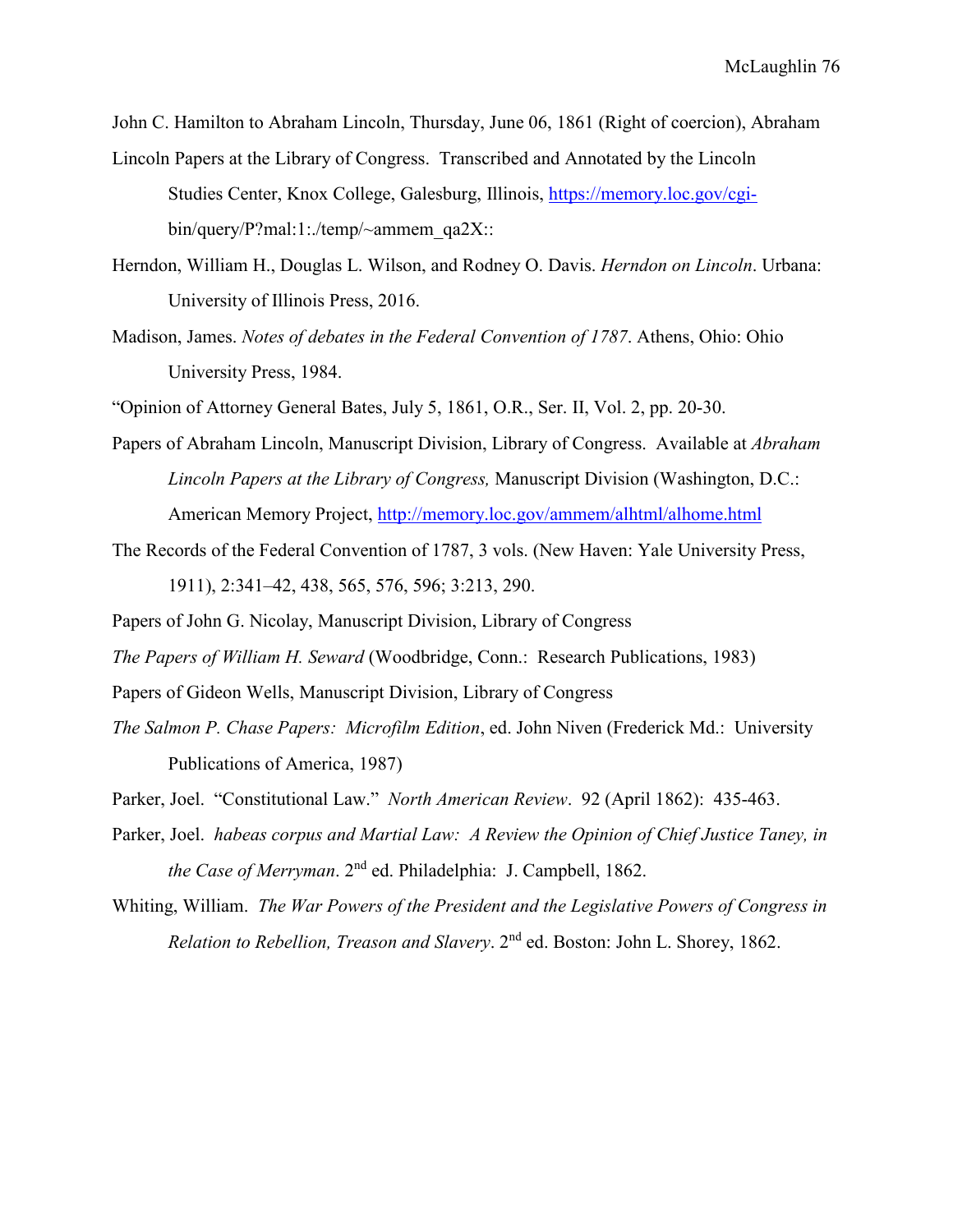### **Secondary Sources**

- Barr, John M. *Loathing Lincoln: An American Tradition from the Civil War to the Present*. Baton Rouge Louisiana: Louisiana State University Press, 2014.
- DiLorenzo, Thomas J. *Lincoln Unmasked: What you're not supposed to know about dishonest Abe*. New York: Three Rivers Press, 2006.

Duker, William F. *A constitutional history of habeas corpus*. Westport, Conn: Greenwood Press, 1980.

Calabresi, Steven G., and Christopher S. Yoo. "Abraham Lincoln." In *The Unitary* 

*Executive: Presidential Power from Washington to Bush*, 165-73. Yale University Press, 2008. http://www.jstor.org.ezproxy.shu.edu/stable/j.ctt1nq9nc.26.

- Crofts, Daniel. "Holding the Line in Maryland." *New York Times*. October 22, 2013. Accessed online at http://opinionator.blogs.nytimes.com/2013/10/22/holding-the-line-inmaryland/?  $r=0$ .
- Dirck, Brian R. *Lincoln and the Constitution*. Carbondale: Southern Illinois University Press, 2012.
- Dry, Murray, and Herbert J. Storing. *The anti-Federalist: an abridgement, by Murray Dry, of the Complete anti-Federalist, edited, with commentary and notes, by Herbert J. Storing*. Chicago: University of Chicago Press, 1985.
- Dueholm, James A. "Lincoln's Suspension of the Writ of habeas corpus: An Historical and Constitutional Analysis." Journal Of The Abraham Lincoln Association no. 2 (2008): 47. JSTOR Journals, EBSCOhost (accessed January 13, 2017).
- Edwards, Laura F. *A Legal history of the Civil War and Reconstruction: a Nation of Rights*. New York, NY, USA: Cambridge University Press, 2015.
- Faith, Robert O. "Public Necessity or Military Convenience?." Civil War History 62, no. 3 (September 2016): 284-320. America: History & Life, EBSCOhost (accessed August 5,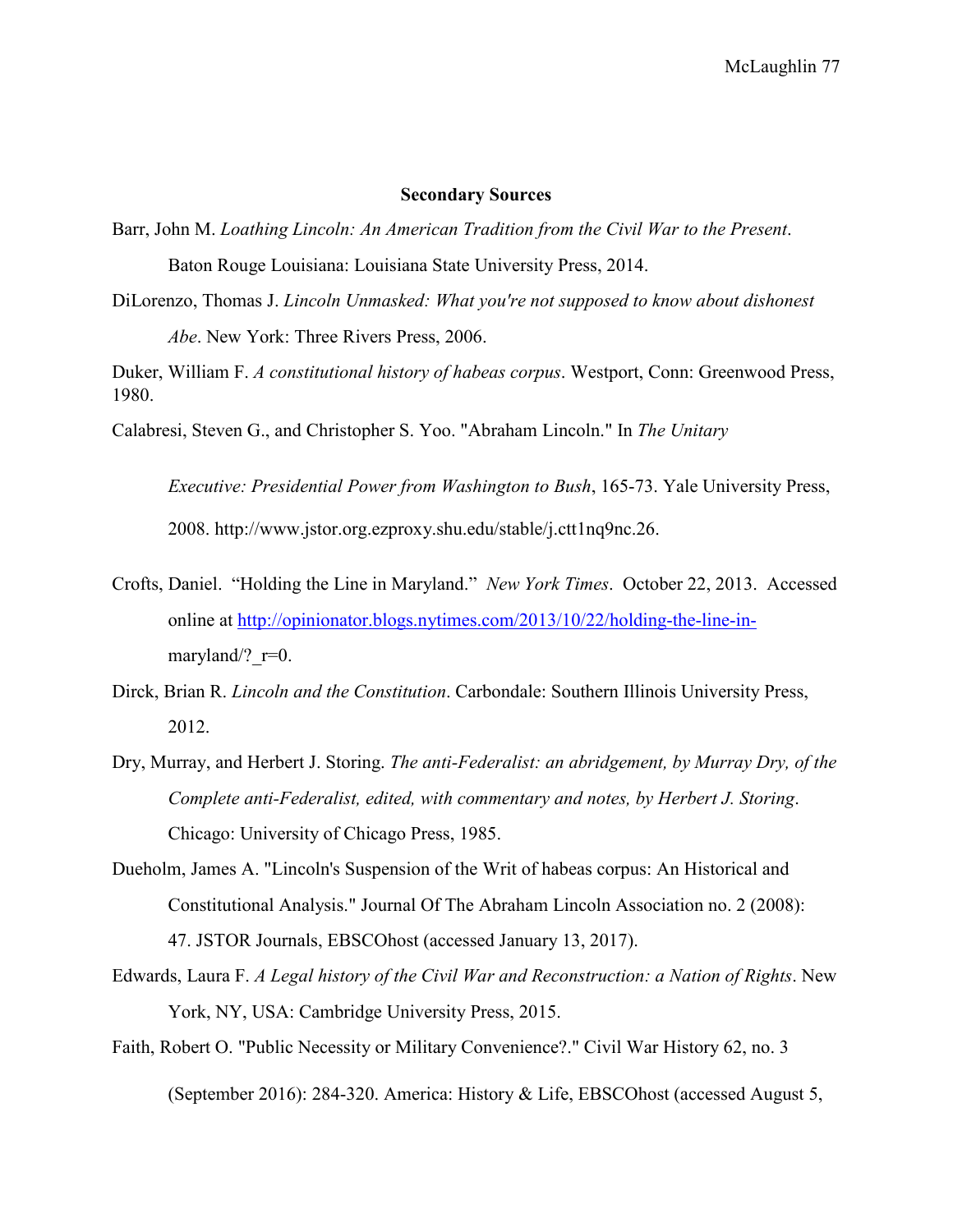2017).

Farber, Daniel A. *Lincoln's Constitution*. Chicago: University of Chicago Press, 2003.

- Fields, Barbara Jeanne. *Slavery and Freedom on the Middle Ground*. New Haven: Yale University Press, 1985.
- Fletcher, George P. *Our secret Constitution: How Lincoln redefined American Democracy*. New York: Oxford University Press, 2001.
- Federman, Cary. The Body and the State : habeas corpus and American Jurisprudence. Albany: State University of New York Press, 2006. eBook Academic Collection (EBSCOhost), EBSCOhost (accessed March 30, 2017).
- Fields, Barbara Jeanne. Slavery and Freedom on the Middle Ground. New Haven: Yale University Press, 1985.
- Freedman, Eric M. *Habeas Corpus: Rethinking the Great Writ of Liberty*. New York: New York University Press, 2001.
- Goodwin, Doris K. *Team of Rivals: the Political Genius of Abraham Lincoln*. New York: Simon & Schuster, 2005.
- Huebner, Timothy S. *Liberty and Union: the Civil War era and American constitutionalism*. Lawrence, Kansas: University Press of Kansas, 2016.
- Hyman, Harold M. *A More Perfect Union: The Impact of the Civil War and Reconstruction on the Constitution*. New York: Knopf, 1973.
- Johnston, James F. *Suspending Power and the Writ of habeas corpus* (Philadelphia: John Campbell, 1862), 8.

Lewis, Walker. *Without Fear or Favor*. Boston: Houghton Mifflin Company, 1965.

- Kurland, Philip B. and Ralph Lerner, eds., *The Founders' Constitution*, 5 vols. (Indianapolis: Liberty Fund, 1987), 3:324–29.
- Krislov, Daniel R. *The Oxford Companion to American Law*. "habeas corpus." New York: Oxford University Press, 2002.